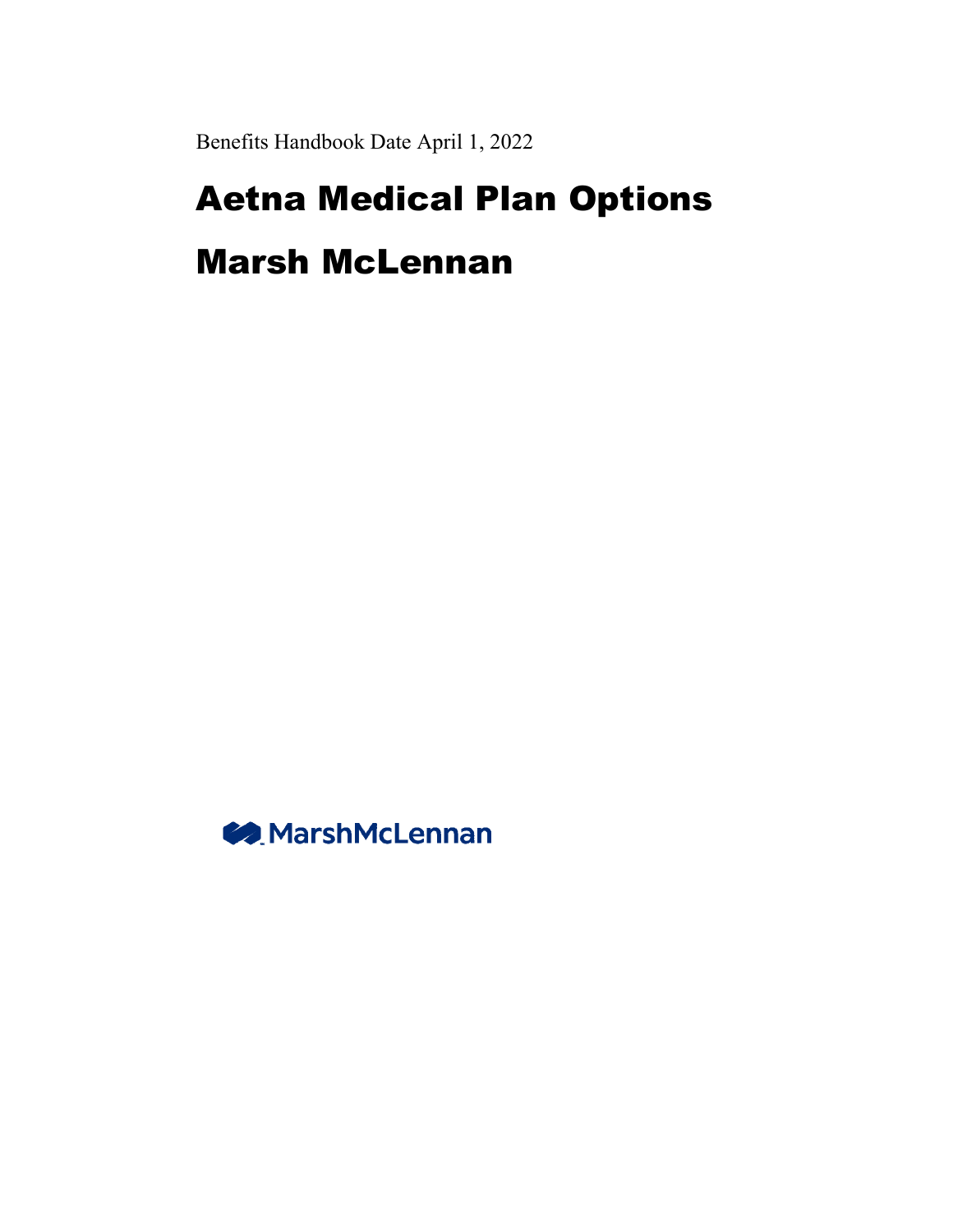## Aetna Medical Plan Options

In this document references to Marsh & McLennan Companies mean Marsh McLennan and references to Marsh & McLennan Agency LLC mean Marsh McLennan Agency. Selecting a medical plan option for 2022 involves three key choices for eligible individuals.

- **Select one of three medical plan design options. A range of** coverage levels and costs is offered.
- **Select coverage for:** 
	- − yourself only Employee
	- − yourself and your spouse or domestic partner Employee + Spouse
	- − yourself and your child or children Employee + Child(ren)
	- − yourself, your spouse or domestic partner, and children Family
- Select your medical plan carrier:
	- − All eligible individuals resident in any state except Hawaii may choose from among:
		- Aetna
		- Anthem BlueCross BlueShield (Anthem BCBS)
		- □ UnitedHealthcare (UHC)

Note: This section of the Benefits Handbook provides information about the Aetna administered medical plan options only.

#### **Information about the Anthem BlueCross BlueShield and UnitedHealthcare administered medical plan options is covered in a separate section of the Benefits Handbook.**

- − Eligible individuals resident in CA, CO, GA, MD, VA, OR, WA, and Washington DC have an additional choice to consider:
	- Kaiser Permanente (Kaiser)

Information about the Kaiser administered medical plan options is covered in a separate section of the Benefits Handbook.

- − Eligible individuals who are resident in Hawaii, may only choose between:
	- HMSA's Health Plan Hawaii Plus (HMO)
	- □ HMSA's Preferred Provider Plan (PPP)

Information about the Hawaii medical plan options is covered in a separate section of the Benefits Handbook.

SPD and Plan **Document** 

This section provides a summary of the Medical Plan (the "Plan") options available through Aetna as of January 1, 2022.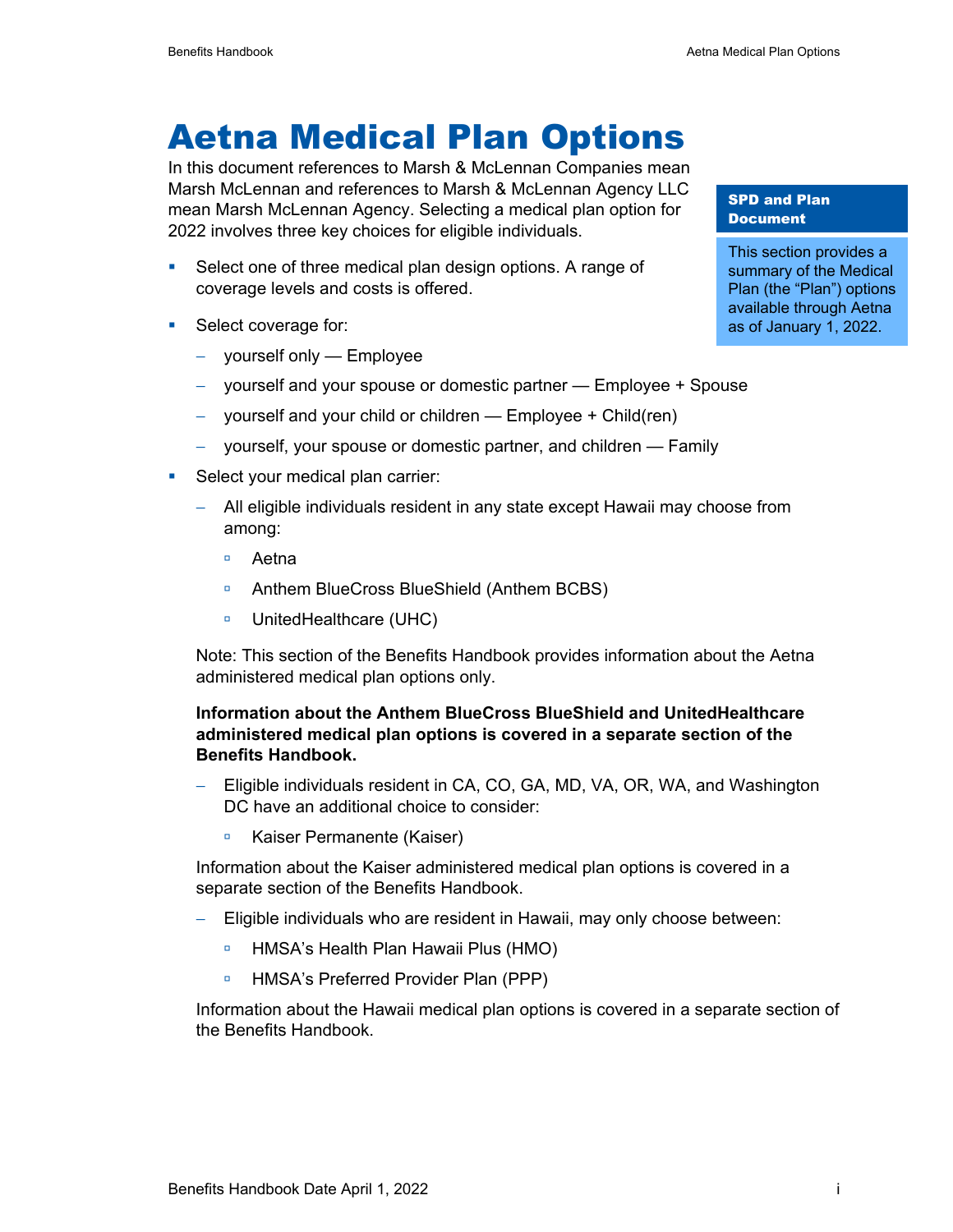All medical plan options described in this section of the Benefits Handbook offer:

- **EXECOMPTER INCORRENT SERVICES**
- the freedom to select between a health care provider that participates in your chosen medical plan carrier's network, generally at a lower cost to you, or a provider that does not participate in your chosen medical plan carrier's network, generally at a higher cost to you.

Note: Be sure to read about Health Care Flexible Spending Accounts (HCFSAs), Health Savings Accounts (HSAs) and Limited Purpose Health Care Flexible Spending Accounts (LPHCFSAs). Understanding these tax-advantaged arrangements may be important to your selection of a medical plan.

#### A Note about ERISA

The Employee Retirement Income Security Act of 1974 (ERISA) is a federal law that governs many employer-sponsored plans including this medical plan. Your ERISA rights in connection with this Plan are detailed in the *Administrative Information* section.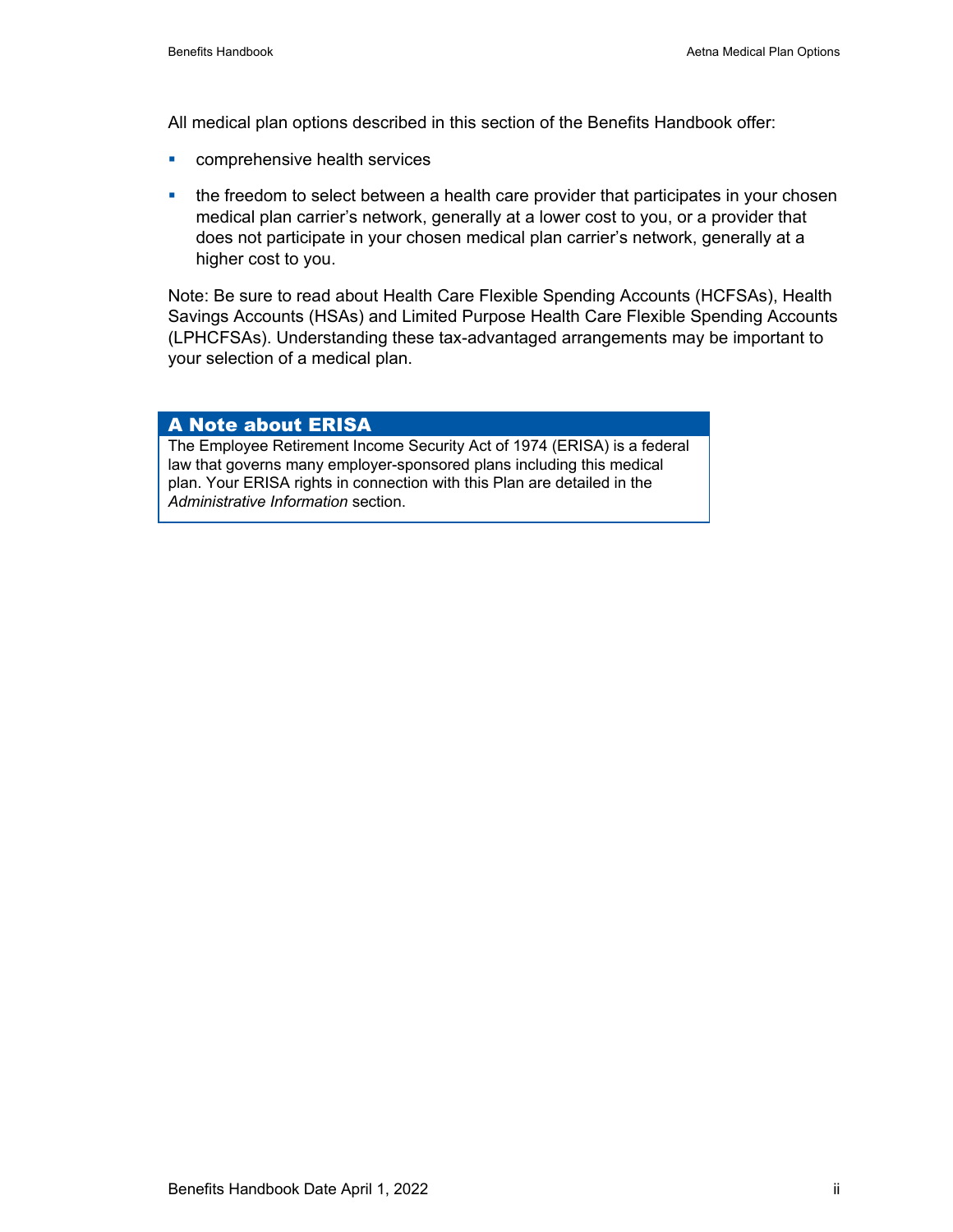### **Contents**

| Experimental or Investigational Services or Unproven Services73 |  |
|-----------------------------------------------------------------|--|
|                                                                 |  |
|                                                                 |  |
|                                                                 |  |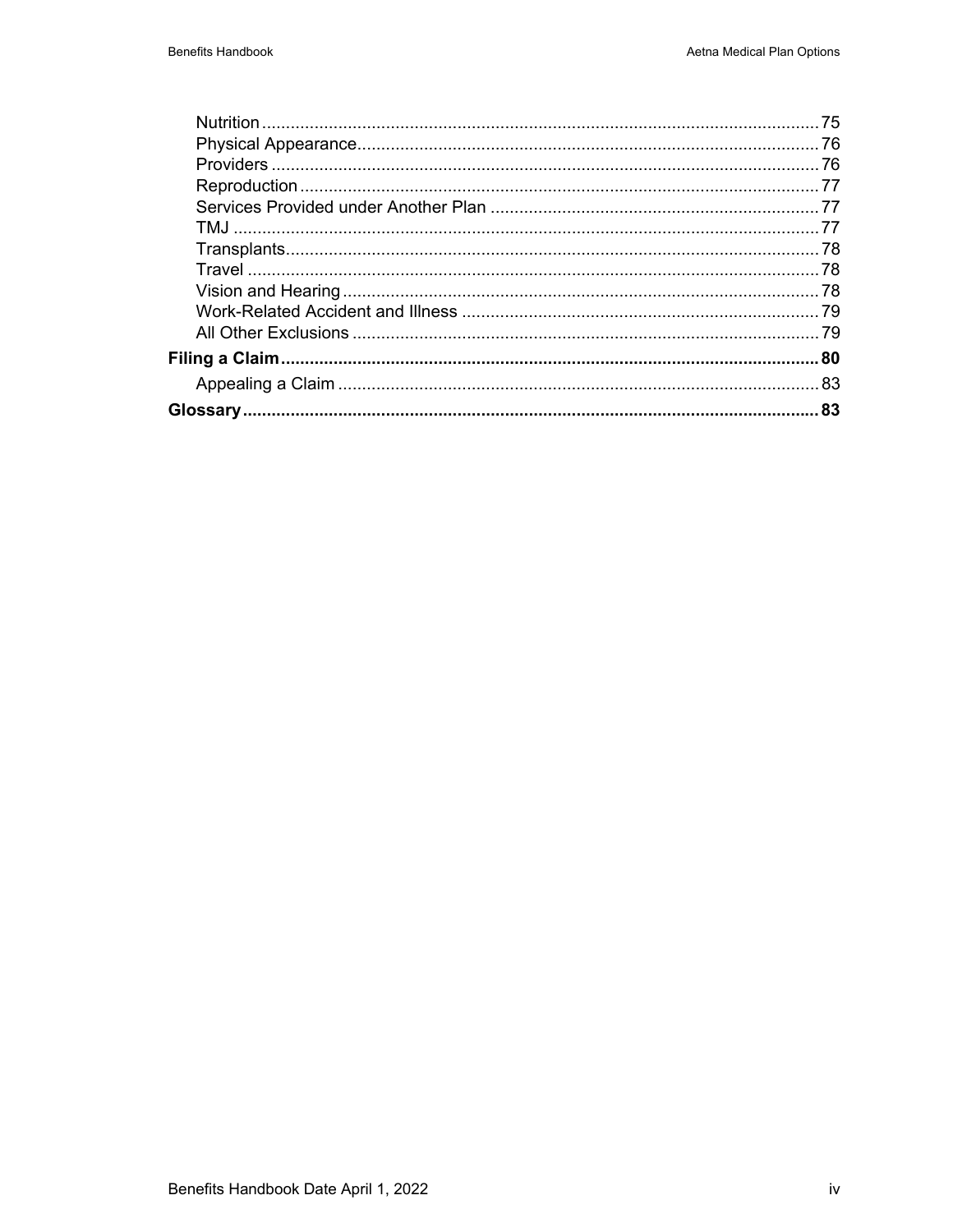### The Medical Plan Options at a Glance

The chart below outlines some important Plan features and coverage information that distinguish the three available Aetna medical plan options. The plan features described below (deductibles, coinsurance, etc.) are the same under the Broad Network and the Narrow Network. Additional information is provided throughout this section of the Benefits Handbook including the "Detailed List of Covered Services" on page 55.

| <b>Plan feature</b>                                               | \$400 Deductible<br>Plan <sup>1</sup>                                                                                                                                                 | \$1,500 Deductible<br>Plan <sup>1</sup>                                                                                                                               | \$2,850 Deductible<br>Plan <sup>1</sup>                                                                                                                                                           |
|-------------------------------------------------------------------|---------------------------------------------------------------------------------------------------------------------------------------------------------------------------------------|-----------------------------------------------------------------------------------------------------------------------------------------------------------------------|---------------------------------------------------------------------------------------------------------------------------------------------------------------------------------------------------|
| <b>Annual Deductible</b>                                          | In-network:<br>Employee: \$400<br>Family <sup>2</sup> : \$800 <sup>3</sup><br>Out-of-network:<br>Employee: \$2,500<br>Family <sup>2</sup> : \$5,000 <sup>3</sup>                      | In-network:<br>Employee: \$1,500<br>Family <sup>2</sup> : \$3,000 <sup>4</sup><br>Out-of-network:<br>Employee: \$3,000<br>Family <sup>2</sup> : \$6,000 <sup>4</sup>  | In-network:<br>Employee: \$2,850<br>Family <sup>2</sup> : \$5,700 <sup>3</sup><br>Out-of-network:<br>Employee: \$5,700<br>Family <sup>2</sup> : \$11,400 <sup>3</sup>                             |
| <b>Out-of-Pocket</b><br><b>Maximum</b><br>(including deductible)  | In-network:<br>Employee: \$2,200<br>Family <sup>2</sup> : \$4,400 <sup>3</sup><br>Out-of-network:<br>Employee: \$4,400<br>Family <sup>2</sup> : \$8,800 <sup>3</sup>                  | In-network:<br>Employee: \$3,000<br>Family <sup>2</sup> : \$6,000 <sup>4</sup><br>Out-of-network:<br>Employee: \$6,000<br>Family <sup>2</sup> : \$12,000 <sup>4</sup> | In-network:<br>Employee: \$5,500<br>Family <sup>2</sup> : \$11,000 <sup>3</sup><br>Out-of-network:<br>Employee: \$11,000<br>Family <sup>2</sup> : \$22,000 <sup>3</sup>                           |
| <b>Plan Coinsurance</b>                                           | In-network: 80% coinsurance after<br>deductible<br>Out-of-network:<br>60% coinsurance after deductible (Out-of-<br>network benefits are based on reasonable<br>and customary charges) |                                                                                                                                                                       | In-network: 70%<br>coinsurance after<br>deductible<br>Out-of-network: 50%<br>coinsurance after<br>deductible (Out-of-<br>network benefits are<br>based on reasonable<br>and customary<br>charges) |
| <b>Physician office visits</b>                                    |                                                                                                                                                                                       |                                                                                                                                                                       |                                                                                                                                                                                                   |
| <b>Preventive Visit</b>                                           | In-network:<br>Covered at 100%<br>Out-of-network:<br>60% coinsurance<br>after deductible                                                                                              | In-network: Covered at<br>100%<br>Out-of-network: 60%<br>coinsurance after<br>deductible                                                                              | In-network: Covered<br>at 100%<br>Out-of-network: 50%<br>coinsurance after<br>deductible                                                                                                          |
| <b>Primary Care</b><br><b>Physician</b><br>(PCP)/Specialist Visit | In-network: \$20<br>copay <sup>5</sup><br>Out-of-network:<br>60% coinsurance<br>of R&C after<br>deductible<br>Copay amounts do<br>not apply to the<br>deductible.                     | In-network: 80%<br>coinsurance after<br>deductible<br>Out-of-network: 60%<br>coinsurance of R&C<br>after deductible                                                   | In-network: 70%<br>coinsurance after<br>deductible<br>Out-of-network: 50%<br>coinsurance of R&C<br>after deductible                                                                               |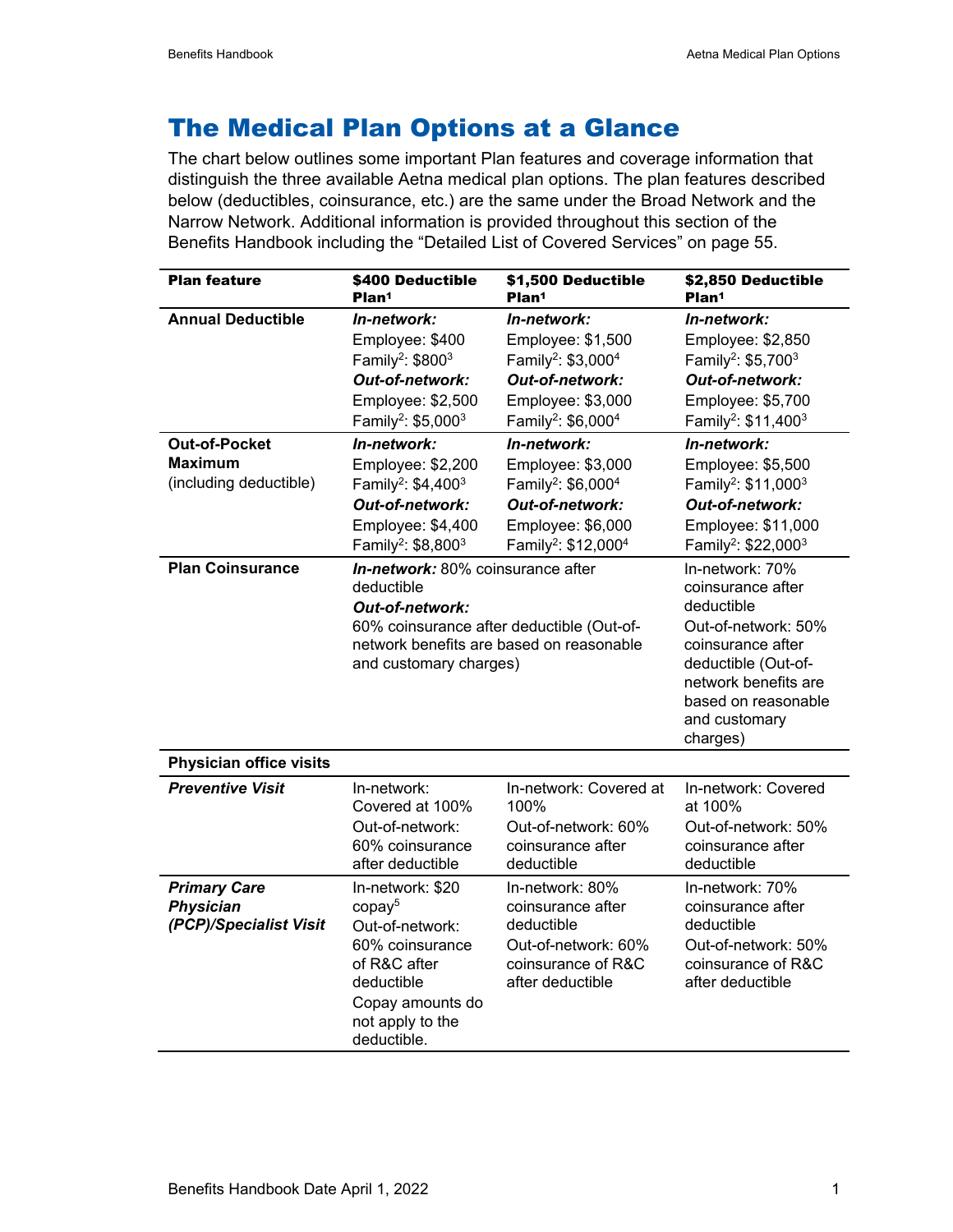| <b>Plan feature</b>                            | \$400 Deductible<br>Plan <sup>1</sup>                                                                                                                             | \$1,500 Deductible<br>Plan <sup>1</sup>                                                                                                                                                                            | \$2,850 Deductible<br>Plan <sup>1</sup>                                                                             |
|------------------------------------------------|-------------------------------------------------------------------------------------------------------------------------------------------------------------------|--------------------------------------------------------------------------------------------------------------------------------------------------------------------------------------------------------------------|---------------------------------------------------------------------------------------------------------------------|
| <b>Specialist Visit</b>                        | In-network: \$40<br>copay <sup>5</sup><br>Out-of-network:<br>60% coinsurance<br>of R&C after<br>deductible<br>Copay amounts do<br>not apply to the<br>deductible. | In-network: 80%<br>coinsurance after<br>deductible<br>Out-of-network: 60%<br>coinsurance of R&C<br>after deductible                                                                                                | In-network: 70%<br>coinsurance after<br>deductible<br>Out-of-network: 50%<br>coinsurance of R&C<br>after deductible |
| <b>Hospital Facility</b>                       |                                                                                                                                                                   |                                                                                                                                                                                                                    |                                                                                                                     |
| <b>Inpatient</b>                               | In-network: 80%<br>coinsurance after<br>deductible<br>Out-of-network:<br>60% coinsurance<br>after deductible                                                      | In-network: 80%<br>coinsurance after<br>deductible<br>Out-of-network: 60%<br>coinsurance after<br>deductible                                                                                                       | In-network: 70%<br>coinsurance after<br>deductible<br>Out-of-network: 50%<br>coinsurance after<br>deductible        |
| <b>Outpatient</b>                              | In-network: 80%<br>coinsurance after<br>deductible<br>Out-of-network:<br>60% coinsurance<br>after deductible                                                      | In-network: 80%<br>coinsurance after<br>deductible<br>Out-of-network: 60%<br>coinsurance after<br>deductible                                                                                                       | In-network: 70%<br>coinsurance after<br>deductible<br>Out-of-network: 50%<br>coinsurance after<br>deductible        |
| <b>Emergency Room</b><br>(waived if admitted)  | In and Out-of-<br>network: \$150<br>copay per visit,<br>80% coinsurance<br>after deductible                                                                       | In and Out-of-network:<br>80% coinsurance after<br>deductible                                                                                                                                                      | In and Out-of-network:<br>70% coinsurance after<br>deductible                                                       |
| <b>Prescription drugs</b>                      |                                                                                                                                                                   | There is a CVS Caremark® Retail Pharmacy Network for 30-day<br>supply (acute) and CVS Caremark <sup>®</sup> Retail and CVS Caremark <sup>®</sup> Mail<br>Order for 90-day supply (maintenance) Prescription drugs. |                                                                                                                     |
| <b>Retail Prescriptions</b><br>(30-day supply) |                                                                                                                                                                   |                                                                                                                                                                                                                    |                                                                                                                     |
| • Generic                                      | $$10$ copay <sup>5,6</sup><br>(These amounts do<br>not apply to the<br>deductible)                                                                                | 80% coinsurance after<br>deductible                                                                                                                                                                                | 70% coinsurance after<br>deductible                                                                                 |
| <b>Formulary Brand</b>                         | $$30$ copay <sup>5,6</sup><br>(These amounts to<br>do not apply to the<br>deductible)                                                                             | 80% coinsurance after<br>deductible                                                                                                                                                                                | 70% coinsurance after<br>deductible                                                                                 |
| Non-Formulary<br><b>Brand</b>                  | $$60$ copay <sup>5,6</sup><br>(These amounts do<br>not apply to the<br>deductible)                                                                                | 80% coinsurance after<br>deductible                                                                                                                                                                                | 70% coinsurance after<br>deductible                                                                                 |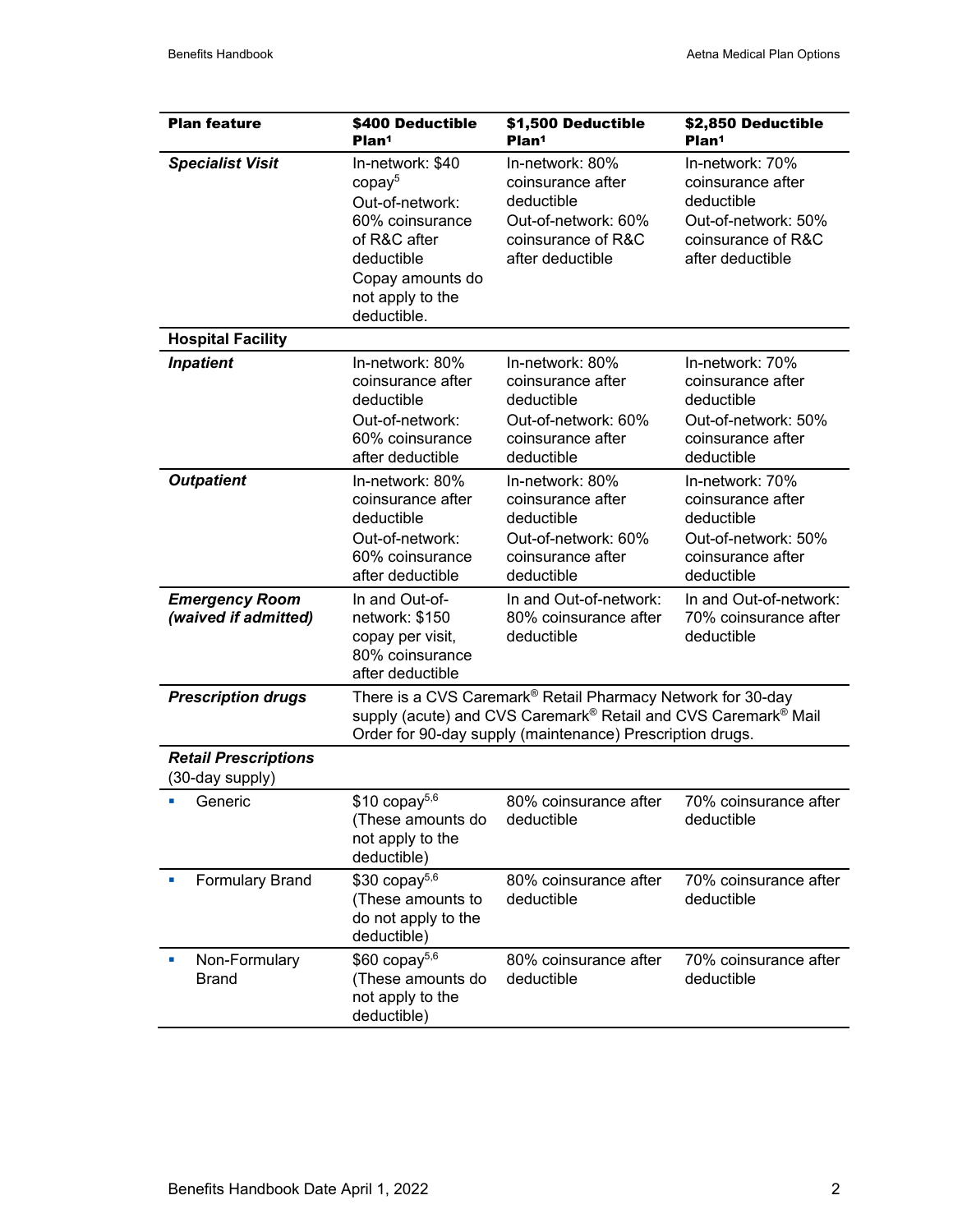| <b>Plan feature</b>                                                                                                                                                                                                                                                                                                                                                                                                                                                                                                                                                                                                                                                                                                          | \$400 Deductible<br>Plan <sup>1</sup>                                                                                                                                                                                                                                                | \$1,500 Deductible<br>Plan <sup>1</sup> | \$2,850 Deductible<br>Plan <sup>1</sup> |  |  |  |
|------------------------------------------------------------------------------------------------------------------------------------------------------------------------------------------------------------------------------------------------------------------------------------------------------------------------------------------------------------------------------------------------------------------------------------------------------------------------------------------------------------------------------------------------------------------------------------------------------------------------------------------------------------------------------------------------------------------------------|--------------------------------------------------------------------------------------------------------------------------------------------------------------------------------------------------------------------------------------------------------------------------------------|-----------------------------------------|-----------------------------------------|--|--|--|
| CVS Caremark® Retail and CVS Caremark® Maintenance Choice Program Mail-order<br>Prescriptions <sup>7</sup>                                                                                                                                                                                                                                                                                                                                                                                                                                                                                                                                                                                                                   |                                                                                                                                                                                                                                                                                      |                                         |                                         |  |  |  |
| (90-day supply)                                                                                                                                                                                                                                                                                                                                                                                                                                                                                                                                                                                                                                                                                                              |                                                                                                                                                                                                                                                                                      |                                         |                                         |  |  |  |
| Generic                                                                                                                                                                                                                                                                                                                                                                                                                                                                                                                                                                                                                                                                                                                      | $$25$ copay <sup>5,6</sup><br>(These amounts do<br>not apply to the<br>deductible)                                                                                                                                                                                                   | 80% coinsurance after<br>deductible     | 70% coinsurance after<br>deductible     |  |  |  |
| <b>Formulary Brand</b>                                                                                                                                                                                                                                                                                                                                                                                                                                                                                                                                                                                                                                                                                                       | $$75$ copay <sup>5,6</sup><br>(These amounts do<br>not apply to the<br>deductible)                                                                                                                                                                                                   | 80% coinsurance after<br>deductible     | 70% coinsurance after<br>deductible     |  |  |  |
| Non-Formulary<br><b>Brand</b>                                                                                                                                                                                                                                                                                                                                                                                                                                                                                                                                                                                                                                                                                                | $$150$ copay <sup>5,6</sup><br>(These amounts do<br>not apply to the<br>deductible)                                                                                                                                                                                                  | 80% coinsurance after<br>deductible     | 70% coinsurance after<br>deductible     |  |  |  |
| <b>Prescription Drug</b><br><b>Programs</b>                                                                                                                                                                                                                                                                                                                                                                                                                                                                                                                                                                                                                                                                                  | There are prescription drug programs available as part of the medical<br>plan options. For information on Rx Savings Solutions, PrudentRx,<br>Transform Diabetes® Care, WW Digital and WW Digital 360 Programs<br>and Hello Heart, refer to "Prescription Drug Programs" on page 49. |                                         |                                         |  |  |  |
| <b>Contact Information</b><br><b>Contact for Medical Service:</b><br>for Carrier options:<br>Aetna (Claims Administrator)<br>P.O. Box 981106<br>El Paso, TX 79998-1106<br>Aetna Customer Service: +1 866 210 7858<br>Website: www.aetna.com<br><b>Contact for Prescription Service:</b><br>CVS Caremark® (Prescription Drug Benefits Manager)<br>Phone: +1 844 449 0362<br>Website (for members): www.caremark.com<br>CVS Caremark <sup>®</sup> Group #: 21CW<br>Marsh McLennan does not administer claims under this plan. For<br>medical claims, the Claims Administrators' decisions are final and<br>binding. For prescription drug claims, the Prescription Drug Benefits<br>Manager's decisions are final and binding. |                                                                                                                                                                                                                                                                                      |                                         |                                         |  |  |  |

<sup>1</sup> These plans are named for the deductible applicable to the "individual" for in-network service providers. The deductibles applicable to any other coverage level (for example, "Family coverage") or for services provided by out-of-network service providers will be significantly higher than (in many instances, double) the amounts captured in the names of the plans.

2 "Family" applies to all coverage levels except Employee-Only.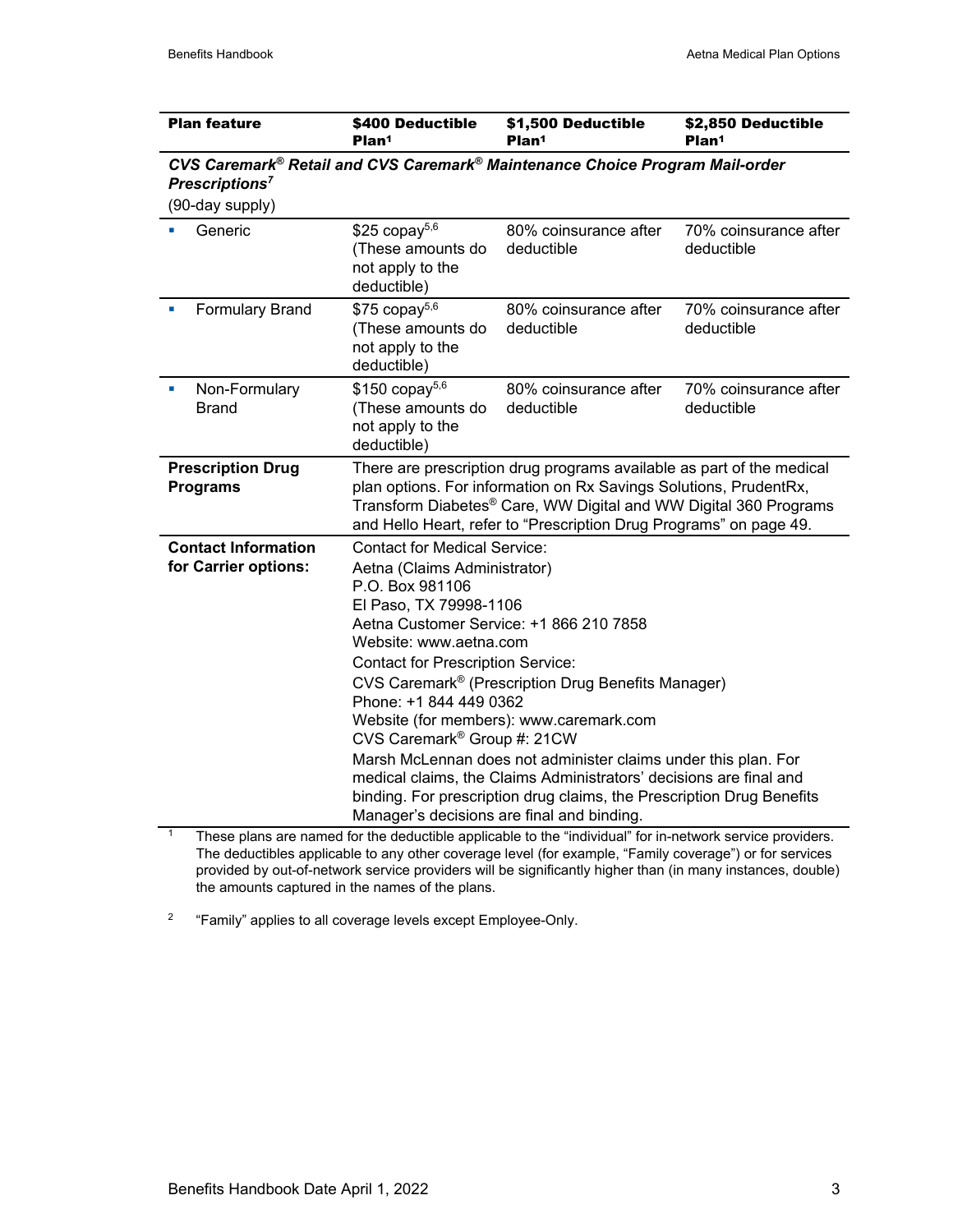- <sup>3</sup> Not "True" Family: For the \$400 and \$2,850 Deductible Plans, if more than one person in a family is covered under this plan, there are two ways the plan will begin to pay benefits for a covered family member. When a family member meets his or her individual deductible, benefits begin for that family member only, but not for the other family members. When the family deductible is met, benefits begin for every covered family member whether or not they have met their own individual deductibles. The family deductible can only be met by a combination of family members, as amounts counted toward individual deductibles count toward the larger family deductible. The out-of-pocket maximum functions in the same way. When a family member meets his or her individual out-of-pocket maximum, the out-ofpocket maximum is satisfied for that family member only, but not for the other family members. When the family out-of-pocket maximum is met, the out-of-pocket maximum is satisfied for every covered family member whether or not they have met their own individual out-of-pocket maximums. The family out-of-pocket maximum can only be met by a combination of family members, as amounts counted toward individual out-of-pocket maximums count toward the larger family out-of-pocket maximum.
- 4 "True" Family: The \$1,500 Deductible Plan does not require that you or a covered eligible family member meet the "individual" deductible in order to satisfy the family deductible. If more than one person in a family is covered under this plan, benefits begin for any one covered family member only after the family deductible is satisfied. The family deductible may be met by one family member or a combination of family members. The out-of-pocket maximum functions in the same way. If more than one person in a family is covered under this plan, the out-of-pocket maximum is satisfied for any one covered family member when the family out-of-pocket maximum is satisfied. The family out-of-pocket maximum may be met by one family member or a combination of family members.
- <sup>5</sup> Office visit copays and prescriptions do not apply toward the annual deductible.
- $6$  A mandatory program, the PrudentRx prescription drug program, for eligible specialty medications for complex conditions on the PrudentRx Drug List will apply. If you do not speak with PrudentRx, do not enroll in any copay assistance as required by a manufacturer, or do not choose to participate in the PrudentRx program, i.e. opt out, **you'll be responsible for paying the 30% coinsurance cost for each specialty prescription medication, and the costs will NOT count towards your deductible or out-of-pocket maximum.** The PrudentRx Drug List is available at www.caremark.com. For drugs not on the PrudentRx Drug List, standard mail order copayments will apply. The PrudentRx Program applies only to the \$400 Deductible Plan. For more information, refer to "Are there mandatory discount or copay assistance programs applicable for specialty prescription drugs?" on page 45 and "Prescription Drug Programs" on page 49.
- $7$  In addition to mail order, you will be able to fill a 90-day supply of your maintenance medications at a CVS Caremark® retail pharmacy, at the same cost as you would through the mail order program. For all maintenance medications, after the first three fills, you must fill a 90-day supply either at a CVS Caremark® retail pharmacy or through the CVS Caremark® Maintenance Choice Mail Order program otherwise, the maintenance medication will not be covered, you will pay 100% of the full cost for all subsequent fills, and the cost does not accumulate towards the deductible and out-of-pocket maximum.

### Participating in the Plan

You are eligible to participate in the Plan if you meet the eligibility requirements described in the *Participating in Healthcare Benefits* section.

You have the option to cover your family members who meet the eligibility requirements that are described in the *Participating in Healthcare Benefits* section.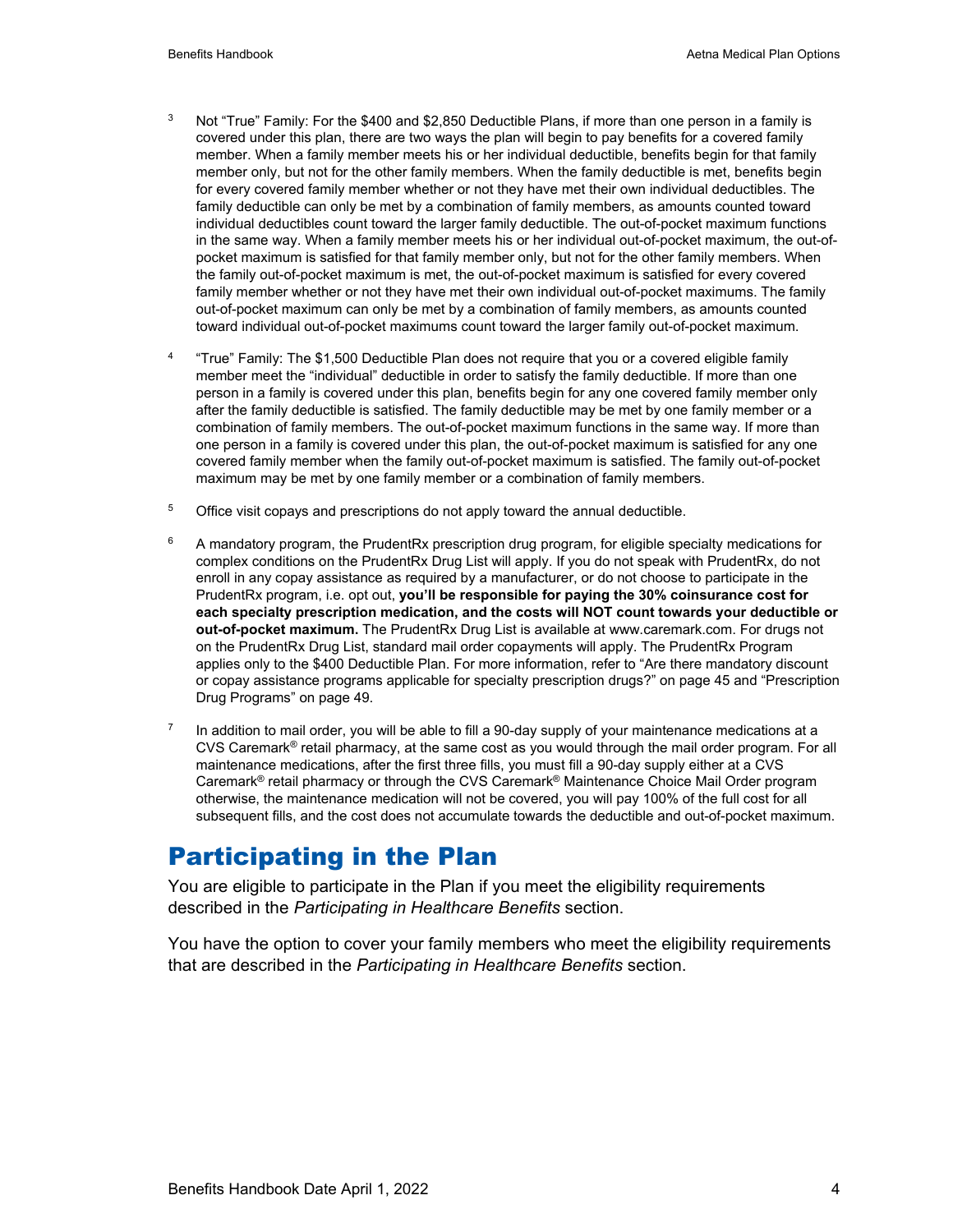### Retiree Eligibility

Certain retirees and their eligible family members that are not yet deemed to be eligible for Medicare may also be eligible for coverage under this plan. For information on the eligibility requirements, how to participate and the cost of coverage, see the *Participating in Pre-65 Retiree Medical Coverage* section.

### **Enrollment**

To participate in this Plan, you must enroll for coverage. You may enroll only:

- **within 30 days of the date you become eligible to participate**
- during Annual Enrollment (generally in November with respect to coverage for the following calendar year)
- within 60 days of a qualifying change in family status that makes you eligible to enroll
- within 30 days of losing other coverage that you had relied upon when you waived your opportunity to enroll in this Plan.

Enrollment procedures for you and your eligible family members are described in the *Participating in Healthcare Benefits* section.

### Cost of Coverage

You and the Company share the cost of coverage for both you and your eligible family members.

The cost of your coverage depends on the plan option and level of coverage you choose. The cost may change each year.

You can choose from four levels of coverage. Cost for each coverage level for eligible Marsh McLennan Employees (other than Marsh & McLennan Agency LLC – Northeast (MMA-Northeast) or Security Insurance Services of Marsh & McLennan Agency LLC) is shown below.

|                                                        | \$400 Deductible<br><b>Plan</b> |                       | \$1,500 Deductible<br><b>Plan</b> |                       | \$2,850 Deductible<br><b>Plan</b> |                |
|--------------------------------------------------------|---------------------------------|-----------------------|-----------------------------------|-----------------------|-----------------------------------|----------------|
| <b>Coverage Level</b>                                  | Semi-<br>monthly<br>cost        | <b>Weekly</b><br>cost | Semi-<br>monthly<br>cost          | <b>Weekly</b><br>cost | Semi-<br>monthly<br>cost          | Weekly<br>cost |
|                                                        |                                 |                       | <b>Broad Network</b>              |                       |                                   |                |
| <b>Employee Only</b>                                   | \$171.50                        | \$79.15               | \$75.50                           | \$34.84               | \$28.81                           | \$13.29        |
| Employee +<br><b>Spouse/Domestic</b><br><b>Partner</b> | \$428.49                        | \$197.76              | \$199.76                          | \$92.19               | \$95.59                           | \$44.12        |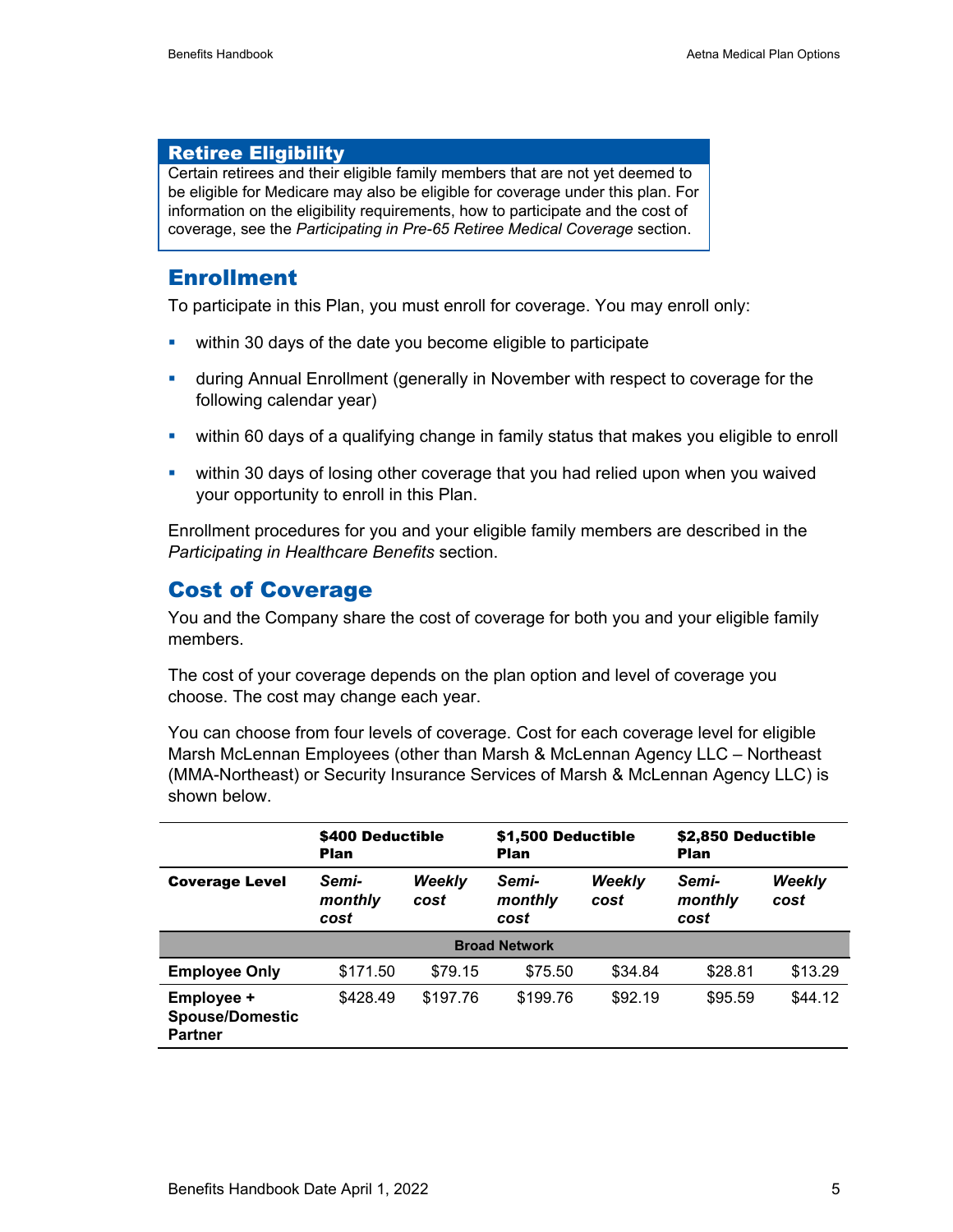|                                                        | \$400 Deductible<br>Plan |                | \$1,500 Deductible<br>Plan |                | \$2,850 Deductible<br>Plan |                       |
|--------------------------------------------------------|--------------------------|----------------|----------------------------|----------------|----------------------------|-----------------------|
| <b>Coverage Level</b>                                  | Semi-<br>monthly<br>cost | Weekly<br>cost | Semi-<br>monthly<br>cost   | Weekly<br>cost | Semi-<br>monthly<br>cost   | <b>Weekly</b><br>cost |
| Employee +<br>Child(ren)                               | \$342.98                 | \$158.30       | \$150.97                   | \$69.68        | \$64.87                    | \$29.94               |
| Employee +<br><b>Family</b>                            | \$617.14                 | \$284.83       | \$282.80                   | \$130.52       | \$131.27                   | \$60.58               |
|                                                        |                          |                | <b>Narrow Network</b>      |                |                            |                       |
| <b>Employee Only</b>                                   | \$137.20                 | \$63.32        | \$60.40                    | \$27.87        | \$23.05                    | \$10.64               |
| Employee +<br><b>Spouse/Domestic</b><br><b>Partner</b> | \$342.80                 | \$158.21       | \$159.81                   | \$73.76        | \$76.48                    | \$35.30               |
| Employee +<br>Child(ren)                               | \$274.39                 | \$126.64       | \$120.78                   | \$55.74        | \$51.90                    | \$23.95               |
| Employee +<br><b>Family</b>                            | \$493.71                 | \$227.86       | \$226.24                   | \$104.42       | \$105.01                   | \$48.47               |

**Medical rates are not available for employees of MMA-Northeast, or Security Insurance Services of Marsh & McLennan Agency LLC. For contribution rates, contact HR Services at +1 866 374 2662, any business day, from 8:00 a.m. to 8:00 p.m. Eastern time.** 

See the *Participating in Healthcare Benefits* section for more information on the cost of your coverage, such as information about taxes.

### *Imputed Income for Domestic Partner Coverage*

If you cover your domestic partner or your domestic partner's children, there may be imputed income for the value of the coverage for those family members. See the *Participating in Healthcare Benefits* section for more information on imputed income for domestic partner coverage.

The table below shows the imputed income amounts for all eligible Marsh McLennan Employees (including MMA-Northeast and Security Insurance Services of Marsh & McLennan Agency LLC):

#### Section 152 **Dependents**

If your domestic partner (or his or her child(ren)) qualifies as a dependent under IRS Section 152, imputed income does not apply.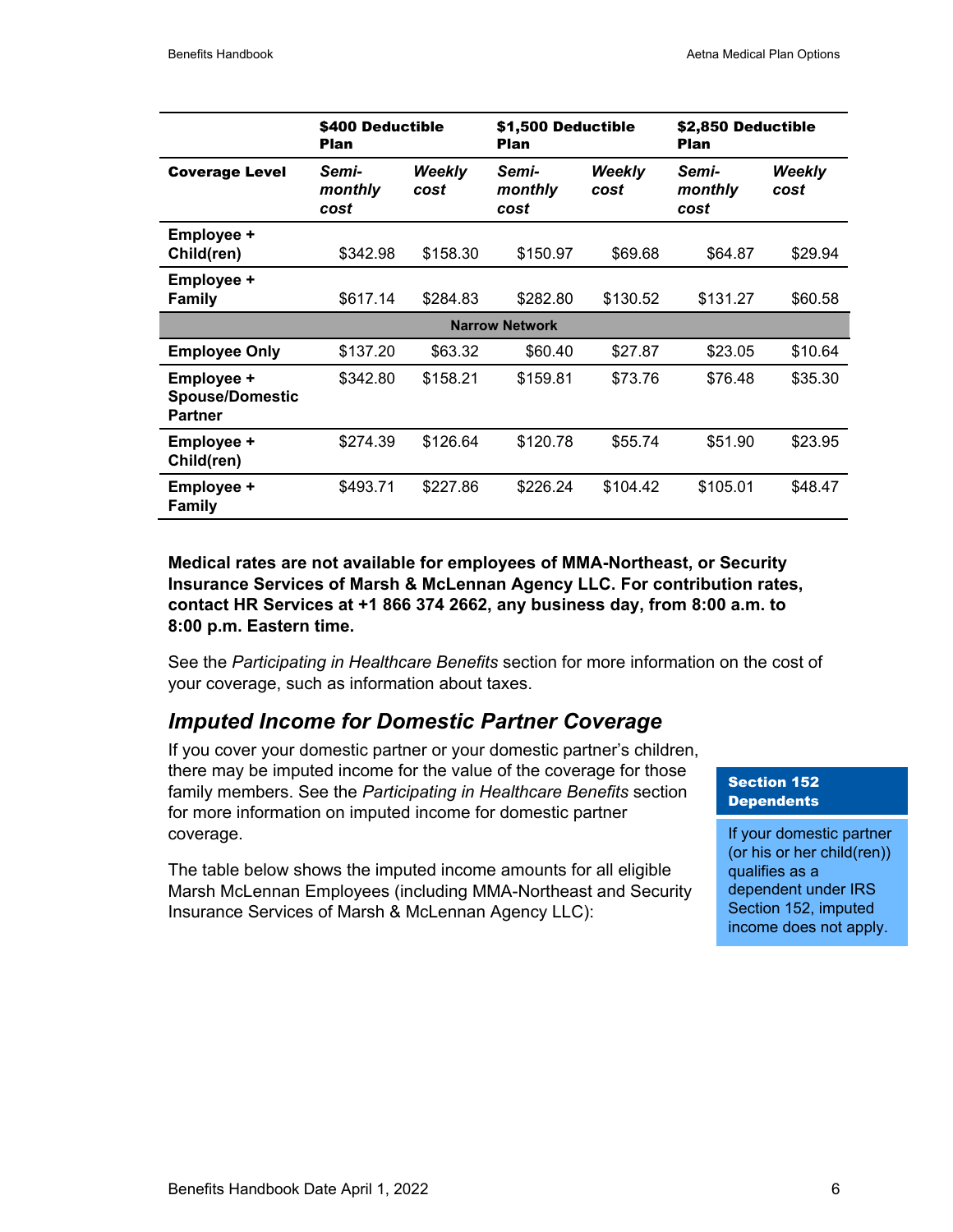|                       | <b>Imputed Income for Domestic Partner Coverage</b>                                       |                    |                          |                    |                          |                    |
|-----------------------|-------------------------------------------------------------------------------------------|--------------------|--------------------------|--------------------|--------------------------|--------------------|
|                       | \$400 Deductible Plan                                                                     |                    | \$1,500 Deductible Plan  |                    | \$2,850 Deductible Plan  |                    |
| Coverage<br>Level     | Semi-<br>monthly<br>cost                                                                  | <b>Weekly cost</b> | Semi-<br>monthly<br>cost | <b>Weekly cost</b> | Semi-<br>monthly<br>cost | <b>Weekly cost</b> |
|                       |                                                                                           |                    | <b>Broad Network</b>     |                    |                          |                    |
|                       | <b>Employee + Domestic Partner (non-qualified)</b>                                        |                    |                          |                    |                          |                    |
|                       | \$475.66                                                                                  | \$291.54           | \$424.50                 | \$195.92           | \$385.71                 | \$178.02           |
|                       | Employee + Child(ren) (non-qualified)                                                     |                    |                          |                    |                          |                    |
|                       | \$339.76                                                                                  | \$156.81           | \$303.21                 | \$139.94           | \$275.51                 | \$127.16           |
|                       | Employee + Domestic Partner (non-qualified) & Child(ren)                                  |                    |                          |                    |                          |                    |
|                       | \$509.64                                                                                  | \$235.22           | \$454.82                 | \$209.92           | \$413.27                 | \$190.74           |
|                       | Employee + Domestic Partner & Child(ren) (Domestic Partner and Child(ren) (non-qualified) |                    |                          |                    |                          |                    |
|                       | \$849.40                                                                                  | \$392.03           | \$758.03                 | \$349.86           | \$668.78                 | \$317.90           |
| <b>Narrow Network</b> |                                                                                           |                    |                          |                    |                          |                    |
|                       | <b>Employee + Domestic Partner (non-qualified)</b>                                        |                    |                          |                    |                          |                    |
|                       | \$456.63                                                                                  | \$210.75           | \$407.51                 | \$188.08           | \$370.29                 | \$170.90           |
|                       | Employee + Child(ren) (non-qualified)                                                     |                    |                          |                    |                          |                    |
|                       | \$326.16                                                                                  | \$150.54           | \$291.08                 | \$134.34           | \$264.49                 | \$122.07           |
|                       | Employee + Domestic Partner (non-qualified) & Child(ren)                                  |                    |                          |                    |                          |                    |
|                       | \$489.25                                                                                  | \$225.80           | \$436.62                 | \$201.52           | \$396.73                 | \$183.11           |
|                       | Employee + Domestic Partner & Child(ren) (Domestic Partner and Child(ren) (non-qualified) |                    |                          |                    |                          |                    |
|                       | \$815.41                                                                                  | \$376.34           | \$727.70                 | \$335.86           | \$661.22                 | \$305.18           |

#### **Imputed Income Rates**

### ID Cards

If you are enrolled in employee only coverage you will automatically be sent one ID card for your medical coverage. You will be sent one additional ID card if you enroll one or more family members in the Plan. Each ID card will list the employee's name and the names of up to five covered family members. You will be sent your ID card(s) within two to four weeks of your enrollment.

You may request additional ID cards directly from the Claims Administrator.

There is a separate ID card for prescription drug coverage. For information on prescription drug ID cards, refer to "Prescription Drugs" on page 40.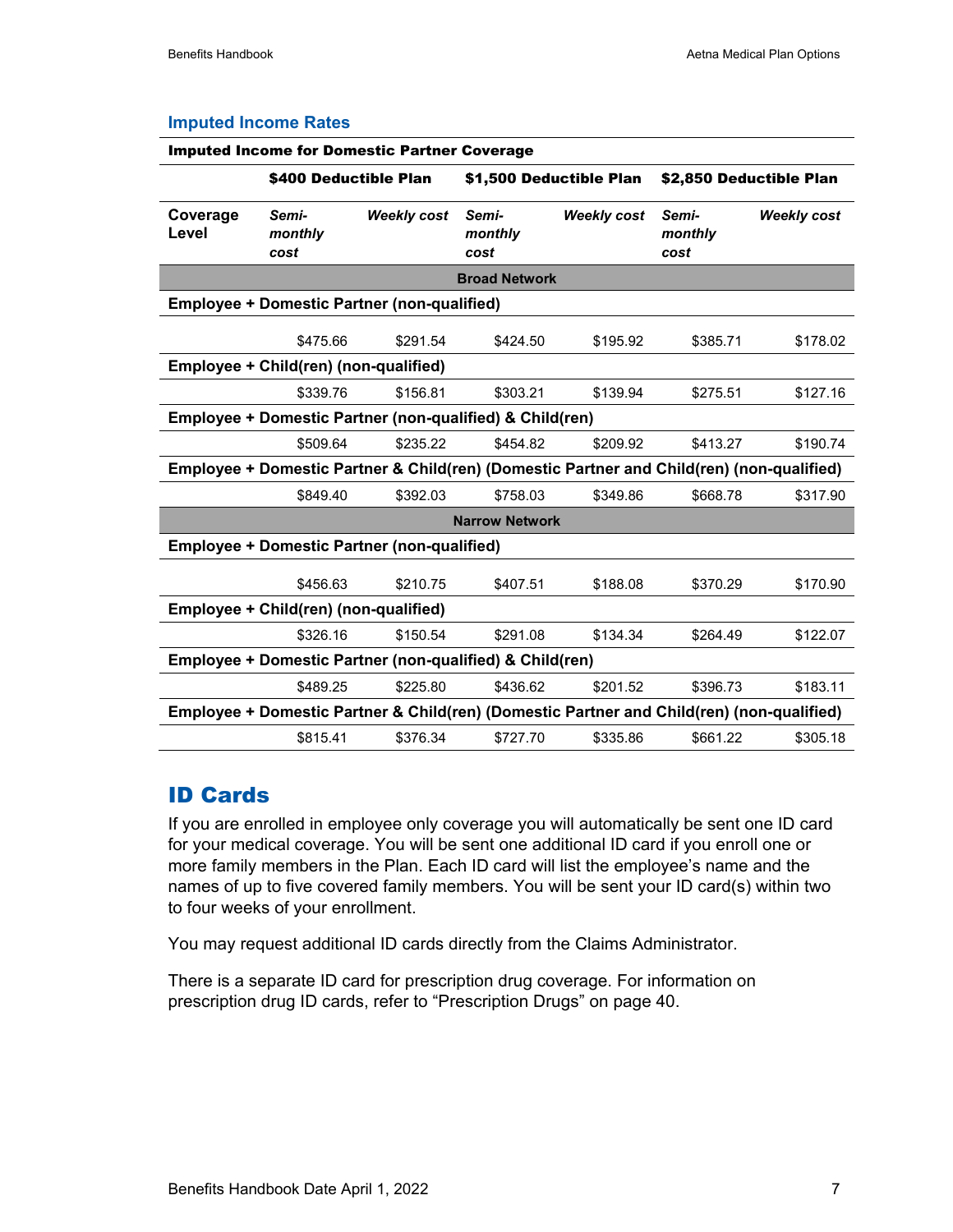### How the Medical Plan Options Work

All of the medical plan options help you and your family to pay for medical care. As a participant, you may choose, each time you need medical treatment, to use:

- **Any physician, hospital or lab, or**
- A provider who participates in either the Aetna Choice POSII network (Broad network) or the Aetna Premier Care Network (APCN) (Narrow network) and has agreed to charge reduced fees to the Plan members. Using the network is more cost effective than using non-network providers because their fees are typically less than those charged by non-network providers.

If you use an in-network provider, you do not need to submit a claim form. In-network providers bill the Claims Administrator directly.

#### **Under the \$400 Deductible Plan**

 Generally, the Plan's reimbursement is 80% for in-network providers and 60% of reasonable and customary charges for out-of-network providers after the Plan's deductible has been met. You pay the remainder of the fee. (There are some innetwork services that don't apply to the deductible and only require copays).

#### **Under the \$1,500 Deductible Plan**

 Generally, the Plan's reimbursement is 80% for in-network providers and 60% of reasonable and customary charges for out-of-network providers after the Plan's deductible has been met. You pay the remainder of the fee.

#### **Under the \$2,850 Deductible Plan**

 Generally, the Plan's reimbursement is 70% for in-network providers and 50% of reasonable and customary charges for out-of-network providers after the Plan's deductible has been met. You pay the remainder of the fee.

See the "Detailed List of Covered Services" on page 55 for more detailed information.

Certain expenses are not covered or reimbursed by the Plan, such as any deductible you are required to meet and your share of the amounts above the reasonable and customary charge.

Some services have specific limits or restrictions; see individual service for more information.

Refer to the "What's Not Covered" on page 71 to find out about the services that are not covered under the Plan.

Benefits are only paid for medically necessary charges or for specified wellness care expenses.

Preauthorization may be required in order to receive coverage for certain services. It is the Plan participant's responsibility (not the provider or facility) to obtain preauthorization for out-of-network services. For more information on the preauthorization process and applicable services, refer to the description under "Utilization Review" on page 17.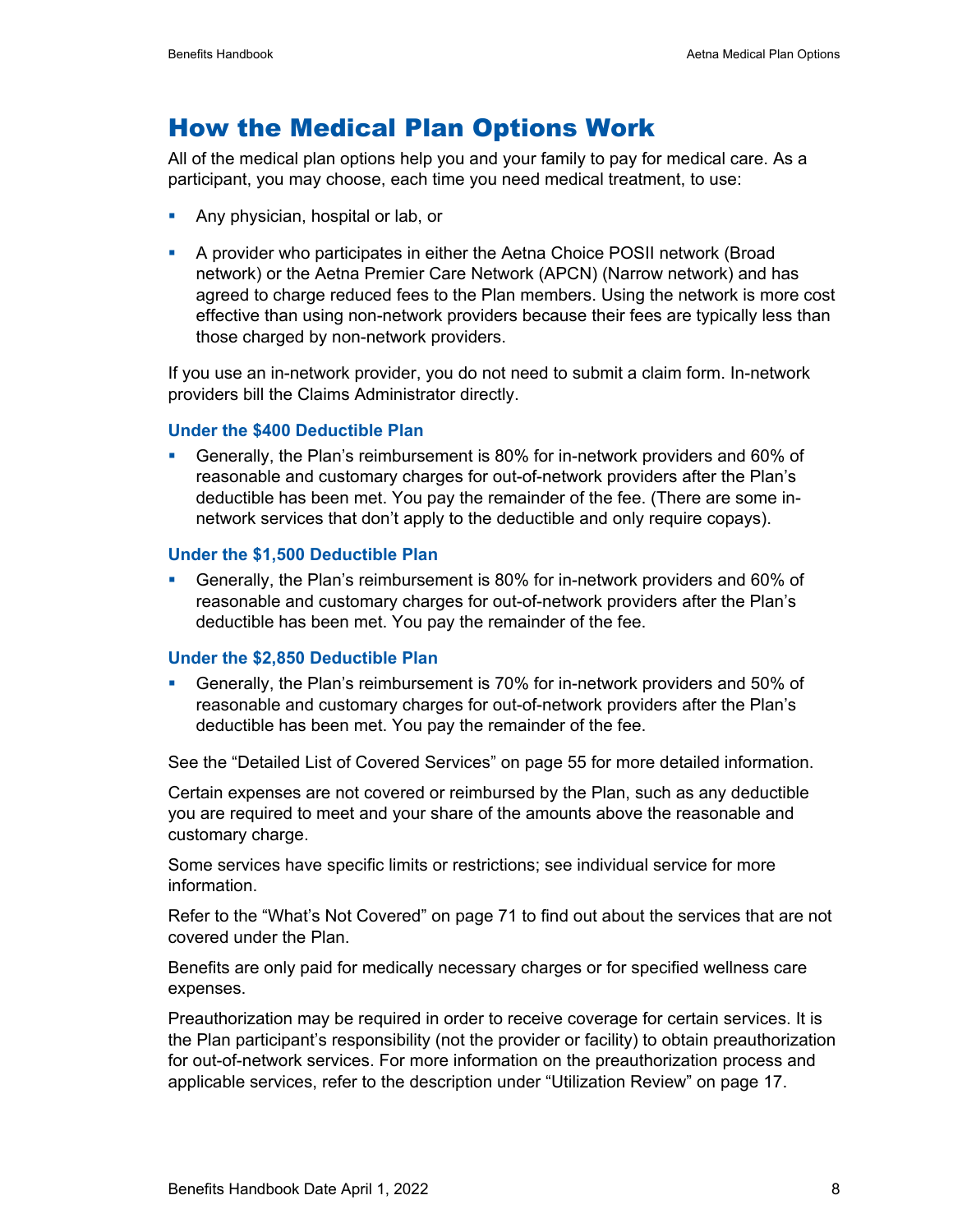### Member Advocacy

You and your enrolled family members can access support from a personal health representative at no additional cost to you through Aetna One® Advocate. A personal health representative can help you find care and support when you're managing a medical condition or following a major health event.

Aetna One Advocate's designated team will help:

- Put together a personal care plan, schedule appointments with doctors, help set goals for you, work to help resolve claim inquiries or billing issues, find programs to manage a particular medical condition and connect with resources in your community.
- **The same assigned representative will remain with you until your issue is resolved** and along the way, check in on you when it's convenient.

You can contact the Aetna One Advocate team at + 1 866 210 7858. The Aetna One Advocate team is available:

- **Monday through Friday, 8:00 am to 8:00 pm, in your time zone**
- Saturday, from 8:00 am to 4:30 pm, in your time zone
- 24/7 for nurse support

### Health Savings Account and Flexible Spending **Accounts**

If you are a participant in the \$400 Deductible Plan, you can elect a Flexible Spending Account (FSA) that allows you to put aside money before taxes are withheld so that you can pay for eligible medical, dental and vision expenses that are not reimbursed by any other coverage that you and your qualifying family members have. If you elect the \$1,500 Deductible Plan or the \$2,850 Deductible Plan, you can elect to participate instead in a Health Savings Account (HSA) and, if you choose, a Limited Purpose Health Care Flexible Spending Account (LPHCFSA).

For details about the FSA, HSA, or the LPHCFSA, see the *Health Care Flexible Spending Account*, *Health Savings Account*, or *Limited Purpose Health Care Flexible Spending Account* sections.

### **Deductibles**

The deductible is the amount that must be paid before the Plan will reimburse any benefits.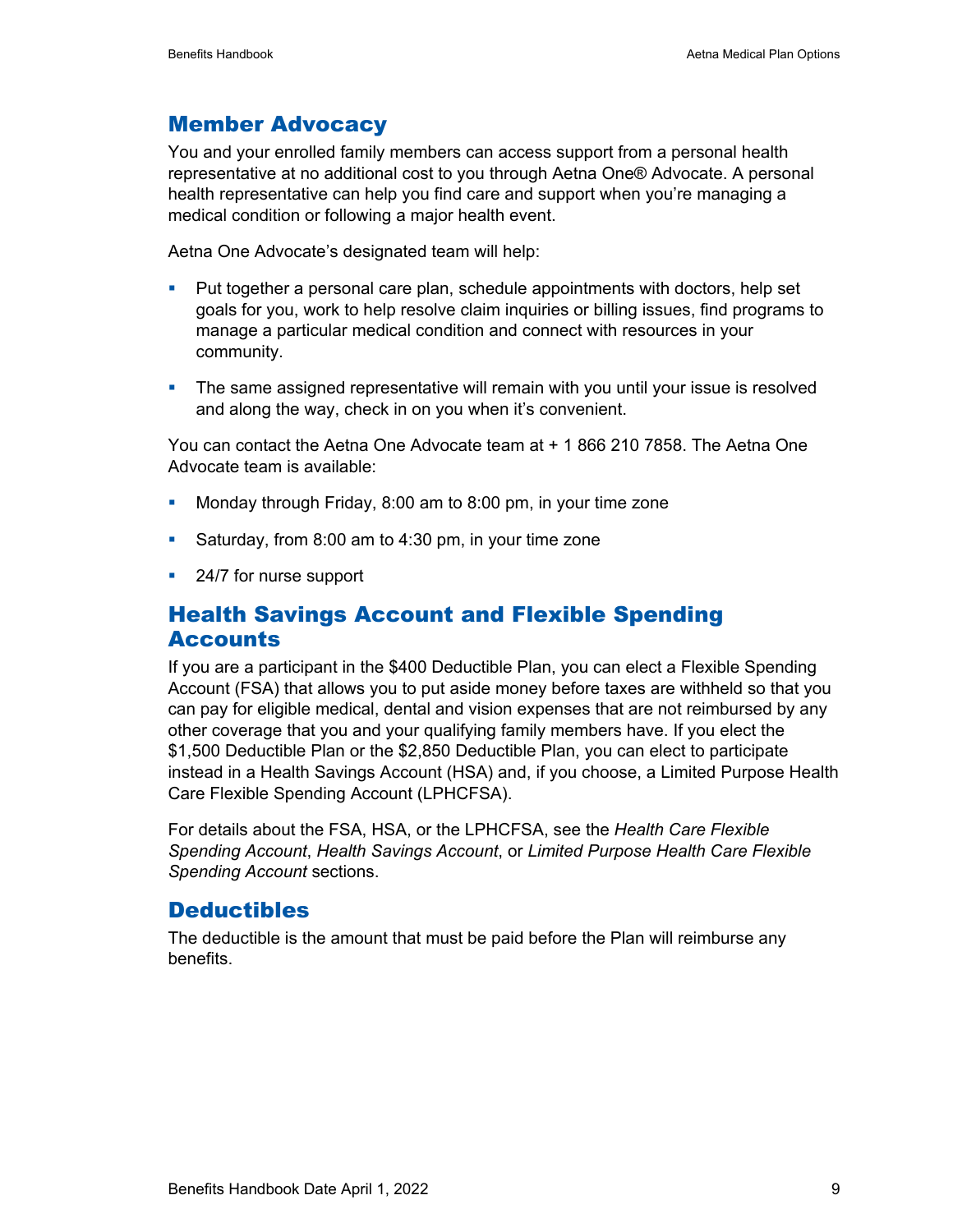| <b>Plan feature</b> | \$400 Deductible<br>Plan <sup>1</sup>      | \$1,500 Deductible<br>Plan <sup>1</sup>    | \$2,850 Deductible<br>Plan <sup>1</sup>     |
|---------------------|--------------------------------------------|--------------------------------------------|---------------------------------------------|
| <b>Deductible</b>   | In-network:                                | In-network:                                | In-network:                                 |
|                     | Employee: \$400                            | Employee: \$1,500                          | Employee: \$2,850                           |
|                     | Family <sup>2</sup> : $$800^3$             | Family <sup>2</sup> : \$3,000 <sup>4</sup> | Family <sup>2</sup> : \$5,700 <sup>3</sup>  |
|                     | <b>Out-of-network:</b>                     | <b>Out-of-network:</b>                     | <b>Out-of-network:</b>                      |
|                     | Employee: \$2,500                          | Employee: \$3,000                          | Employee: \$5,700                           |
|                     | Family <sup>2</sup> : \$5,000 <sup>3</sup> | Family <sup>2</sup> : \$6,000 <sup>4</sup> | Family <sup>2</sup> : \$11,400 <sup>3</sup> |

The deductibles vary under each of the medical plan options available to you (as shown in the table below.

These plans are named for the deductible applicable to the "individual" for in-network service providers. The deductibles applicable to any other coverage level (for example, "Family coverage") or for services provided by out-of-network service providers will be significantly higher than (in many instances, double) the amounts captured in the names of the plans.

- <sup>2</sup> "Family" applies to all coverage levels except Employee-Only.
- $3$  Not "True" Family: For the \$400 Deductible plan, if more than one person in a family is covered under this plan, there are two ways the plan will begin to pay benefits for a covered family member. When a family member meets his or her individual deductible, benefits begin for that family member only, but not for the other family members. When the family deductible is met, benefits begin for every covered family member whether or not they have met their own individual deductibles. The family deductible can only be met by a combination of family members, as amounts counted toward individual deductibles count toward the larger family deductible. The out-of-pocket maximum functions in the same way. When a family member meets his or her individual out-of-pocket maximum, the out-of-pocket maximum is satisfied for that family member only, but not for the other family members. When the family out-ofpocket maximum is met, the out-of-pocket maximum is satisfied for every covered family member whether or not they have met their own individual out-of-pocket maximums. The family out-of-pocket maximum can only be met by a combination of family members, as amounts counted toward individual out-of-pocket maximums count toward the larger family out-of-pocket maximum.
- 4 "True" Family: The \$1,500 Deductible Plan does not require that you or a covered eligible family member meet the "individual" deductible in order to satisfy the family deductible. If more than one person in a family is covered under this plan, benefits begin for any one covered family member only after the family deductible is satisfied. The family deductible may be met by one family member or a combination of family members. The out-of-pocket maximum functions in the same way. If more than one person in a family is covered under this plan, the out-of-pocket maximum is satisfied for any one covered family member when the family out-of-pocket maximum is satisfied. The family out-of-pocket maximum may be met by one family member or a combination of family members.

### *Do in-network medical claims apply toward the out-of-network deductible?*

Yes. In-network claims apply toward the out-of-network deductible. Also, out-of-network claims apply toward the out-of-network deductible.

### *Do out-of-network medical claims apply toward the in-network deductible?*

Yes. Out-of-network claims apply toward the in-network deductible. Also, in-network claims apply toward the in-network deductible.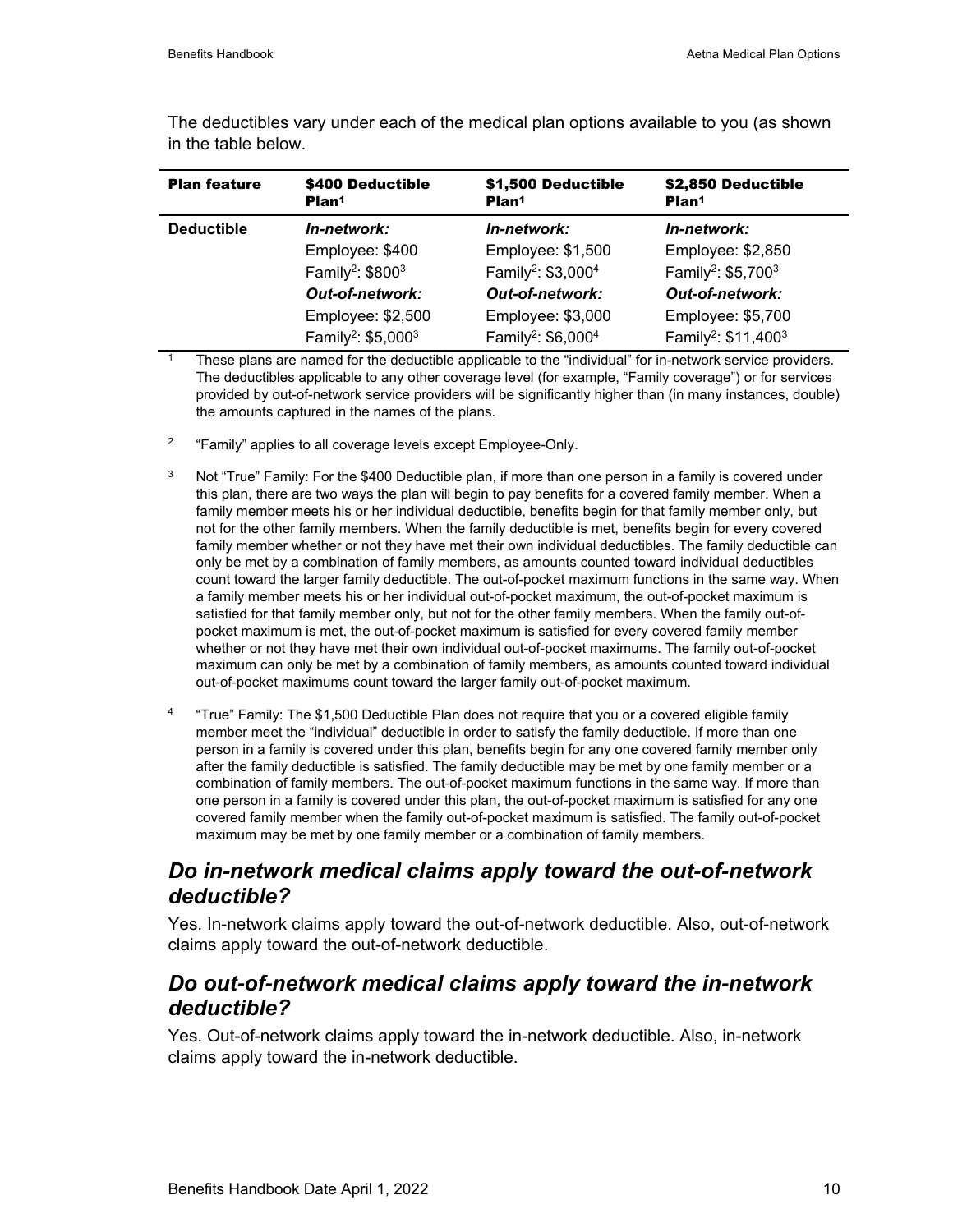### *How do deductibles work?*

#### **Under the \$400 Deductible Plan**

The Plan will begin reimbursing benefits for a covered family member once he or she has met the individual deductible (even if the entire family deductible has not been met). (Note that newborns have their own separate deductible.) The family deductible is the maximum amount you have to pay before the Plan will reimburse any benefits. Copays for doctor visits (including ER and urgent care) and prescription drugs do not count toward the deductibles for the \$400 Deductible Plan. Newborn expenses, including nursery charges in the hospital, will apply to newborn's individual deductible.

#### **Under the \$1,500 Deductible Plan**

If the "employee" coverage level is elected, the Plan will begin reimbursing benefits for the one covered individual once he or she has met the individual deductible. For any other coverage level (employee + spouse, employee + child(ren) or family, the Plan will begin reimbursing benefits for a covered family member (including a newborn) once the family deductible is met. In meeting your family deductible, each family member's (including a newborn's) covered expenses (medical and prescription drug expenses) count toward the family deductible. Once this family deductible is met, the Plan will pay benefits for all family members.

#### **Under the \$2,850 Deductible Plan**

The Plan will begin reimbursing benefits for a covered family member once he or she has met the individual deductible (even if the entire family deductible has not been met). (Note that newborns have their own separate deductible.) The family deductible is the maximum amount you have to pay before the Plan will reimburse any benefits. Newborn expenses, including nursery charges in the hospital, will apply to newborn's individual deductible.

### *Do I have to meet a new deductible every year?*

You and your family members will have to meet a new deductible each year.

### *What expenses apply toward the deductible?*

Most of your medical expenses apply toward the deductible. Office visit copays (including ER and urgent care) and Prescription drug expenses do not apply to the deductible for the \$400 Deductible Plan.

Under the \$1,500 Deductible Plan and the \$2,850 Deductible Plan, prescription drug expenses (other than preventive drug expenses) also apply toward the deductible.

Refer to "Do preventive drug expenses apply toward the deductible?" on page 12 for further details.

Your payments for the following don't apply toward the Plan deductible:

- **Amounts in excess of a reasonable and customary charge**
- **Preauthorization penalties**
- **Services not covered by the Plan**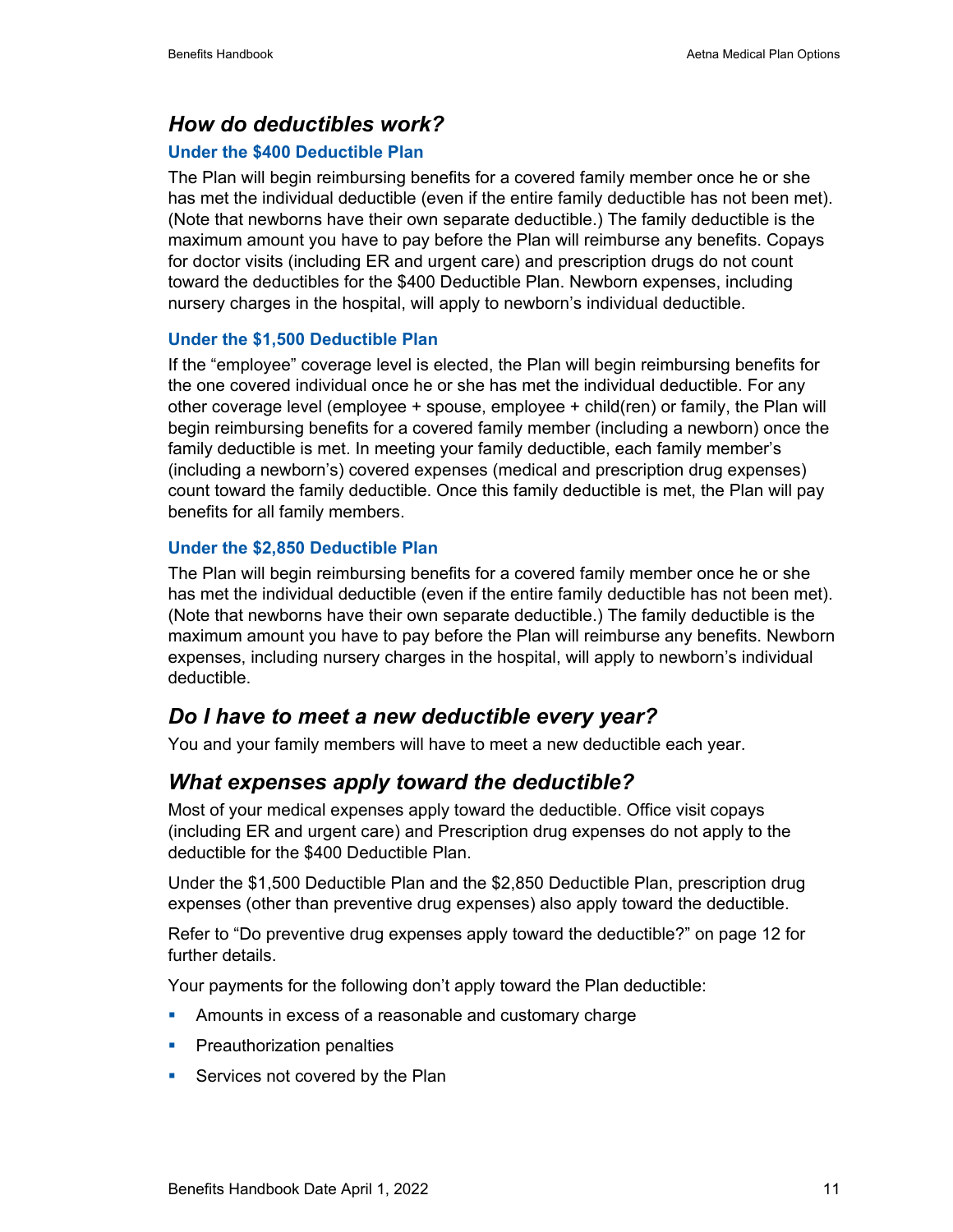#### **Under the \$400 Deductible Plan**

- **Prescription Drugs**
- Office visit copays

#### **Under the \$1,500 Deductible Plan**

 Amounts exceeding the network negotiated price for prescription drugs (other than preventive drugs)

#### **Under the \$2,850 Deductible Plan**

 Amounts exceeding the network negotiated price for prescription drugs (other than preventive drugs)

#### *Do preventive drug expenses apply toward the deductible?*

Preventive drugs as defined by the Patient Protection Affordable Care Act for the \$400 Deductible Plan, the \$1,500 Deductible Plan and \$2,850 Deductible Plan are covered with no cost sharing (i.e. deductible, coinsurance, copay). Certain examples include: aspirin products, fluoride products, folic acid products, immunizations, contraceptive methods, smoking cessation products, bowel preps, primary prevention of breast cancer and statins. The list of preventive medications covered with no cost sharing is subject to periodic review and may change.

If you enrolled in the \$1,500 Deductible Plan or the \$2,850 Deductible Plan, there are certain preventive medications that are not subject to the deductible. Certain examples include: hypertension, diabetes, asthma, and cholesterol lowering drugs. The list of preventive medications covered with no cost sharing is subject to periodic review and may change.

Call CVS Caremark<sup>®</sup> at  $+1$  844 449 0362 for more information about preventive drugs. You can access the preventive drug listing at www.caremark.com. To obtain information on the cost of preventive drugs, log on to the Drug Cost Tool at www.caremark.com. Follow the provided steps to access the Drug Cost Tool.

- Go to www.caremark.com.
- **Login or create an account.**
- Plan & Benefits.
- Check Drug Cost & Coverage.
- **Enter drug name & dose and choose a pharmacy.**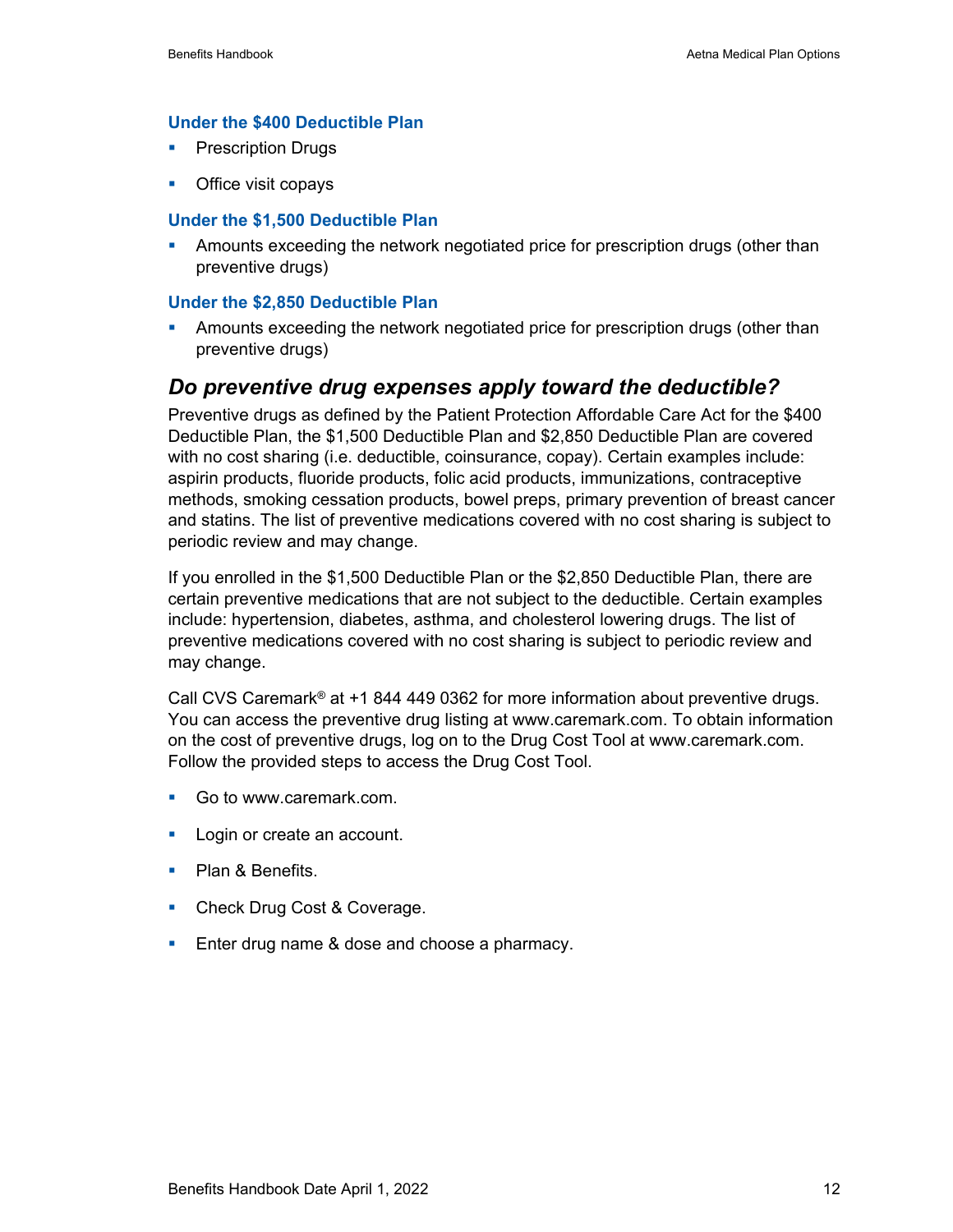### Out-of-Pocket Maximums

The maximum amount you have to pay toward the cost of the medical care you receive in the course of one year (excluding your per paycheck contributions to participate in the Plan). The out-of-pocket maximums vary under each of the medical plan options as follows:

| <b>Plan feature</b> | \$400 Deductible<br>Plan <sup>1</sup>                           | \$1,500 Deductible<br>Plan <sup>1</sup>                          | \$2,850 Deductible<br>Plan <sup>1</sup>                           |
|---------------------|-----------------------------------------------------------------|------------------------------------------------------------------|-------------------------------------------------------------------|
| Out-of-pocket       | In-network:                                                     | In-network:                                                      | In-network:                                                       |
| maximum             | Employee: \$2,200                                               | Employee: \$3,000                                                | Employee: \$5,500                                                 |
| (including          | Family <sup>2</sup> : \$4,400 <sup>3</sup>                      | Family <sup>2</sup> : \$6,000 <sup>4</sup>                       | Family <sup>2</sup> : \$11,000 <sup>3</sup>                       |
| deductible)         | <b>Out-of-network:</b>                                          | <b>Out-of-network:</b>                                           | <b>Out-of-network:</b>                                            |
|                     | Employee: \$4,400<br>Family <sup>2</sup> : \$8,800 <sup>3</sup> | Employee: \$6,000<br>Family <sup>2</sup> : \$12,000 <sup>4</sup> | Employee: \$11,000<br>Family <sup>2</sup> : \$22,000 <sup>3</sup> |

These plans are named for the deductible applicable to the "individual" for in-network service providers. The deductibles applicable to any other coverage level (for example, "Family coverage") or for services provided by out-of-network service providers will be significantly higher than (in many instances, double) the amounts captured in the names of the plans.

- <sup>2</sup> "Family" applies to all coverage levels except Employee-Only.
- $3$  Not "True" Family: For the \$400 and \$2,850 Deductible Plans, if more than one person in a family is covered under this plan, there are two ways the plan will begin to pay benefits for a covered family member. When a family member meets his or her individual deductible, benefits begin for that family member only, but not for the other family members. When the family deductible is met, benefits begin for every covered family member whether or not they have met their own individual deductibles. The family deductible can only be met by a combination of family members, as amounts counted toward individual deductibles count toward the larger family deductible. The out-of-pocket maximum functions in the same way. When a family member meets his or her individual out-of-pocket maximum, the out-ofpocket maximum is satisfied for that family member only, but not for the other family members. When the family out-of-pocket maximum is met, the out-of-pocket maximum is satisfied for every covered family member whether or not they have met their own individual out-of-pocket maximums. The family out-of-pocket maximum can only be met by a combination of family members, as amounts counted toward individual out-of-pocket maximums count toward the larger family out-of-pocket maximum.
- <sup>4</sup> "True" Family: The \$1,500 Deductible Plan does not require that you or a covered eligible family member meet the "individual" deductible in order to satisfy the family deductible. If more than one person in a family is covered under this plan, benefits begin for any one covered family member only after the family deductible is satisfied. The family deductible may be met by one family member or a combination of family members. The out-of-pocket maximum functions in the same way. If more than one person in a family is covered under this plan, the out-of-pocket maximum is satisfied for any one covered family member when the family out-of-pocket maximum is satisfied. The family out-of-pocket maximum may be met by one family member or a combination of family members.

Prescription drug expenses apply toward the out-of-pocket maximum, with the exception of specialty medications covered under the PrudentRx Program for the \$400 Deductible Plan, as described under "Are there mandatory discount or copay assistance programs applicable for specialty prescription drugs?" on page 45.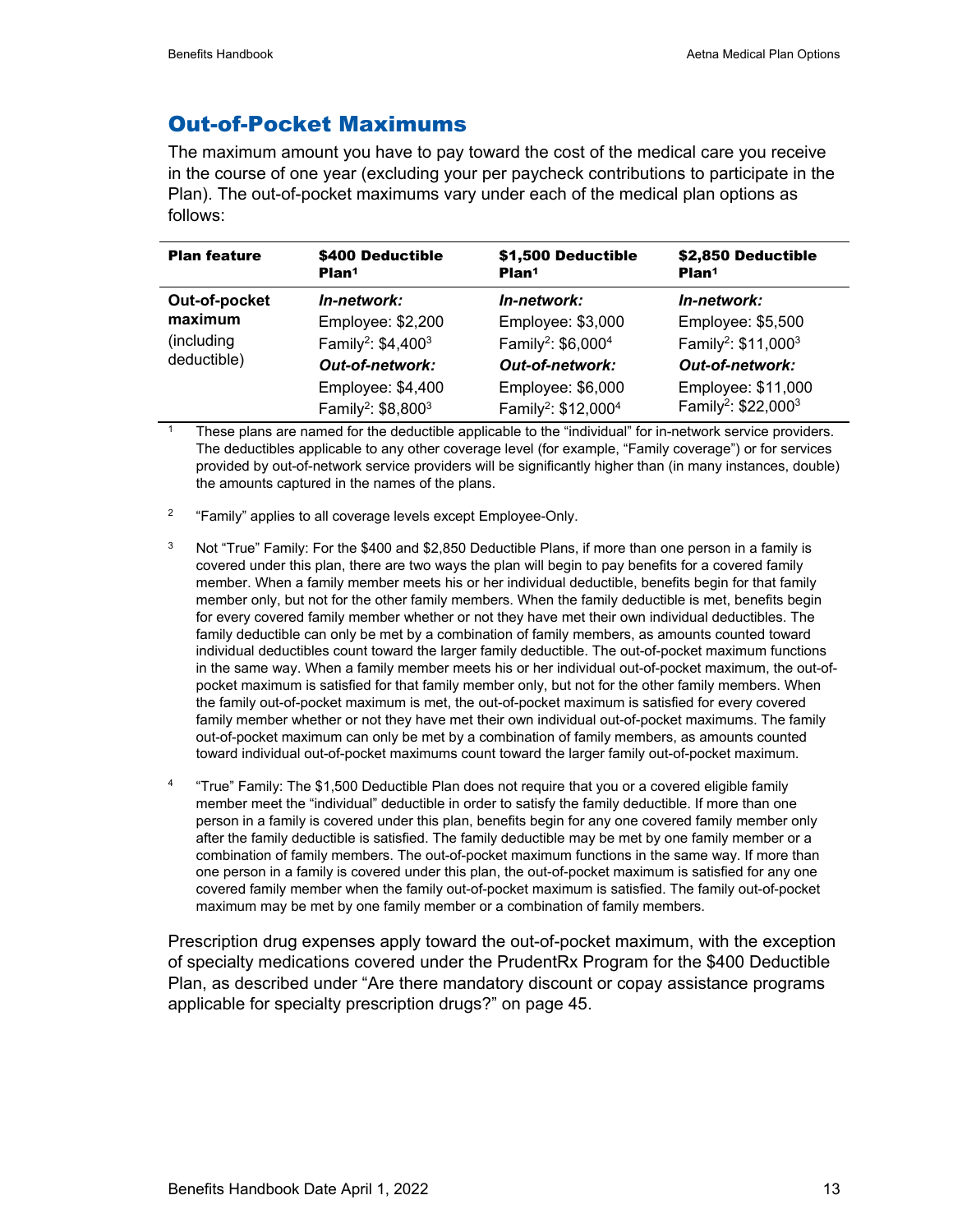The out-of-pocket maximum doesn't apply to:

- **Amounts exceeding Plan limits**
- Amounts in excess of a reasonable and customary charge
- **Expenses for non-emergency use of the emergency room**
- **EXPENSES** incurred for non-urgent use of an urgent care provider
- **Preauthorization penalties**
- **Services not covered by the Plan**
- **Amounts exceeding the network negotiated price for prescription drugs.**

Your deductible applies toward your out-of-pocket maximum.

### *Do in-network medical claims apply toward the out-of-network out-of-pocket maximum?*

Yes. In-network claims apply toward the out-of-network out-of-pocket maximum. Also, out-of-network claims apply toward the out-of-network out-of-pocket maximum.

### *Do out-of-network medical claims apply toward the in-network out-of-pocket maximum?*

Yes. Out-of-network claims apply toward the in-network out-of-pocket maximum. Also, in-network claims apply toward the in-network out-of-pocket maximum.

### *How does the annual out-of-pocket maximum (limit) work for family members?*

#### **Under the \$400 Deductible Plan**

The Plan will begin reimbursing benefits for a covered family member (including a newborn) at 100% once he or she has met the individual out-of-pocket maximum (even if the entire family out-of-pocket maximum has not been met).

#### **Under the \$1,500 Deductible Plan**

In meeting your family out-of-pocket maximum, each family member's (including a newborn's) covered expenses (medical and prescription drug expenses) count toward the family out-of-pocket maximum.

If you cover eligible family members, you must meet the family out-of-pocket maximum. Once this out-of-pocket maximum has been met, the Plan will pay benefits for all family members at 100% for in-network providers and 100% of reasonable and customary charges for out-of-network providers.

#### **Under the \$2,850 Deductible Plan**

The Plan will begin reimbursing benefits for a covered family member (including a newborn) at 100% once he or she has met the individual out-of-pocket maximum (even if the entire family out-of-pocket maximum has not been met).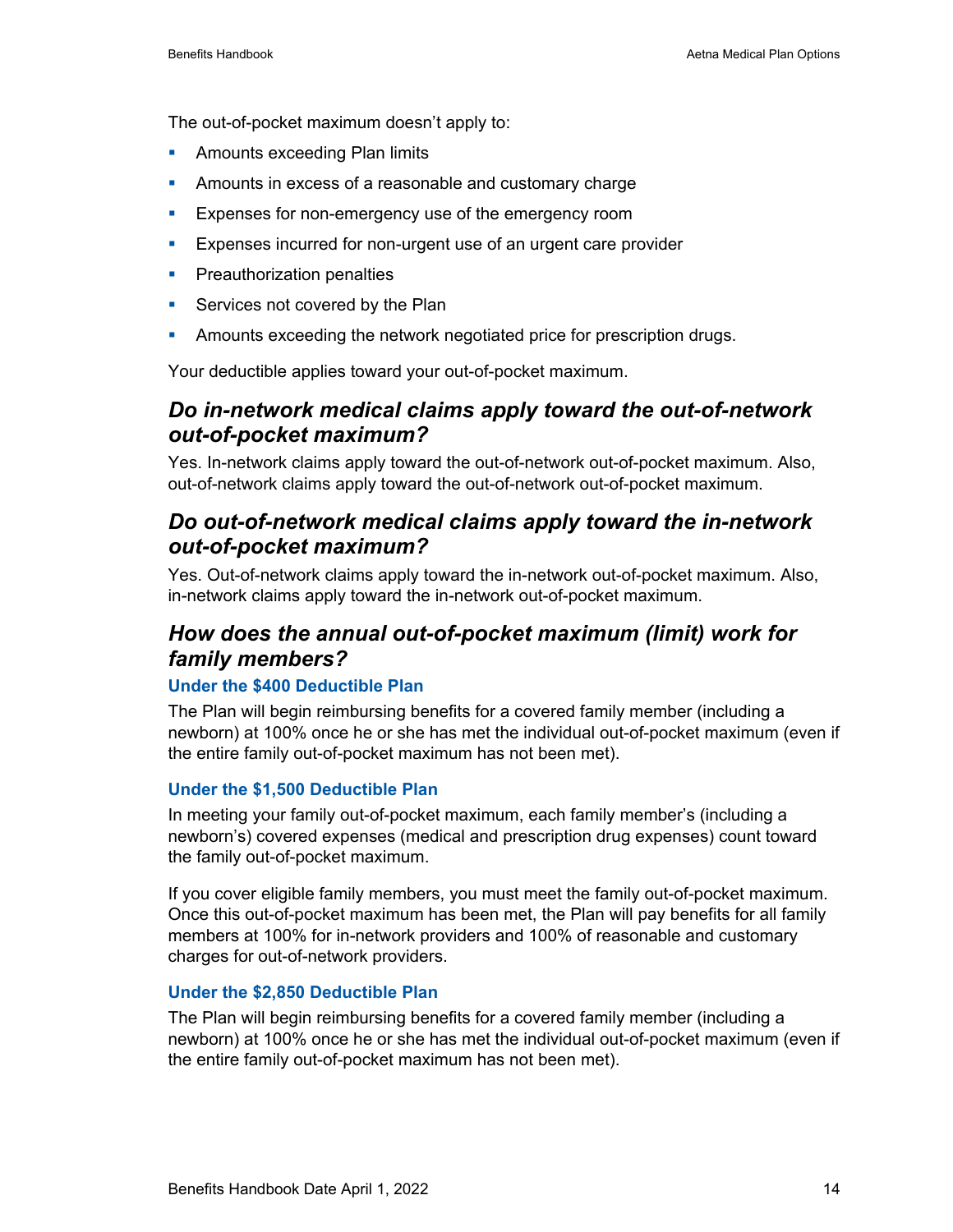### **Networks**

Aetna Choice POSII Broad network is available nationally. Aetna Premier Care Network (APCN) Narrow network is available in select geographies.

### *Is there a network of doctors and hospitals that I have to use?*

Using the network is not mandatory, but generally, you will receive a higher reimbursement when using the network. If you use an in-network provider, you will be reimbursed 80% (70% under the \$2,850 Deductible Plan). If you use an out-of-network provider, you will be reimbursed 60% (50% under the \$2,850 Deductible Plan) of reasonable and customary charges for covered expenses after the Plan's deductible has been met.

In the event that you receive care from an out-of-network doctor (such as an anesthesiologist) while being treated at an in-network facility, benefits will be paid at the in-network level.

The network includes general practitioners, as well as specialists and hospitals. These network providers are selected by and contracted with the Claims Administrator.

### *Where can I get a directory that lists all the doctors and hospitals in the network?*

The doctors and hospitals in the network are listed in a provider directory. The Claims Administrator provides an online directory of providers or you may call the Claims Administrator.

Network provider lists can change, so take the time to review the networks to determine which networks your health care providers participate in before choosing a carrier and network.

**Important: In-network participating providers can change at any time; therefore, the network information you gather may not be accurate for all or part of the plan year. You will NOT be permitted to change your medical plan election during the plan year, even if any or all of your providers stop participating in any network at any point during the plan year.**

Finding your ZIP code in the provider search does not mean that you are eligible for a narrow network; you must confirm you're eligible for a narrow network in the Mercer Marketplace Benefits Enrollment Website. Aetna determines the ZIP codes that are included within their narrow network.

Call Member Services at +1 866 210 7858 or visit aetna.com. On the Aetna website:

- Under Quick Links, select **Find a doctor**.
- Under Guests, **select Plan from an employer**.
- Under Continue as a guest, **enter** either ZIP Code, City, County or State. Specify your preferred distance range and select **Search**.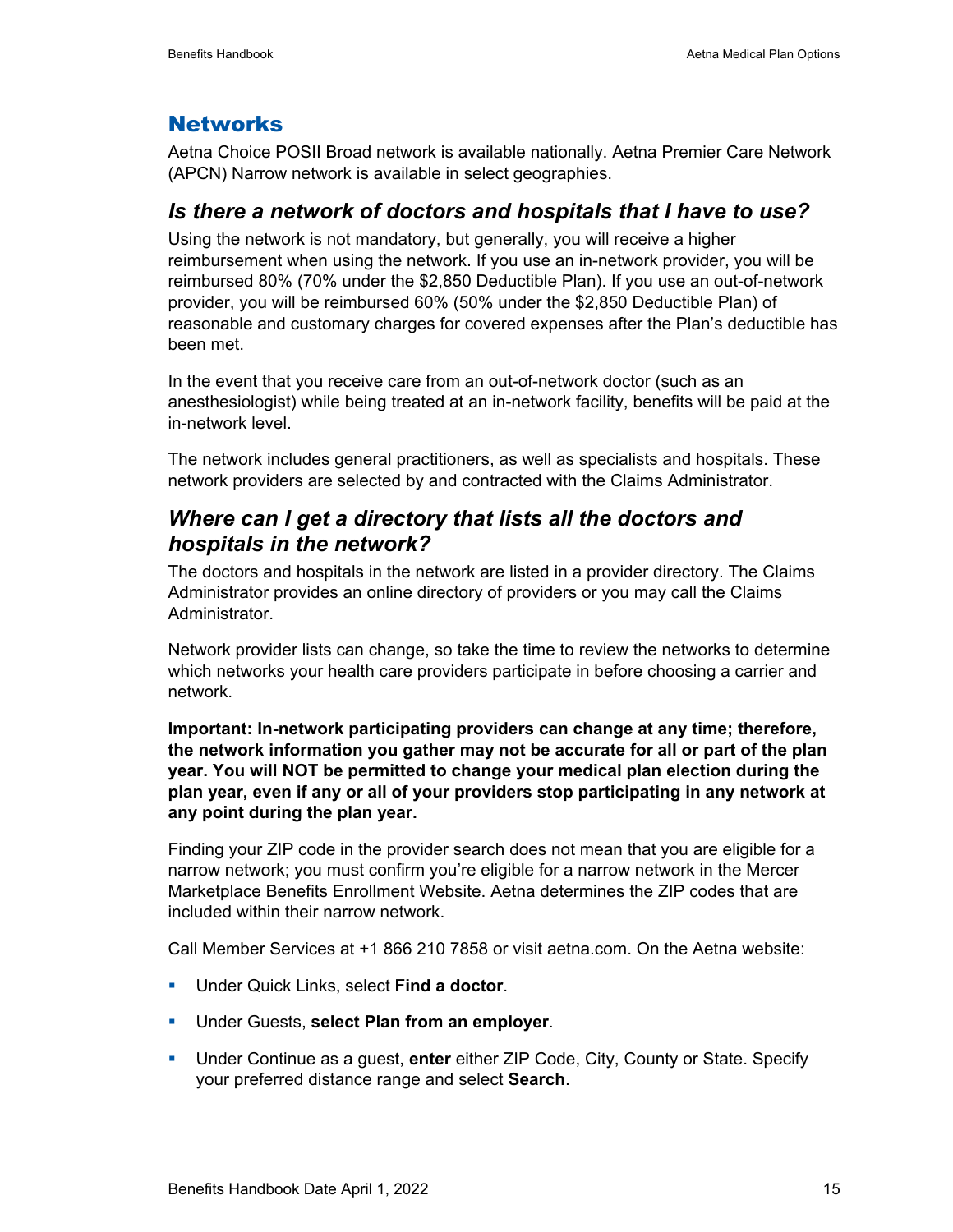- For the **Narrow Network**: Under Select a Plan, scroll down to **Aetna Premier Care Network** and under 2022 Plan Providers, select **Aetna Premier Care Network (APCN) Choice POS II/ Open Access Managed Choice** and select **Continue**.
- For the **Broad Network**: Under Select a Plan, scroll down to **Aetna Open Access Plans** and check **Aetna Choice POS II (Open Access)** and select **Continue**.
- **Enter the provider's name or specialty—or search by category.**
- **Note: If you want to enroll in a narrow network, be sure to check that your providers participate in the narrow network. You can do this by following the instructions above. Please note that if you're enrolled in a broad network and want to switch to a narrow network, you should follow the instructions for searching for narrow network participating providers. Important: If you're currently enrolled in a broad network, DO NOT log into your medical plan account to look for narrow network providers. If you do log into your medical plan account, you'll see only providers who participate in the broad network. You should follow the instructions above to check for narrow network providers**.

### *Is there a network of providers for mental health treatment?*

There is a network of mental health providers. Providers in the network are listed in a provider directory. The Claims Administrator provides an online directory available at www.aetna.com. You may also call the Claims Administrator.

Network provider lists can change, so take the time to review the networks to determine which networks your health care providers participate in before choosing a carrier and network.

**Important: In-network participating providers can change at any time; therefore, the network information you gather may not be accurate for all or part of the plan year. You will NOT be permitted to change your medical plan election during the plan year, even if any or all of your providers stop participating in any network at any point during the plan year.**

### *Is there a network of pharmacies?*

There is a pharmacy network associated with this Plan with CVS Caremark®. You may use a pharmacy in the network as well as out-of-network to receive coverage under this Plan.

Note that when you go to a pharmacy that's out-of-network, you need to submit a claim form for reimbursement. Refer to "How do I file a prescription drug claim form?" in the Filing a Claim section for more information.

The Prescription Drug Benefits Manager, with CVS Caremark®, provides an online directory of network pharmacies available at www.caremark.com.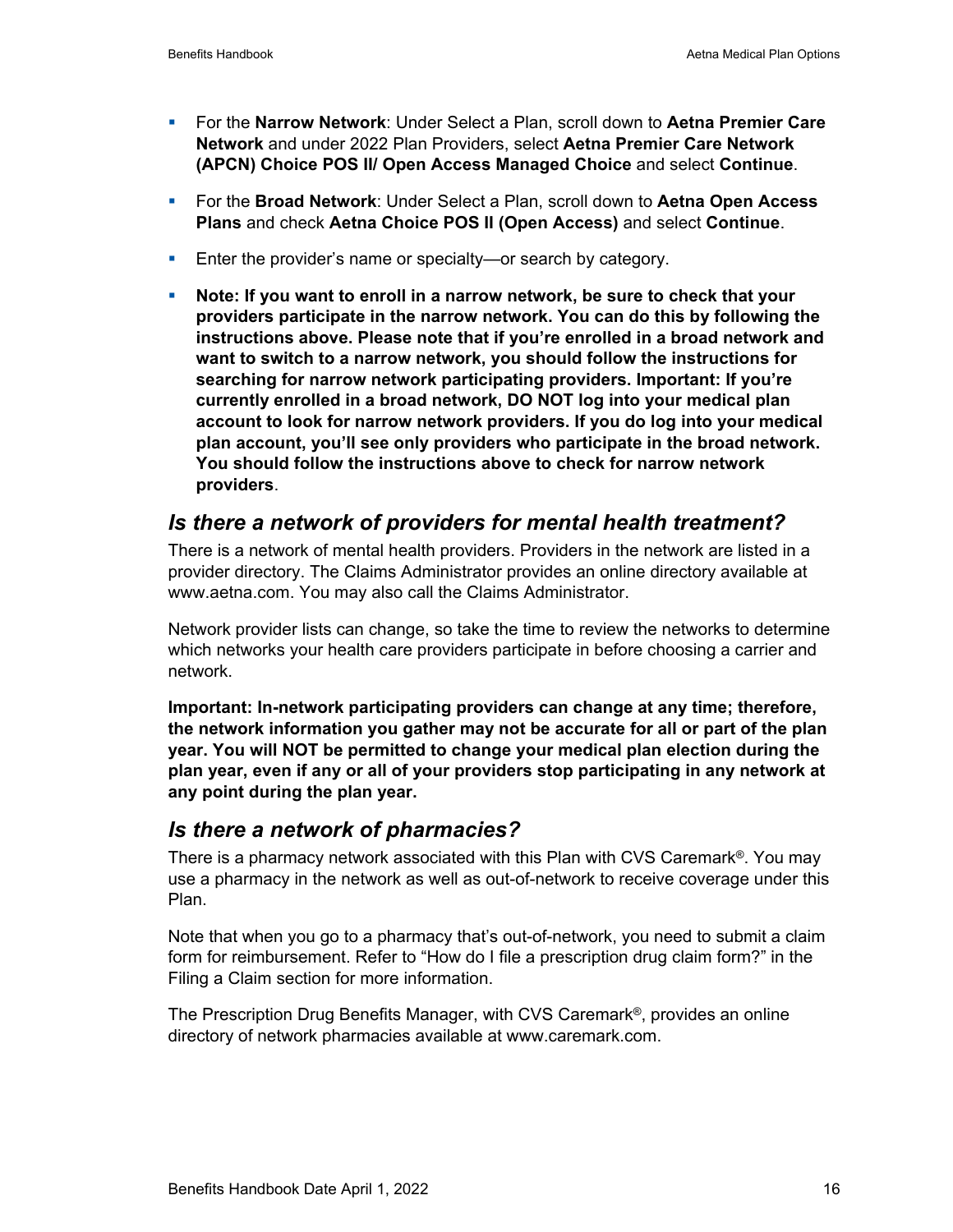To locate an in-network retail pharmacy:

- Go to www.caremark.com.
- **Login or create an account.**
- **Plan & Benefits.**
- Pharmacy Locator.

Or call CVS Caremark® at +1 844 449 0362 for more information.

### Utilization Review

#### *Which utilization review services are offered?*

The Plan offers preauthorization and case management review.

You may obtain more information about these review services by calling the Claims **Administrator** 

### *What is Preauthorization?*

Preauthorization is a utilization review service performed by licensed healthcare professionals. The intent is to determine medical necessity and appropriateness of proposed treatment, including level of care, benefit coverage and eligibility.

In many cases, your Non-Network Benefits will be reduced if the Claims Administrator has not provided preauthorization.

#### *What services require preauthorization?*

The following types of medical expenses require preauthorization:

- **Inpatient confinements (except hospice)**
- **Ambulance** 
	- − Precertification required for transportation by fixed-wing aircraft (plane)
- **Autologous chondrocyte implantation**
- Chiari malformation decompression surgery
- **Cochlear device and/or implantation**
- Coverage at an in-network benefit level for out-of-network provider or facility unless services are emergent.
- **Dental implants**
- **Dialysis visits** 
	- − When a participating provider initiates request, and dialysis is to be performed at a nonparticipating facility call +1 866 752 7021. Or fax applicable request forms to +1 888 267 3277.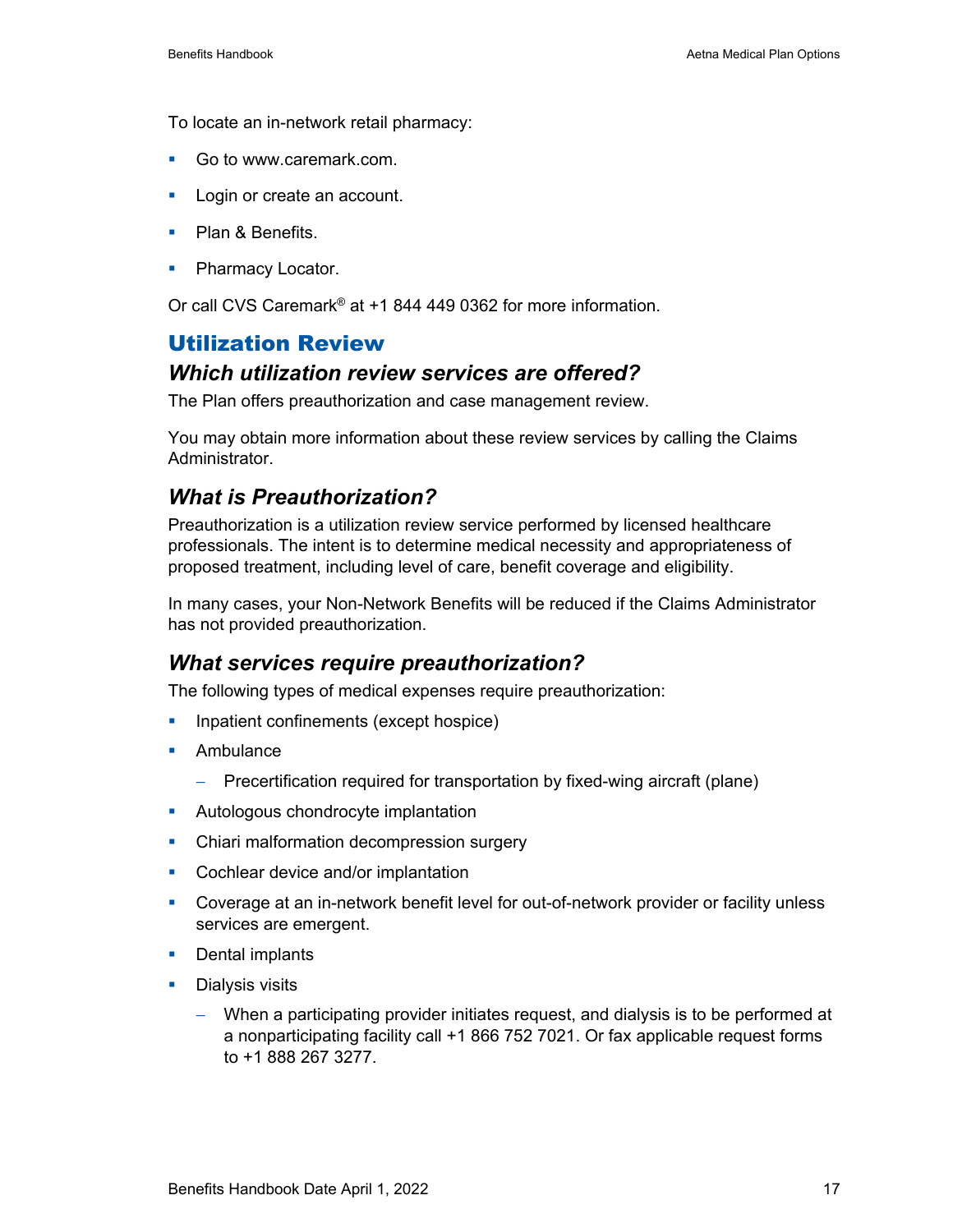- **Dorsal column (lumbar) neurostimulators: trial or implantation**
- **Electric or motorized wheelchairs and scooters**
- **Endoscopic nasal balloon dilation procedures**
- **Gender reassignment surgery**
- **Hip surgery to repair impingement syndrome**
- **Hyperbaric oxygen therapy**
- **Infertility services and pre-implantation genetic testing**
- **Lower limb prosthetics, such as microprocessor-controlled lower limb prosthetics**
- **Nonparticipating freestanding ambulatory surgical facility services, when referred by** a participating provider
- **•** Orthognathic surgery procedures, bone grafts, osteotomies and surgical management of the temporomandibular joint
- **Osseointegrated implant**
- **•** Osteochondral allograft/knee
- **Private duty nursing**
- **Proton beam radiotherapy**
- Reconstructive or other procedures that maybe considered cosmetic, such as:
	- − Blepharoplasty/canthoplasty
	- − Breast reconstruction/breast enlargement
	- − Breast reduction/mammoplasty
	- − Excision of excessive skin due to weight loss
	- − Gastroplasty/gastric bypass
	- − Lipectomyor excess fat removal
	- − Surgery for varicose veins, except stab phlebectomy
- **Shoulder Arthroplasty**
- **Spinal procedures, such as:** 
	- − Artificial intervertebral disc surgery (cervical spine)
	- − Cervical laminoplasty precertification required effective 9/1/2019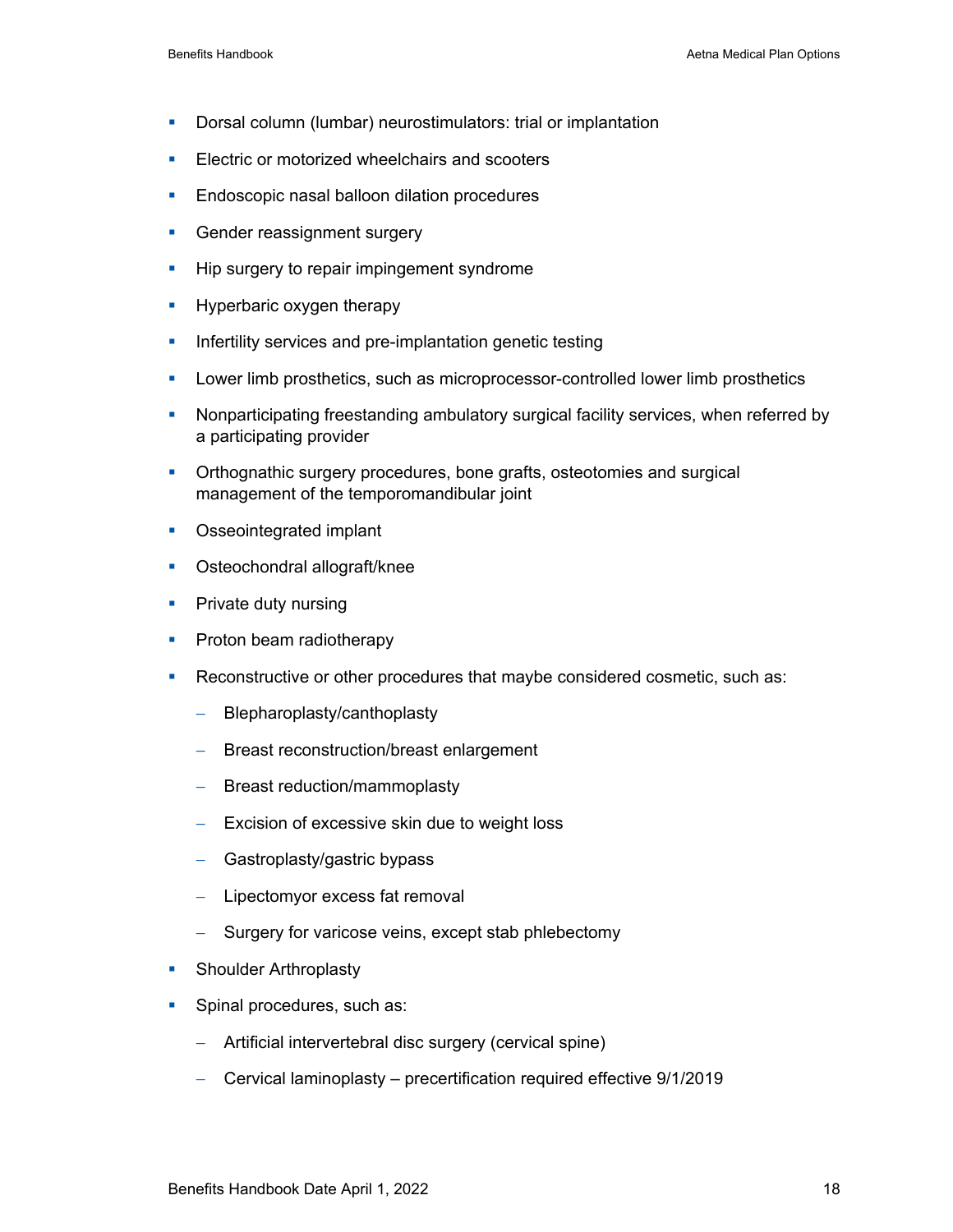- − Cervical, lumbar and thoracic laminectomy and\or laminotomy procedures
- − Laminectomy with rhizotomy
- − Spinal fusion surgery
- Uvulopalatopharyngoplasty, including laser-assisted procedures
- **•** Ventricular assist devices
- **Video electroencephalograph (EEG)**
- **Whole exome sequencing**

If the procedure or treatment is performed for any condition other than an emergency condition, the call must be made at least 14 days before the date the procedure is to be performed or the treatment is to start. If it is not possible to make the call during the specified time, it must be made as soon as reasonably possible before the date the procedure or treatment is to be performed.

If you are receiving an infused medication, certain medications may require use of the lowest cost site of care.

### *Do I need to have my maternity coverage preauthorized?*

No. Preauthorization within 48 hours is not required for the initial hospital admission.

You must notify the preauthorization service if the mother or her newborn stay in the hospital longer than 48 hours after a vaginal delivery or 96 hours after a Cesarean birth. This notification must occur within 24 hours of the determination to extend the stay.

### *When do I obtain preauthorization?*

You, your family member or health care professional must obtain preauthorization as soon as you know you need a service requiring preauthorization, but not less than 14 days prior to the procedure or treatment.

Note: You are responsible for ensuring your service has been preauthorized.

### *How do I obtain preauthorization?*

Initiate the preauthorization process by calling the Claims Administrator.

### *What happens if I fail to obtain preauthorization?*

If you fail to obtain preauthorization, your out-of-network benefits will be reduced by \$400 of covered expenses for inpatient hospital, treatment facility, skilled nursing facility, home health care, private duty nursing and hospice. (Preauthorization penalties do not apply towards your deductible or out-of-pocket maximum.)

You are responsible for preauthorizing out-of-network services only. Your in-network provider will preauthorize all other services.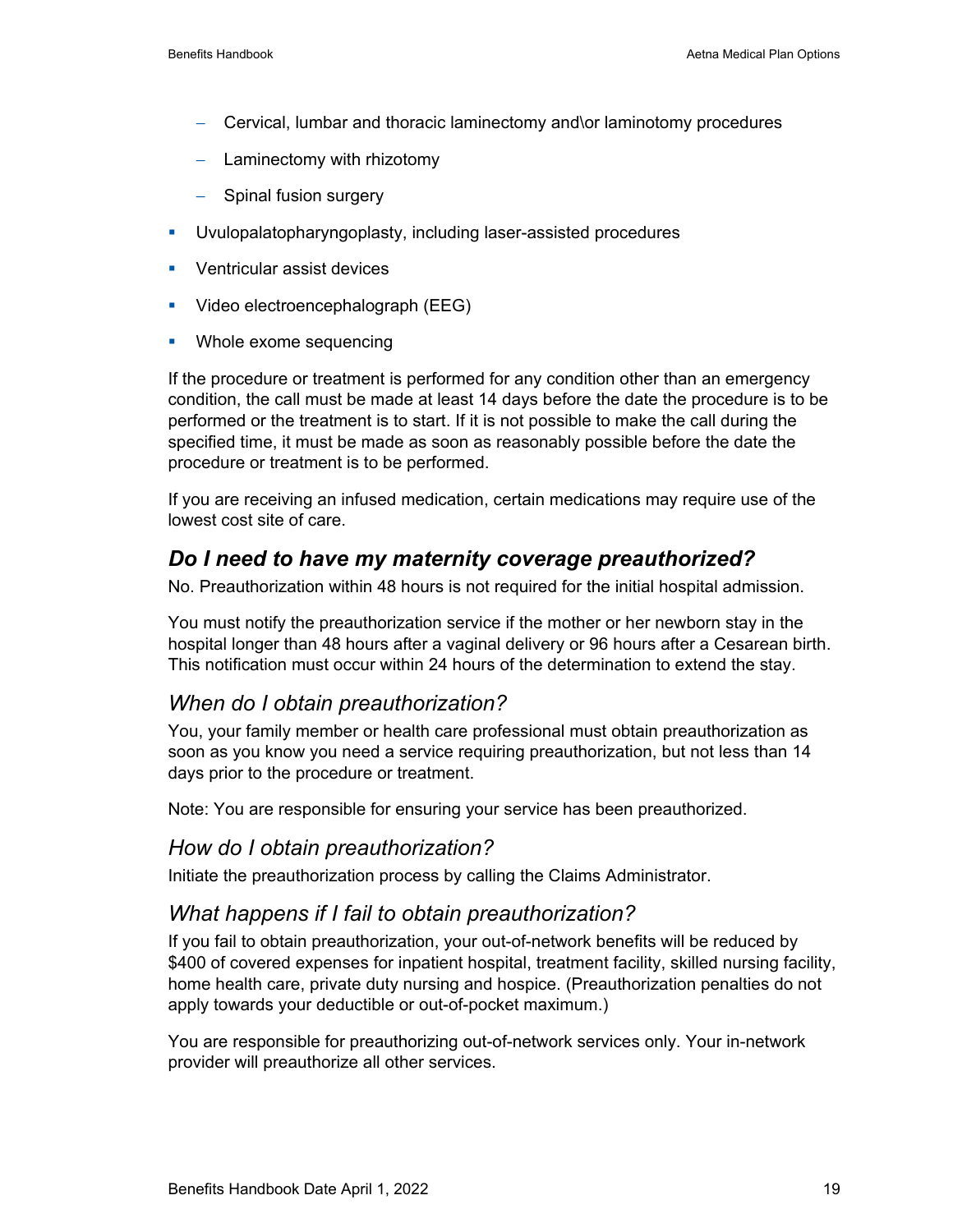### *What approvals do I need if I am going into the hospital?*

You must obtain preauthorization as soon as possible but at least 14 days before you are admitted for a non-emergency hospital admission or stay.

If you have an emergency hospital admission, surgery or specified procedure, you, a family member, your physician or the hospital must preauthorize within 48 hours of the service.

### *Case Management Review*

When the preauthorization service identifies a major medical condition, that condition will be subject to case management review. Case management review aims at identifying major medical conditions early in the treatment plan and makes recommendations regarding the medical necessity of requested health care services.

Case managers with experience in intensive medical treatment and rehabilitation provide case management services. The case manager works with the patient's physician to identify available resources and develop the best treatment plan.

In addition, the case manager can coordinate the various caregivers, such as occupational or physical therapists, required by the patient. Situations that may benefit from case management include severe illnesses and injuries such as:

- $\blacksquare$  Head trauma
- Organ transplants
- **Burn cases**
- **Neo-natal high risk infants**
- **Multiple fractures**
- **HIV-related conditions**
- **Brain injuries**
- **Cancer**
- **Prolonged illnesses**
- **Degenerative neurological disorders (e.g. multiple sclerosis).**

To best help the patient, the case managers should be involved from the earliest stages of a major condition. This service gives you access to a knowledgeable case manager who will use his or her expertise to assist you and your physician in considering your treatment options.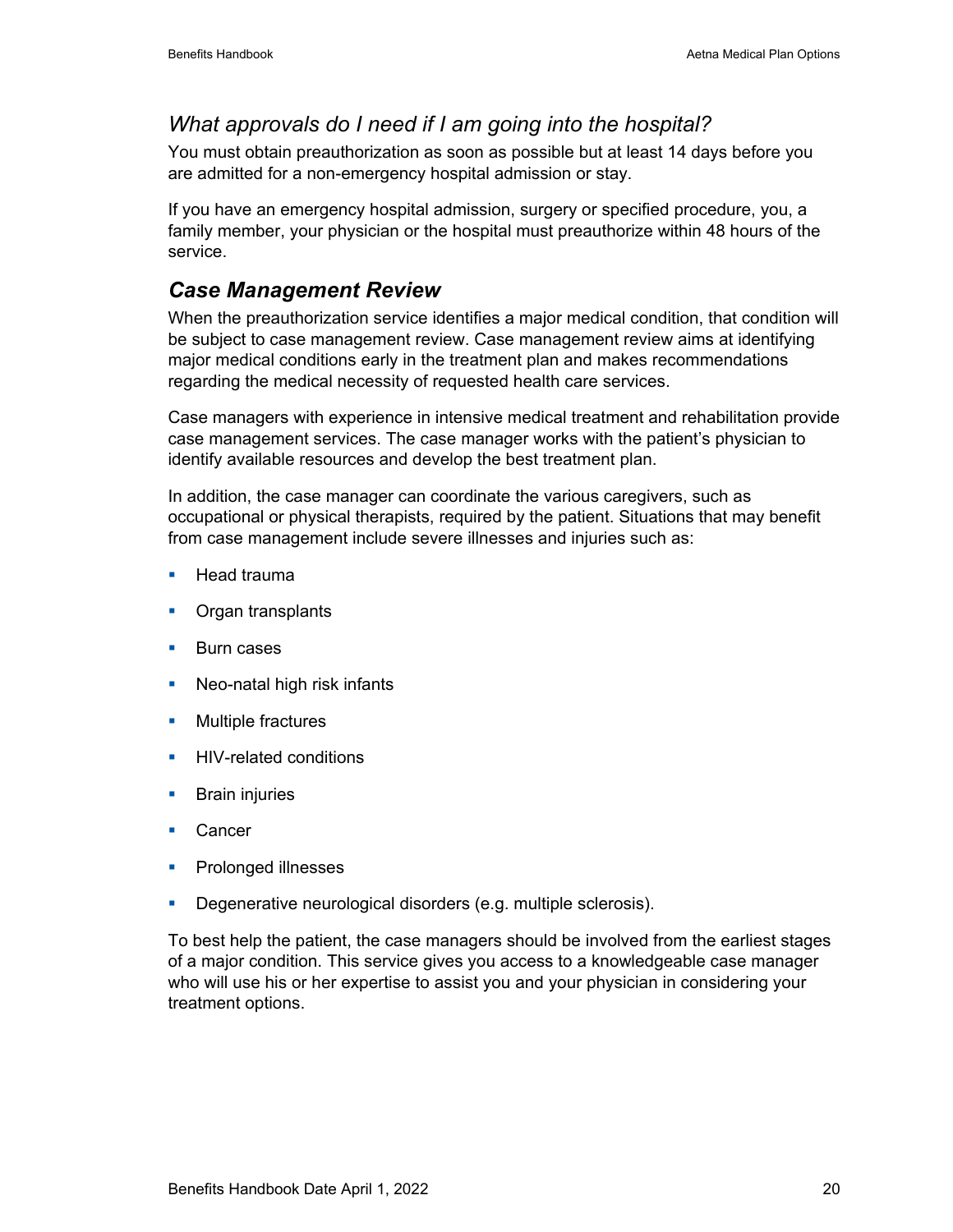If the case managers questions the necessity of the proposed hospital admission or procedure, a physician advisor may contact your physician to discuss your case and suggest other treatment options that are generally utilized for your condition. Your physician may also be asked to adhere to Aetna's evidence-based treatment protocols when treating oncology patients. You, your physician, and the case manager will be informed of the outcome of the review, and the Claims Administrator will determine the level of benefit coverage you will receive. You and your physician will be notified of the utilization reviewer's recommendation by telephone and in writing. You will also be informed of the appeal process if the procedures your physician ultimately recommends are not covered under the Plan (as determined by the Claims Administrator).

### What's Covered

### *Pre-existing Conditions*

There are no exclusions, limitations or waiting periods for pre-existing conditions for you or any covered family members.

### *Are immunizations for business travel covered under the Plan?*

The Plan does not cover immunizations for business travel.

### *Is acupuncture covered under the Plan?*

The Plan covers acupuncture when it is:

- performed by a physician as a form of anesthesia in connection with surgery or dental procedure that is covered under the Plan.
- a form of Alternative Treatment as long as it is rendered by a certified/licensed individual.

Coverage is limited to 12 visits per year.

### *Are insulin pump supplies covered under the medical coverage?*

Yes. Insulin pump supplies are covered under the medical and prescription drug coverage. Any disposable syringes used in conjunction with insulin pump treatment would be covered under the prescription drug benefits.

### *Can a prosthetic device be replaced?*

The Plan covers the replacement of prosthetic devices when medically necessary. The Plan does not cover replacements due to loss or misuse.

### *Are wigs covered?*

The Plan will pay benefits for wigs when medically necessary up to a maximum of \$300 per calendar year per covered member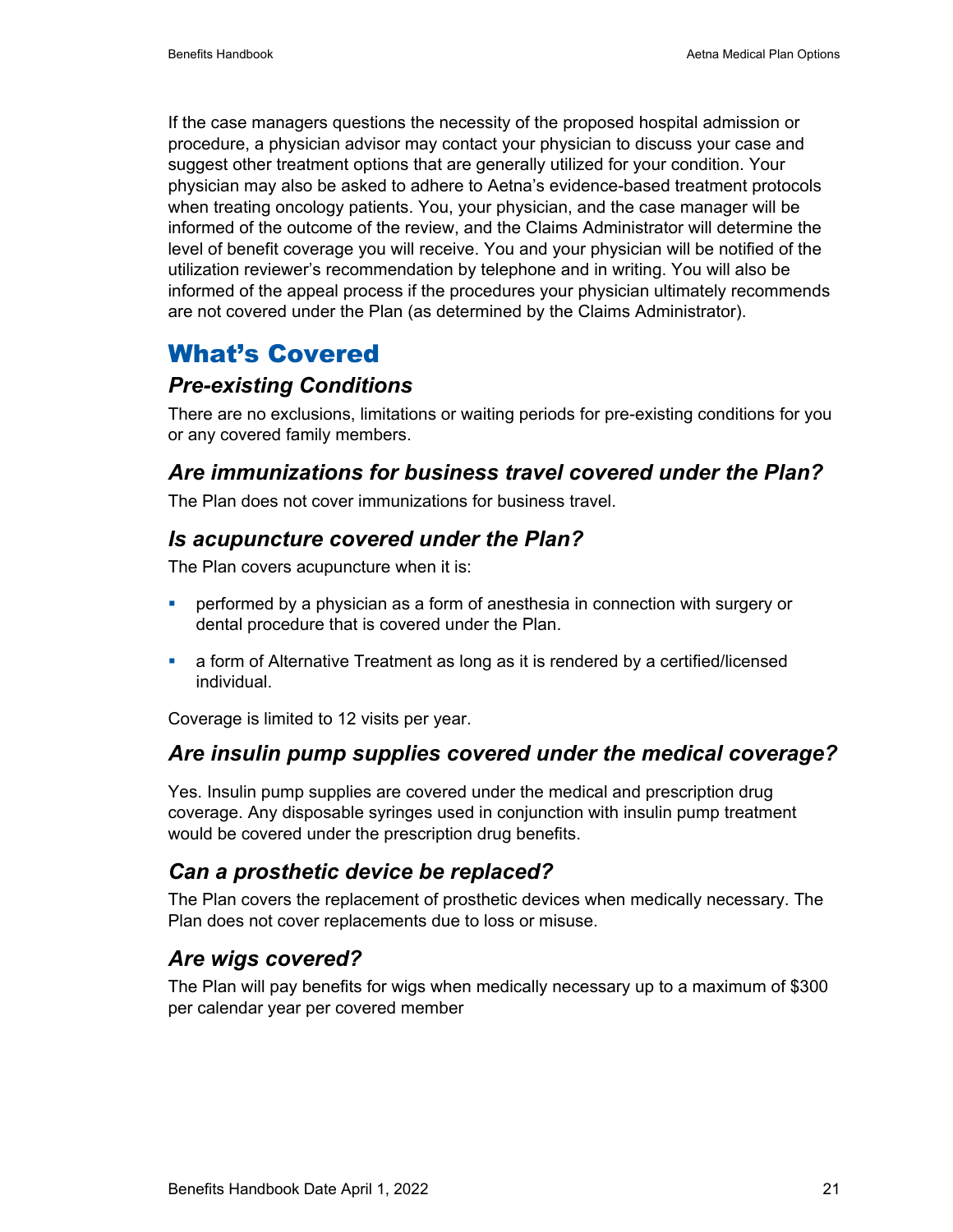### Preventive/Wellness Care

### *How is preventive/wellness care covered?*

The Plan covers Preventive/Wellness Care at:

#### **Under the \$400 Deductible Plan**

 100% for in-network providers with no deductible and 60% of reasonable and customary charges for out-of-network providers after the Plan's deductible has been met. Plan limits apply. Contact the Claims Administrator for specific details.

#### **Under the \$1,500 Deductible Plan**

 100% for in-network providers with no deductible and 60% of reasonable and customary charges for out-of-network providers after the Plan's deductible has been met. Plan limits apply. Contact the Claims Administrator for specific details.

#### **Under the \$2,850 Deductible Plan**

 100% for in-network providers with no deductible and 50% of reasonable and customary charges for out-of-network providers after the Plan's deductible has been met. Plan limits apply. Contact the Claims Administrator for specific details.

If covered as part of annual physical, routine hearing screenings performed by a PCP (such as whispered voice, tuning fork), which do not utilize calibrated instruments, covered at 100% with no cost sharing in network.

### *What services are considered preventive/wellness care?*

The Plan considers physician, testing and diagnostic fees for the following specific wellness expenses to be preventive/wellness care:

- **Blood cell counts**
- **Blood tests for prostate screening**
- Breastfeeding support, including education for mothers and families as well as direct support for mothers during breastfeeding provided by a certified lactation support provider. Purchase/rental of breast pumps and supplies are subject to carrier limitations.
- Colorectal cancer testing for average-risk members aged 45 years and older
- **Cholesterol tests**
- **Mammograms (including 3D mammograms)**
- Pap smears
- **Routine physical exams, including one pelvic exam each calendar year**
- **Sigmoidoscopy (covered if you are 45 and over.)**
- **Tuberculosis tests**
- **Urinalysis.**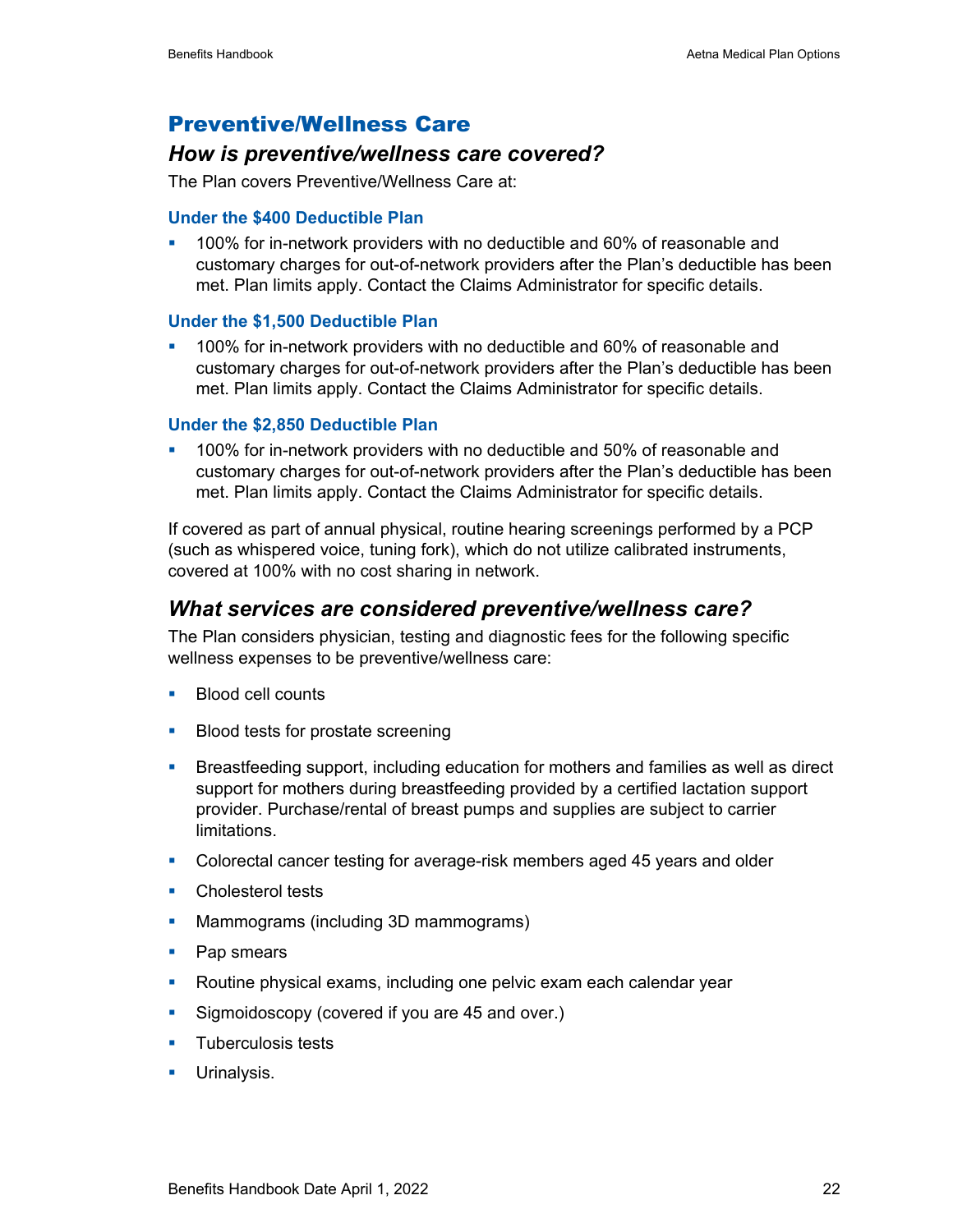The following services are not considered preventive/wellness care:

- Services which are covered to any extent under any other group plan of your employer.
- Services which are for diagnosis or treatment of a suspected or identified injury or disease.
- Exams given while the person is confined in a hospital or other facility for medical care.
- **Services which are not given by a physician or under his or her direct supervision.**
- **Medicines, drugs, appliances, equipment, or supplies.**
- **Psychiatric, psychological, personality or emotional testing or exams.**
- Exams in any way related to employment or required by a third party such as school or camp.
- **Premarital exams.**
- **Vision, hearing, or dental exams.**

### *Does the Plan cover outpatient physician services?*

The Plan covers charges for outpatient office visits at:

#### **Under the \$400 Deductible Plan**

 \$20 (PCP and Mental Health/Substance Use Disorder Out Patient provider) or \$40 (Specialist) per in-network office visit (no deductible) and 60% of reasonable and customary charges for out-of-network providers after the Plan deductible has been met.

#### **Under the \$1,500 Deductible Plan**

<sup>80%</sup> for in-network providers and 60% of reasonable and customary charges for outof-network providers after the Plan deductible has been met.

#### **Under the \$2,850 Deductible Plan**

 70% for in-network providers and 50% of reasonable and customary charges for outof-network providers after the Plan deductible has been met.

### *Does the Plan cover gynecology visits?*

The Plan covers one routine gynecological exam each calendar year at:

#### **Under the \$400 Deductible Plan**

 100% for in-network providers with no deductible and 60% of reasonable and customary charges for out-of-network providers after the Plan's deductible has been met as part of preventive/wellness care.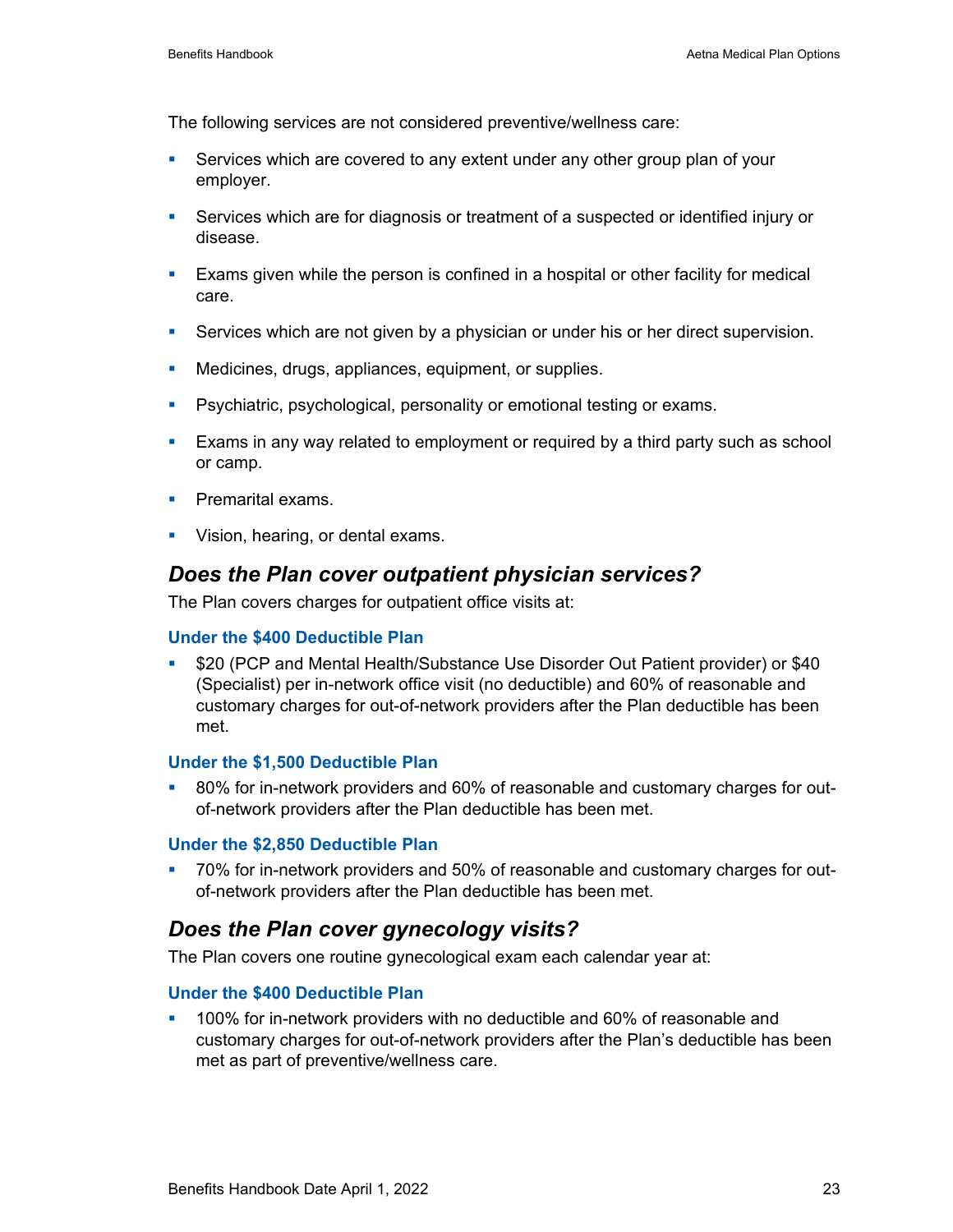#### **Under the \$1,500 Deductible Plan**

 100% for in-network providers with no deductible and 60% of reasonable and customary charges for out-of-network providers after the Plan's deductible has been met as part of preventive/wellness care.

#### **Under the \$2,850 Deductible Plan**

 100% for in-network providers with no deductible and 50% of reasonable and customary charges for out-of-network providers after the Plan's deductible has been met as part of preventive/wellness care.

If the visit to the gynecologist is for treatment of a medical condition, it is not considered routine care and will be covered at:

#### **Under the \$400 Deductible Plan**

 \$20 (PCP) per office visit for in-network providers (no deductible) and 60% of reasonable and customary charges for out-of-network providers after the Plan deductible has been met

#### **Under the \$1,500 Deductible Plan**

 80% for in-network providers and 60% of reasonable and customary charges for outof-network providers after the Plan deductible has been met.

#### **Under the \$2,850 Deductible Plan**

 70% for in-network providers and 50% of reasonable and customary charges for outof-network providers under after the Plan deductible has been met.

#### *Does the Plan cover mammograms?*

The Plan covers routine mammograms (including 3D mammograms) at:

#### **Under the \$400 Deductible Plan**

 100% for in-network providers with no deductible and 60% of reasonable and customary charges for out-of-network providers after the Plan's deductible has been met.

#### **Under the \$1,500 Deductible Plan**

 100% for in-network providers with no deductible and 60% of reasonable and customary charges for out-of-network providers after the Plan's deductible has been met.

#### **Under the \$2,850 Deductible Plan**

 100% for in-network providers with no deductible and 50% of reasonable and customary charges for out-of-network providers after the Plan's deductible has been met.

There are no age or frequency limitations. It is recommended that members follow the American Cancer Society guidelines for age and frequency to determine when to receive preventive care services.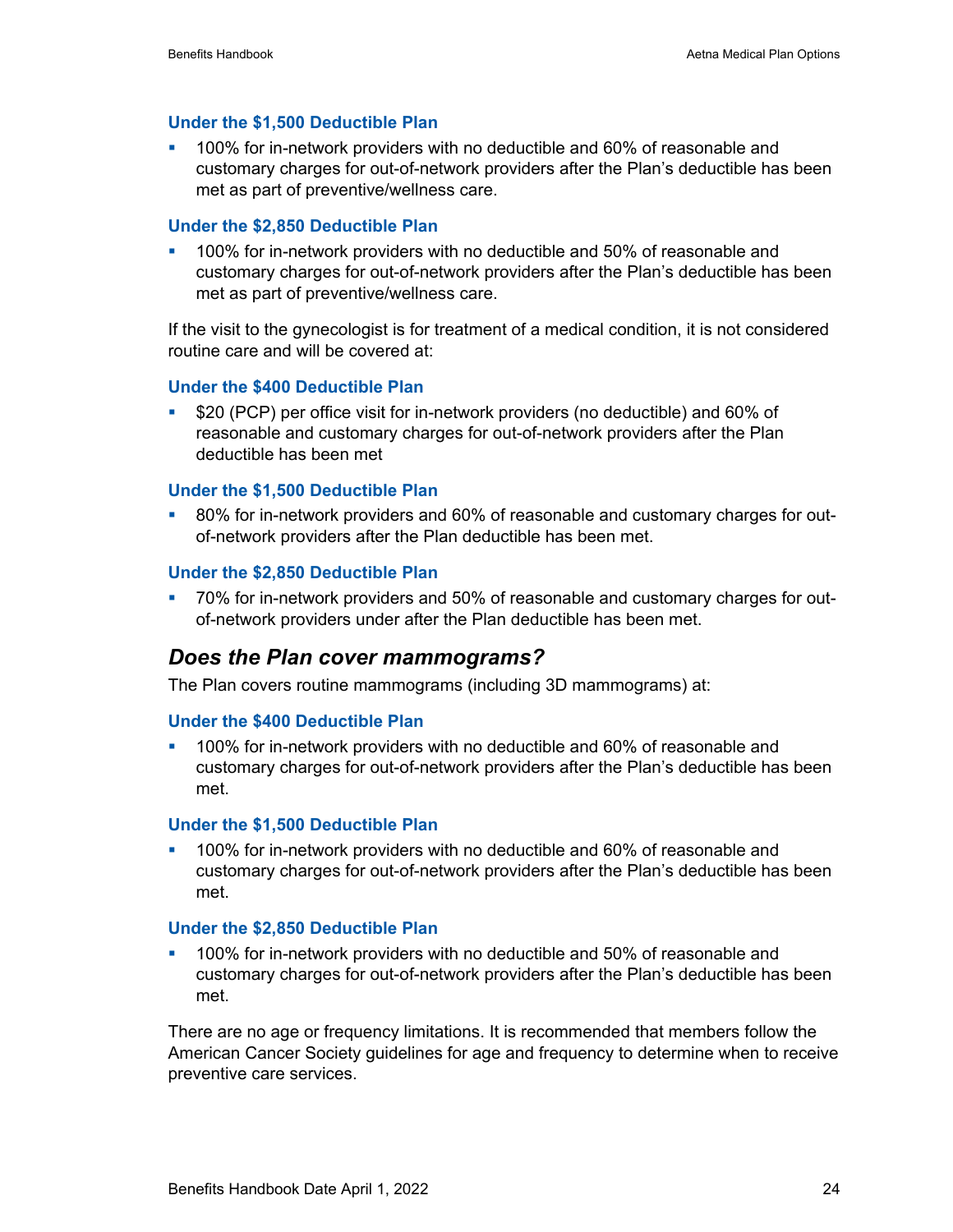### *Does the Plan cover Pap smears?*

The Plan covers one routine Pap smear each calendar year at:

#### **Under the \$400 Deductible Plan**

 100% for in-network providers with no deductible and 60% of reasonable and customary charges for out-of-network providers after the Plan's deductible has been met as part of preventive/wellness care.

#### **Under the \$1,500 Deductible Plan**

 100% for in-network providers with no deductible and 60% of reasonable and customary charges for out-of-network providers after the Plan's deductible has been met as part of preventive/wellness care.

#### **Under the \$2,850 Deductible Plan**

 100% for in-network providers with no deductible and 50% of reasonable and customary charges for out-of-network providers after the Plan's deductible has been met as part of preventive/wellness care.

If your doctor recommends a non-routine Pap smear as a follow up to a medical diagnosis, the Plan:

#### **Under the \$400 Deductible Plan**

 requires a \$20 copay for in-network providers (no deductible) and 60% of reasonable and customary charges for out-of-network providers after the Plan's deductible has been met.

#### **Under the \$1,500 Deductible Plan**

 covers your Pap smear at 80% for in-network providers and 60% of reasonable and customary charges for out-of-network providers after the Plan's deductible has been met.

#### **Under the \$2,850 Deductible Plan**

 covers your Pap smear at 70% for in-network providers and 50% of reasonable and customary charges for out-of-network providers after the Plan's deductible has been met.

### *Does the Plan cover prostate specific antigen (PSA) tests and routine Annual Digital Rectal exams?*

The Plan covers routine prostate specific antigen (PSA) tests for covered males (with no age limitations) and routine Annual Digital Rectal Exam (DRE).

#### **Under the \$400 Deductible Plan**

 100% for in-network providers with no deductible and 60% of reasonable and customary charges for out-of-network providers after the Plan's deductible has been met as part of preventive/wellness care.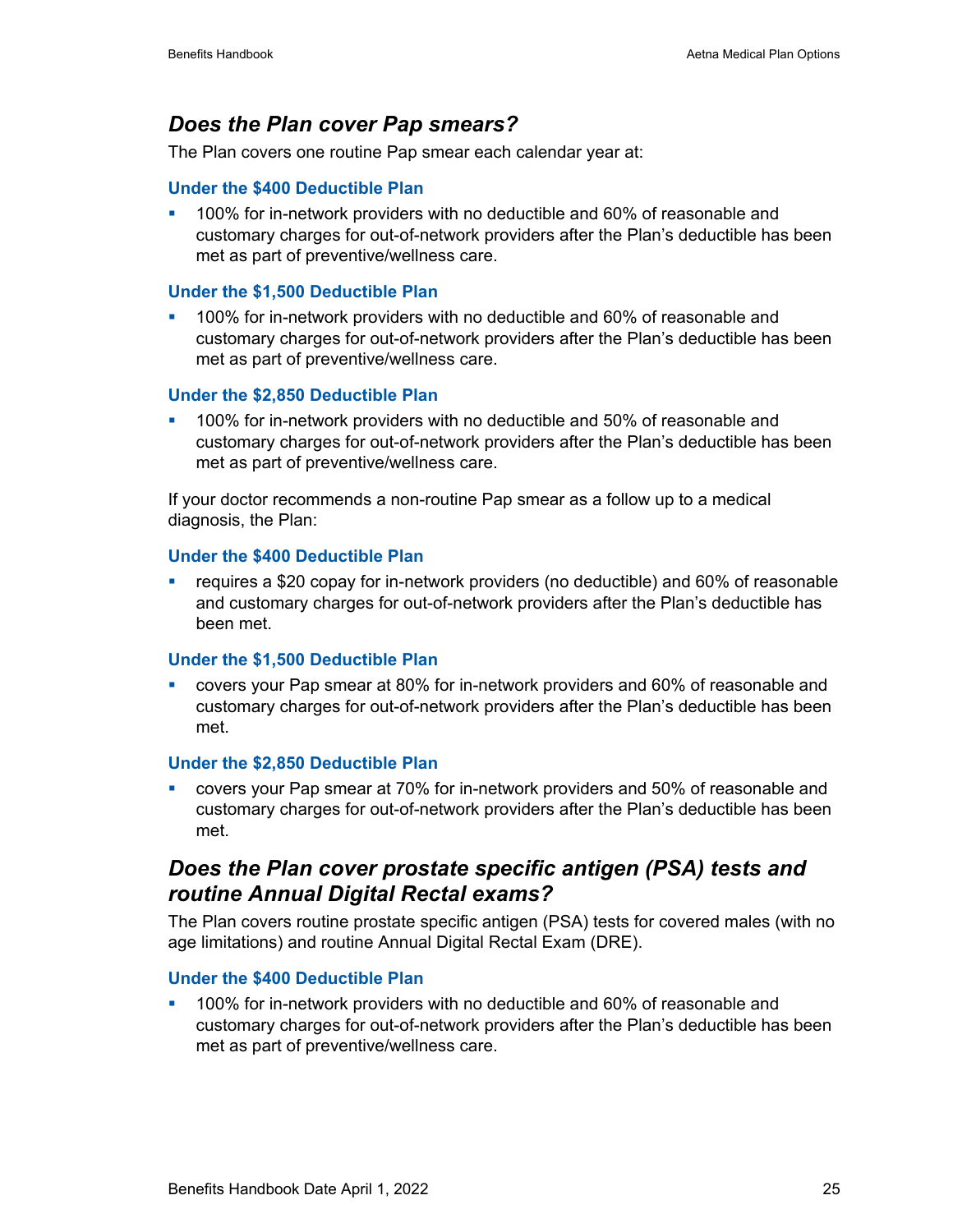#### **Under the \$1,500 Deductible Plan**

 100% for in-network providers with no deductible and 60% of reasonable and customary charges for out-of-network providers after the Plan's deductible has been met as part of preventive/wellness care.

#### **Under the \$2,850 Deductible Plan**

 100% for in-network providers with no deductible and 50% of reasonable and customary charges for out-of-network providers after the Plan's deductible has been met as part of preventive/wellness care.

If your doctor recommends a non-routine DRE test as a follow-up to a medical diagnosis, the Plan covers your DRE test at:

#### **Under the \$400 Deductible Plan**

 80% for in-network providers and 60% of reasonable and customary charges for outof-network providers after the Plan's deductible has been met.

#### **Under the \$1,500 Deductible Plan**

 80% for in-network providers and 60% of reasonable and customary charges for outof-network providers after the Plan's deductible has been met.

#### **Under the \$2,850 Deductible Plan**

 70% for in-network providers and 50% of reasonable and customary charges for outof-network providers after the Plan's deductible has been met.

### **Maternity**

### *Who is eligible for maternity coverage?*

Maternity coverage is available to eligible covered female participants.

### *Do I need to have my maternity coverage preauthorized?*

No. Preauthorization within 48 hours is not required for the initial hospital admission.

You must notify the preauthorization service if the mother or her newborn stay in the hospital longer than 48 hours after a vaginal delivery or 96 hours after a Cesarean birth. This notification must occur within 24 hours of the determination to extend the stay.

### *Does the Plan cover prenatal visits?*

Note that routine prenatal care, as defined by the Department of Health and Human Services, is covered with no cost sharing (i.e. deductibles, coinsurance, copays) for all plans.

The Plan covers prenatal visits in-network at:

#### **Under the \$400 Deductible Plan**

**520 copay for the first office visit.**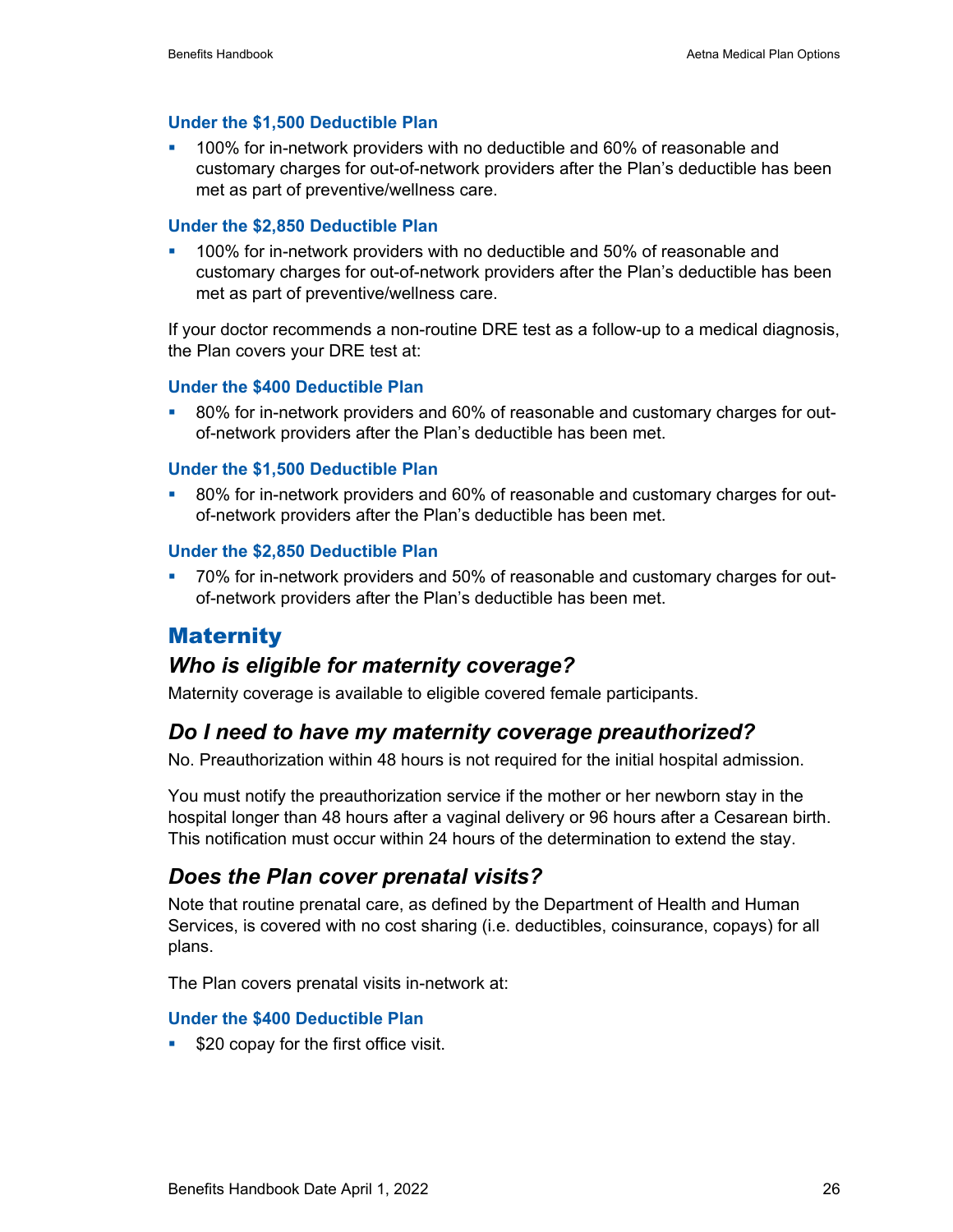#### **Under the \$1,500 Deductible Plan**

80% for in-network providers after the Plan deductible has been met; first visit only.

#### **Under the \$2,850 Deductible Plan**

70% for in-network providers after the Plan deductible has been met; first visit only.

After the first visit, subsequent visits are typically billed as part of doctor's delivery fee, which is also reimbursed at:

#### **Under the \$400 Deductible Plan**

■ 80% after the Plan's deductible has been met.

#### **Under the \$1,500 Deductible Plan**

80% after the Plan's deductible has been met.

#### **Under the \$2,850 Deductible Plan**

70% after the Plan's deductible has been met.

The Plan covers prenatal visits out-of-network at:

#### **Under the \$400 Deductible Plan**

 60% of reasonable and customary charges for out-of-network providers after the Plan's deductible has been met.

#### **Under the \$1,500 Deductible Plan**

 60% of reasonable and customary charges for out-of-network providers after the Plan's deductible has been met.

#### **Under the \$2,850 Deductible Plan**

 50% of reasonable and customary charges for out-of-network providers after the Plan's deductible has been met.

### *What will the Plan pay for the doctor's charge for delivering the baby?*

The Plan covers charges for delivery of the baby at:

#### **Under the \$400 Deductible Plan**

 80% for in-network providers and 60% of reasonable and customary charges for outof-network providers after the Plan's deductible has been met.

#### **Under the \$1,500 Deductible Plan**

 80% for in-network providers and 60% of reasonable and customary charges for outof-network providers after the Plan's deductible has been met.

#### **Under the \$2,850 Deductible Plan**

<sup>2</sup> 70% for in-network providers and 50% of reasonable and customary charges for outof-network providers after the Plan's deductible has been met.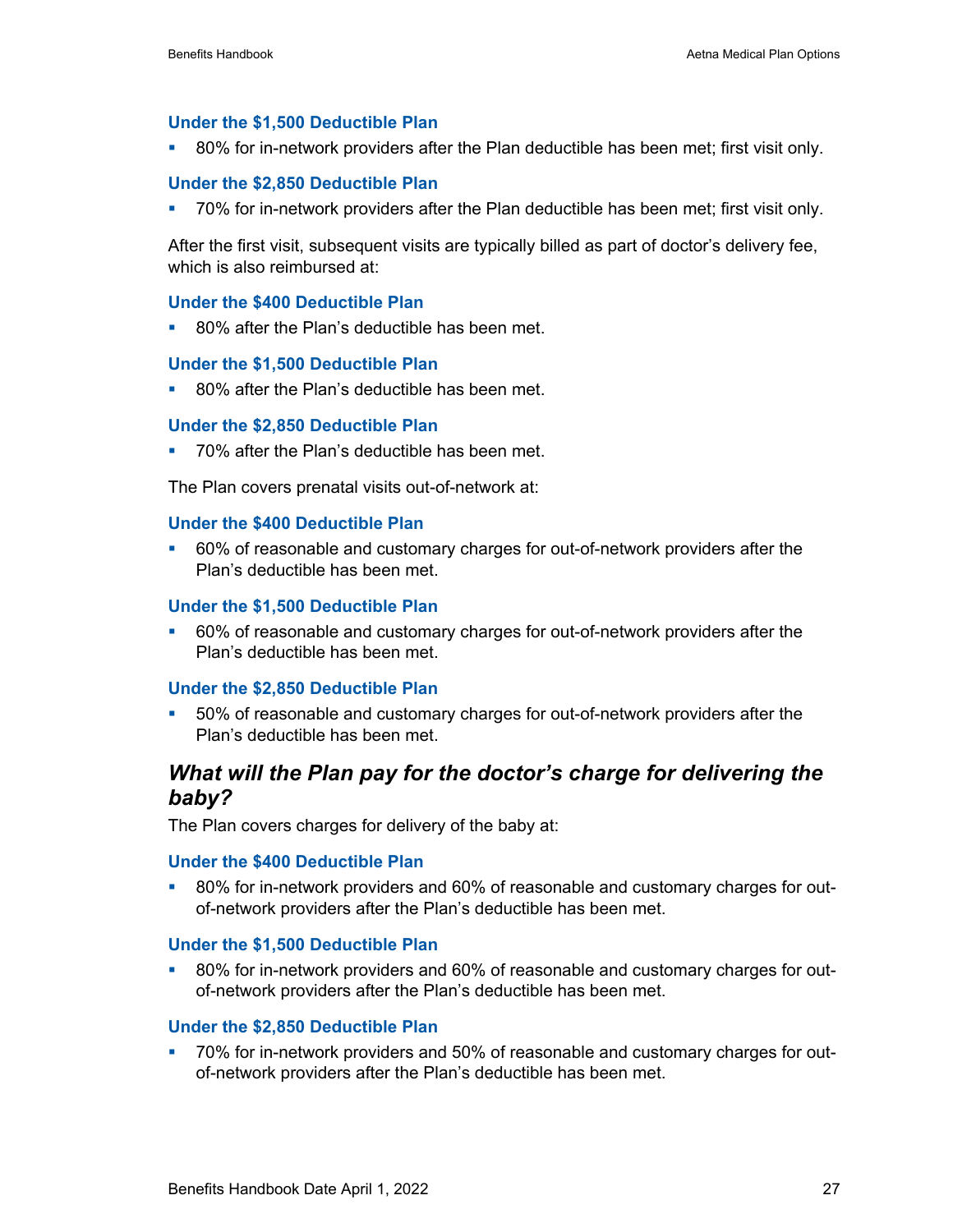### *What will the Plan pay for the doctor's charge for examining the baby?*

The Plan covers the charges for your baby's first examination in the hospital at:

#### **Under the \$400 Deductible Plan**

 80% for in-network providers and 60% of reasonable and customary charges for outof-network providers after the Plan's deductible has been met.

#### **Under the \$1,500 Deductible Plan**

 80% for in-network providers and 60% of reasonable and customary charges for outof-network providers after the Plan's deductible has been met.

#### **Under the \$2,850 Deductible Plan**

 70% for in-network providers and 50% of reasonable and customary charges for outof-network providers after the Plan's deductible has been met.

A child is covered at birth as long as the baby meets the child eligibility requirements and is enrolled within 60 days of the birth.

### *What will the Plan pay for hospital charges for the mother and the baby?*

The Plan covers hospital charges for maternity admissions at:

#### **Under the \$400 Deductible Plan**

 80% for in-network providers and 60% of reasonable and customary charges for outof-network providers after the Plan's deductible has been met.

#### **Under the \$1,500 Deductible Plan**

 80% for in-network providers and 60% of reasonable and customary charges for outof-network providers after the Plan's deductible has been met.

#### **Under the \$2,850 Deductible Plan**

 70% for in-network providers and 50% of reasonable and customary charges for outof-network providers after the Plan's deductible has been met.

The Plan covers newborn nursery care at:

#### **Under the \$400 Deductible Plan**

 80% for in-network providers with 60% of reasonable and customary charges for outof-network providers after the Plan's deductible has been met.

#### **Under the \$1,500 Deductible Plan**

 80% for in-network providers and 60% of reasonable and customary charges for outof-network providers after the Plan's deductible has been met.

#### **Under the \$2,850 Deductible Plan**

 70% for in-network providers and 50% of reasonable and customary charges for outof-network providers after the Plan's deductible has been met.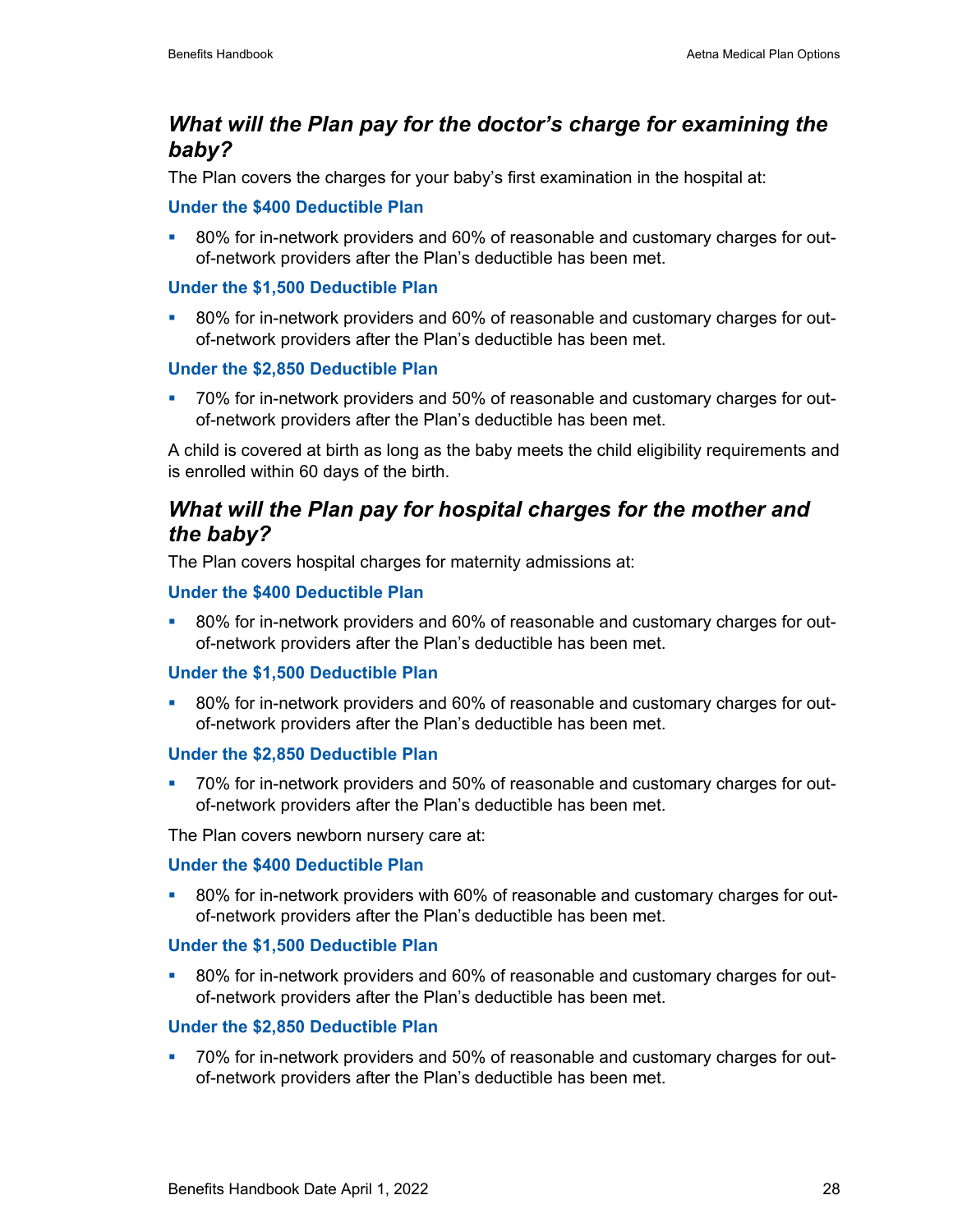A child is covered at birth as long as the baby meets the child eligibility requirements and is enrolled within 60 days of the birth.

The mother and the newborn child are covered for a minimum of 48 hours of care following a vaginal delivery and 96 hours following a Cesarean section. However, the mother's provider may — after consulting with the mother — discharge the mother earlier than 48 hours following a vaginal delivery (96 hours following a Cesarean section).

You must notify the Claims Administrator within 24 hours of a determination to extend the stay.

Newborn expenses, including nursery charges in the hospital, will apply to a newborn's individual deductible under the \$400 Deductible Plan and \$2,850 Deductible Plan. Under the \$1,500 Deductible Plan, newborn expenses, including nursery charges in the hospital, will apply to the family deductible.

### *Does the Plan cover midwife services?*

The Plan covers midwives who are in practice with a network group at:

#### **Under the \$400 Deductible Plan**

 80% for in-network providers and 60% of reasonable and customary charges for outof-network providers in association with a supervising physician after the Plan's deductible has been met.

#### **Under the \$1,500 Deductible Plan**

<sup>80%</sup> for in-network providers and 60% of reasonable and customary charges for outof-network providers in association with a supervising physician after the Plan's deductible has been met.

#### **Under the \$2,850 Deductible Plan**

 70% for in-network providers and 50% of reasonable and customary charges for outof-network providers in association with a supervising physician after the Plan's deductible has been met.

### *What is the wellness program for Maternity?*

The Aetna Enhanced Maternity™ Program provides tools and information to help your whole family have a successful pregnancy. Use this program throughout your pregnancy and after your baby is born to:

- **Learn what's best for a healthy pregnancy** 
	- − Receive materials on prenatal care, labor and delivery, newborn care and more
	- − Get information for the father or domestic partner
	- − Take a pregnancy risk survey and find out if you have any issues or risk factors that could affect your pregnancy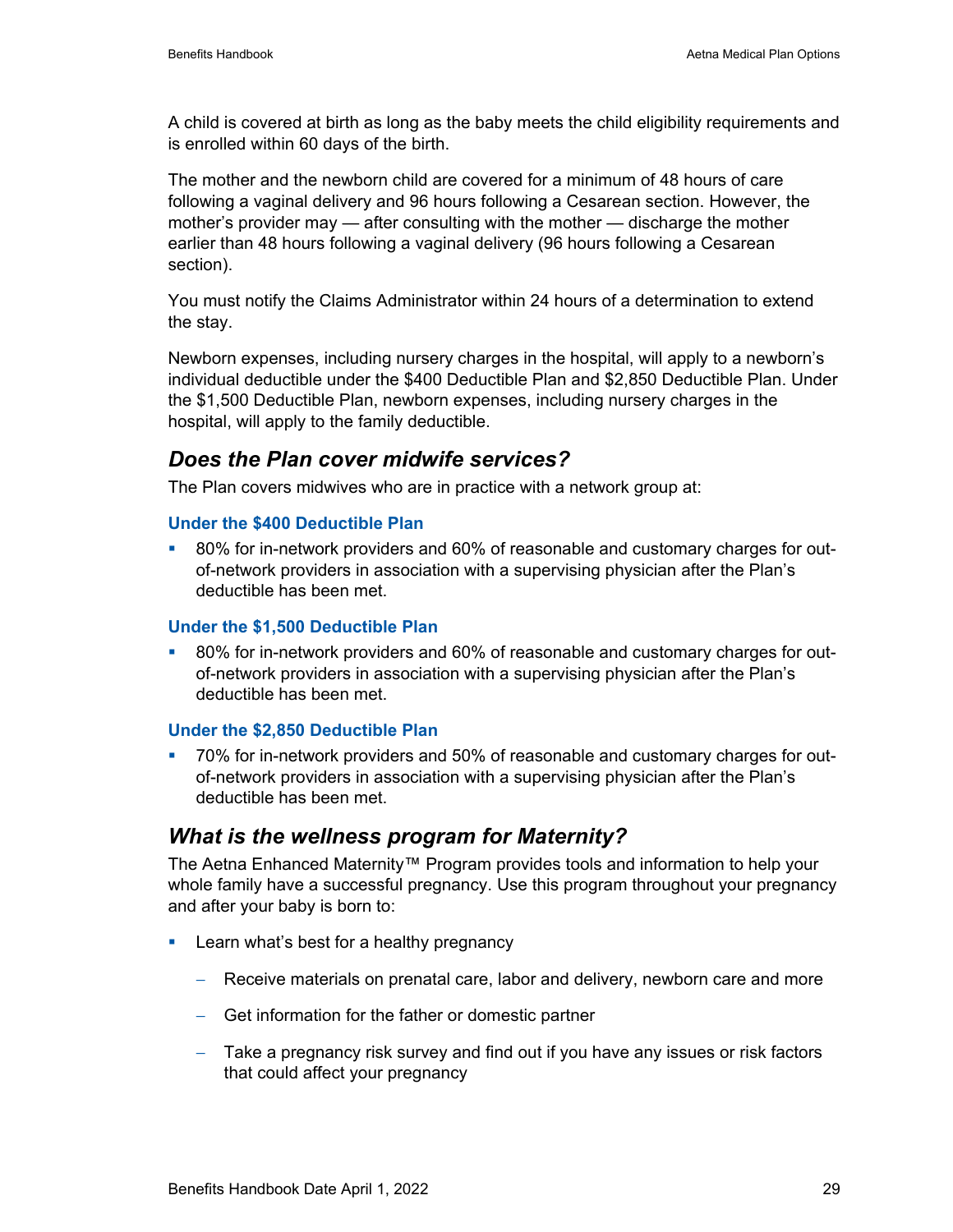- If you have issues or risk factors that need special attention, the program's nurses provide personal case management to determine ways to lower your risks
- Access to genetic counseling (by phone) with board-certified genetic counseling experts
- Get support to help quit smoking
- Reduce your risk for pre-term labor.

For more information, call the Aetna Enhanced Maternity™ Program at +1 800 CRADLE1 (+1 800 272 3531).

### *If my dependent child has a baby does the Plan cover the newborn child?*

Unless the newborn meets the definition of an eligible child and is covered under the Plan, medical care for the newborn, whether in or out of the hospital, is not covered.

### Family Planning

### *Does the Plan cover infertility treatment?*

The Plan covers infertility treatments with a benefit cap of \$15,000 for medical services at:

#### **Under the \$400 Deductible Plan**

 Services billed in-network for an office visit are subject to copay and all other innetwork services are subject to 80% coinsurance after the Plan's deductible has been met. Out of network services are covered at 60% of reasonable and customary charges after the Plan's deductible has been met.

#### **Under the \$1,500 Deductible Plan**

 80% for in-network providers and 60% of reasonable and customary charges for outof-network providers after the Plan's deductible has been met.

#### **Under the \$2,850 Deductible Plan**

<sup>2</sup> 70% for in-network providers and 50% of reasonable and customary charges for outof-network providers after the Plan's deductible has been met.

Benefits for infertility treatment are limited to a medical lifetime maximum of \$15,000 per person.

Infertility treatments are covered as follows:

- Assisted reproduction procedures (including facility charges and related expenses) due to infertility
- Ovulation induction and monitoring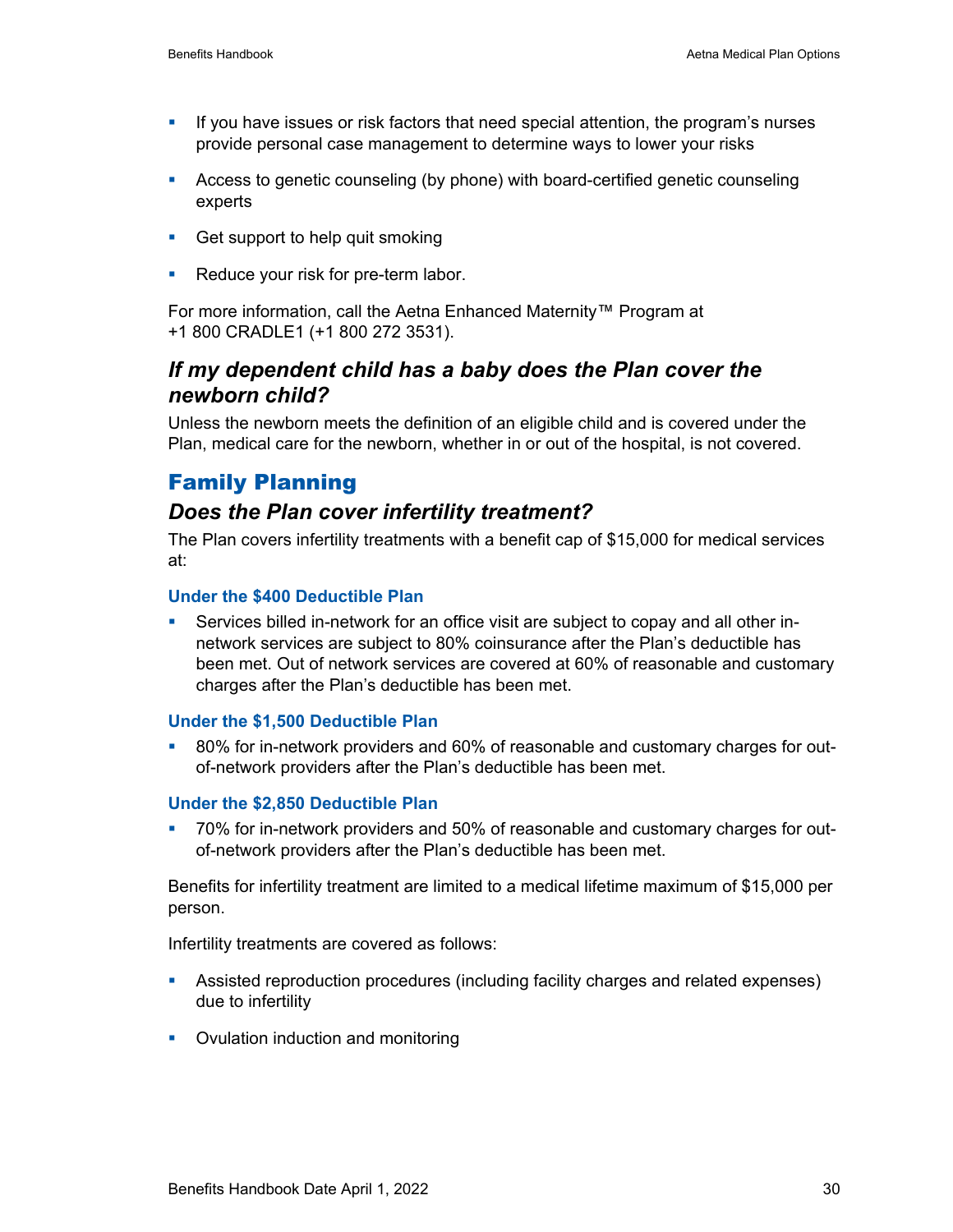- **•** Artificial Reproductive Technology (ART)
	- − In vitro fertilization
	- − Gamete intrafallopian transfer (GIFT)
	- − Zygote intrafallopian transfer (ZIFT)
	- − Cryopreserved embryo transfers
	- − Intracytoplasmic sperm injection (ICSI) or ovum microsurgery.

Artificial insemination is considered an infertility treatment and is limited to the overall infertility medical lifetime maximum of \$15,000 per person as noted in the infertility treatment sub-section.

You must obtain preauthorization before receiving infertility treatment.

Prescription drugs related to infertility are covered under the prescription drug benefit and a separate lifetime maximum benefit cap of \$15,000 applies for prescription drugs related to infertility.

### *Is there a program for help navigating the fertility process?*

Aetna's National Infertility Unit (NIU) is part of Aetna's women's health programs. NIU provides education around fertility treatment options, helps members through the preauthorization process and directs members to quality providers.

You need to enroll in the program once there is a plan for infertility treatment. This includes ovulation induction with injectable infertility medications, artificial insemination or assisted reproductive technology (ART). You do not need to register in the NIU program in order to see a physician to determine why you are having trouble getting pregnant, or to start orally medicated, timed intercourse cycles.

If you plan to start treatment for infertility, log in to Aetna's website to complete the registration form or call +1 800 575 5599.

### *Are contraceptive devices covered under the Plan?*

The Plan covers contraceptive devices under the medical plan at:

#### **Under the \$400 Deductible Plan**

 100% for in-network providers (no deductible) and 60% of reasonable and customary charges for out-of-network providers after the Plan's deductible has been met.

#### **Under the \$1,500 Deductible Plan**

 100% for in-network providers (no deductible) and 60% of reasonable and customary charges for out-of-network providers after the Plan's deductible has been met.

#### **Under the \$2,850 Deductible Plan**

 100% for in-network providers (no deductible) and 50% of reasonable and customary charges for out-of-network providers after the Plan's deductible has been met.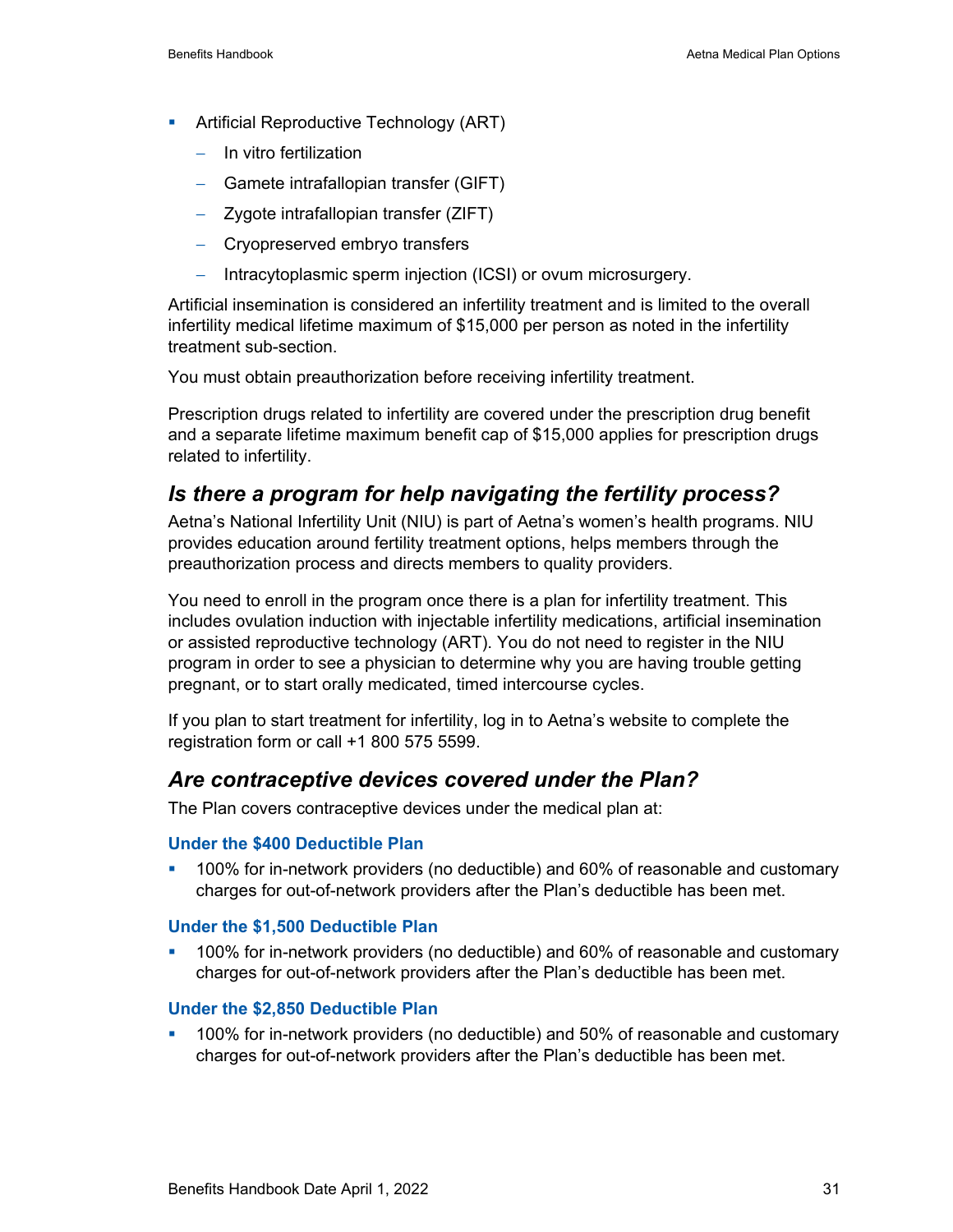Certain contraceptives are covered under the prescription drug plan including oral and injectable contraceptives as well as contraceptive devices.

To check drug coverage, visit www.caremark.com.

#### *Does the Plan cover vasectomy?*

The Plan covers vasectomies at:

#### **Under the \$400 Deductible Plan**

 Services billed in-network for an office visit are subject to copay and all other innetwork services are subject to 80% coinsurance after the Plan's deductible has been met. Out of network services are covered at 60% of reasonable and customary charges after the Plan's deductible has been met.

#### **Under the \$1,500 Deductible Plan**

 80% for in-network providers and 60% of reasonable and customary charges for outof-network providers after the Plan's deductible has been met.

#### **Under the \$2,850 Deductible Plan**

 70% for in-network providers and 50% of reasonable and customary charges for outof-network providers after the Plan's deductible has been met.

You must obtain preauthorization before you are admitted to the hospital.

Vasectomy reversals are not covered under the Plan.

#### *Does the Plan cover tubal ligation?*

The Plan covers in-patient and outpatient tubal ligation at:

#### **Under the \$400 Deductible Plan**

 100% for in-network providers with no deductible and 60% of reasonable and customary charges for out-of-network providers after the Plan's deductible has been met.

#### **Under the \$1,500 Deductible Plan**

 100% for in-network providers with no deductible and 60% of reasonable and customary charges for out-of-network providers after the Plan's deductible has been met.

#### **Under the \$2,850 Deductible Plan**

 100% for in-network providers with no deductible and 50% of reasonable and customary charges for out-of-network providers after the Plan's deductible has been met.

You must obtain preauthorization before you are admitted to the hospital.

Tubal ligation reversals are not covered.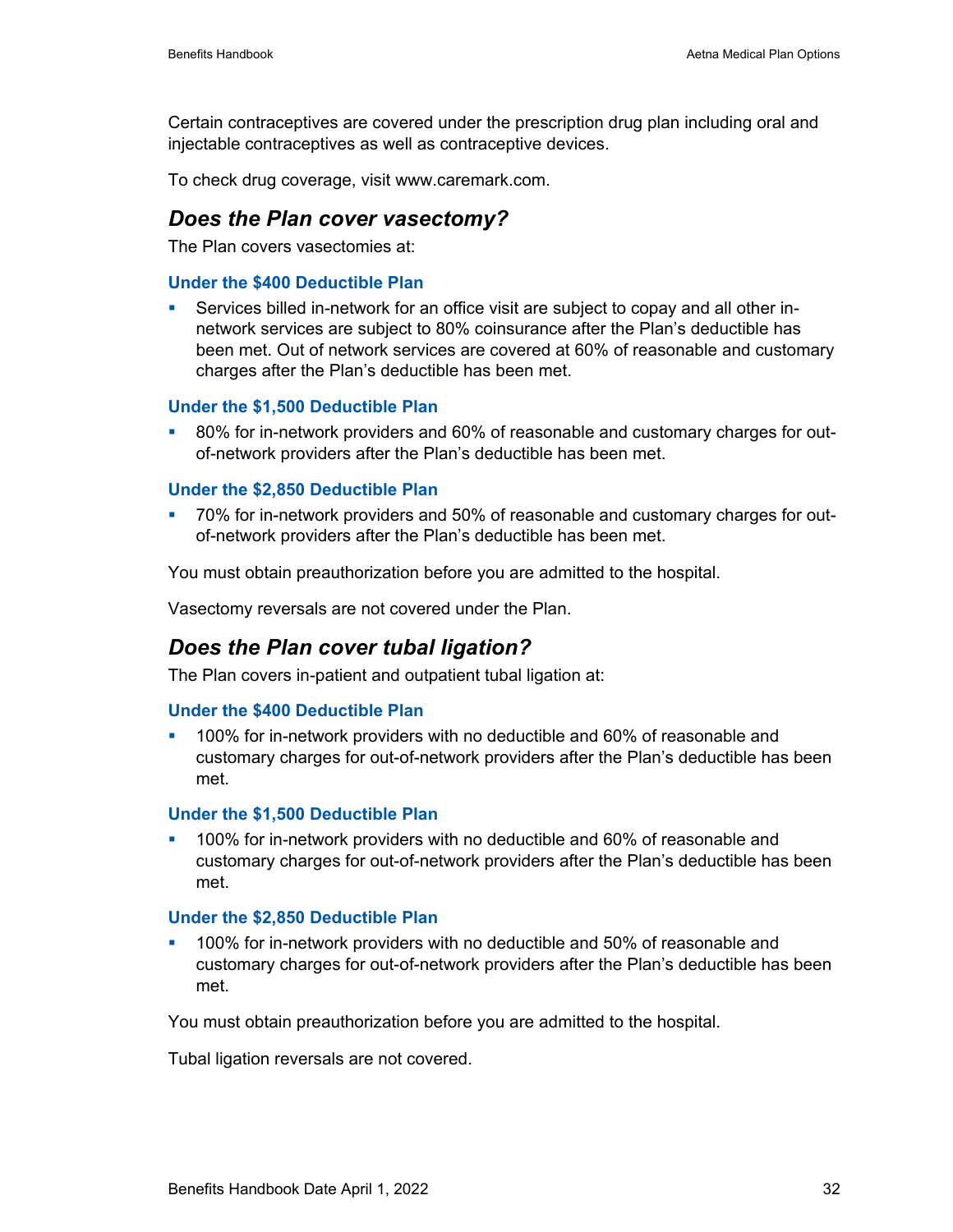### Gender Reassignment Surgery

#### *Does the Plan cover gender reassignment surgery?*

Gender reassignment surgery is covered for persons that meet all of the following conditions:

- You are at least 18 years old
- **You have been diagnosed with Gender Dysphoria.**
- **Preauthorization is required. Contact the Claims Administrator for specific details.**

#### *What gender reassignment surgery benefits will the Plan pay?*

The Plan will provide medically necessary benefits in connection with gender reassignment surgery.

Call the Claims Administrator at the number on the back of your ID card for specifics on what is covered and excluded by the Plan.

## Inpatient Hospital and Physician Services

### *What will the Plan pay if I have to go to the hospital?*

The Plan pays inpatient hospital charges at:

#### **Under the \$400 Deductible Plan**

<sup>80%</sup> for in-network providers and 60% of reasonable and customary charges for outof-network providers per admission after the Plan's deductible has been met.

#### **Under the \$1,500 Deductible Plan**

 80% for in-network providers and 60% of reasonable and customary charges for outof-network providers per admission after the Plan's deductible has been met.

#### **Under the \$2,850 Deductible Plan**

 70% for in-network providers and 50% of reasonable and customary charges for outof-network providers per admission after the Plan's deductible has been met.

The Plan will cover the cost of a semi-private room. If you use a private room, the Plan will cover the amount up to the semi-private room rate.

You must obtain preauthorization as soon as possible but at least 14 days before you are admitted for a non-emergency hospital stay.

#### *What approvals do I need if I am going into the hospital?*

Preauthorization as soon as possible but at least 14 days before you are admitted for a non-emergency hospital admission or stay.

If you have an emergency hospital admission, surgery or specified procedure, you, a family member, your physician or the hospital must preauthorize within 48 hours of the service.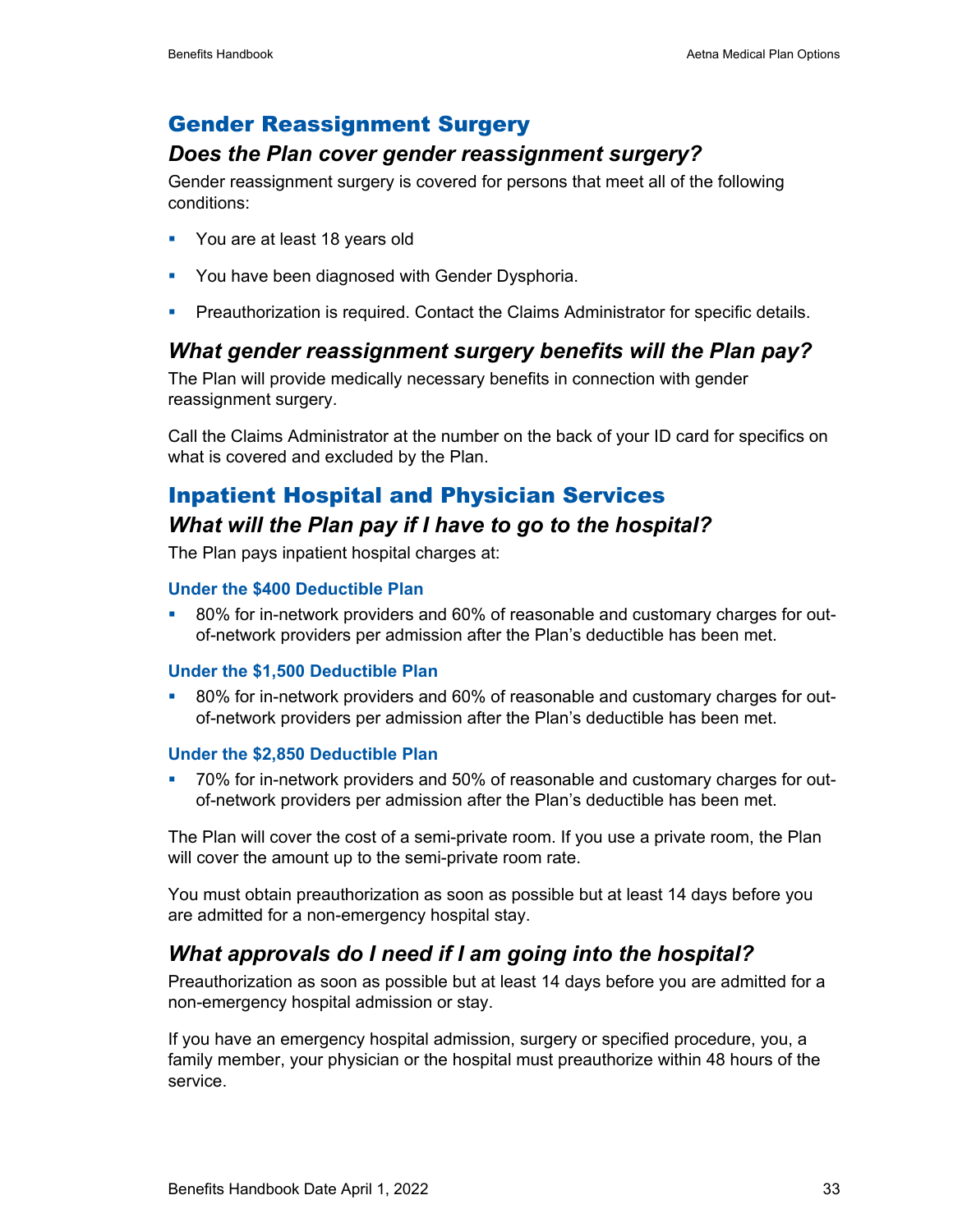### *Does the Plan cover hospital visits by a physician?*

While you are in the hospital, the Plan covers hospital visits by a physician at:

#### **Under the \$400 Deductible Plan**

<sup>80%</sup> for in-network providers and 60% of reasonable and customary charges for outof-network providers after the Plan's deductible has been met.

#### **Under the \$1,500 Deductible Plan**

 80% for in-network providers and 60% of reasonable and customary charges for outof-network providers after the Plan's deductible has been met.

#### **Under the \$2,850 Deductible Plan**

 70% for in-network providers and 50% of reasonable and customary charges for outof-network providers after the Plan's deductible has been met.

#### *Does the Plan cover ambulance charges?*

The Plan covers transportation by ambulance to a medical facility at:

#### **Under the \$400 Deductible Plan**

 80% for in-network providers and 80% of reasonable and customary charges for outof-network providers after the Plan's deductible has been met.

#### **Under the \$1,500 Deductible Plan**

 80% for in-network providers and 80% of reasonable and customary charges for outof-network providers after the Plan's deductible has been met.

#### **Under the \$2,850 Deductible Plan**

T0% for in-network providers and 70% of reasonable and customary charges for outof-network providers after the Plan's deductible has been met.

Coverage includes charges for transportation to a hospital by air or water ambulance when:

- Ground ambulance transportation is not available.
- Your condition is unstable and requires medical supervision and rapid transport.
- In a medical emergency, transportation from one hospital to another hospital; when the first hospital does not have the required services or facilities to treat your condition and you need to be transported to another hospital and the above two conditions are met.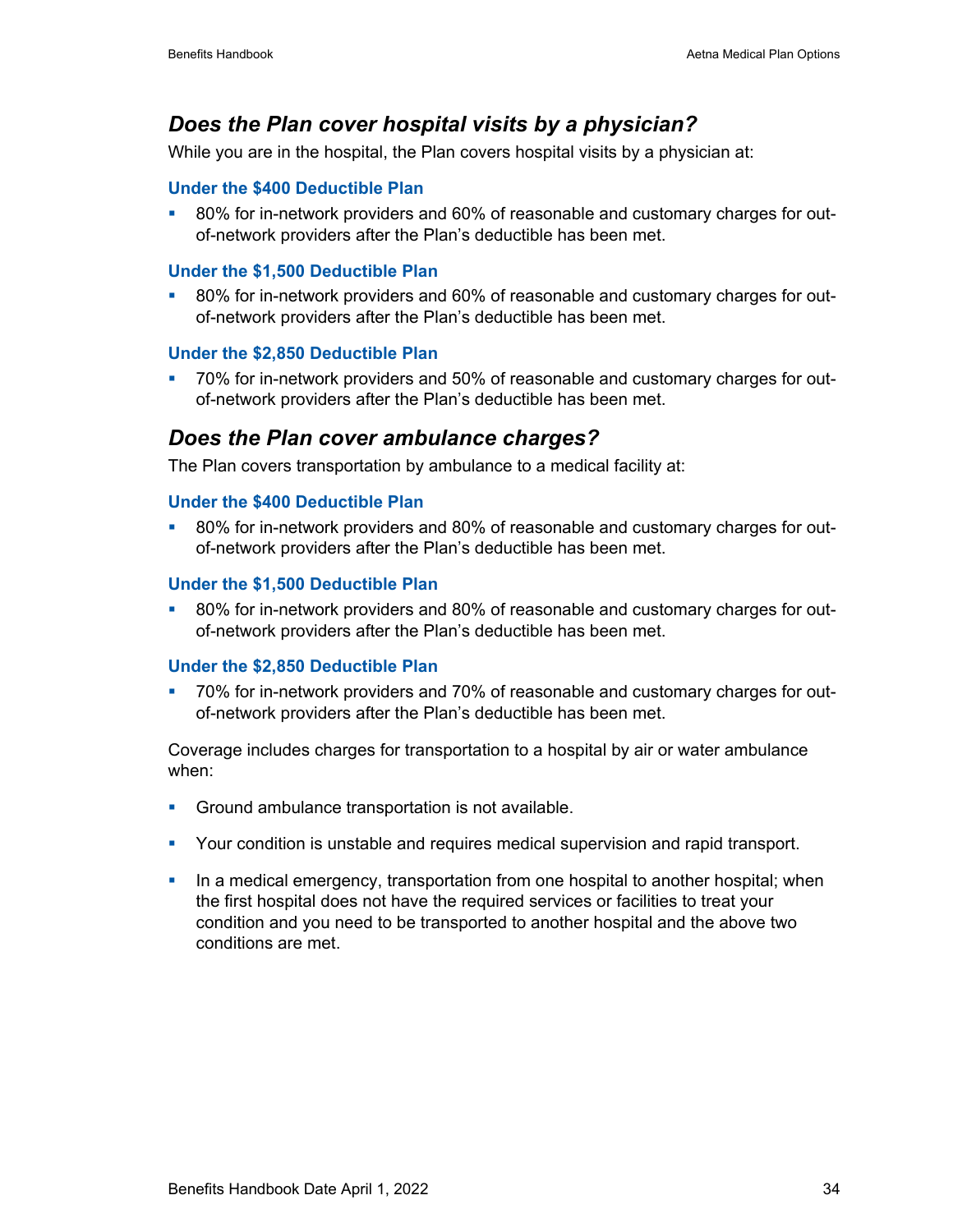#### *Does the Plan cover hospice care?*

The Plan covers charges for hospice at:

#### **Under the \$400 Deductible Plan**

<sup>80%</sup> for in-network providers and 60% of reasonable and customary charges for outof-network providers after the Plan's deductible has been met.

#### **Under the \$1,500 Deductible Plan**

 80% for in-network providers and 60% of reasonable and customary charges for outof-network providers after the Plan's deductible has been met.

#### **Under the \$2,850 Deductible Plan**

 70% for in-network providers and 50% of reasonable and customary charges for outof-network providers after the Plan's deductible has been met.

You must obtain preauthorization before you receive hospice care.

#### Cardiac Care

Aetna's Centers of Excellence, known as Institutes of Quality (IOQ) for Cardiac care is a special network of hospitals and other facilities known for quality care. Aetna's Cardiac IOQ facilities specialize in the following cardiac procedures: Rhythm (electrophysiology, ablation, pacemakers, defib); interventional (heart cath, PTCA - balloon opening artery of heart, stent); and surgery (CABG, valve with CABG, valve without CABG).

If you utilize a Cardiac IOQ, your inpatient surgery will be covered at 100% after the plan's in-network deductible. Prior authorization is required.

|                                                                | \$400 Deductible                    | \$1,500 Deductible                  | \$2,850 Deductible                  |
|----------------------------------------------------------------|-------------------------------------|-------------------------------------|-------------------------------------|
|                                                                | <b>Plan</b>                         | <b>Plan</b>                         | <b>Plan</b>                         |
| <b>Tier 1: Cardiac</b><br><b>Center of</b><br>Excellence (IOQ) | Covered at 100% after<br>deductible | Covered at 100% after<br>deductible | Covered at 100% after<br>deductible |
| Tier 2: In-Network                                             | You pay 20% after                   | You pay 20% after                   | You pay 30% after                   |
|                                                                | deductible                          | deductible                          | deductible                          |
| Tier 3: Out-of-                                                | You pay 40% after                   | You pay 40% after                   | You pay 50% after                   |
| <b>Network</b>                                                 | deductible                          | deductible                          | deductible                          |

Travel and lodging expenses to and from your home will be reimbursed as defined below.

- **The patient is eligible for reimbursement if the facility is 100 miles or more from the** patient's home.
- **The reimbursement for lodging expenses is limited to \$50 per night.**

The maximum reimbursement for all travel and lodging expenses is \$10,000 per episode of care.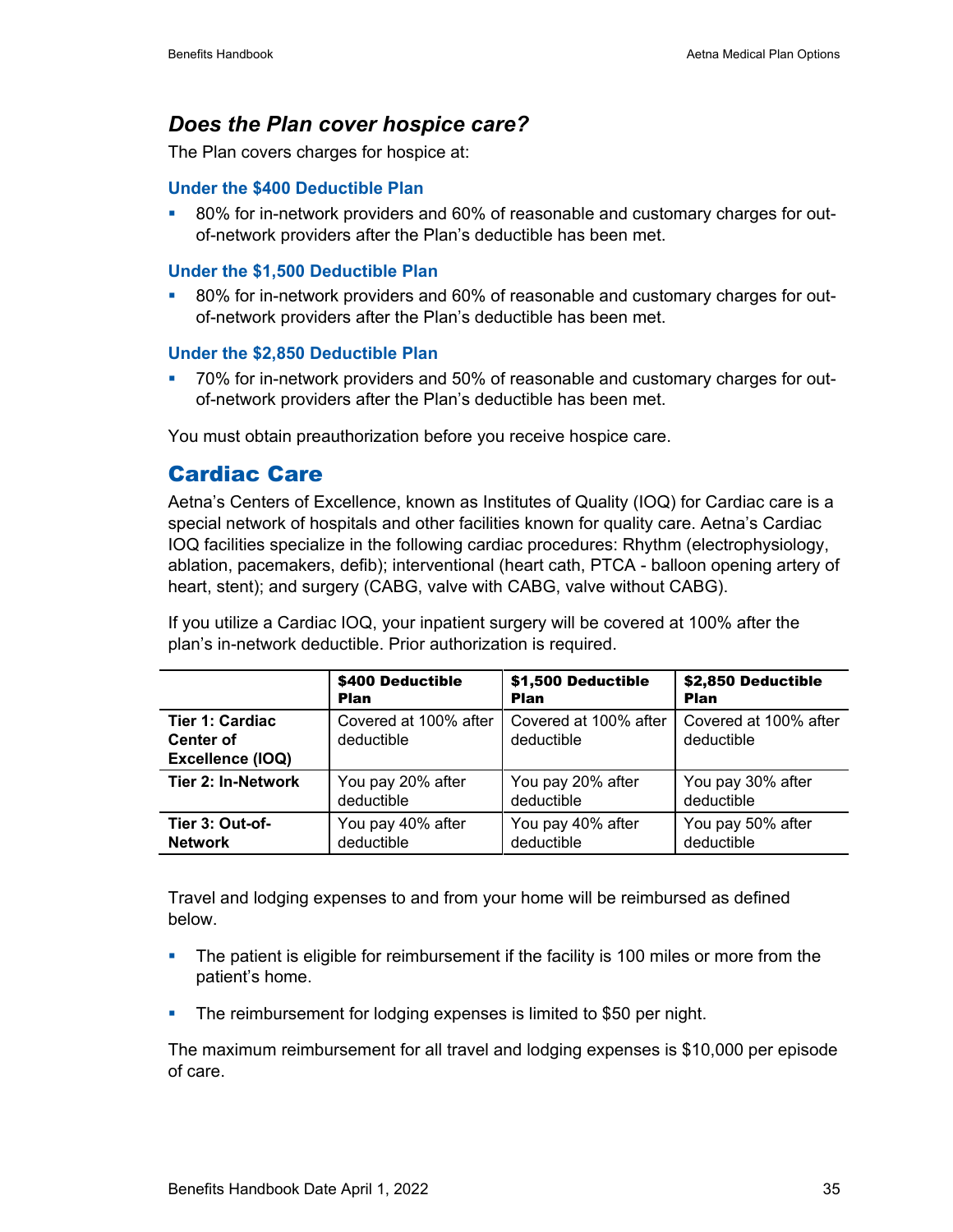#### Massage Therapy

#### *Does the Plan cover massage therapy services?*

Yes, the Plan covers massage therapy services only as part of a Chiropractic Care or Physical Therapy treatment program.

### Mastectomy – Reconstructive Surgery

#### *Does the Plan cover mastectomy-related services?*

Yes, the Plan covers mastectomy-related services. Coverage will be provided in a manner determined by the attending physician and the patient. The covered services include:

- All stages of reconstruction of the breast on which the mastectomy was performed,
- **Surgery and reconstruction of the other breast to produce a symmetrical** appearance,
- **Prostheses, and**
- **Treatment of physical complications of the mastectomy, including lymphedema.**

### *What are the applicable deductibles and coinsurance for mastectomy-related benefits under the Plan?*

The mastectomy-related benefits are subject to the same deductibles and coinsurance applicable to other medical and surgical benefits provided under this Plan. See the "Detailed List of Covered Services" on page 55 for the applicable mastectomy – reconstructive surgery coverage.

#### Musculoskeletal Surgery – Knee, Hip, Spine

Aetna's Centers of Excellence, known as Institutes of Quality (IOQ) for Orthopedic is a special network of hospitals and other facilities known for quality care. Aetna's IOQ facilities specialize in:

- Spine surgery (laminectomy, primary fusion, fusion revision, discectomy (w/out decompression), decompression (w/out fusion)
- **Total joint replacement (knee/hip)**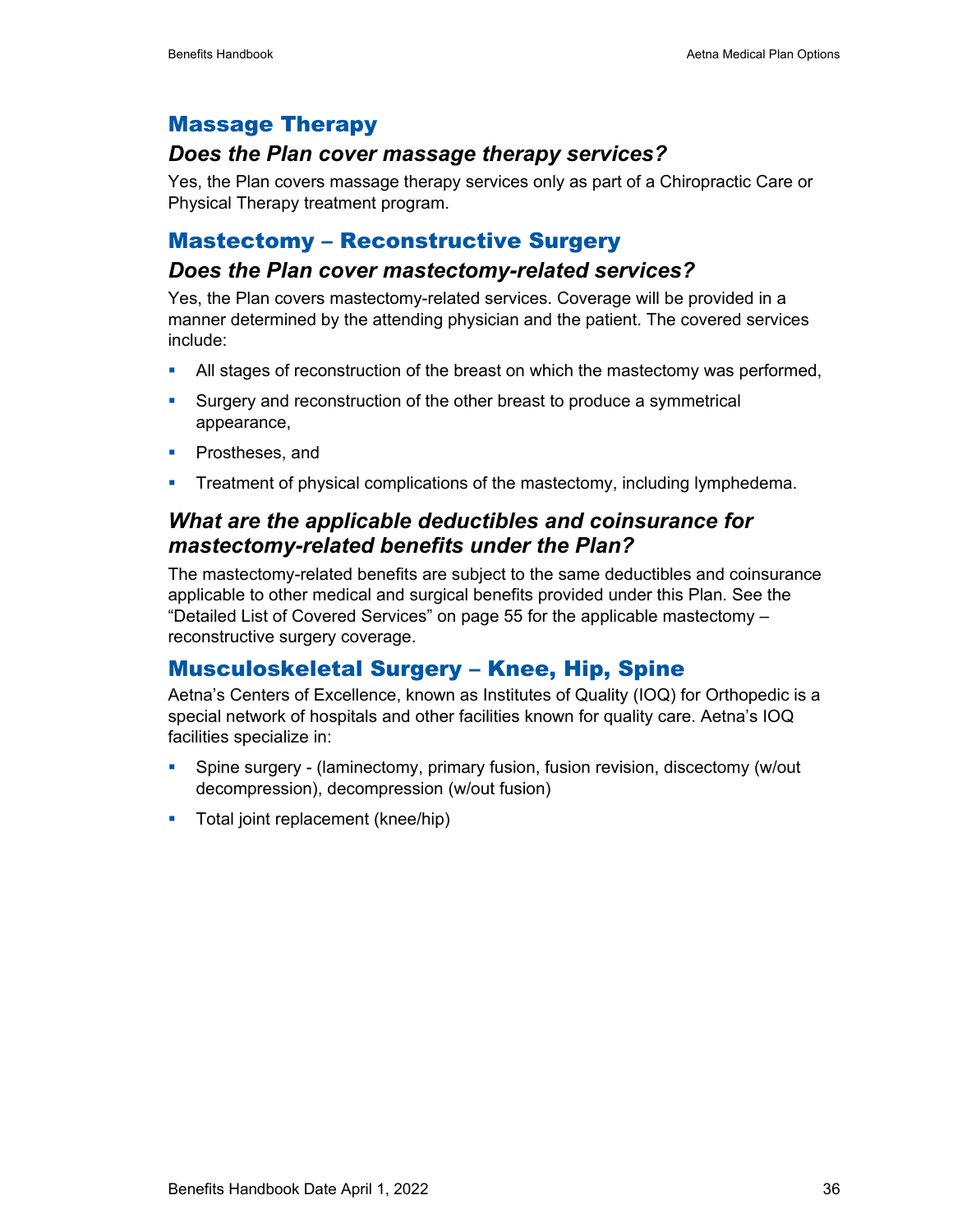\$400 Deductible Plan \$1,500 Deductible Plan \$2,850 Deductible Plan **Tier 1: Center of Excellence (IOQ)**  Covered at 100% after deductible Covered at 100% after deductible Covered at 100% after deductible **Tier 2: In-Network** | You pay 20% after deductible You pay 20% after deductible You pay 30% after deductible **Tier 3: Out-of-Network**  You pay 40% after deductible You pay 40% after deductible You pay 50% after deductible

If you utilize an IOQ, your surgery will be covered at 100% after the plan's in-network deductible. Prior authorization is required.

Travel and lodging expenses to and from your home will be reimbursed as defined below.

- **The patient is eligible for reimbursement if the facility is 100 miles or more from the** patient's home.
- **The reimbursement for lodging expenses is limited to \$50 per night.**
- The maximum reimbursement for all travel and lodging expenses is \$10,000 per episode of care.

#### Obesity Surgery

The plan covers surgical treatment of obesity provided by or under the direction of a physician. Coverage is limited to once per person per lifetime.

Prior authorization under the condition of meeting the medical definition of morbid obesity is required. All services, including surgery, must be obtained from a recognized in-network Institute of Quality (IOQ). Contact the Claims Administrator for specific details on requirements and how to find a facility.

Travel and lodging expenses to and from your home will be reimbursed as defined below.

- **The patient is eligible for reimbursement if the facility is 100 miles or more from the** patient's home.
- **The reimbursement for lodging expenses is limited to \$50 per night.**
- The maximum reimbursement for all travel and lodging expenses is \$10,000 per episode of care.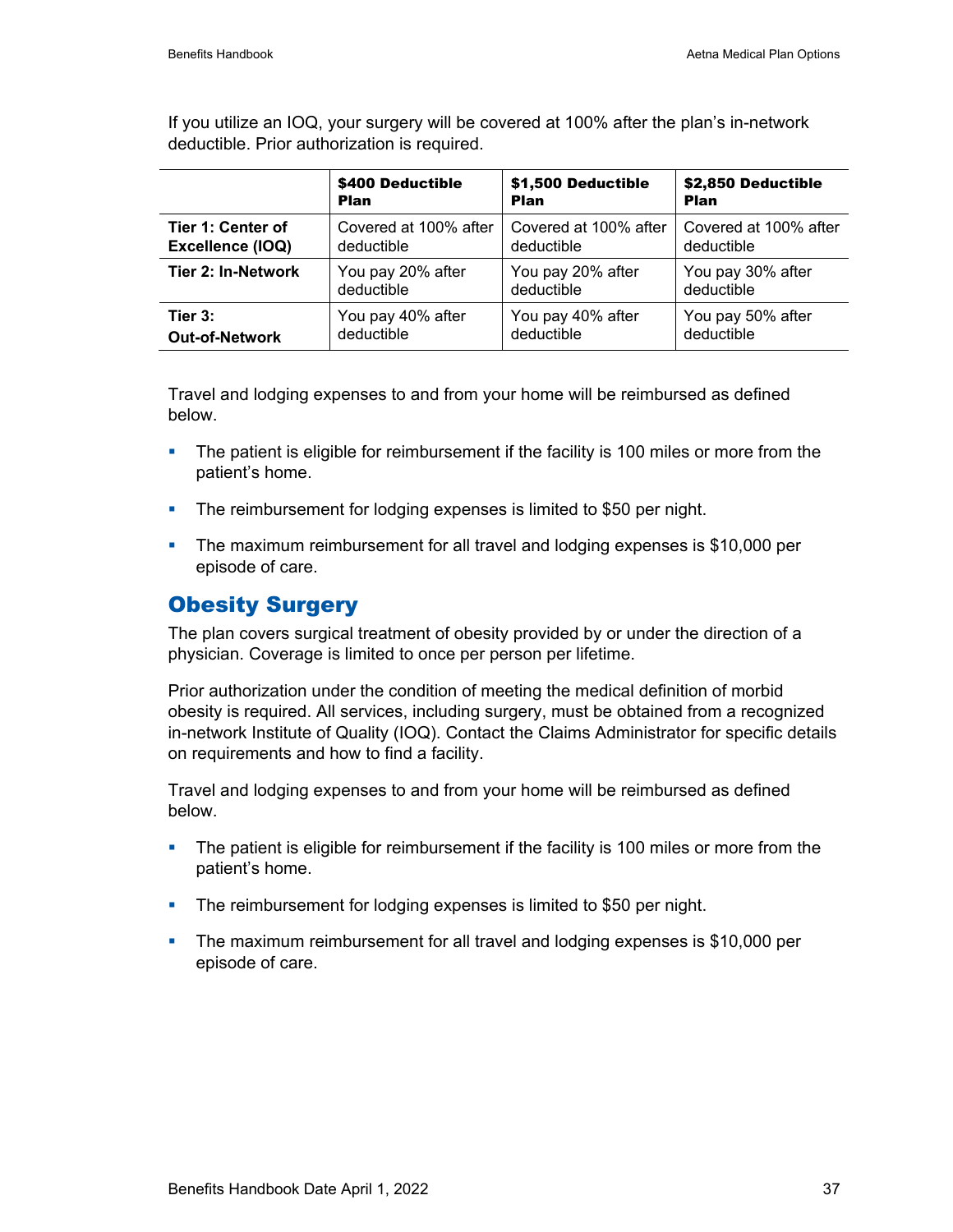## Occupational Therapy

The plan covers the treatment to:

- Learn or re-learn daily living skills (e.g., bathing, dressing and eating) or compensatory techniques to improve the level of independence in the activities of daily living
- **Provide task-oriented therapeutic activities designed to significantly improve, develop** or restore physical functions lost or impaired as a result of a disease.

Coverage includes services, treatment, education testing or training related to developmental delays.

Prior authorization for occupational therapy is recommended. Contact the Claims Administrator for specific details. Ongoing therapy is subject to periodic clinical review to determine medical necessity for continued therapy.

## Orthognathic Coverage

The Plan covers the diagnosis or treatment of the jawbones, including orthognathic surgery (procedure to correct underbite or overbite), and jaw alignment. Prior authorization is required. Contact the Claims Administrator for specific details.

See "What's Not Covered" on page 71 for orthognathic coverage exclusion.

### Physical Therapy

The plan covers evaluation and treatment by physical means or modalities that:

 Follows a specific treatment plan prescribed by your physician and is expected to significantly improve or restore physical functions lost as a result of an acute illness, injury or surgical procedure

Coverage includes services related to developmental delays. Ongoing therapy is subject to periodic clinical review to determine medical necessity for continued therapy.

### SWORD Health Virtual Physical Therapy

The plan covers the virtual treatment of acute, chronic, pre-surgical and post-surgical pain at home combining an exercise program prescribed by licensed physical therapists with motion sensor technology.

- Areas of focus include back, shoulder, neck, knee, elbow, hip, ankle, wrist and pelvic area.
- A physical therapist designs an exercise program based on the specific treatment prescribed by a physician. SWORD Health will ship you a tablet and wearable motion sensors which will provide real-time feedback during your exercises. You then complete your exercise sessions at home when it is convenient for you. Your physical therapist is there to support you virtually and is available for chat via the SWORD Health mobile app.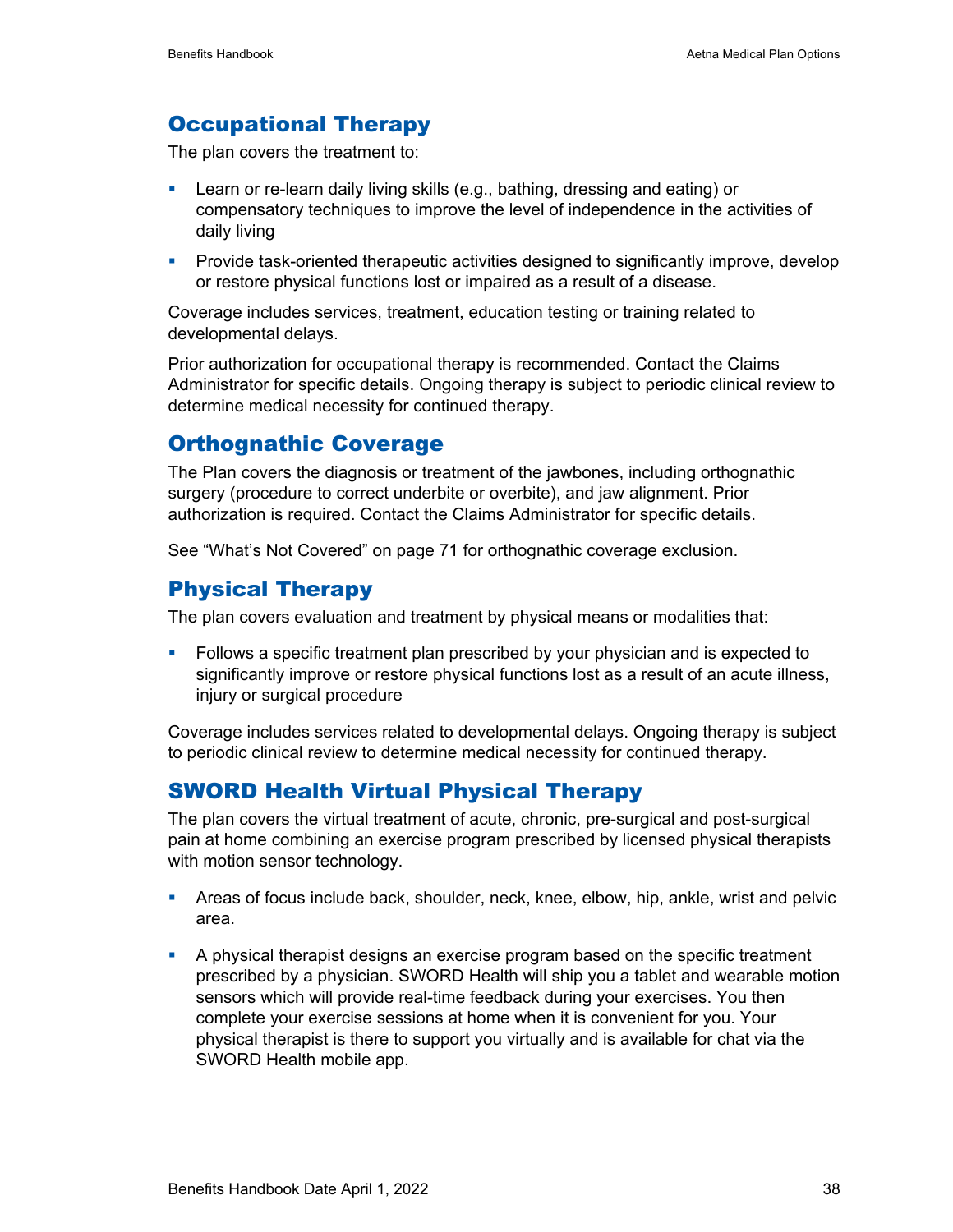- **Physical therapy sessions are unlimited per month.**
- Virtual physical therapy typically consists of an initial period of 8-12 weeks. Sessions are usually 20-30 minutes and it is recommended that you complete sessions three to five days per week.
- A check-in between a member and a physical therapist is typically twice a week via chat or email. Video calls take place every four weeks. Members can also speak to their physical therapist via phone calls if they choose to exchange personal phone numbers.

Ongoing therapy is subject to periodic clinical review to determine medical necessity for continued therapy.

SWORD Health Virtual Physical Therapy includes a Digital Therapist© tablet, motion sensors, straps and support from a licensed physical therapist. Access the SWORD Health mobile app is also included which provides for direct chat with the dedicated physical therapist and access to educational articles. The SWORD Health mobile app is available in the App Store for iOS devices and on Google Play for Android devices.

You must be 18 years of age or older and enrolled in the \$400, \$1,500 or \$2,850 Deductible Plans administered by Aetna to use SWORD Health Virtual Physical Therapy.

The cost to utilize SWORD Health Virtual Physical Therapy is subject to the medical plan (copay for the \$400 Deductible Plan, plan deductible and coinsurance for the \$1,500 or \$2,850 Deductible Plans) you are enrolled in. The cost structure for SWORD Health Virtual Physical Therapy works differently from the other physical therapy services covered under the plan - services are subject to a monthly cost share. For information on the actual cost for these services, refer to the "Detailed List of Covered Services" on page 55.

For more information and to start virtual physical therapy, go to join.swordhealth .com/mm/.

**Note:** SWORD Health is an available option for physical therapy under the plan. It is not the only option. For an alternative option, see the Physical Therapy section above.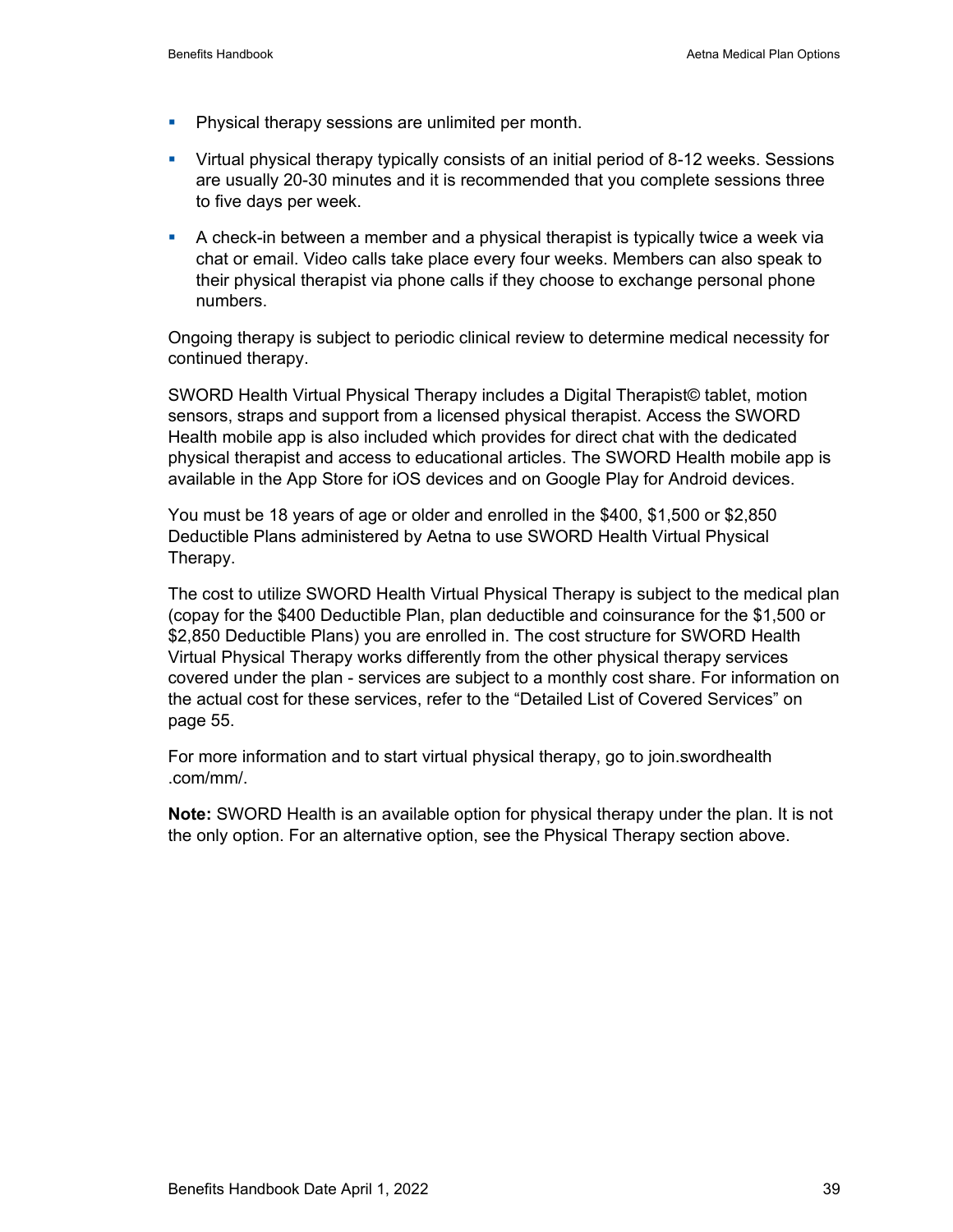## Prescription Drugs

### *How does the Plan cover prescription drugs?*

Prescription drugs are covered as follows:

| <b>Prescription drugs</b>                      | There is a CVS Caremark <sup>®</sup> Retail Pharmacy Network for 30-day<br>supply (acute) and CVS Caremark <sup>®</sup> Retail and CVS Caremark <sup>®</sup> Mail<br>Order for 90-day supply (maintenance) prescription drugs. |                                     |                                     |  |
|------------------------------------------------|--------------------------------------------------------------------------------------------------------------------------------------------------------------------------------------------------------------------------------|-------------------------------------|-------------------------------------|--|
|                                                | \$400 Deductible<br>Plan <sup>1</sup>                                                                                                                                                                                          | \$2,850 Deductible<br><b>Plan</b>   |                                     |  |
| <b>Retail Prescriptions</b><br>(30-day supply) |                                                                                                                                                                                                                                |                                     |                                     |  |
| Generic                                        | \$10 copay (These<br>amounts do not apply<br>to the deductible)                                                                                                                                                                | 80% coinsurance<br>after deductible | 70% coinsurance<br>after deductible |  |
| <b>Formulary Brand</b>                         | \$30 copay (These<br>amounts do not apply<br>to the deductible)                                                                                                                                                                | 80% coinsurance<br>after deductible | 70% coinsurance<br>after deductible |  |
| Non-Formulary<br>п<br>Brand                    | \$60 copay (These<br>amounts do not apply<br>to the deductible)                                                                                                                                                                | 80% coinsurance<br>after deductible | 70% coinsurance<br>after deductible |  |

#### *CVS Caremark® Retail and CVS Caremark® Maintenance Choice Program Mail-order Prescriptions*

(90-day supply)

| JU-UUY JUPPIY                                                                                                                                                                                                                                                                                                                          |                                                                  |                                     |                                     |
|----------------------------------------------------------------------------------------------------------------------------------------------------------------------------------------------------------------------------------------------------------------------------------------------------------------------------------------|------------------------------------------------------------------|-------------------------------------|-------------------------------------|
| Generic                                                                                                                                                                                                                                                                                                                                | \$25 copay (These<br>amounts do not apply<br>to the deductible)  | 80% coinsurance<br>after deductible | 70% coinsurance<br>after deductible |
| <b>Formulary Brand</b>                                                                                                                                                                                                                                                                                                                 | \$75 copay (These<br>amounts do not apply<br>to the deductible)  | 80% coinsurance<br>after deductible | 70% coinsurance<br>after deductible |
| Non-Formulary<br>Brand                                                                                                                                                                                                                                                                                                                 | \$150 copay (These<br>amounts do not apply<br>to the deductible) | 80% coinsurance<br>after deductible | 70% coinsurance<br>after deductible |
| <b>Prescription Drug</b><br>There are prescription drug programs available as part of the medical<br>plan options. For information on Rx Savings Solutions, PrudentRx,<br><b>Programs</b><br>Transform Diabetes® Care, WW Digital and WW Digital 360<br>Programs and Hello Heart, refer to "Prescription Drug Programs" on<br>page 49. |                                                                  |                                     |                                     |

1 A mandatory program, the PrudentRx prescription drug program, for eligible specialty medications for complex conditions on the PrudentRx Drug List will apply. If you do not speak with PrudentRx, do not enroll in any copay assistance as required by a manufacturer, or do not choose to participate in the PrudentRx program, i.e. opt out, **you'll be responsible for paying the 30% coinsurance cost for each specialty prescription medication, and the costs will NOT count towards your deductible or out-of-pocket maximum.** The PrudentRx Drug List is available at www.caremark.com. For specialty drugs not on the PrudentRx Drug List, standard mail order copayments will apply. The PrudentRx Program applies only to the \$400 Deductible Plan. For more information, refer to "Are there mandatory discount or copay assistance programs applicable for specialty prescription drugs?" on page 45 and "Prescription Drug Programs" on page 49.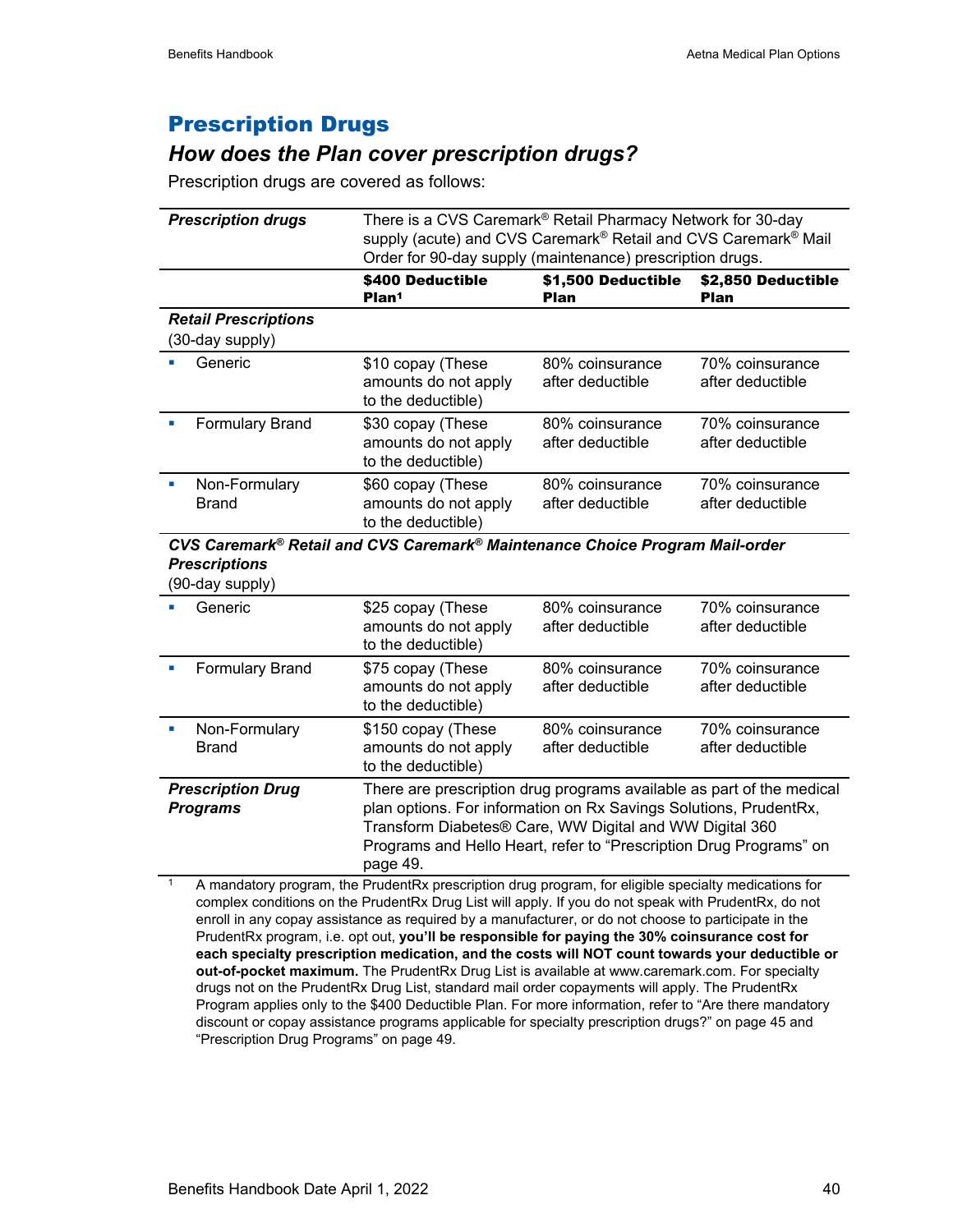## *Does the Plan cover formulary and non-formulary brand-name prescription drugs?*

The Plan covers formulary and non-formulary prescription drugs purchased via the Plan's mail order service or a participating retail pharmacy. The prescription drugs in the formulary may change. Select medications may be excluded from coverage (this list may be updated periodically).

To price medications and check formulary, visit www.caremark.com.

Unless your physician specifically prescribes a brand-name medication without substitution, prescriptions will be filled with the generic equivalent when allowed by state law.

### *Does the Plan cover generic drugs?*

The Plan covers generic prescription drugs purchased via the Plan's mail order service or at a retail pharmacy.

## *What happens if I buy a brand-name prescription drug when a generic drug is available?*

Unless your physician specifically prescribes a brand name medicine without substitution, prescriptions will be filled with the generic equivalent when allowed by state law.

If you or your physician requests the brand-name prescription drug when a generic prescription drug is available and there is no medical reason for the brand-name prescription drug, you pay your share of the cost for the generic drug in addition to the difference between the brand-name prescription drug and generic prescription drug gross cost. The difference in cost between the brand-name prescription drug and generic prescription drug does not accumulate towards your deductible and out-ofpocket maximum. If you meet your out-of-pocket maximum, you will continue to pay the difference in cost between the brand-name prescription drug and generic prescription drug.

### *How does the Plan cover generic and brand-name contraceptive medications with no generic equivalent?*

The Plan will cover certain generic and brand-name contraceptive medications with no generic equivalent at 100% in-network with no cost sharing as long as a valid prescription is submitted.

## *What is the Plan coverage for preventive drugs?*

Preventive drugs as defined by the Patient Protection Affordable Care Act for the \$400 Deductible Plan, the \$1,500 Deductible Plan and \$2,850 Deductible Plan are covered with no cost sharing (i.e. deductible, coinsurance, copay). Certain examples include: aspirin products, fluoride products, folic acid products, immunizations, contraceptive methods, smoking cessation products, bowel preps, primary prevention of breast cancer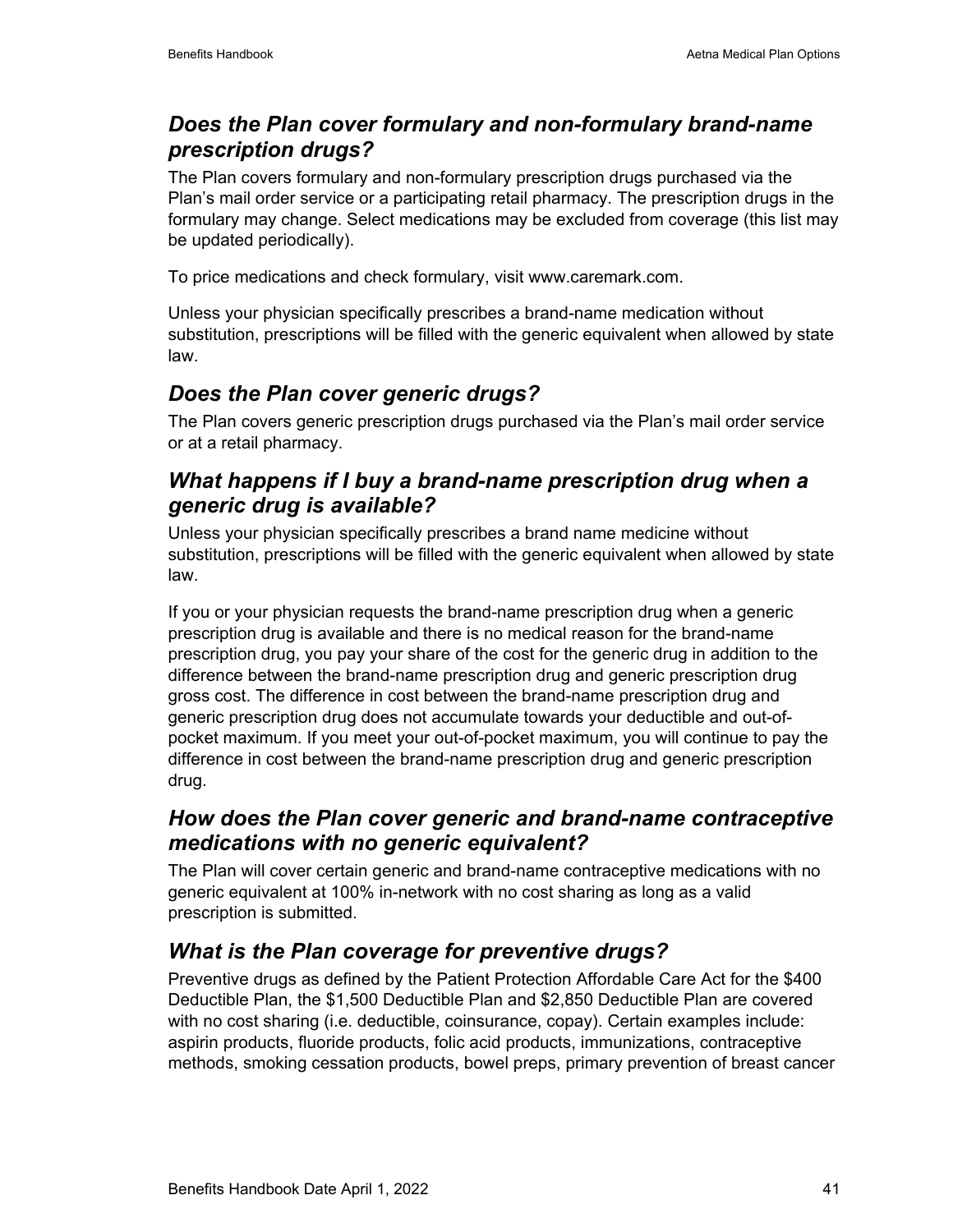and statins. The list of preventive medciations covered with no cost sharing is subject to periodic review and many change.

If you enrolled in the \$1,500 Deductible Plan or the \$2,850 Deductible Plan, there are certain preventive medications that are not subject to the deductible. Certain examples include: hypertension, diabetes, asthma, and cholesterol lowering drugs. The list of preventive medciations covered with no cost sharing is subject to periodic review and many change.

Call CVS Caremark® at +1 844 449 0362 for more information about preventive drugs. You can access the preventive drug listing at www.caremark.com. To obtain information on the cost of preventive drugs, log on to the Drug Cost Tool at www.caremark.com. Follow the provided steps to access the Drug Cost Tool.

- **Log on to www.caremark.com.**
- **Login or create an account.**
- Plan & Benefits.
- **Check Drug Cost & Coverage.**
- **Enter drug name & dose and choose a pharmacy.**

The Prescription Drug Benefits Manager provides an online directory of network pharmacies available at www.caremark.com.You may also call the Prescription Drug Benefits Manager.

#### *Is there a mail-order program?*

The Plan's mail order service allows participants to order up to a 90-day supply of prescription medication by mail for certain maintenance medications. You may also obtain a 90-day supply of maintenance medications at CVS Caremark® retail pharamacies. Using the CVS Caremark® Maintenance Choice program mail order service or obtaining a 90-day spply of maintenance medications will generally cost you less than using a non-CVS Caremark® retail pharmacy.

### *If I buy more than three fills of a prescription drug at a retail pharmacy, will I have to pay more?*

In addition to mail order, you will be able to fill a 90-day supply of your maintenance medications at a CVS Caremark® retail pharmacy, at the same cost as you would through the CVS Caremark® Maintenance Choice mail order program. For all maintenance medications, after the first three fills, you must fill a 90-day supply either at CVS Caremark® Retail pharmacy or through CVS Caremark® Maintenance Choice Mail Order service. After three fills, the next fill for a 30-day supply or filled at a non-CVS Caremark® Retail pharmacy or not through CVS Caremark® Maintenance Choice Mail Order will reject. You will pay 100% of the full cost for all subsequent fills. Amounts you pay for rejected claims will not accumulate towards the deductible and out-of-pocket maximum.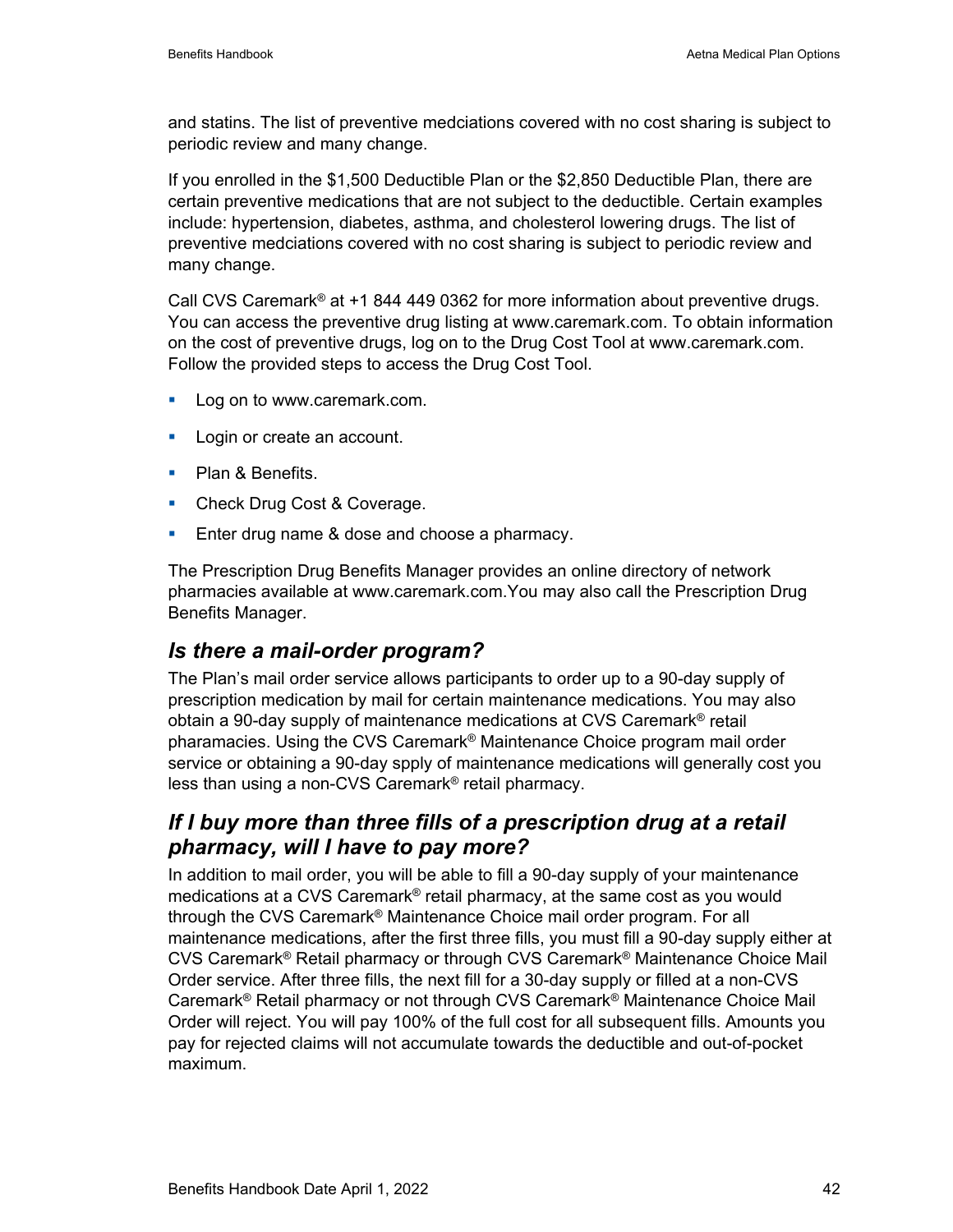### *If I purchase a specialty medication at retail, will the prescription be covered?*

If a specialty medication is filled at a non-CVS Caremark® retail pharmacy, the prescription will not be covered and amounts you pay for the not covered prescription will not accumulate to the out-of-pocket maximum.

## *Are any prescription drugs or drug supplies subject to limitations?*

You may be subject to several different types of drug management programs. These include quantity management, prior authorization and qualification by history or step therapy.

#### **Quantity Management**

To ensure safe and effective drug therapy, certain covered medications may have quantity restrictions. These quantity restrictions are based on manufacturer and/or clinically approved guidelines and are subject to periodic review and change.

Select examples of drug categories include:

- **Antiemetic agents**
- **Antifungal agents**
- **Exectile dysfunction agents**
- **Migraine therapy**
- **Narcotic analgesics**
- Non-narcotic analgesics
- **Specialty medications**

#### **Prior Authorization**

Certain medical treatments and prescription medicines need prior approval (which may include the submission of clinical information by your prescriber) before the Plan will cover them. This requirement is to ensure the treatment or medication is appropriate and effective. If you do not receive approval, you will be responsible for paying the full cost.

Select examples of drug categories include but are not limited to:

- **Androgens and anabolic steroids**
- **Anorexiants**
- **Antinarcoleptics**
- **Dermatologicals**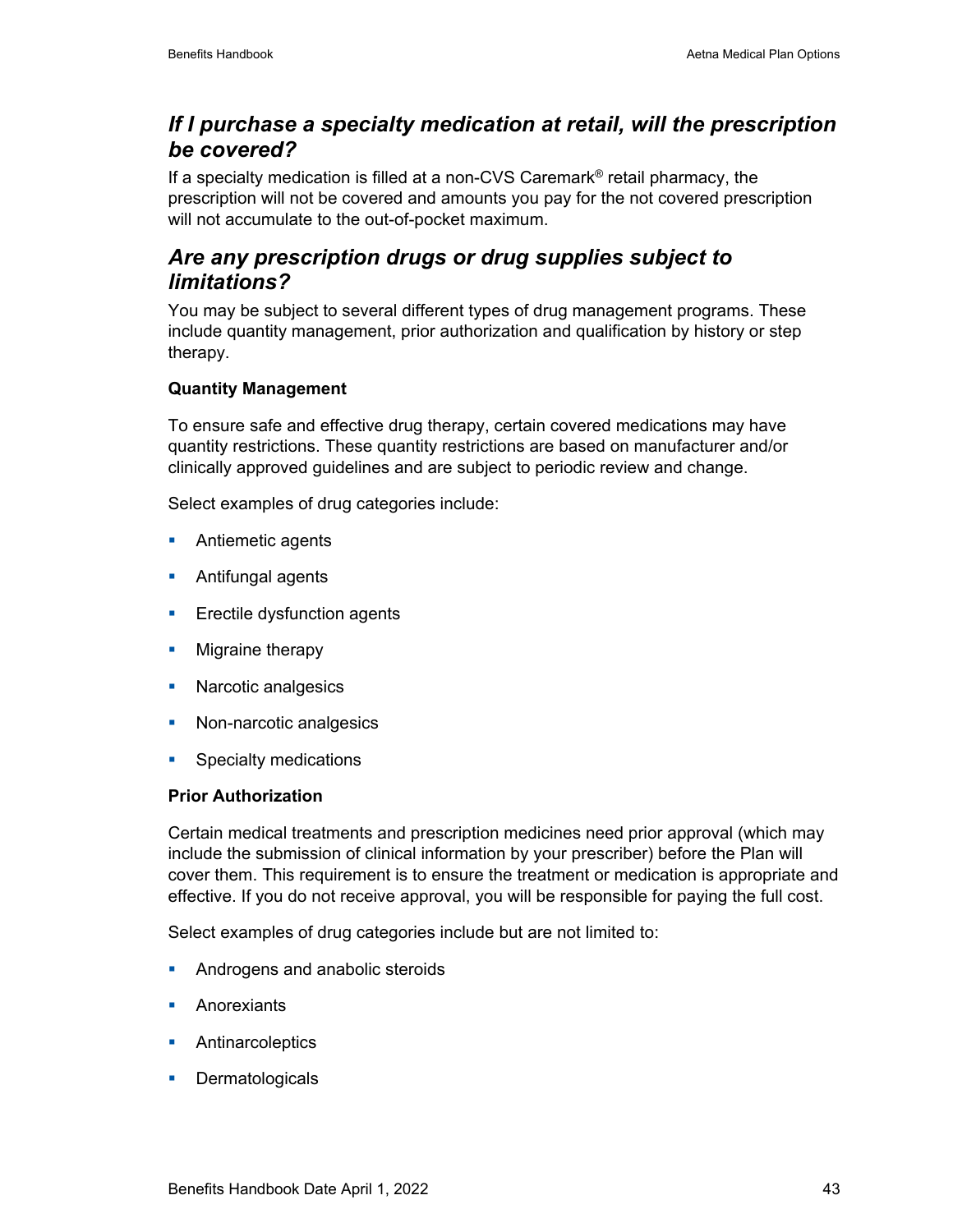- Specialty medications require prior authorization under the Plan and are subject to quantity limitations as well
	- Examples of drug categories include: Cancer therapies, Growth Hormones, Hepatitis, Immune Globulins, Multiple Sclerosis, Myeloid Stimulants, Psoriasis, Pulmonary Arterial Hypertension (PAH), Rheumatoid Arthritis, RSV agents.

The drugs that require prior authorization may be modified. To obtain prior authorization for coverage ask your doctor to call CVS Caremark® at +1 800 237 2767. After they receive the necessary information, you and your doctor will be notified confirming whether or not coverage has been approved.

#### **Qualification by History (Step Therapy)**

Some medications require the trial of another drug and/or require certain criteria such as age, or condition (determined by previous claims history) to receive coverage. In these cases, a coverage review will be required if certain criteria cannot be determined from past history.

Select examples of drug categories include:

- **Cardiovascular agents**
- **COX-II Inhibitors**
- **Dermatologicals**
- **Migraine therapy**
- **•** Osteoporosis agents

The drugs that may become subject to qualification by history rules may be modified.

Contact the Prescription Drug Benefits Manager at +1 844 449 0362 for more information about any of these programs.

#### *Are there any limitations on specialty prescription drugs?*

Specialty medications may require prior authorization under the Plan and may be subject to quantity limitations and cost caps. These limits are subject to change and are discussed above.

Certain specialty drugs which you can administer to yourself (or a caregiver may administer to you) may not be covered under the medical benefit. These drugs must be obtained at CVS Caremark's® Specialty Pharmacy.

Contact the Prescription Drug Benefits Manager at +1 844 449 0362 for more information about any of these programs.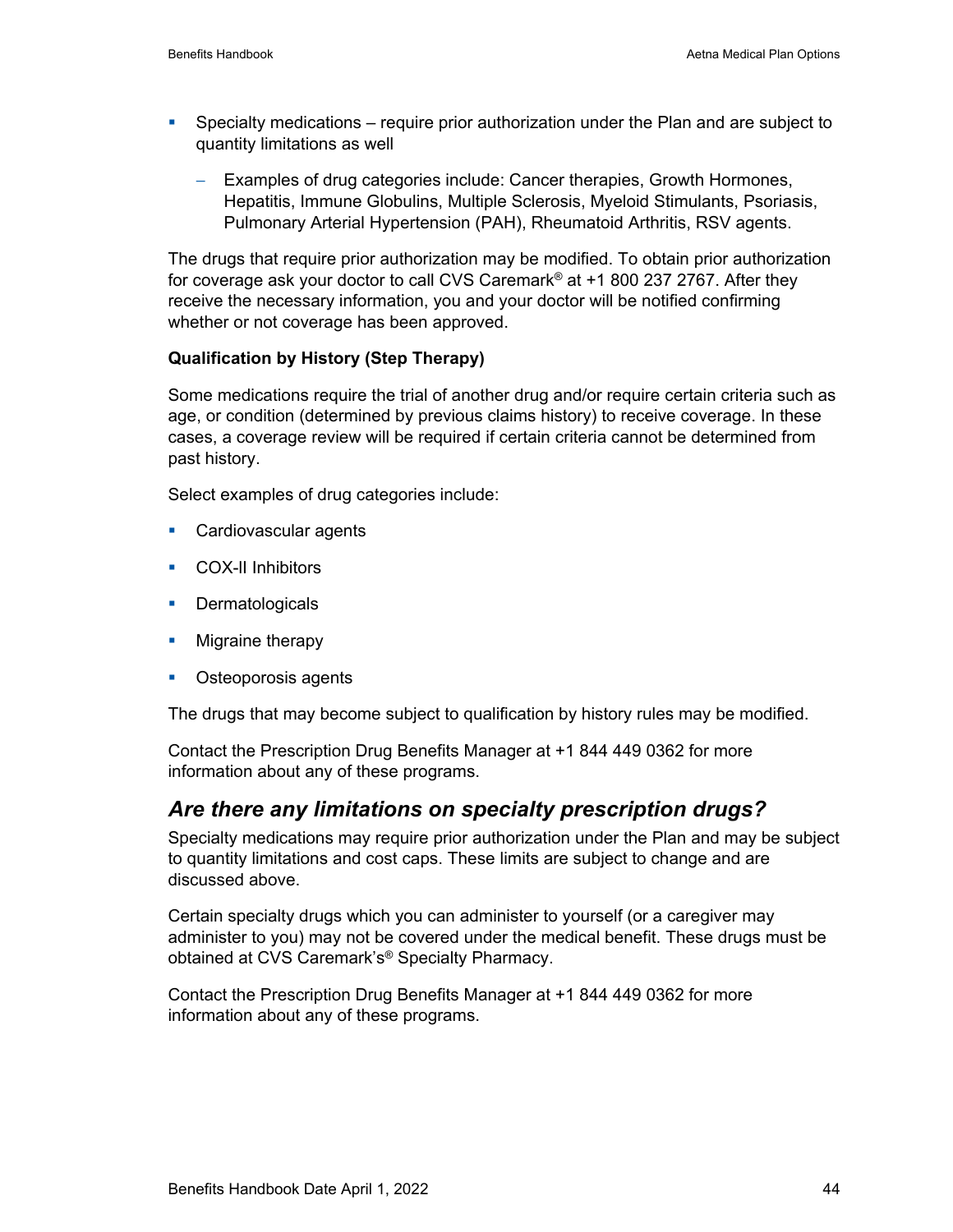### *Are there mandatory discount or copay assistance programs applicable for specialty prescription drugs?*

PrudentRx is a program that can help you receive at no cost eligible specialty medications for the treatment of complex chronic conditions, including, but not limited to, multiple sclerosis, cancer and rheumatoid arthritis.

Your specialty medication will be filled through CVS Speciality pharmacy, the specialty pharmacy. You can see the prescription drugs in the PrudentRx Program at www .caremark.com. This list is subject to periodic review and change.

You are eligible for the PrudentRx Program if you are currently taking a specialty medication covered under the prescription drug benefit that is on the PrudentRx Drug List (available at www.caremark.com), you receive your prescription drugs benefits through CVS Specialty Pharmacy, and you are enrolled in the \$400 Deductible Plan.

You are not eligible if you are enrolled in the \$1,500 or \$2,850 Deductible Medical Plans. For these plans, specialty medications will remain covered by your prescription drug benefit subject to the standard co-pays and deductibles, as described in "Prescription Drugs" on page 40. If you are eligible for the PrudentRx Program and your specialty medication is on the PrudentRx Drug List (available at www.caremark.com), you must participate and enroll in the PrudentRx Program to receive your specialty medication free of charge. If eligible, you'll be enrolled in the PrudentRx program. PrudentRx will reach out to you or your enrolled family members to gather information upon filling a prescription through CVS Specialty Pharmacy. PrudentRx will send a letter followed up by a phone call to provide specific information about the program and gather required information as it relates to your specialty medication, which will be filled through CVS Specialty Pharmacy. To secure your enrollment and participation in the PrudentRx program, you **must speak** with PrudentRx.

You can see the eligible specialty medications included in the PrudentRx Program, (i.e., on the PrudentRx Drug List) at www.caremark.com. The PrudentRx Drug List may be updated periodically.

These specialty medications are considered non-essential health benefits under the program and the cost of such medications will not be applied towards your deductible or out-of-pocket maximum, as there will be no cost to you.

Participating in the PrudentRx program means that you **must speak with PrudentRx** to verify your enrollment and properly complete any steps required by a manufacturer to obtain copay assistance. If you do not speak with PrudentRx, **you'll be responsible for paying the 30% coinsurance cost for each eligible specialty prescription medication, and the costs will NOT count towards your deductible or out-ofpocket maximum.** 

If your specialty medication is not on the PrudentRx drug list, your medication cost share follows 90-day supply copays outlined in "How does the Plan cover prescription drugs?"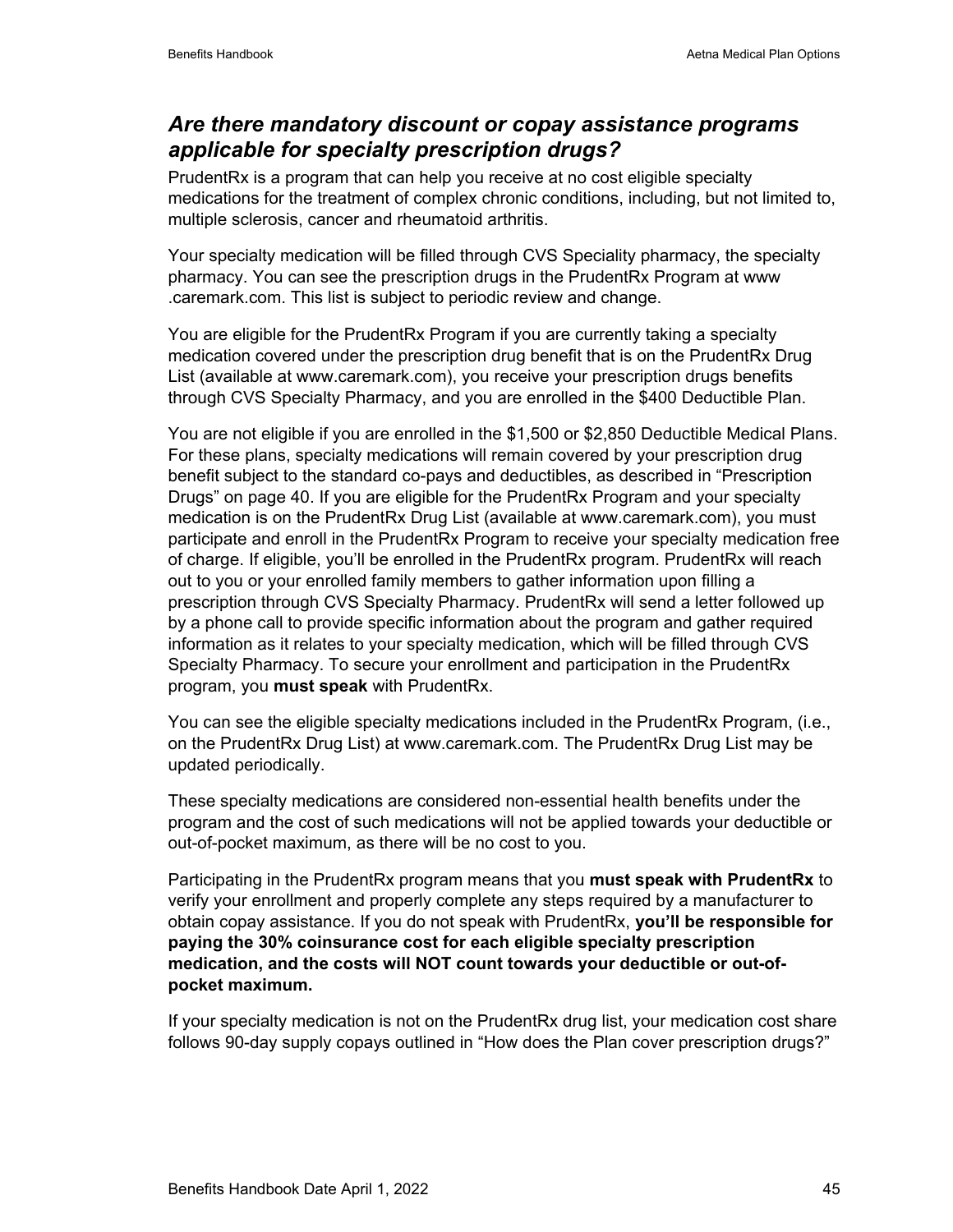on page 40. If you receive less than a 90-day supply, your copay is prorated based on the day supply of medication you receive.

#### *If You're Currently Enrolled in a Manufacturer Copay Assistance Program:*

If you're currently enrolled in a manufacturer copay assistance for a specialty medication and this medication is on the PrudentRx Drug list, you'll need to provide the manufacturer copay enrollment information to PrudentRx in order to pay \$0 for this medication. If you do not speak with PrudentRx and provide the manufacturer copay enrollment information to PrudentRx, **you'll be responsible for paying the 30% coinsurance cost for each eligible specialty prescription medication, and the costs will NOT count towards your deductible or out-of-pocket maximum.** 

#### *If You're Not Currently Enrolled in a Manufacturer Copay Assistance Program:*

If you're not currently enrolled in a manufacturer copay assistance for a medication on the PrudentRx Drug list and the manufacturer requires enrollment in copay assistance, you'll need to speak with PrudentRx so that PrudentRx can assist with getting you enrolled with the manufacturer copay assistance in order to pay \$0 for this medication. PrudentRx will contact you if you're required to enroll in the copay assistance for any medication that you take. PrudentRx will work with you and the drug manufacturer to get copay assistance and will manage enrollment and renewals on your behalf. If you do not enroll in any copay assistance as required by the manufacturer, **you'll be responsible for paying the 30% coinsurance cost for each eligible specialty prescription medication, and the costs will NOT count towards your deductible or out-ofpocket maximum.** 

If you do not speak with PrudentRx, do not enroll in any copay assistance as required by a manufacturer, or do not choose to participate in the PrudentRx program, i.e. opt out, **you'll be responsible for paying the 30% coinsurance cost for each eligible specialty prescription medication, and the costs will NOT count towards your deductible or out-of-pocket maximum.**

If you have any questions, contact PrudentRx at +1 800 578 4403, Monday to Friday, from 9:00 am to 9:30 pm, and Saturday, 9:00 am to 6:00 pm, Eastern Time.

### *Medical Specialty Drugs Administered by a Medical Provider*

Your Plan covers certain Specialty Drugs that must be administered to you as part of a doctor's visit, home care visit, or at an outpatient Facility when they are Covered Services. This section applies when a Provider orders the Drug and a medical Provider administers it to you in a medical setting or in your home by a home infusion provider.

The PrudentRx Program does not apply to prescription drugs dispensed through the medical benefit.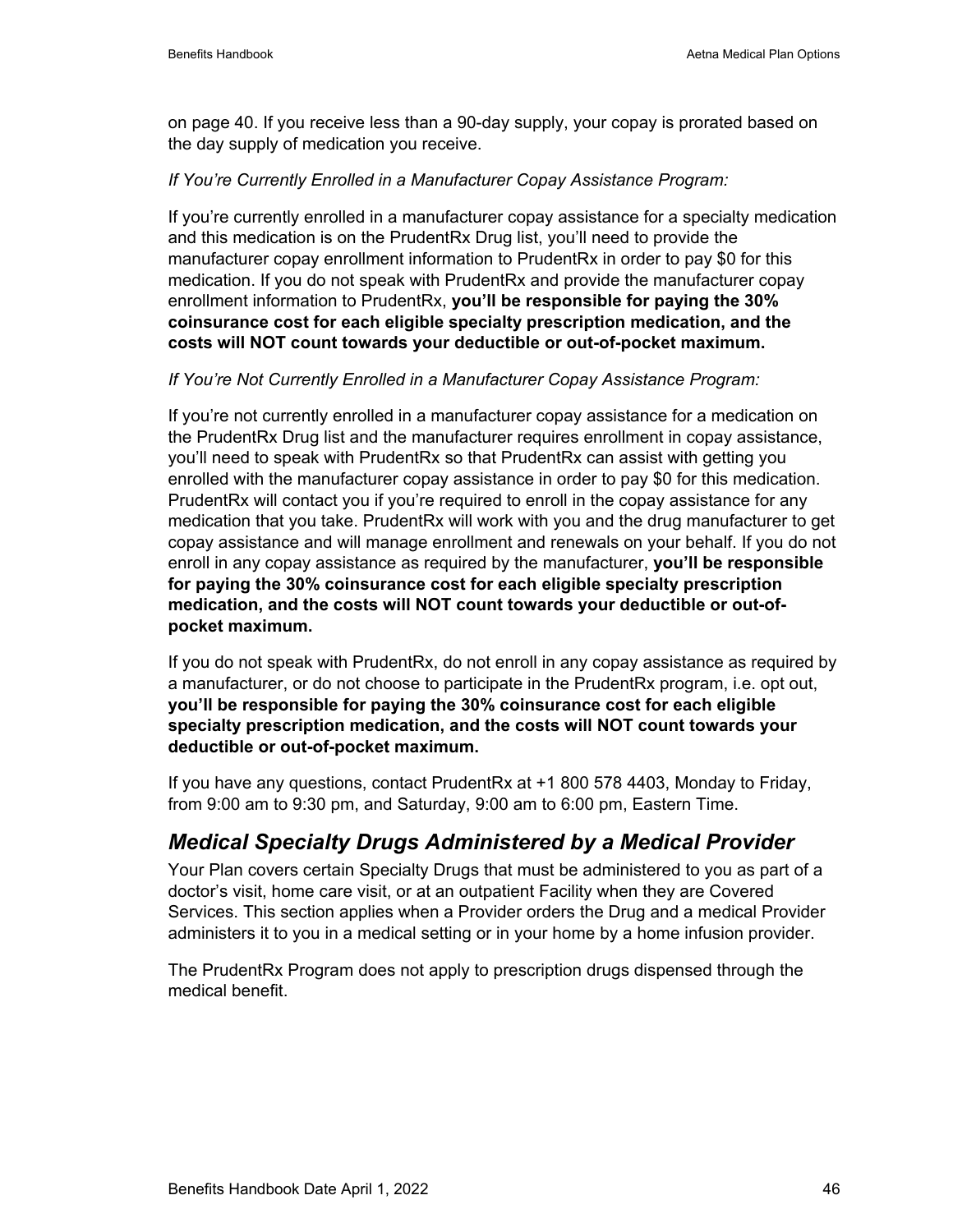### *Precertification*

Precertification is required for certain Medically Administered Specialty Drugs to help make sure proper use and guidelines for these drugs are followed. Your Provider will submit clinical information which will be reviewed for decision.

For a list of Medically Administered Specialty Drugs that need precertification, please contact your Claims Administrator. The precertification list is reviewed and updated from time to time. Including a Specialty Drug on the list does not guarantee coverage under your Plan. Your Provider may check with the Claims Administrator to verify Specialty Drug coverage, to find out which drugs are covered under this section and if precertification is required.

If you are receiving an infused medication, certain medications may require use of the lowest cost site of care.

### *What prescription drugs and drug supplies are excluded from prescription drug coverage?*

The following drugs and drug supplies are excluded from prescription drug coverage:

- Over-the-counter drugs (including topical contraceptives, nicotine products, vitamins and minerals, nutritional products including enteral products and infant formulas, homeopathic products and herbal remedies). Certain drugs will be covered with a prescription under Health Care Reform.
- Medical equipment and devices insulin pumps, insulin pump syringes
- **Home diagnostic kits**
- **Certain injectables (i.e. IV infused)**
- **Allergy serums**
- Plasma and blood products
- **Drugs for cosmetic use**
- **Investigational drugs, experimental use drugs, non-FDA approved drugs and** compounds.
- **Arestin**

#### *Is there a network of pharmacies?*

There is a pharmacy network associated with this Plan administered by CVS Caremark®. You may use a pharmacy in the network as well as out-of-network to receive coverage under this Plan.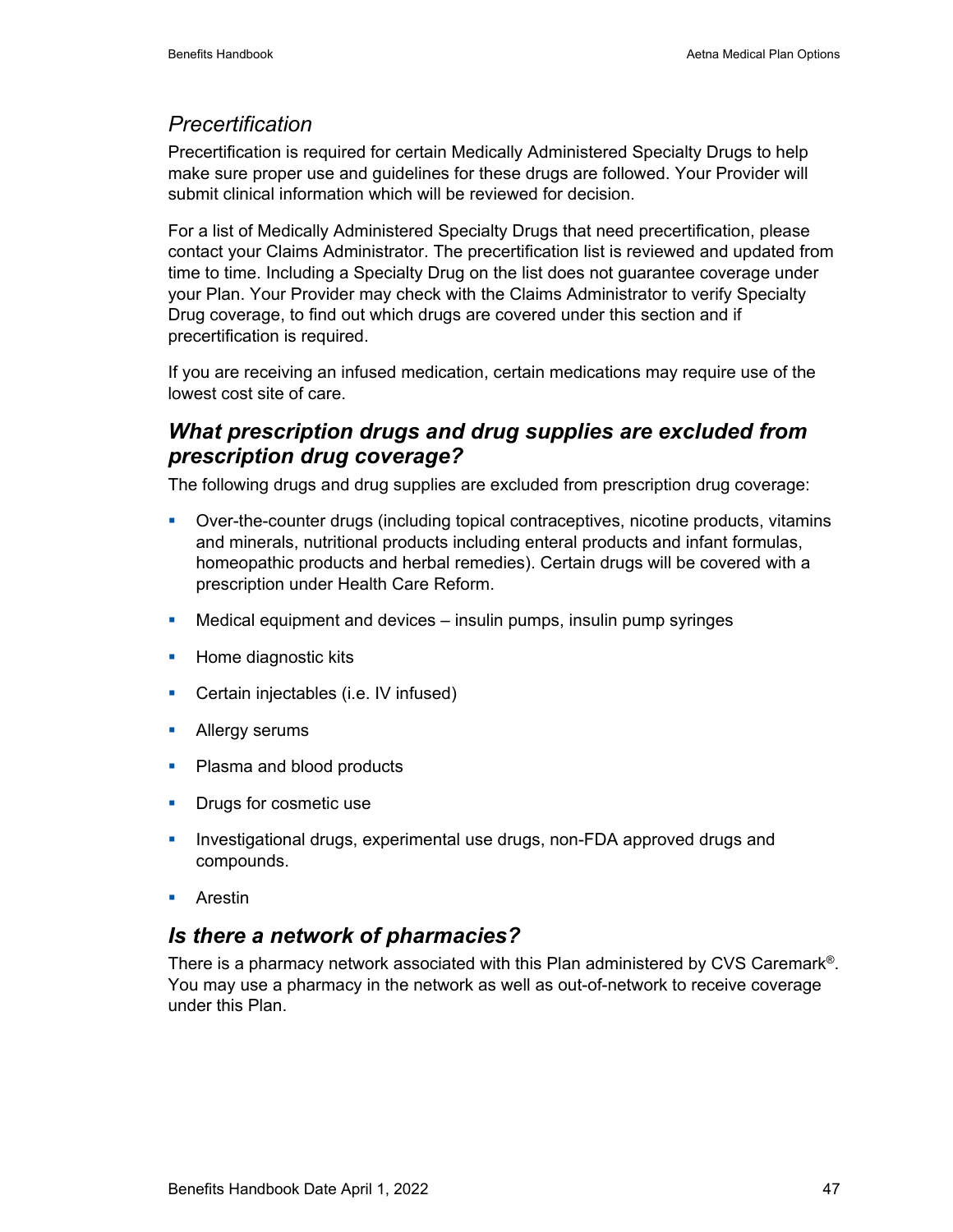Note that when you go to a pharmacy that's out-of-network, you need to submit a claim form for reimbursement. Refer to "How do I file a prescription drug claim form?" on page 81 for more information.

The Prescription Drug Benefits Manager provides an online directory of network pharmacies available at www.caremark.com.

To locate an in-network retail pharmacy:

- Go to www.caremark.com.
- **Login or create an account.**
- Plan & Benefits.
- Pharmacy Locator.

Or call CVS Caremark® at +1 844 449 0362 for more information.

### *How do I file a claim for benefits for prescription drugs?*

All prescriptions filled at a participating retail pharmacy require you to provide an ID card for coverage under the Plan. You are responsible for the applicable deductible, copayment or coinsurance. Rarely will you need to file a claim with the Prescription Drug Benefits Manager (one example may be a prescription filled at retail before you have received your ID card). To file a claim, contact the Prescription Drug Benefits Manager.

Claim forms are available on the Prescription Drug Benefits Manager's website. Should you need to file a claim, you are reimbursed for the contracted rate less copay/coinsurance. You have 12 months from the date the expense was incurred to submit a claim.

If you are eligible for the PrudentRx Program and your specialty medication is on the PrudentRx Drug List, refer to "Prescription Drug Programs" on page 49 for information on how the PrudentRx Program works.

#### *Is there a separate ID card for the prescription drug program?*

Yes, there is a separate ID card for the prescription drug program. If you are enrolled in medical coverage, you will automatically be sent a prescription drug ID card in addition to your medical plan ID card. You will be sent two prescription ID cards. If you enroll one or more family member, each prescription ID card will list the names of all covered family members.

You may request additional ID cards directly from the Prescription Drug Benefits Manager or by printing online at www.caremark.com.

There is a separate ID card for medical coverage. For information on medical plan ID cards, refer to the ID cards section.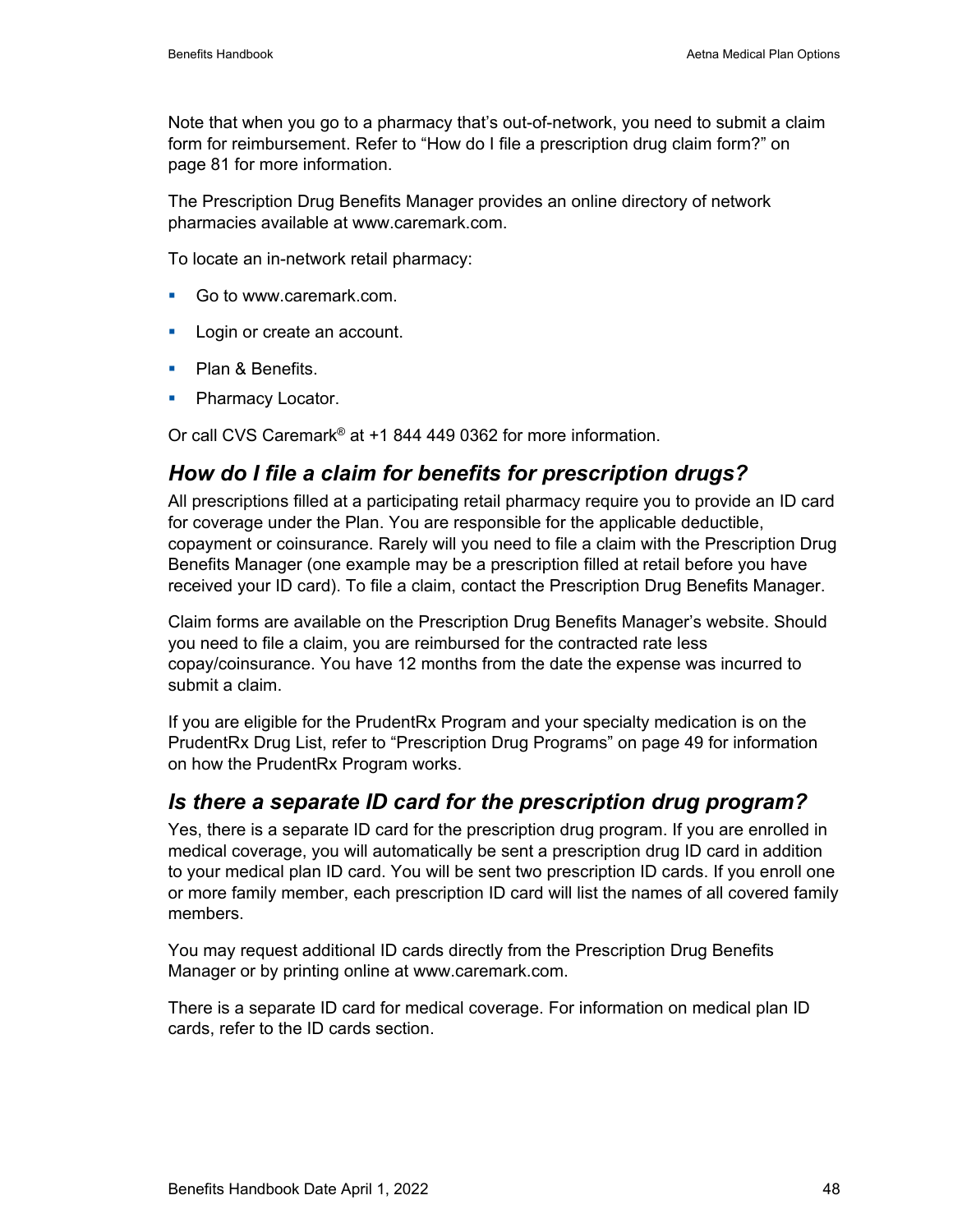### Prescription Drug Programs

### *Rx Savings Solutions*

Rx Savings Solutions is a program and tool to identify cost savings opportunities for prescriptions. Rx Savings Solutions sends proactive, personalized recommendations when an opportunity to save money on a prescription medication is identified. This means that if a lower cost alternative exists for a medication you may be taking (e.g. same medication in a slightly different dose, or a different medication that may work similarly to the one prescribed), Rx Savings Solution will alert you that another medication option is available. This benefit is available to all members who participate in any of the Aetna medical plan options and CVS Caremark<sup>®</sup> prescription drug plan at no cost to you.

When you receive a recommendation from Rx Savings Solutions, you have the option to talk to your prescriber about changing your prescription, have Rx Savings Solutions assist you by using the Contact Prescriber feature described below, or stay with your initial prescription.

Rx Savings Solutions will send personalized notifications by email (or text message, if you enroll in this service) whenever savings opportunities are found. You may also view savings opportunities from a personal dashboard through the Rx Savings Solutions member portal at https://mmc.rxsavingssolutions.com, as well as those for enrolled family members.

Rx Savings Solutions also offers the following features:

- **Medicine Cabinet a list of medicines a member is taking**
- **Medication Reminders reminders for members to take their medication to promote** adherence
- Contact Prescriber members can use the "Contact Prescriber" option to have Rx Savings Solution call the member's prescriber to assist the member in getting a new prescription. It automates the process of changing prescriptions when a member decides to take advantage of a savings opportunity (participation is optional).

Call Rx Savings Solutions at +1 800 268 4476, Monday to Friday, 8:00 am to 9:00 pm Eastern Time or visit https://mmc.rxsavingssolutions.com for more information.

### *PrudentRx Program*

PrudentRx is a program that can help you receive at no cost eligible specialty medications for the treatment of complex chronic conditions, including, but not limited to, multiple sclerosis, cancer and rheumatoid arthritis.

You are eligible for the PrudentRx Program if you are currently taking a specialty medication covered under the prescription drug benefit that is on the PrudentRx Drug List (available at www.caremark.com), you receive your prescription drugs benefits through CVS Specialty Pharmacy, and you are enrolled in the \$400 Deductible Plan.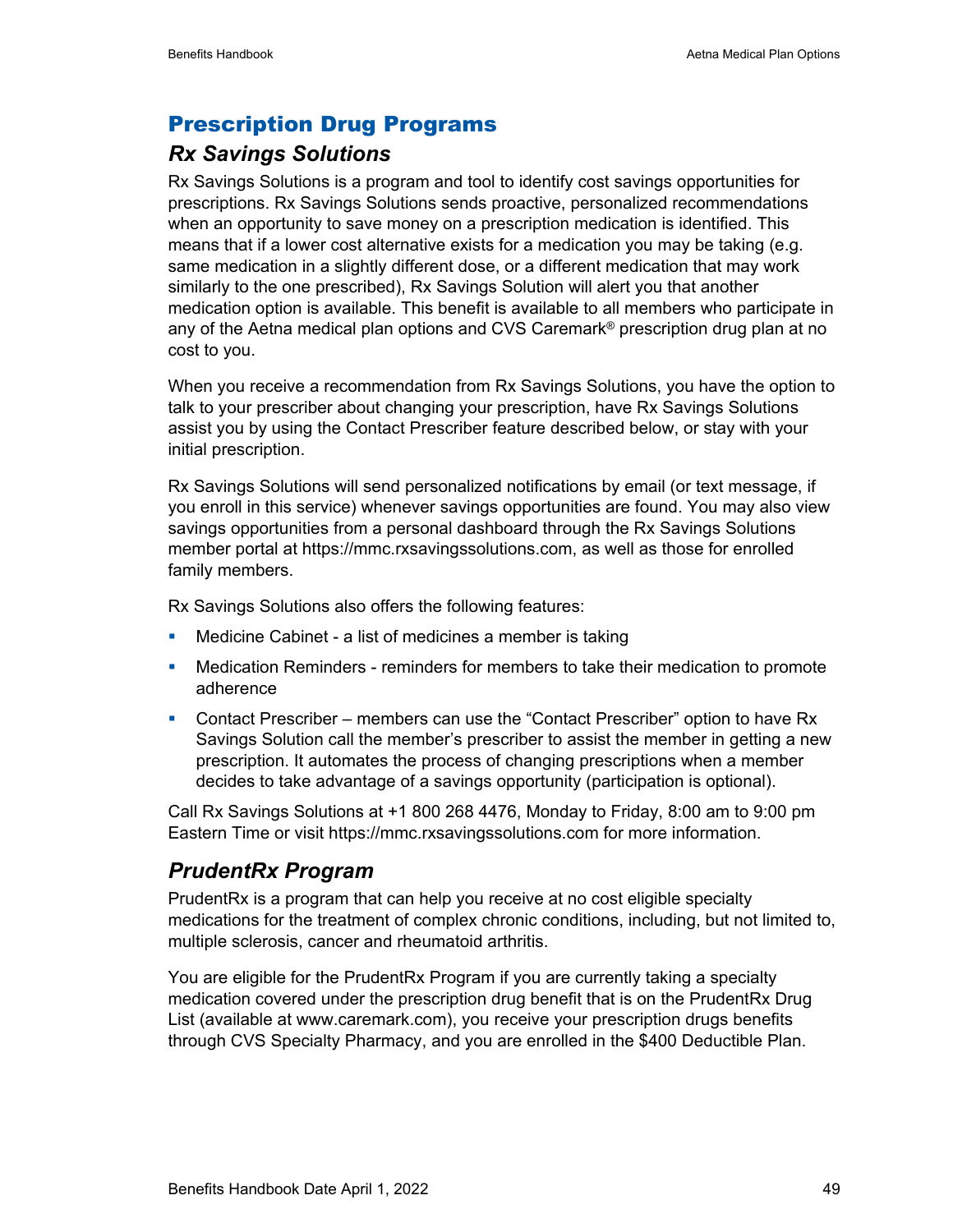You are not eligible if you are enrolled in the \$1,500 or \$2,850 Deductible Medical Plans. For these plans, specialty medications will remain covered by your prescription drug benefit subject to the standard co-pays and deductibles, as described in "Prescription Drugs" on page 40.

If you are eligible for the PrudentRx Program and your specialty medication is on the PrudentRx Drug List (available at www.caremark.com), you must participate and enroll in the PrudentRx Program to receive your specialty medication free of charge. If eligible, you'll be enrolled in the PrudentRx program. PrudentRx will reach out to you or your enrolled family members to gather information upon filling a prescription through CVS Specialty Pharmacy. PrudentRx will send a letter followed up by a phone call to provide specific information about the program and gather required information as it relates to your specialty medication, which will be filled through CVS Specialty Pharmacy. To secure your enrollment and participation in the PrudentRx program, you **must speak** with PrudentRx.

You can see the eligible specialty medications included in the PrudentRx Program, (i.e., on the PrudentRx Drug List) at www.caremark.com. The PrudentRx Drug List may be updated periodically.

These specialty medications are considered non-essential health benefits under the program and the cost of such medications will not be applied towards your deductible or out-of-pocket maximum as there will be no cost to you.

Participating in the PrudentRx program means that you **must speak with PrudentRx** to verify your enrollment and properly complete any steps required by a manufacturer to obtain copay assistance. If you do not speak with PrudentRx, **you'll be responsible for paying the 30% coinsurance cost for each eligible specialty prescription medication, and the costs will NOT count towards your deductible or out-ofpocket maximum.** 

If your specialty medication is not on the PrudentRx drug list, your medication cost share follows 90-day supply copays outlined above in the "How does the Plan cover prescription drugs?" on page 40. If you receive less than a 90-day supply, your copay is prorated based on the day supply of medication you receive.

#### *If You're Currently Enrolled in a Manufacturer Copay Assistance Program*:

If you're currently enrolled in a manufacturer copay assistance for a specialty medication and this medication is on the PrudentRx Drug list, you'll need to provide the manufacturer copay enrollment information to PrudentRx in order to pay \$0 for this medication. If you do not speak with PrudentRx and provide the manufacturer copay enrollment information to PrudentRx, **you'll be responsible for paying the 30% coinsurance cost for each eligible specialty prescription medication, and the costs will NOT count towards your deductible or out-of-pocket maximum.**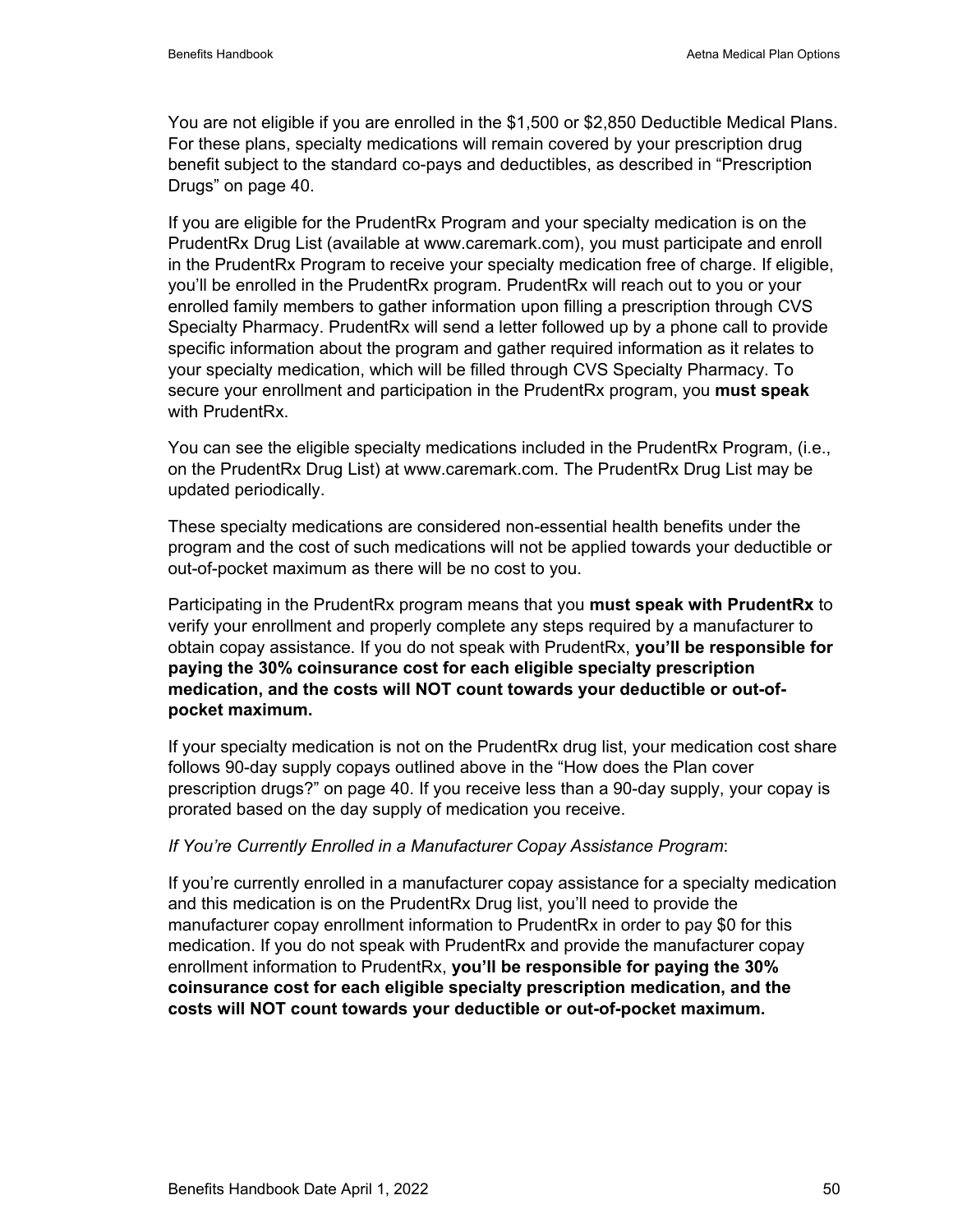#### *If You're Not Currently Enrolled in a Manufacturer Copay Assistance Program*:

If you're not currently enrolled in a manufacturer copay assistance for a medication on the PrudentRx Drug list and the manufacturer requires enrollment in copay assistance, you'll need to speak with PrudentRx so that PrudentRx can assist with getting you enrolled with the manufacturer copay assistance in order to pay \$0 for this medication. PrudentRx will contact you if you're required to enroll in the copay assistance for any medication that you take. PrudentRx will work with you and the drug manufacturer to get copay assistance and will manage enrollment and renewals on your behalf. If you do not enroll in any copay assistance as required by the manufacturer, **you'll be responsible for paying the 30% coinsurance cost for each eligible specialty prescription medication, and the costs will NOT count towards your deductible or out-ofpocket maximum.** 

If you do not speak with PrudentRx, do not enroll in any copay assistance as required by a manufacturer, or do not choose to participate in the PrudentRx program, i.e. opt out, **you'll be responsible for paying the 30% coinsurance cost for each eligible specialty prescription medication, and the costs will NOT count towards your deductible or out-of-pocket maximum.**

For additional information, refer to "Are there mandatory discount or copay assistance programs applicable for specialty prescription drugs?" on page 45.

You may contact PrudentRx directly if you missed their outreach or have any questions regarding the PrudentRx program. Specially trained customer care advocates are available at +1 800 578 4403, Monday through Friday, from 9:00 am to 9:30 pm and Saturday, 9:00 am to 6:00 pm, Eastern Time.

### *Transform Diabetes® Care Program*

Transform Diabetes Care offers care for you and your eligible family members age 18 years of age and older enrolled in the \$400, \$1,500 or \$2,850 Deductible Plans administered by Aetna who've been diagnosed with diabetes. This program is available at no cost to you and your eligible family members. If you're diagnosed with diabetes, you're automatically enrolled. All eligible members will receive communication in the mail with instructions on how to enroll and use the program.

As a part of this program, you and your eligible family members will receive individualized support across five clinical impact areas:

- Glucose and blood pressure monitoring including no cost diabetes test strips (if eligible based on your individual needs and a review from a trained diabetes educator).
- **EXECTE:** Lifestyle and comorbidity management
- **Nedication optimization**
- **Preventative screenings**
- **Nedication adherence**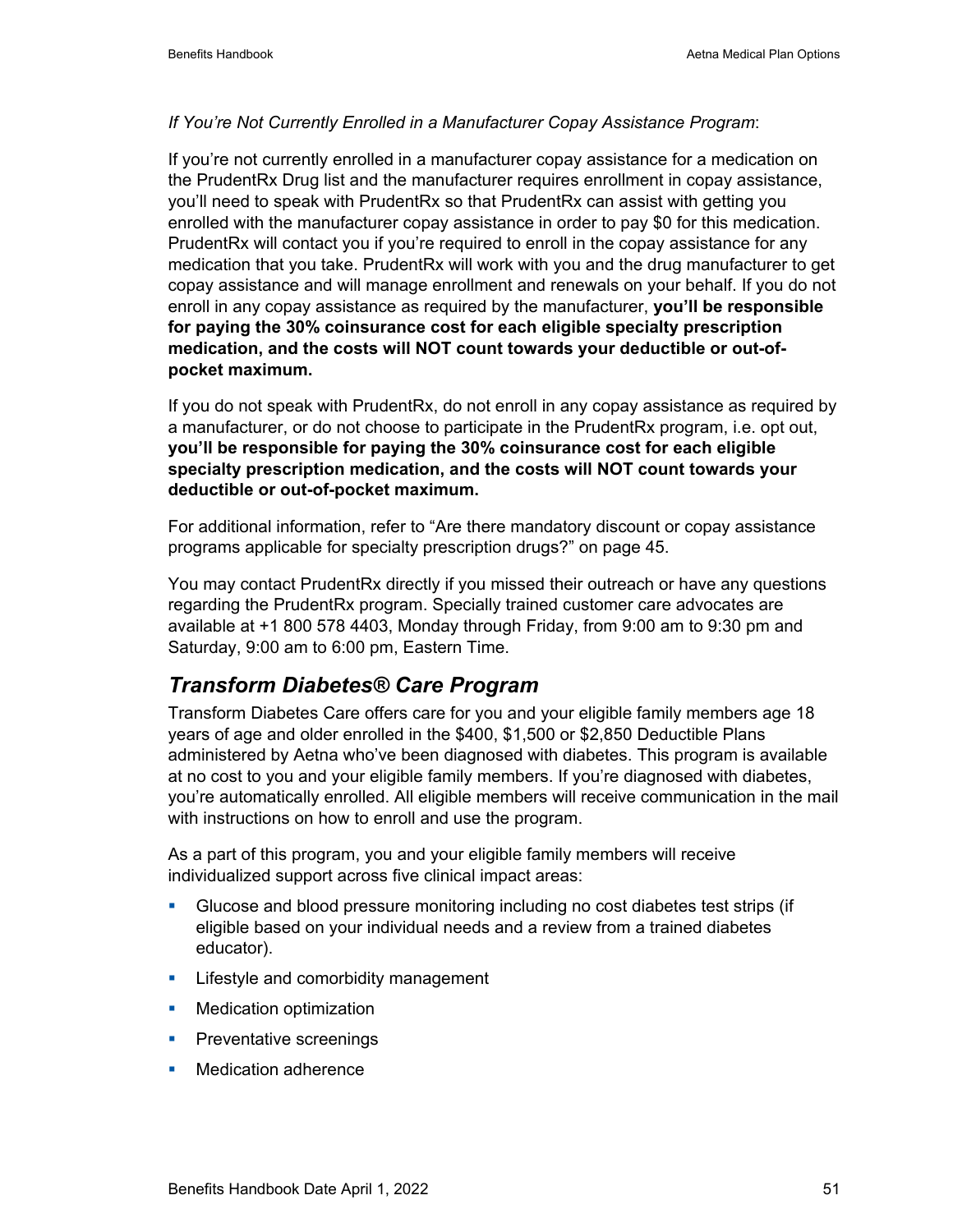The program provides coaching support from a health coach and a Certified Diabetes Nurse*.* 

### *Who is Eligible for the Transform Diabetes Care Program?*

Members diagnosed with diabetes age 18 years of age and older who are enrolled in the \$400, \$1,500 or \$2,850 Deductible Plan administered by Aetna with prescription drug coverage through CVS Caremark®.

If you have any questions about eligibility, you may contact CVS Caremark® at +1 844 449 0362.

## *Hello Heart Program*

Hello Heart provides care and support to you and your eligible family members age 18 years of age and older enrolled in the \$400, \$1,500 or \$2,850 Deductible Plans administered by Aetna who've been diagnosed with hypertension. This program is available at no cost to you and your eligible family members. All eligible members will receive communication in the mail with instructions on how to enroll and use the program.

The program provides digital remote blood pressure monitoring. As part of Hello Heart program, you will receive the following:

- Access to the Hello Heart mobile application that includes digital coaching and support aimed at improving heart health
- **Hello Heart blood pressure monitor.**

If you qualify, you'll receive a blood pressure monitor. You'll have the ability to register for the program via Hello Heart's online portal and download the Hello Heart application to your mobile device, for access to additional tracking tools and resources for heart health.

## *Who is Eligible for the Hello Heart Program?*

Members diagnosed with hypertension who are 18 years of age and older and enrolled in the \$400, \$1,500 or \$2,850 Deductible Medical plans administered by Aetna with prescription drug coverage through CVS Caremark®.

If you have any questions about eligibility, you may contact CVS Caremark<sup>®</sup> at  $+1$  844 449 0362 or Hello Heart at + 1 800 767 3471.

## *WW Digital and WW Digital 360 Programs*

The WW Digital and WW Digital 360 Programs provide science-based tools to help you and your eligible family members 18 years of age or older enrolled in the \$400, \$1,500 or \$2,850 Deductible Plans administered by Aetna lose weight, eat healthier, move more, and develop a more positive mindset. Both programs are available at no cost to you and your eligible family members.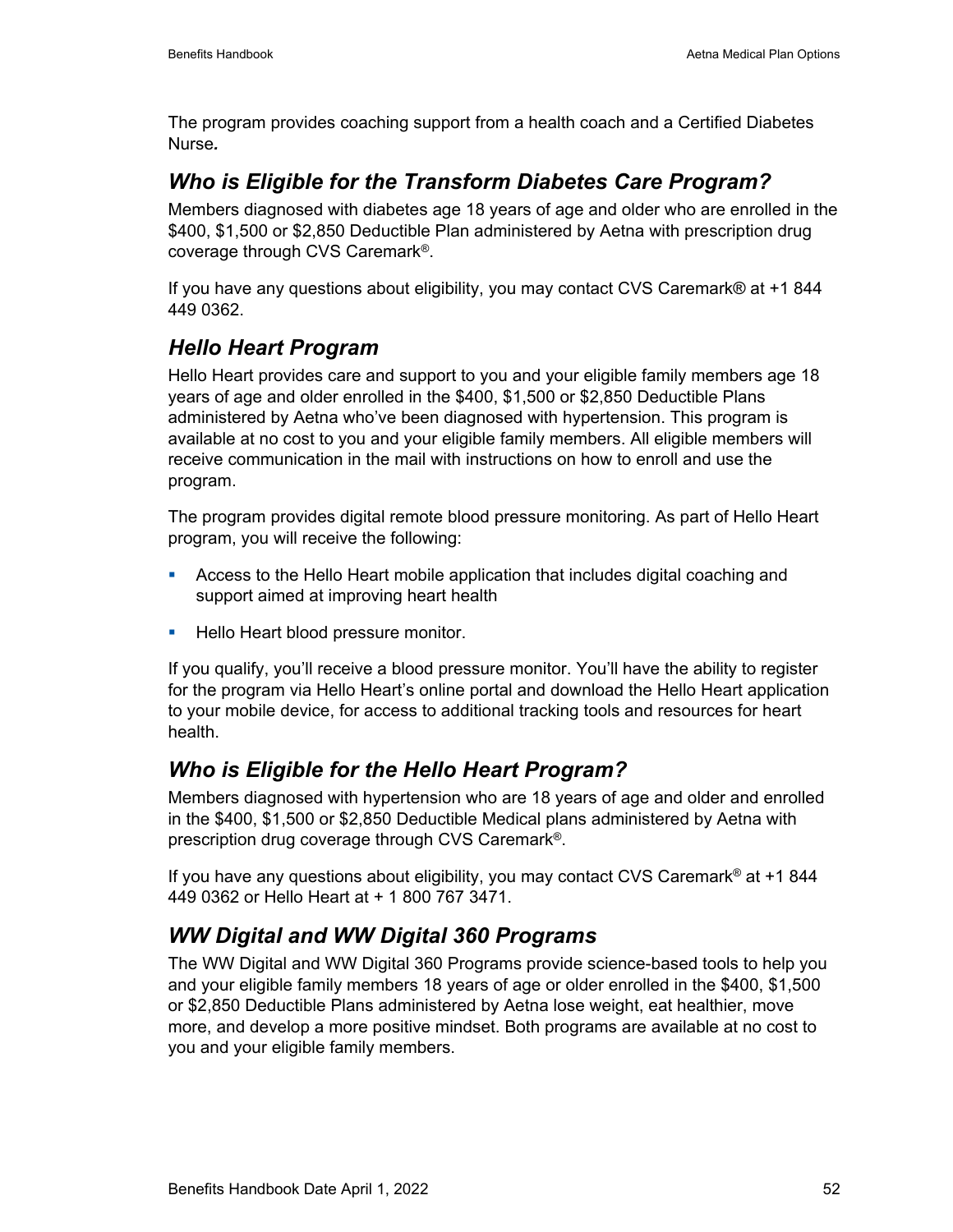WW Digital and WW Digital 360 includes:

- PersonalPoints™ Plan
- Access to a mobile application that includes digital tools:
	- − Trackers for food, water, physical activity, sleep and weight
	- − Recipes
	- − Meal planning tools
	- − On-demand workouts
	- − Support from WW's community of members
	- − On-demand coaching sessions and 24/7 live chat with a WW Coach\*
- available for WW Digital 360 Program only

#### *Who is Eligible for the WW Digital and WW Digital 360 Programs?*

Members who are 18 years of age and older and enrolled in the \$400, \$1,500 or \$2,850 Deductible Plans administered by Aetna with prescription drug coverage through CVS Caremark®.

If you have any questions about the program, you may contact CVS Caremark® at +1 844 449 0362 or WW Customer Care at +1 866 204 2885. To learn more or enroll, visit WW.com/MarshMcLennan.

#### Mental Health/Substance Use

#### *Does the Plan cover mental health/substance use services?*

The Plan covers medically necessary inpatient and outpatient mental health/substance use treatment services, including residential treatment.

#### *Does the Plan cover services in connection with autism?*

The Plan covers medically necessary inpatient and outpatient treatment services for autism. The Plan will cover certain early intensive behavioral interventions such as applied behavioral analysis (ABA) where the intervention is applied to systematically change behavior and the intervention is responsible for observable improvements in behavior. ABA requires prior authorization.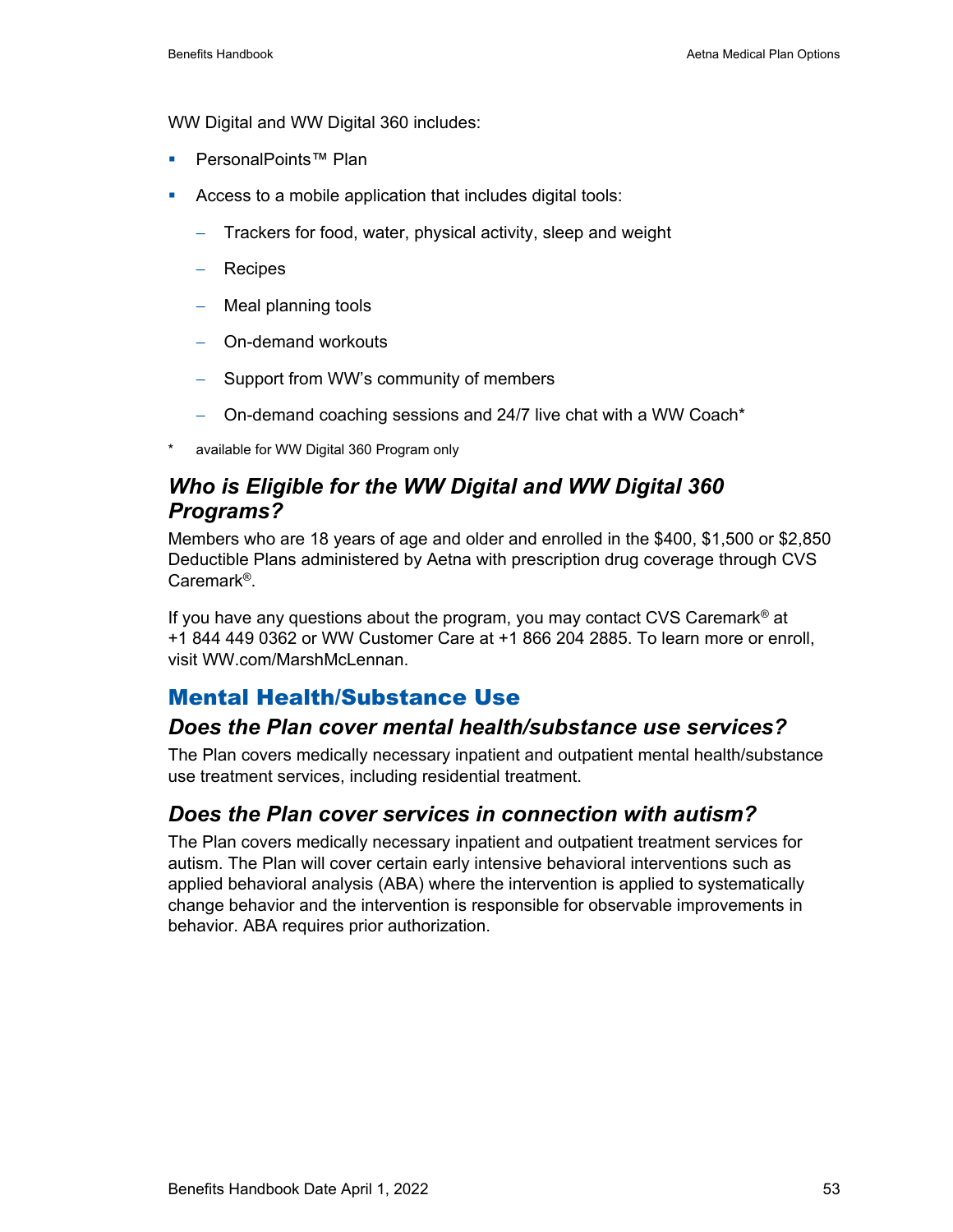## Speech Therapy

The plan covers the treatment of:

- A speech impediment or speech dysfunction that results from injury, stroke or a congenital anomaly
- Delays in speech development.

Prior authorization for speech therapy is recommended. Contact the Claims Administrator for specific details. Ongoing therapy is subject to periodic clinical review to determine medical necessity for continued therapy.

### Temporomandibular Joint (TMJ) Coverage

The Plan covers services for diagnostic and surgical treatment of conditions affecting the temporomandibular joint when provided by and under the direction of a physician. Coverage includes the diagnostic or surgical treatment required as a result of an accident, trauma, congenital defect, developmental defect or pathology.

- Diagnostic coverage includes examination, radiographs and applicable imaging studies, and consultation.
- Non-surgical treatment includes clinical examinations, oral appliances (orthotic splints), arthrocentesis and trigger-point injections. Surgical treatment\* includes arthrocentesis, arthroscopy, arthroplasty, arthrotomy, open or closed reduction of dislocations and TMJ implants.

\*Surgical treatment is provided if the following criteria are met:

- − There is clearly demonstrated radiographic evidence of significant joint abnormality.
- − Non-surgical treatment has failed to adequately resolve the symptoms.
- − Pain or dysfunction is moderate or severe.

See "What's Not Covered" on page 71 for TMJ exclusions.

### Virtual Medicine

#### *What is Teladoc?*

Teladoc lets you talk to a US board-certified doctor through your mobile device or a computer with a webcam. The doctor can diagnose, recommend treatment and prescribe medication, when appropriate, for many medical issues. You can use this service for common health concerns like colds, the flu, fevers, rashes, infections, allergies, etc. Teladoc also provides services for Psychology and Psychiatry.

#### *When is Teladoc available?*

Doctors are available on Teladoc 24/7, 365 days a year.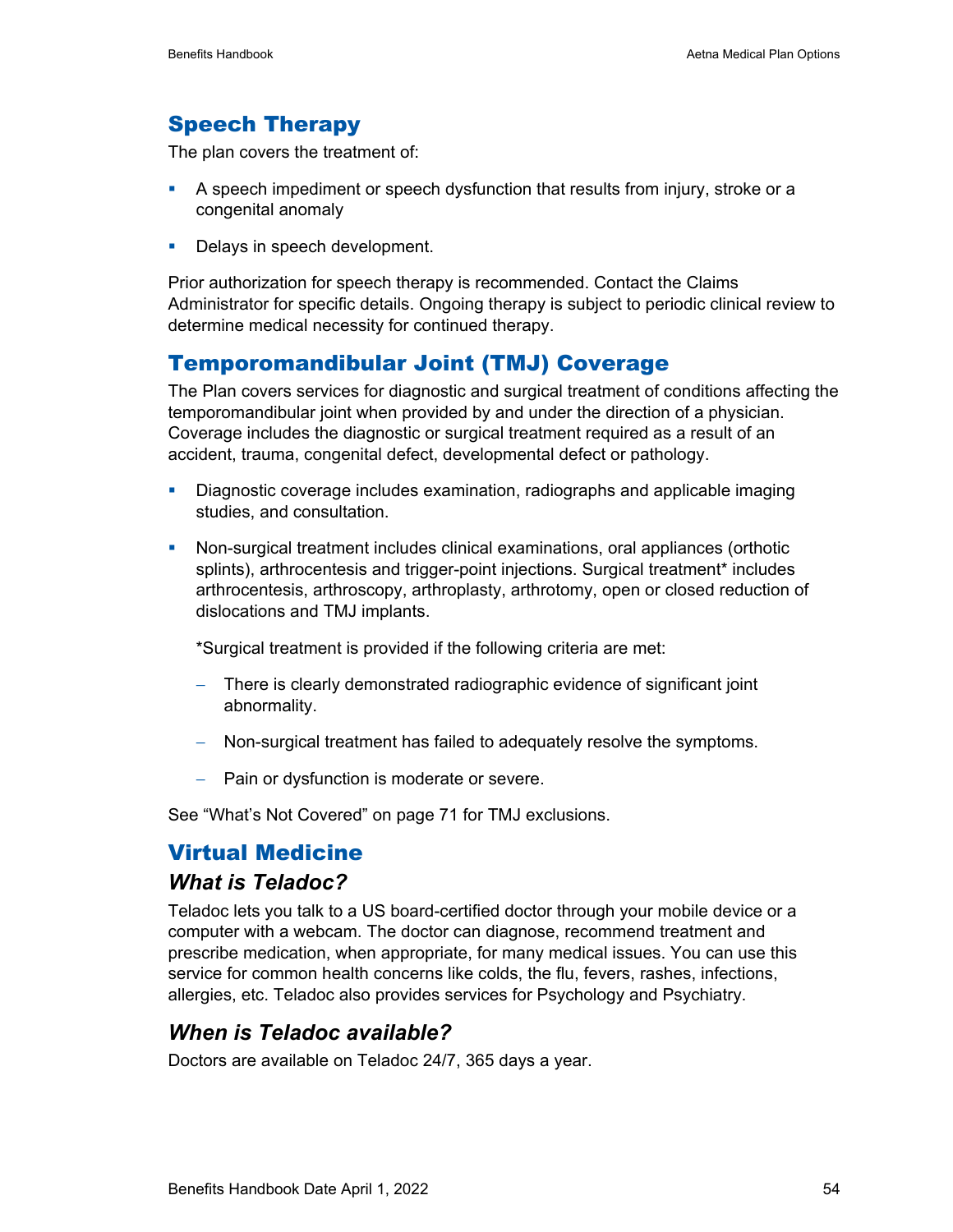## *How does Teladoc work?*

When you need to see a doctor, go to Teladoc.com/Aetna or access the Teladoc mobile app to set up an account. Establishing an account allows you to securely store your personal and health information. Once connected, you can talk and interact with the doctor.

If you are using Teladoc for the first time, you will be asked to answer a brief questionnaire about your health before you speak with a doctor. Then the information from your first online visit will be available for future online visits.

## *Do doctors have access to my health information?*

Doctors can only access your health information and review previous treatment recommendations and information from your prior Teladoc visits.

## *How do I access the Teladoc mobile app?*

You can download the mobile app for free on your mobile device by visiting the App Store or Google Play.

## *How do I pay for the online doctor's visit?*

Teladoc accepts Visa, MasterCard and Discover cards as payment for an online visit with a doctor. Prescriptions aren't included in the cost of your doctor's visit.

### *Can I get online care from a doctor if I'm traveling or in another state?*

If you are located in a state where Teladoc is available, you can get online care. To determine if online visits with a doctor are available in your state, visit Teladoc .com/Aetna and view the state map at the bottom of the home page.

## *Who do I contact for additional information?*

You can call +1 855 Teladoc (+1 855 835 2362)

## Detailed List of Covered Services

The Plan reimburses medically necessary covered services and supplies for the diagnosis and treatment for an illness or injury. The Claims Administrator determines whether the service or supply is covered and determines the amount to be reimbursed.

The covered services listed are the same under the Broad Network and the Narrow Network.

Most services and supplies are subject to a deductible and coinsurance.

Your costs for out-of-network services apply toward the in-network deductible and out-ofpocket maximum. However, your costs for in-network services do not apply toward the out-of-network deductible and out-of-pocket maximum.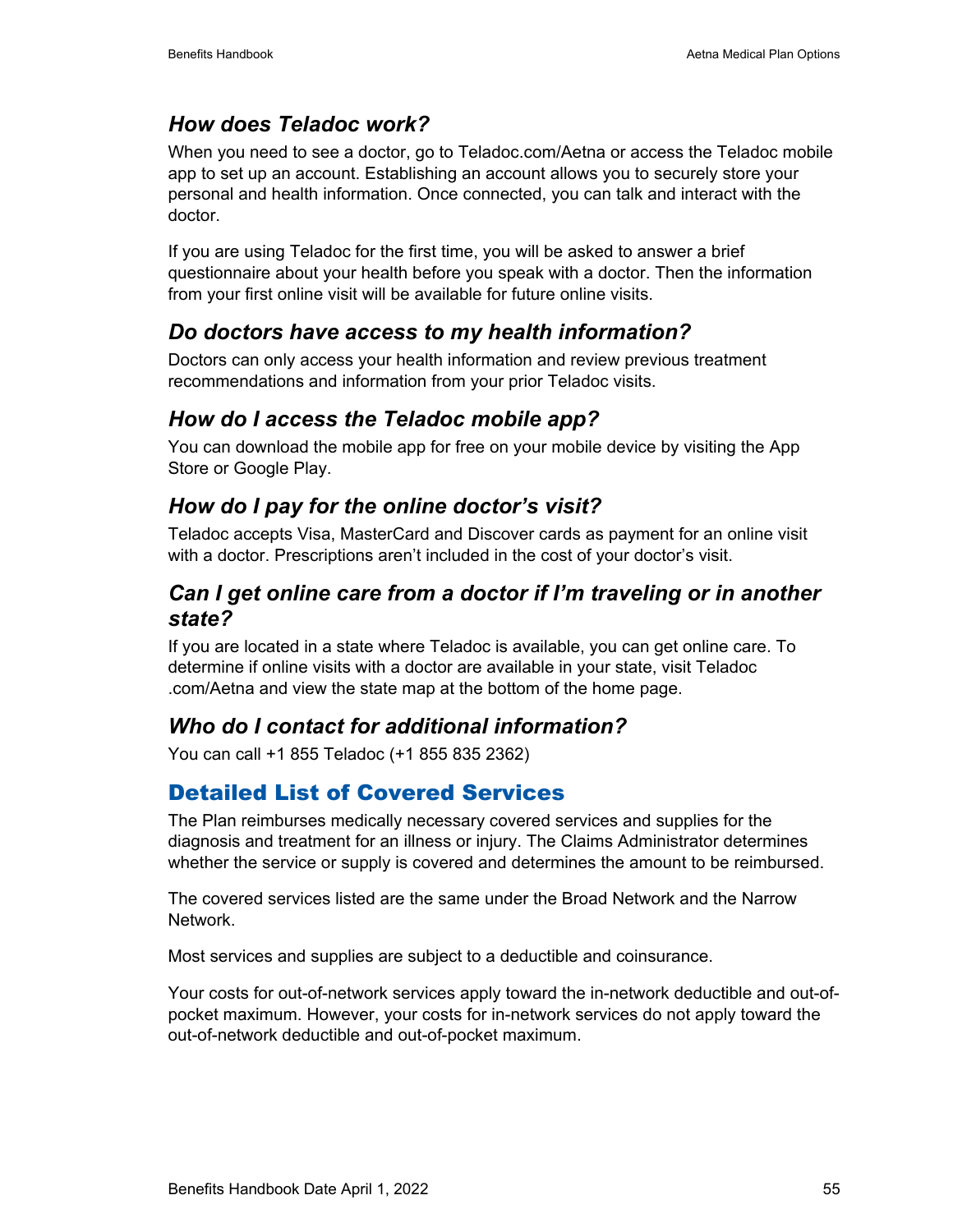|                                                                                    | \$400 Deductible Plan                                                                                                                                                                                                                                                                                                                                             |                                                                                                                                                             |  |  |
|------------------------------------------------------------------------------------|-------------------------------------------------------------------------------------------------------------------------------------------------------------------------------------------------------------------------------------------------------------------------------------------------------------------------------------------------------------------|-------------------------------------------------------------------------------------------------------------------------------------------------------------|--|--|
| <b>Services</b>                                                                    | <b>Out-of-Network Coverage</b><br><b>In-Network Coverage</b>                                                                                                                                                                                                                                                                                                      |                                                                                                                                                             |  |  |
| Alcohol and substance use                                                          | <b>Inpatient and Residential</b><br>Treatment:<br>80% after deductible<br>Preauthorization is required<br><b>Outpatient:</b><br>\$20 per visit (no deductible)                                                                                                                                                                                                    | <b>Inpatient and Residential</b><br>Treatment:<br>60% of R&C after deductible<br>Preauthorization is required<br><b>Outpatient:</b><br>60% after deductible |  |  |
| Allergy testing and<br>treatment                                                   | PCP: \$20 per visit; Specialist:<br>\$40 per visit (no deductible)                                                                                                                                                                                                                                                                                                | 60% of R&C after deductible                                                                                                                                 |  |  |
| <b>Alternative medicine</b><br>(Acupuncture)                                       | 100% after copay (\$20 if<br>performed by PCP and \$40 if<br>non-PCP)                                                                                                                                                                                                                                                                                             | 60% of R&C after deductible                                                                                                                                 |  |  |
|                                                                                    | Coverage limitations:<br>Performed by a physician as a form of anesthesia in<br>connection with surgery or dental procedure that is covered<br>under the Plan.<br>A form of Alternative Treatment as long as it is rendered by a<br>ш<br>certified/licensed individual.<br>Limited to 12 visits per calendar year (combined in-<br>a.<br>network/out-of-network). |                                                                                                                                                             |  |  |
| <b>Ambulance charges</b>                                                           | 80% after deductible                                                                                                                                                                                                                                                                                                                                              | 80% of R&C after deductible                                                                                                                                 |  |  |
| <b>Applied Behavioral</b><br><b>Analysis (ABA)</b>                                 | 80% after deductible<br>Preauthorization is required                                                                                                                                                                                                                                                                                                              | 60% of R&C after deductible<br>Preauthorization is required                                                                                                 |  |  |
| <b>Artificial insemination</b>                                                     | \$40 copay (no deductible) if<br>service is performed in an office<br>All other places of service: 80%<br>after deductible<br>Limited to overall infertility<br>maximum of \$15,000 per lifetime<br>Preauthorization is required                                                                                                                                  | 60% of R&C after deductible<br>Limited to overall infertility<br>maximum of \$15,000 per<br>lifetime<br>Preauthorization is required                        |  |  |
| CT / PET scans                                                                     | 60% of R&C after deductible<br>80% after deductible<br>CT/PET scans subject to<br>preauthorization                                                                                                                                                                                                                                                                |                                                                                                                                                             |  |  |
| <b>Chiropractors</b>                                                               | \$40 per visit (no deductible)<br>30 visits per calendar year<br>(combined in-network/out-of-<br>network)                                                                                                                                                                                                                                                         | 60% of R&C after deductible<br>for up to 30 visits per<br>calendar year (combined in-<br>network/out-of-network)                                            |  |  |
| <b>Contraceptive devices (as</b><br>defined as Preventive<br><b>Prescriptions)</b> | Covered at 100%, without<br>deductible                                                                                                                                                                                                                                                                                                                            | 60% of R&C after deductible                                                                                                                                 |  |  |
| <b>Cosmetic surgery</b>                                                            | Not covered                                                                                                                                                                                                                                                                                                                                                       | Not covered                                                                                                                                                 |  |  |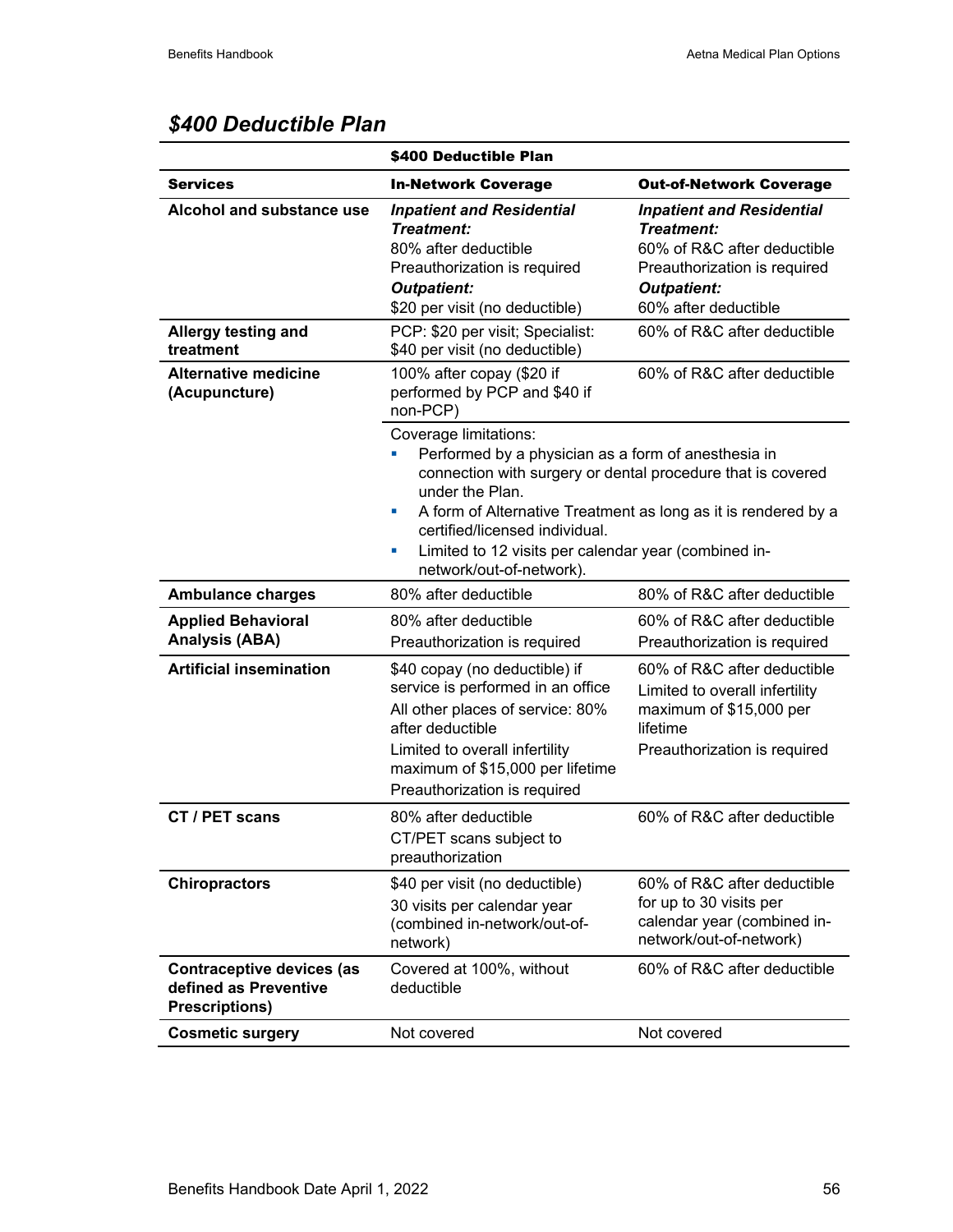|                                                                                                       | \$400 Deductible Plan                                                                                                                                                                                                                                                                    |                                                                                                                                                                                                                                         |
|-------------------------------------------------------------------------------------------------------|------------------------------------------------------------------------------------------------------------------------------------------------------------------------------------------------------------------------------------------------------------------------------------------|-----------------------------------------------------------------------------------------------------------------------------------------------------------------------------------------------------------------------------------------|
| <b>Services</b>                                                                                       | <b>In-Network Coverage</b>                                                                                                                                                                                                                                                               | <b>Out-of-Network Coverage</b>                                                                                                                                                                                                          |
| <b>Dental treatment</b><br>(covered only for accidental<br>injury to sound teeth within<br>12 months) | 80% after deductible; subject to<br>office visit copay in office                                                                                                                                                                                                                         | 60% of R&C after deductible                                                                                                                                                                                                             |
| Doctor delivery charge for<br>newborns                                                                | 80% after deductible                                                                                                                                                                                                                                                                     | 60% of R&C after deductible                                                                                                                                                                                                             |
| Durable medical equipment<br>(DME)                                                                    | 80% after deductible<br>Preauthorization is required for<br>purchase or rentals of certain<br><b>DME</b>                                                                                                                                                                                 | 60% of R&C after deductible<br>Preauthorization is required<br>for purchase or rentals of<br>certain DME                                                                                                                                |
| <b>EKG Testing</b>                                                                                    | Covered at 100% (not subject to<br>deductible). Considered<br>preventive if performed as part of<br>a routine exam or associated<br>with a preventive diagnosis code.                                                                                                                    | 60% of R&C after deductible.<br>Considered preventive if<br>performed as part of a<br>routine exam or associated<br>with a preventive diagnosis<br>code.                                                                                |
| <b>Emergency room</b>                                                                                 | \$150, then 80% after deductible<br>for life-threatening injury or<br>illness (See "Life-threatening<br>Illness or Injury in the "Glossary"<br>on page 83).                                                                                                                              | \$150, then 80% of R&C after<br>deductible for life-threatening<br>injury or illness (See "Life-<br>threatening Illness or Injury<br>in the "Glossary" on<br>page 83).                                                                  |
| <b>Gender Reassignment</b><br><b>Surgery (and related costs)</b>                                      | 80% after deductible<br>Services in physician office<br>subject to copayment<br>Call the Claims Administrator at<br>the number on the back of your<br>ID card for specifics on what is<br>covered and excluded by the<br>Plan.<br>Preauthorization is required for<br>inpatient services | 60% of R&C after deductible<br>Call the Claims Administrator<br>at the number on the back of<br>your ID card for specifics on<br>what is covered and<br>excluded by the Plan.<br>Preauthorization is required<br>for inpatient services |
| <b>Gynecology visits</b>                                                                              | Covered at 100% (not subject to<br>deductible) for one routine exam<br>each calendar year<br>Subsequent visits - \$20 copay                                                                                                                                                              | 60% of R&C after deductible                                                                                                                                                                                                             |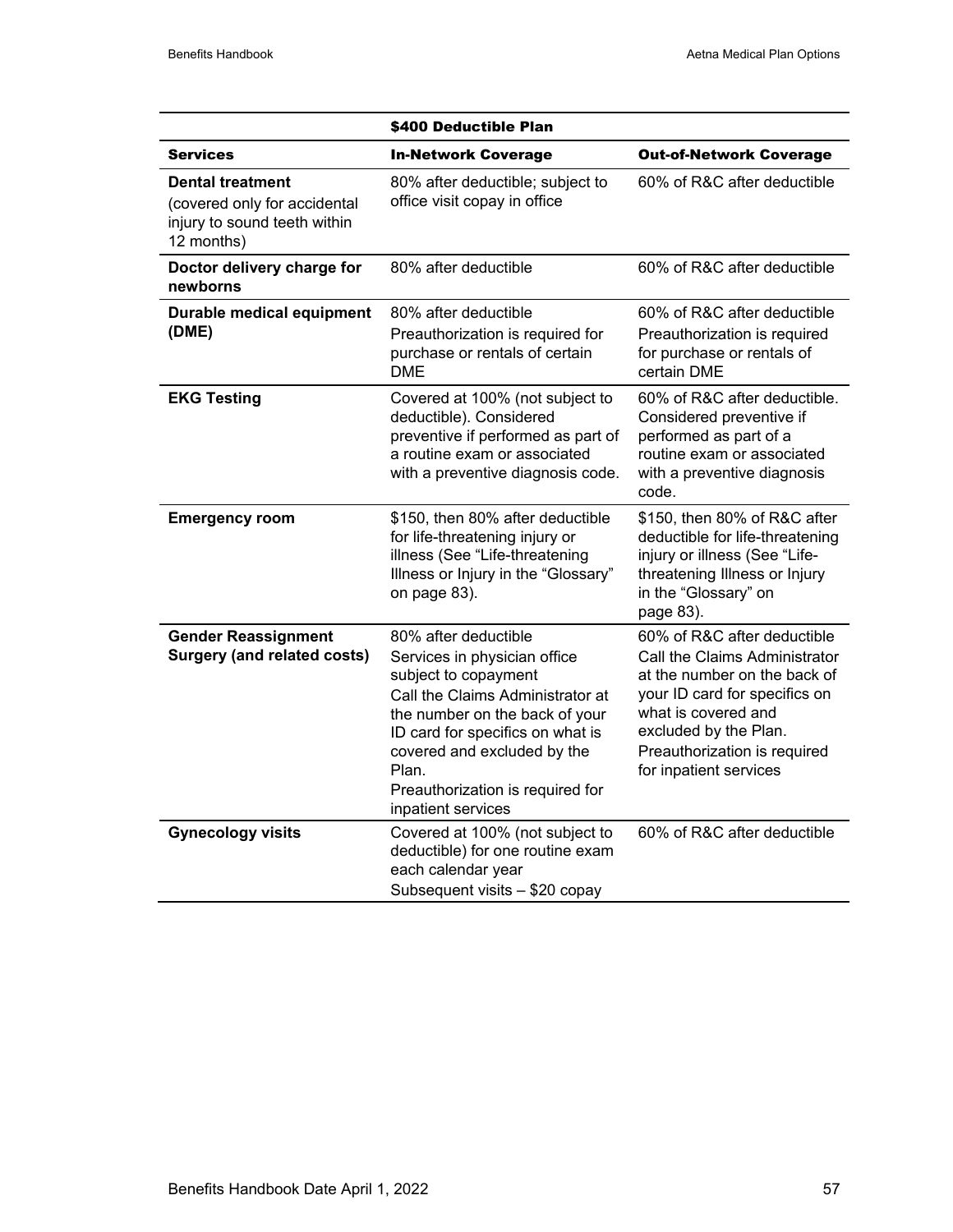|                                                         | \$400 Deductible Plan                                                                                                                                                                                                                                                                                                                                                                                                                                                                                          |                                                                                                                                                                                                                                                                                                                                                                                                                     |  |  |
|---------------------------------------------------------|----------------------------------------------------------------------------------------------------------------------------------------------------------------------------------------------------------------------------------------------------------------------------------------------------------------------------------------------------------------------------------------------------------------------------------------------------------------------------------------------------------------|---------------------------------------------------------------------------------------------------------------------------------------------------------------------------------------------------------------------------------------------------------------------------------------------------------------------------------------------------------------------------------------------------------------------|--|--|
| <b>Services</b>                                         | <b>In-Network Coverage</b>                                                                                                                                                                                                                                                                                                                                                                                                                                                                                     | <b>Out-of-Network Coverage</b>                                                                                                                                                                                                                                                                                                                                                                                      |  |  |
| <b>Hearing care</b>                                     | 100% after \$40 copay in an<br>office setting, 80% after<br>deductible; in all other settings.<br>Routine hearing screenings<br>performed by a PCP (such as<br>whispered voice, tuning fork),<br>which do not utilize calibrated<br>instrument are covered at 100%<br>when provided as part of a<br>preventive/wellness visit.<br>Hearing exams utilizing<br>calibrated instruments not<br>covered. Covered hearing aids<br>limited to \$1,000 a year per ear                                                  | 60% of R&C after deductible<br>Covered hearing aids limited<br>to $$1,000$ a year per ear.                                                                                                                                                                                                                                                                                                                          |  |  |
| Home health care                                        | 80% after deductible for up to<br>120 home health care aid visits<br>per calendar year for<br>homebound patients<br>Preauthorization is required                                                                                                                                                                                                                                                                                                                                                               | 60% of R&C after deductible<br>for up to 120 home health<br>care aid visits per calendar<br>year for homebound patients<br>Preauthorization is required                                                                                                                                                                                                                                                             |  |  |
| <b>Hospice care</b>                                     | 80% after deductible<br>Preauthorization is required                                                                                                                                                                                                                                                                                                                                                                                                                                                           | 60% of R&C after deductible<br>Preauthorization is required                                                                                                                                                                                                                                                                                                                                                         |  |  |
| <b>Immunizations</b><br>(routine)                       | Covered at 100% (not subject to<br>deductible)                                                                                                                                                                                                                                                                                                                                                                                                                                                                 | 60% of R&C after deductible                                                                                                                                                                                                                                                                                                                                                                                         |  |  |
| <b>Infertility Services</b>                             | \$40 copay (no deductible) if<br>service is performed in an office<br>80% after deductible for all other<br>places of service<br>Artificial Insemination and<br><b>Advanced Reproductive</b><br>Technology are limited to overall<br>infertility maximum of \$15,000<br>per lifetime maximum (combined<br>in-network/out-of-network)<br>Coverage requires a diagnosis of<br>infertility. Claims prior to<br>01/01/2015 will not apply to the<br>lifetime maximum on new plans.<br>Preauthorization is required | 60% of R&C after deductible<br>Artificial Insemination and<br><b>Advanced Reproductive</b><br>Technology are limited to<br>overall infertility maximum of<br>\$15,000 per lifetime<br>maximum (combined in-<br>network/out-of-network)<br>Coverage requires a<br>diagnosis of infertility. Claims<br>prior to 01/01/2015 will not<br>apply to the lifetime<br>maximum on new plans.<br>Preauthorization is required |  |  |
| <b>Inpatient hospital services</b>                      | 80% after deductible<br>Preauthorization is required                                                                                                                                                                                                                                                                                                                                                                                                                                                           | 60% of R&C after deductible<br>Preauthorization is required                                                                                                                                                                                                                                                                                                                                                         |  |  |
| <b>Laboratory charges</b>                               | 80% after deductible                                                                                                                                                                                                                                                                                                                                                                                                                                                                                           | 60% of R&C after deductible                                                                                                                                                                                                                                                                                                                                                                                         |  |  |
| <b>Magnetic resonance</b><br>imaging - MRI              | 80% after deductible<br>Preauthorization is required for<br><b>MRIs</b>                                                                                                                                                                                                                                                                                                                                                                                                                                        | 60% of R&C after deductible<br>is required                                                                                                                                                                                                                                                                                                                                                                          |  |  |
| <b>Mammograms, including</b><br>3D mammograms (Routine) | Covered at 100% (not subject to<br>deductible)                                                                                                                                                                                                                                                                                                                                                                                                                                                                 | 60% of R&C after deductible                                                                                                                                                                                                                                                                                                                                                                                         |  |  |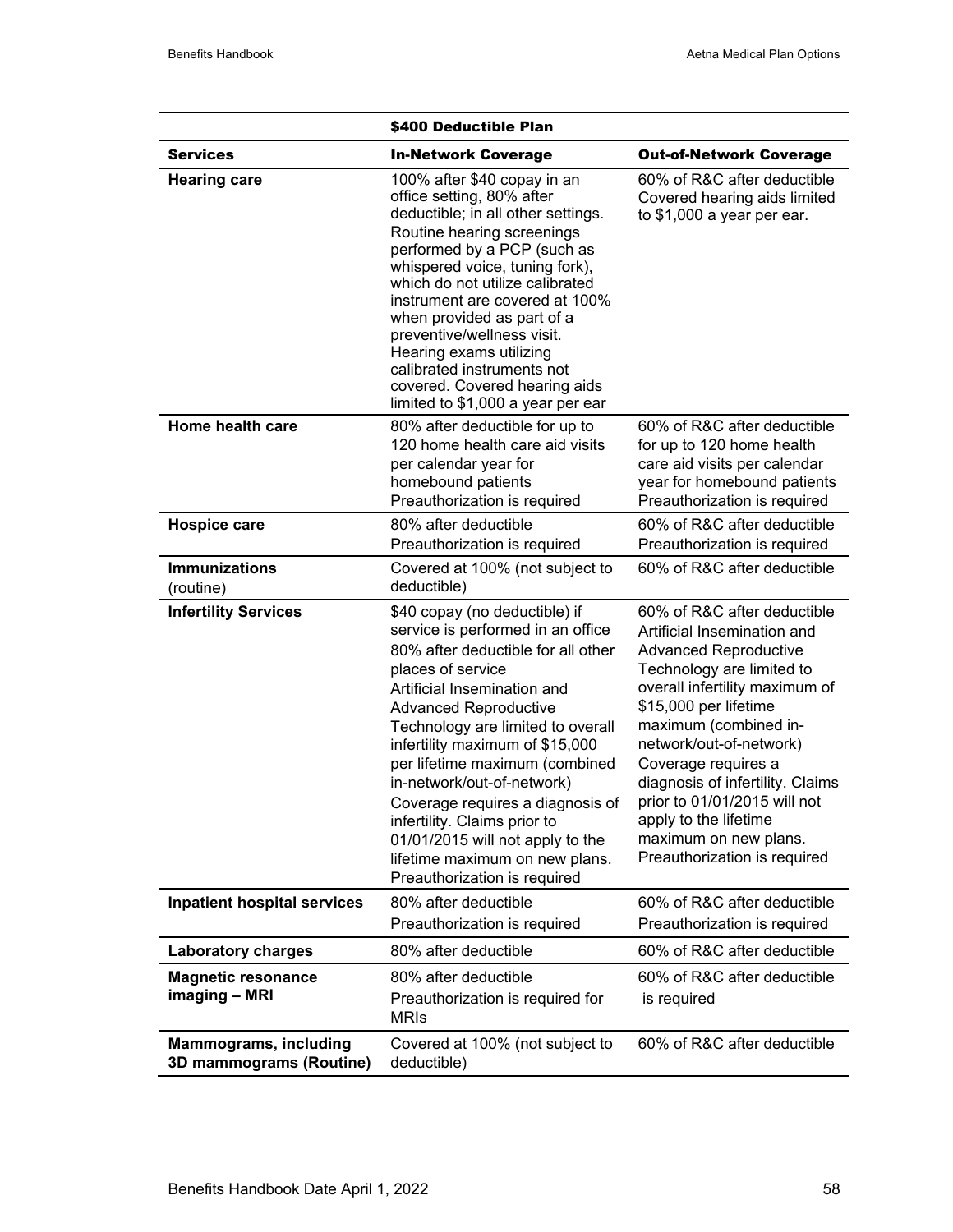|                                               | \$400 Deductible Plan                                                                                                                                                                                  |                                                                                                                                                                         |  |
|-----------------------------------------------|--------------------------------------------------------------------------------------------------------------------------------------------------------------------------------------------------------|-------------------------------------------------------------------------------------------------------------------------------------------------------------------------|--|
| <b>Services</b>                               | <b>In-Network Coverage</b>                                                                                                                                                                             | <b>Out-of-Network Coverage</b>                                                                                                                                          |  |
| Mastectomy-<br>reconstructive surgery         | 80% after deductible                                                                                                                                                                                   | 60% of R&C after deductible                                                                                                                                             |  |
| <b>Maternity hospital stay</b>                | 80% after deductible                                                                                                                                                                                   | 60% of R&C after deductible                                                                                                                                             |  |
| <b>Mental health</b>                          | <b>Inpatient and Residential</b><br><b>Treatment</b><br>80% after deductible<br>Subject to preauthorization<br><b>Outpatient:</b><br>\$20 per visit                                                    | <b>Inpatient and Residential</b><br><b>Treatment</b><br>60% of R&C after deductible<br>Subject to preauthorization<br><b>Outpatient:</b><br>60% of R&C after deductible |  |
| <b>Musculoskeletal surgery</b>                | 100% after deductible if care is<br>received at a IOQ (as<br>determined by the Claims<br>Administrator)<br>80% after deductible for Non-<br>IOQ Preauthorization is required                           | 60% of R&C after deductible<br>Preauthorization is required                                                                                                             |  |
| <b>Obesity Surgery</b>                        | 80% after deductible<br>Copays apply if there are office<br>visits<br>Once per lifetime<br>All services must be obtained<br>from a recognized in-network<br><b>IOQ</b><br>Preauthorization is required | All services must be<br>obtained from a recognized<br>in-network IOQ                                                                                                    |  |
| <b>Occupational therapy</b>                   | \$40 per visit. <sup>1</sup> Medical Necessity<br>Required. Outpatient facility 80%<br>after deductible                                                                                                | 60% of R&C after deductible.<br>Medical Necessity Required.                                                                                                             |  |
| Organ transplant                              | 100% after deductible in IOQ as<br>determined by the Claims<br>Administrator.<br>80% after deductible Non- IOQ<br>Preauthorization is required                                                         | 60% of R&C after deductible<br>Preauthorization is required                                                                                                             |  |
| <b>Outpatient physician</b><br>services       | Preventive: 100%<br>PCP: \$20 per visit<br>Mental Health/Substance Use<br>Disorder: \$20 per visit<br>Specialist: \$40 per visit<br>Outpatient facility 80% after<br>deductible                        | 60% of R&C after deductible                                                                                                                                             |  |
| <b>Physical exams for adults</b><br>(routine) | Covered at 100% (not subject to<br>deductible or copays) for one<br>physical exam each calendar<br>year                                                                                                | 60% of R&C after deductible<br>for one physical exam each<br>calendar year                                                                                              |  |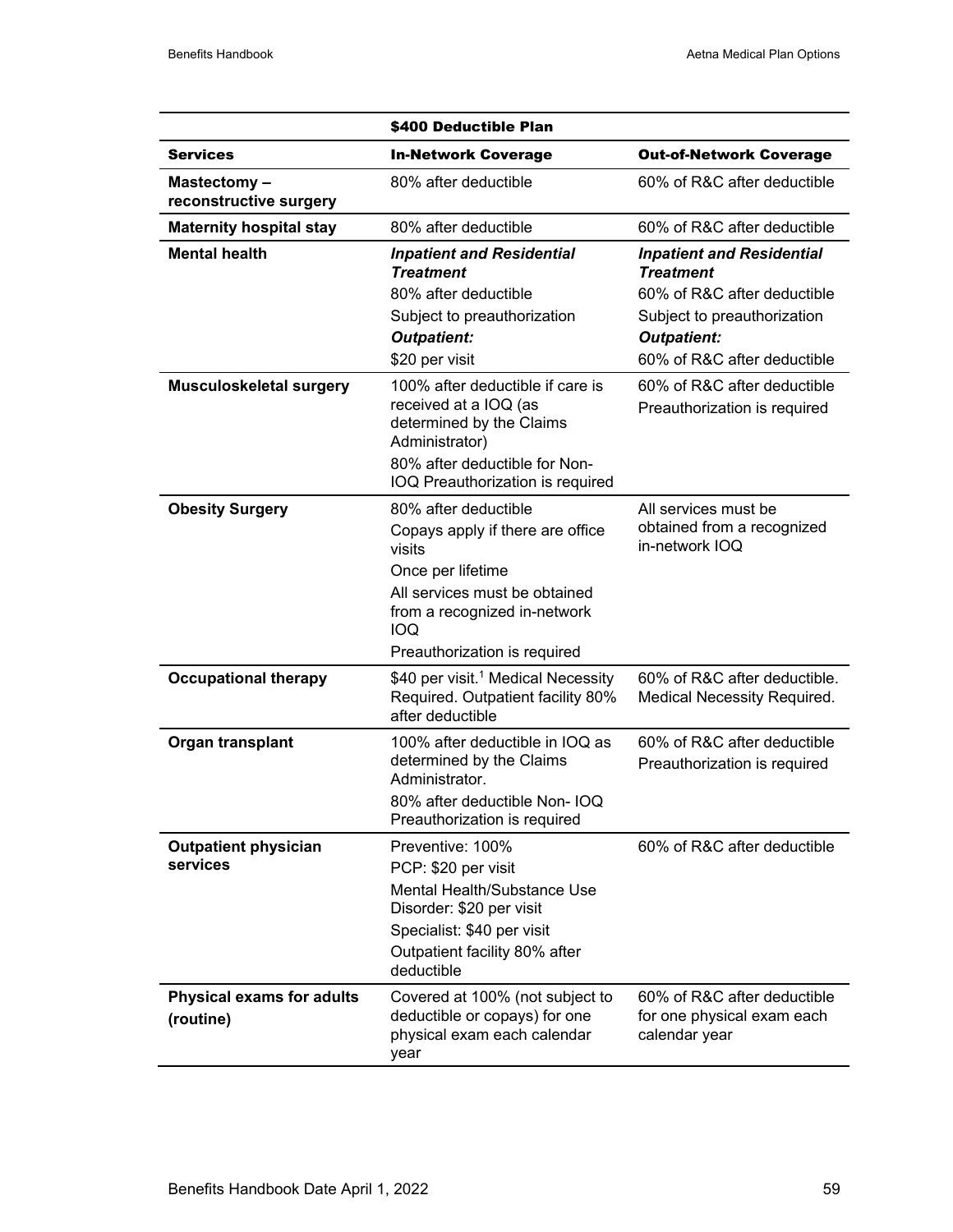|                                                                             | \$400 Deductible Plan                                                                                                                                         |                                                                                                                                                                      |  |
|-----------------------------------------------------------------------------|---------------------------------------------------------------------------------------------------------------------------------------------------------------|----------------------------------------------------------------------------------------------------------------------------------------------------------------------|--|
| <b>Services</b>                                                             | <b>In-Network Coverage</b>                                                                                                                                    | <b>Out-of-Network Coverage</b>                                                                                                                                       |  |
| <b>Physical exams for</b><br>children<br>(routine)                          | Covered at 100% (not subject to<br>deductible or copays)<br>Subject to Plan limits                                                                            | 60% of R&C after deductible<br>Subject to Plan limits                                                                                                                |  |
| <b>Physical therapy</b>                                                     | \$40 per visit. <sup>2</sup> Medical Necessity<br>Required. Outpatient facility 80%<br>after deductible                                                       | 60% of R&C after deductible.<br>Medical Necessity Required.                                                                                                          |  |
| <b>Virtual Physical Therapy</b><br>(SWORD Health)                           | \$29 copay per month for<br>unlimited sessions per month<br>(not subject to deductible)                                                                       | Not covered – all services<br>must be provided by<br><b>SWORD Health</b>                                                                                             |  |
| <b>Pregnancy termination</b>                                                | Subject to office visit copay, with<br>no deductible in office<br>80% after deductible in other<br>places of service                                          | 60% of R&C after deductible                                                                                                                                          |  |
| <b>Prenatal visits</b>                                                      | \$20 copay (not subject to<br>deductible) for first visit<br><b>Routine Prenatal Care covered</b><br>at 100%                                                  | 60% of R&C after deductible                                                                                                                                          |  |
| Prescription drugs <sup>3</sup> (see<br>"Prescription Drugs" on<br>page 40) | There is a pharmacy network for<br>30-day and 90-day prescription<br>drugs.                                                                                   | There is a pharmacy network<br>for 30-day and 90-day<br>prescription drugs.                                                                                          |  |
| <b>Private Duty Nursing</b>                                                 | 80% after deductible<br>Maximum of 60 visits (8-hour<br>shifts) per calendar year<br>(Combined in-network/out-of-<br>network)<br>Preauthorization is required | 60% of R&C after deductible<br>Maximum of 60 visits (8-hour<br>shifts) per calendar year<br>(Combined in-network/out-of-<br>network)<br>Preauthorization is required |  |
| Prostate specific antigen<br>test-- PSA<br>(routine)                        | Covered at 100% (not subject to<br>deductible or copay)                                                                                                       | 60% of R&C after deductible                                                                                                                                          |  |
| <b>Skilled nursing facility</b>                                             | 80% after deductible for up to<br>120 days per calendar year<br>(combined in-network/out-of-<br>network)<br>Preauthorization is required                      | 60% of R&C after deductible<br>for up to 120 days per<br>calendar year (combined in-<br>network/out-of-network)<br>Preauthorization is required                      |  |
| Speech therapy                                                              | \$40 per visit <sup>4</sup> Medical Necessity<br>Required. Outpatient facility 80%<br>after deductible                                                        | 60% of R&C after deductible.<br>Medical Necessity Required.                                                                                                          |  |
| <b>Surgery</b>                                                              | 80% after deductible<br>Preauthorization is required if in-<br>patient<br>Predetermination of benefits is<br>recommended for multiple<br>surgical procedures  | 60% of R&C after deductible<br>Preauthorization is required<br>if in-patient<br>Predetermination of benefits<br>is recommended for multiple<br>surgical procedures   |  |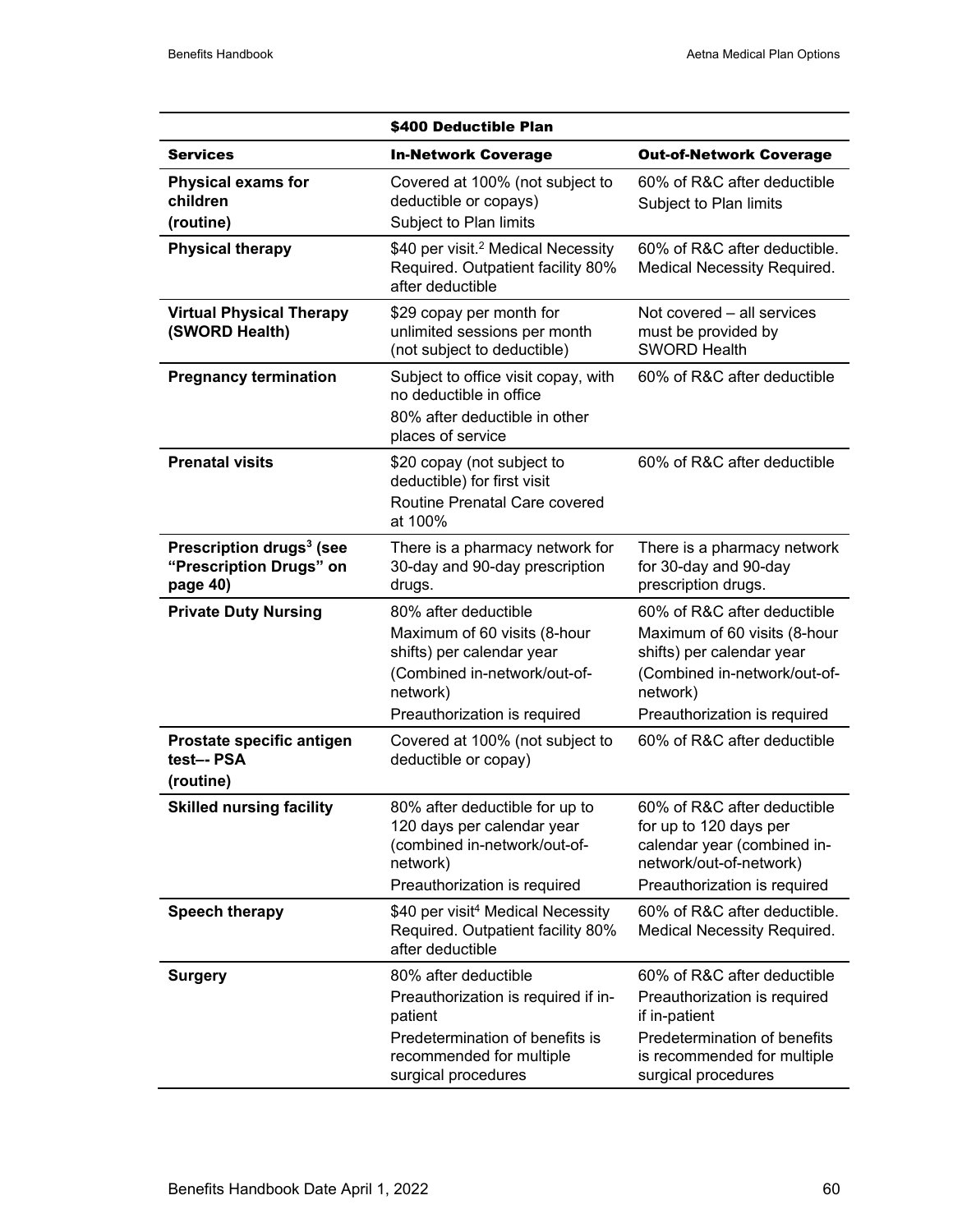|                                             | \$400 Deductible Plan                                                                                                                             |                                                                                                                                                             |  |
|---------------------------------------------|---------------------------------------------------------------------------------------------------------------------------------------------------|-------------------------------------------------------------------------------------------------------------------------------------------------------------|--|
| <b>Services</b>                             | <b>In-Network Coverage</b>                                                                                                                        | <b>Out-of-Network Coverage</b>                                                                                                                              |  |
| <b>Tubal ligation</b>                       | Covered at 100%, deductible<br>does not apply                                                                                                     | 60% of R&C after deductible                                                                                                                                 |  |
| <b>Urgent Care</b>                          | \$50 per visit, deductible does not<br>apply                                                                                                      | 60% of R&C after deductible                                                                                                                                 |  |
| <b>Virtual Medicine</b>                     | \$20 copay per visit                                                                                                                              | Not covered                                                                                                                                                 |  |
| <b>Vasectomy</b>                            | 80% after deductible; subject to<br>office visit copay if performed in<br>an office                                                               | 60% of R&C after deductible                                                                                                                                 |  |
| <b>Vision care</b><br>(routine eye exam)    | Not covered                                                                                                                                       | Not covered                                                                                                                                                 |  |
| <b>Vision Therapy/</b><br><b>Orthoptics</b> | \$40 copay per visit (maximum of<br>12 vision therapy visits or<br>sessions medically necessary for<br>treatment of convergence<br>insufficiency) | 60% of R&C after deductible<br>(maximum of 12 vision<br>therapy visits or sessions<br>medically necessary for<br>treatment of convergence<br>insufficiency) |  |
| X-rays                                      | 60% of R&C after deductible<br>80% after deductible                                                                                               |                                                                                                                                                             |  |

\$20 per visit and not subject to deductible if Occupational Therapy is a treatment for autism spectrum disorder (ASD).

<sup>2</sup> \$20 per visit and not subject to deductible if treatment is for Autism Spectrum Disorder (ASD).

- <sup>3</sup> A mandatory program, the PrudentRx prescription drug program, for eligible specialty medications for complex conditions on the PrudentRx Drug List will apply. If you do not speak with PrudentRx, do not enroll in any copay assistance as required by a manufacturer, or do not choose to participate in the PrudentRx program, i.e. opt out, **you'll be responsible for paying the 30% coinsurance cost for each specialty prescription medication, and the costs will NOT count towards your deductible or out-of-pocket maximum.** The PrudentRx Drug List is available at www.caremark.com. For drugs not on the PrudentRx Drug List, standard mail order copayments will apply. For more information, refer to "Are there mandatory discount or copay assistance programs applicable for specialty prescription drugs?" on page 45 and "Prescription Drug Programs" on page 49.
- 4 \$20 per visit and not subject to deductible if treatment is for autism spectrum disorder (ASD).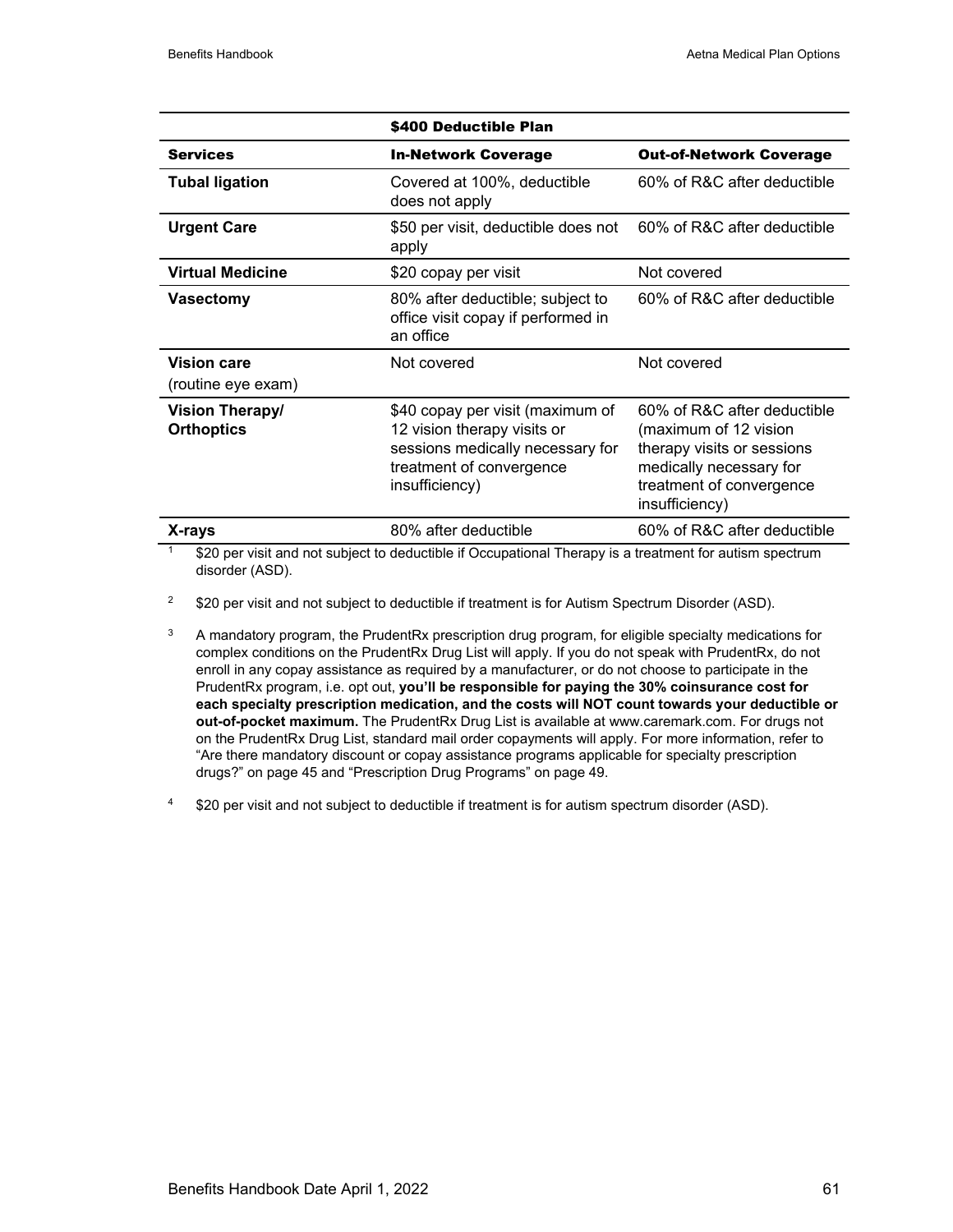|                                                              | \$1,500 Deductible Plan                                                                                                                                                                                                                                                                                                                                                           |                                                                                                                                                                                | \$2,850 Deductible Plan                                                                                                                                                                                                                                                                                                                                             |                                                                                                                                                                                       |  |
|--------------------------------------------------------------|-----------------------------------------------------------------------------------------------------------------------------------------------------------------------------------------------------------------------------------------------------------------------------------------------------------------------------------------------------------------------------------|--------------------------------------------------------------------------------------------------------------------------------------------------------------------------------|---------------------------------------------------------------------------------------------------------------------------------------------------------------------------------------------------------------------------------------------------------------------------------------------------------------------------------------------------------------------|---------------------------------------------------------------------------------------------------------------------------------------------------------------------------------------|--|
| <b>Services</b>                                              | <b>In-Network</b><br><b>Coverage</b>                                                                                                                                                                                                                                                                                                                                              | <b>Out-of-Network</b><br><b>Coverage</b>                                                                                                                                       | <b>In-Network</b><br><b>Coverage</b>                                                                                                                                                                                                                                                                                                                                | <b>Out-of-Network</b><br><b>Coverage</b>                                                                                                                                              |  |
| <b>Alcohol and</b><br>substance use                          | <b>Inpatient and</b><br><b>Residential</b><br><b>Treatment:</b><br>80% after<br>deductible<br>Preauthorization is<br>required<br><b>Outpatient:</b><br>80% after<br>deductible                                                                                                                                                                                                    | <b>Inpatient and</b><br><b>Residential</b><br>Treatment:<br>60% of R&C<br>after deductible<br>Preauthorization<br>is required<br><b>Outpatient:</b><br>60% after<br>deductible | <b>Inpatient and</b><br><b>Residential</b><br><b>Treatment:</b><br>70% after<br>deductible<br>Preauthorization is<br>required<br><b>Outpatient:</b><br>70% after<br>deductible                                                                                                                                                                                      | <b>Inpatient and</b><br><b>Residential</b><br><b>Treatment:</b><br>50% of R&C<br>after deductible<br>Preauthorization<br>is required<br><b>Outpatient:</b><br>50% after<br>deductible |  |
| <b>Allergy testing</b><br>and treatment                      | 80% after<br>deductible                                                                                                                                                                                                                                                                                                                                                           | 60% of R&C<br>after deductible                                                                                                                                                 | 70% after<br>deductible                                                                                                                                                                                                                                                                                                                                             | 50% of R&C<br>after deductible                                                                                                                                                        |  |
| <b>Alternative</b><br>medicine<br>(Acupuncture)              | 80% after<br>deductible                                                                                                                                                                                                                                                                                                                                                           | 60% of R&C<br>after deductible                                                                                                                                                 | 70% after<br>deductible                                                                                                                                                                                                                                                                                                                                             | 50% of R&C<br>after deductible                                                                                                                                                        |  |
|                                                              | Coverage limitations:<br>Performed by a physician as a<br>Ľ.<br>form of anesthesia in connection<br>with surgery or dental procedure<br>that is covered under the Plan.<br>A form of Alternative Treatment as<br>L.<br>long as it is rendered by a<br>certified/licensed individual.<br>Limited to 12 visits per calendar<br>Ľ,<br>year (combined in-network/out-of-<br>network). |                                                                                                                                                                                | Coverage limitations:<br>Performed by a physician as a<br>Ù,<br>form of anesthesia in connection<br>with surgery or dental procedure<br>that is covered under the Plan.<br>$\blacksquare$<br>long as it is rendered by a<br>certified/licensed individual.<br>Limited to 12 visits per calendar<br>$\blacksquare$<br>year (combined in-network/out-of-<br>network). | A form of Alternative Treatment as                                                                                                                                                    |  |
| <b>Ambulance</b><br>charges                                  | 80% after<br>deductible                                                                                                                                                                                                                                                                                                                                                           | 80% of R&C<br>after deductible                                                                                                                                                 | 70% after<br>deductible                                                                                                                                                                                                                                                                                                                                             | 70% of R&C<br>after deductible                                                                                                                                                        |  |
| <b>Applied</b><br><b>Behavioral</b><br><b>Analysis (ABA)</b> | 80% after<br>deductible<br>Preauthorization is<br>required                                                                                                                                                                                                                                                                                                                        | 60% of R&C<br>after deductible<br>Preauthorization<br>is required                                                                                                              | 70% after<br>deductible<br>Preauthorization is<br>required                                                                                                                                                                                                                                                                                                          | 50% of R&C<br>after deductible<br>Preauthorization<br>is required                                                                                                                     |  |

# *\$1,500 Deductible Plan and \$2,850 Deductible Plan*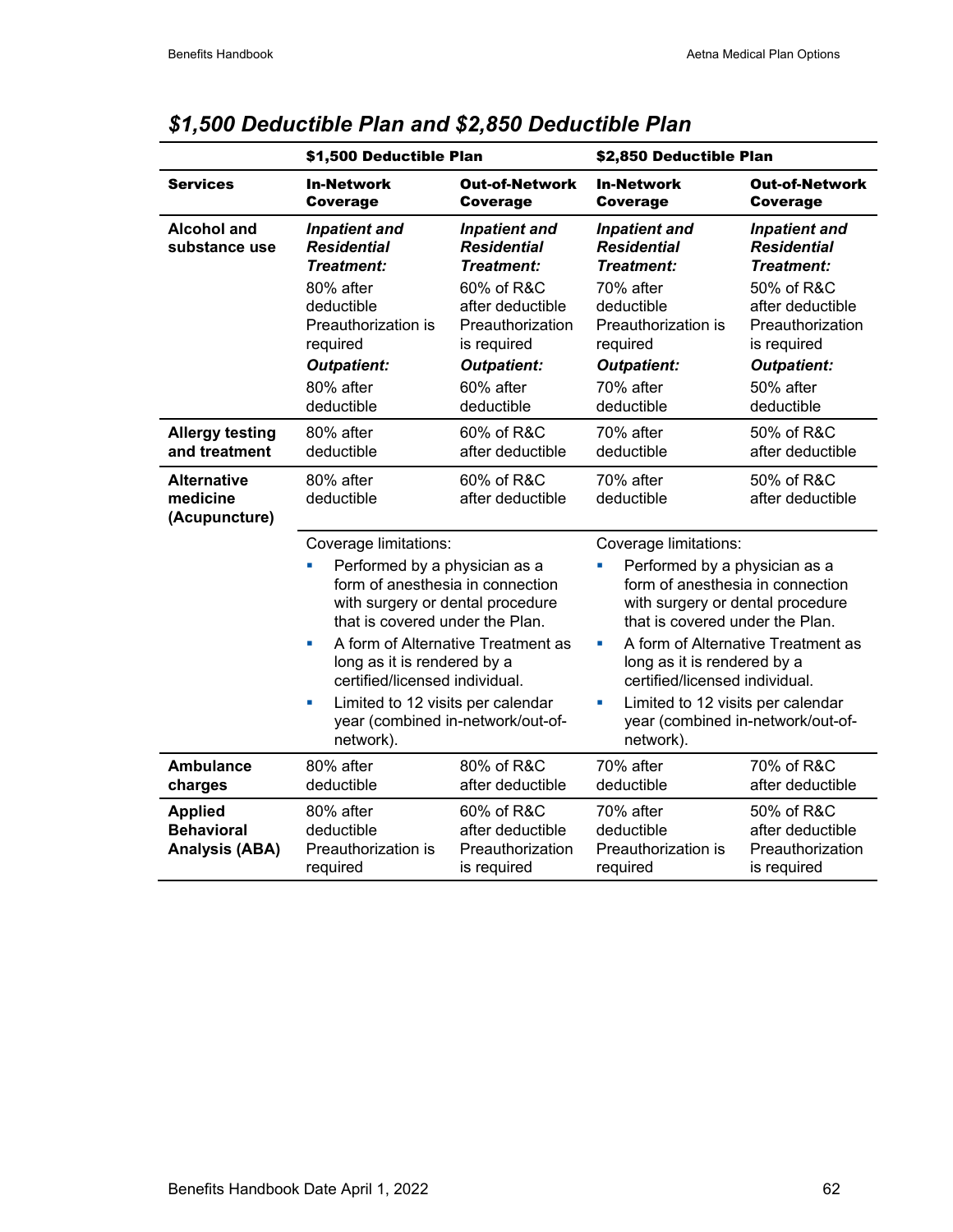|                                                                                                                | \$1,500 Deductible Plan                                                                                                                                                            |                                                                                                                                                                                                  |                                                                                                                                                                                    | \$2,850 Deductible Plan                                                                                                                                                                          |  |  |
|----------------------------------------------------------------------------------------------------------------|------------------------------------------------------------------------------------------------------------------------------------------------------------------------------------|--------------------------------------------------------------------------------------------------------------------------------------------------------------------------------------------------|------------------------------------------------------------------------------------------------------------------------------------------------------------------------------------|--------------------------------------------------------------------------------------------------------------------------------------------------------------------------------------------------|--|--|
| <b>Services</b>                                                                                                | <b>In-Network</b><br>Coverage                                                                                                                                                      | <b>Out-of-Network</b><br><b>Coverage</b>                                                                                                                                                         | <b>In-Network</b><br>Coverage                                                                                                                                                      | <b>Out-of-Network</b><br>Coverage                                                                                                                                                                |  |  |
| <b>Artificial</b><br>insemination                                                                              | 80% after<br>deductible<br>Limited to overall<br>infertility maximum<br>of \$15,000 per<br>lifetime (combined<br>in-network/out-of-<br>network)<br>Preauthorization is<br>required | 60% of R&C<br>after deductible<br>Limited to overall<br>infertility<br>maximum of<br>\$15,000 per<br>lifetime<br>(combined in-<br>network/out-of-<br>network)<br>Preauthorization<br>is required | 70% after<br>deductible<br>Limited to overall<br>infertility maximum<br>of \$15,000 per<br>lifetime (combined<br>in-network/out-of-<br>network)<br>Preauthorization is<br>required | 50% of R&C<br>after deductible<br>Limited overall<br>infertility<br>maximum of to<br>\$15,000 per<br>lifetime<br>(combined in-<br>network/out-of-<br>network)<br>Preauthorization<br>is required |  |  |
| CT / PET scans                                                                                                 | 80% after<br>deductible<br>CT/PET scans<br>subject to<br>preauthorization                                                                                                          | 60% of R&C<br>after deductible                                                                                                                                                                   | 70% after<br>deductible<br>CT/PET scans<br>subject to<br>preauthorization                                                                                                          | 50% of R&C<br>after deductible                                                                                                                                                                   |  |  |
| <b>Chiropractors</b>                                                                                           | 80% after<br>deductible for up to<br>30 visits per<br>calendar year<br>combined in-<br>network/out-of-<br>network                                                                  | 60% of R&C<br>after deductible<br>for up to 30 visits<br>per calendar<br>year combined<br>in-network/out-<br>of-network                                                                          | 70% after<br>deductible for up to<br>30 visits per<br>calendar year<br>combined in-<br>network/out-of-<br>network                                                                  | 50% of R&C<br>after deductible<br>for up to 30 visits<br>per calendar<br>year combined<br>in-network/out-<br>of-network                                                                          |  |  |
| Contraceptive<br>devices (as<br>defined as<br><b>Preventive</b><br><b>Prescriptions)</b>                       | Covered at 100%,<br>without deductible                                                                                                                                             | 60% of R&C<br>after deductible                                                                                                                                                                   | Covered at 100%,<br>without deductible                                                                                                                                             | 50% of R&C<br>after deductible                                                                                                                                                                   |  |  |
| <b>Cosmetic</b><br>surgery                                                                                     | Not covered                                                                                                                                                                        | Not covered                                                                                                                                                                                      | Not covered                                                                                                                                                                        | Not covered                                                                                                                                                                                      |  |  |
| <b>Dental</b><br>treatment<br>(covered only for<br>accidental injury<br>to sound teeth<br>within 12<br>months) | 80% after<br>deductible                                                                                                                                                            | 60% of R&C<br>after deductible                                                                                                                                                                   | 70% after<br>deductible                                                                                                                                                            | 50% of R&C<br>after deductible                                                                                                                                                                   |  |  |
| Doctor delivery<br>charge for<br>newborns                                                                      | 80% after<br>deductible                                                                                                                                                            | 60% of R&C<br>after deductible                                                                                                                                                                   | 70% after<br>deductible                                                                                                                                                            | 50% of R&C<br>after deductible                                                                                                                                                                   |  |  |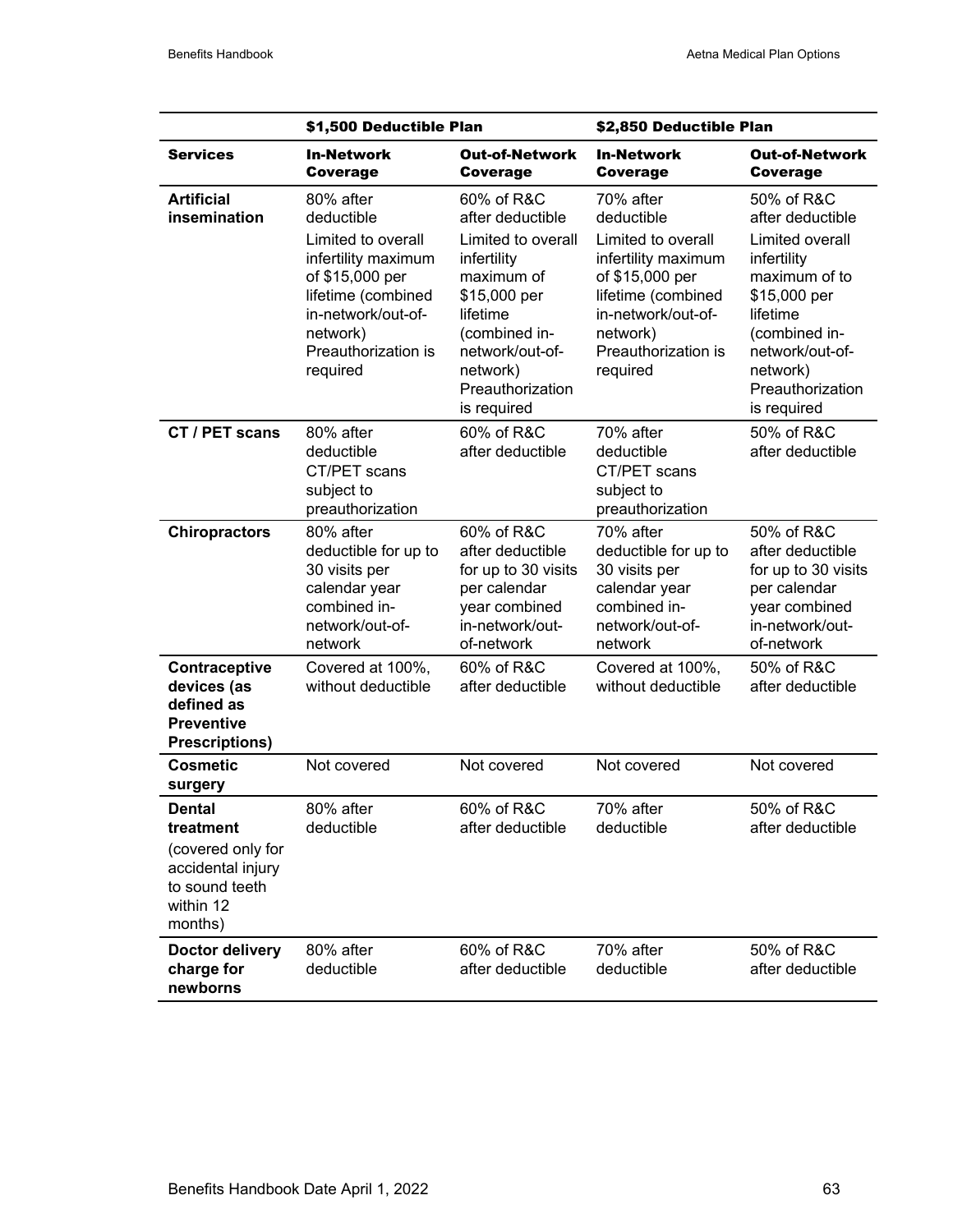|                                                                 | \$1,500 Deductible Plan                                                                                                                                                                                               |                                                                                                                                                                                                                                 | \$2,850 Deductible Plan                                                                                                                                                                                               |                                                                                                                                                                                                                                 |  |
|-----------------------------------------------------------------|-----------------------------------------------------------------------------------------------------------------------------------------------------------------------------------------------------------------------|---------------------------------------------------------------------------------------------------------------------------------------------------------------------------------------------------------------------------------|-----------------------------------------------------------------------------------------------------------------------------------------------------------------------------------------------------------------------|---------------------------------------------------------------------------------------------------------------------------------------------------------------------------------------------------------------------------------|--|
| <b>Services</b>                                                 | <b>In-Network</b><br>Coverage                                                                                                                                                                                         | <b>Out-of-Network</b><br>Coverage                                                                                                                                                                                               | <b>In-Network</b><br>Coverage                                                                                                                                                                                         | <b>Out-of-Network</b><br><b>Coverage</b>                                                                                                                                                                                        |  |
| Durable medical<br>equipment<br>(DME)                           | 80% after<br>deductible<br>Preauthorization is<br>required for<br>purchase or rentals<br>of certain DME                                                                                                               | 60% of R&C<br>after deductible<br>Preauthorization<br>is required for<br>purchase or<br>rentals of certain<br><b>DME</b>                                                                                                        | 70% after<br>deductible<br>Preauthorization is<br>required for<br>purchase or rentals<br>of certain DME                                                                                                               | 50% of R&C<br>after deductible<br>Preauthorization<br>is required for<br>purchase or<br>rentals of certain<br><b>DME</b>                                                                                                        |  |
| <b>EKG Testing</b>                                              | Covered at 100%<br>(not subject to<br>deductible).<br>Considered<br>preventive if<br>performed as part<br>of a routine exam<br>or associated with<br>a preventive<br>diagnosis code.                                  | 60% of R&C<br>after deductible.<br>Considered<br>preventive if<br>performed as<br>part of a routine<br>exam or<br>associated with<br>a preventive<br>diagnosis code.                                                            | Covered at 100%<br>(not subject to<br>deductible).<br>Considered<br>preventive if<br>performed as part<br>of a routine exam<br>or associated with<br>a preventive<br>diagnosis code.                                  | 50% of R&C<br>after deductible.<br>Considered<br>preventive if<br>performed as<br>part of a routine<br>exam or<br>associated with<br>a preventive<br>diagnosis code.                                                            |  |
| <b>Emergency</b><br>room                                        | 80% after<br>deductible for life-<br>threatening injury<br>or illness (See<br>"Life-threatening<br>Illness or Injury in<br>the "Glossary" on<br>page 83).                                                             | 80% of R&C<br>after deductible<br>for life-<br>threatening<br>injury or illness<br>(See "Life-<br>threatening<br>Illness or Injury<br>in the "Glossary"<br>on page 83).                                                         | 70% after<br>deductible for life-<br>threatening injury<br>or illness (See<br>"Life-threatening<br>Illness or Injury in<br>the "Glossary" on<br>page 83).                                                             | 70% of R&C<br>after deductible<br>for life-<br>threatening<br>injury or illness<br>(See "Life-<br>threatening<br>Illness or Injury<br>in the "Glossary"<br>on page 83).                                                         |  |
| Gender<br>Reassignment<br><b>Surgery (and</b><br>related costs) | 80% after<br>deductible<br>Call the Claims<br>Administrator at the<br>number on the<br>back of your ID<br>card for specifics<br>on what is covered<br>and excluded by<br>the Plan.<br>Preauthorization is<br>required | 60% of R&C<br>after deductible<br>Call the Claims<br>Administrator at<br>the number on<br>the back of your<br>ID card for<br>specifics on what<br>is covered and<br>excluded by the<br>Plan.<br>Preauthorization<br>is required | 70% after<br>deductible<br>Call the Claims<br>Administrator at the<br>number on the<br>back of your ID<br>card for specifics<br>on what is covered<br>and excluded by<br>the Plan.<br>Preauthorization is<br>required | 50% of R&C<br>after deductible<br>Call the Claims<br>Administrator at<br>the number on<br>the back of your<br>ID card for<br>specifics on what<br>is covered and<br>excluded by the<br>Plan.<br>Preauthorization<br>is required |  |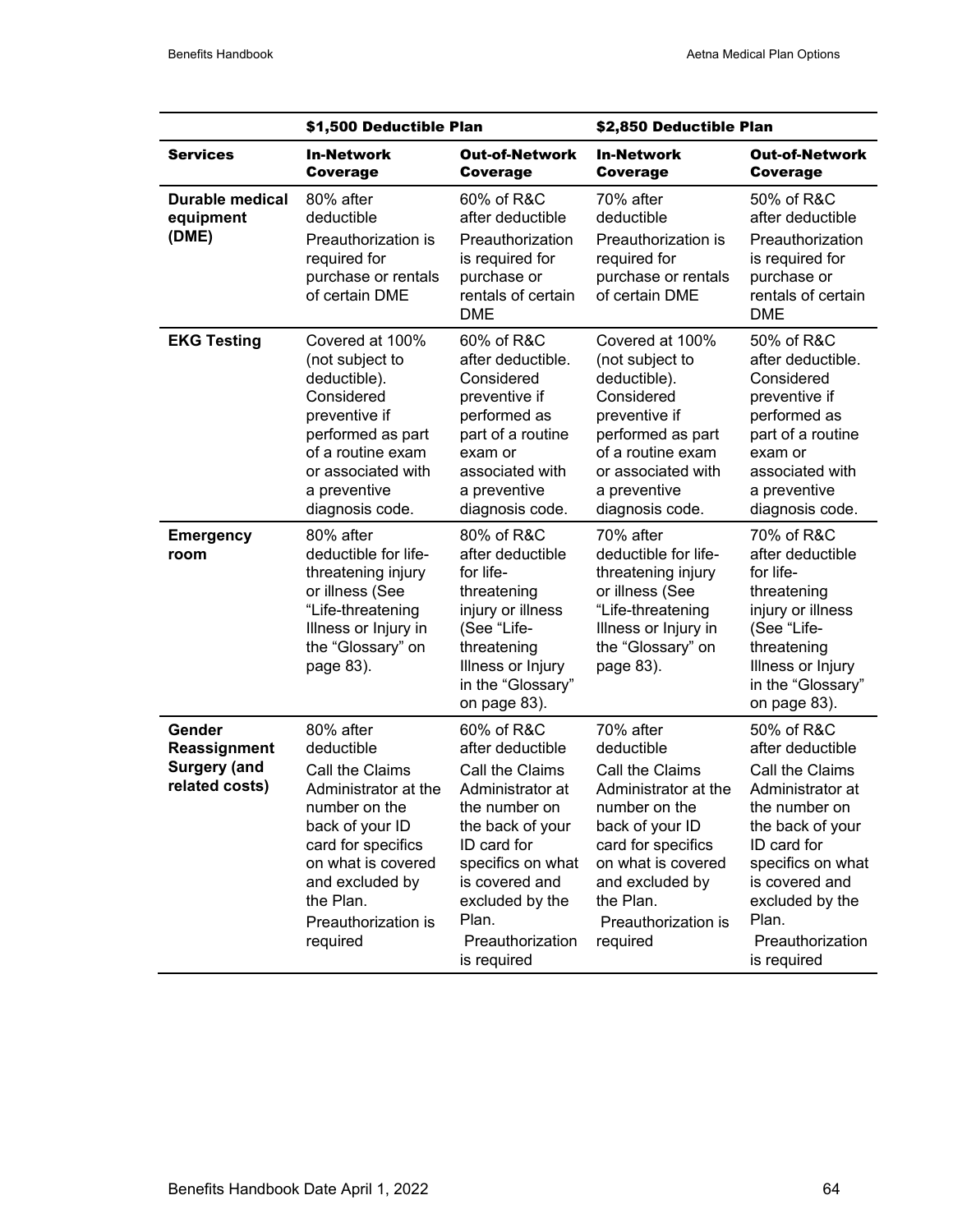|                             | \$1,500 Deductible Plan                                                                                                                                                                                                                                                                                                                                                                                                |                                                                                                                                                                           | \$2,850 Deductible Plan                                                                                                                                                                                                                                                                                                                                                                                                 |                                                                                                                                                                           |
|-----------------------------|------------------------------------------------------------------------------------------------------------------------------------------------------------------------------------------------------------------------------------------------------------------------------------------------------------------------------------------------------------------------------------------------------------------------|---------------------------------------------------------------------------------------------------------------------------------------------------------------------------|-------------------------------------------------------------------------------------------------------------------------------------------------------------------------------------------------------------------------------------------------------------------------------------------------------------------------------------------------------------------------------------------------------------------------|---------------------------------------------------------------------------------------------------------------------------------------------------------------------------|
| <b>Services</b>             | <b>In-Network</b><br>Coverage                                                                                                                                                                                                                                                                                                                                                                                          | Out-of-Network<br>Coverage                                                                                                                                                | <b>In-Network</b><br><b>Coverage</b>                                                                                                                                                                                                                                                                                                                                                                                    | <b>Out-of-Network</b><br>Coverage                                                                                                                                         |
| <b>Gynecology</b><br>visits | Covered at 100%<br>(not subject to<br>deductible) for one<br>routine exam each<br>calendar year<br>Subsequent visits -<br>80% after<br>deductible                                                                                                                                                                                                                                                                      | 60% of R&C<br>after deductible                                                                                                                                            | Covered at 100%<br>(not subject to<br>deductible) for one<br>routine exam each<br>calendar year<br>Subsequent visits -<br>70% after<br>deductible                                                                                                                                                                                                                                                                       | 50% of R&C<br>after deductible                                                                                                                                            |
| <b>Hearing care</b>         | 80% after<br>deductible.<br>Routine hearing<br>screenings<br>performed by a<br>PCP (such as<br>whispered voice,<br>tuning fork), which<br>do not utilize<br>calibrated<br>instrument are<br>covered at 100%<br>when provided as<br>part of a<br>preventive/wellness<br>visit. Hearing<br>exams utilizing<br>calibrated<br>instruments not<br>covered. Covered<br>hearing aids limited<br>to \$1,000 a year<br>per ear. | 60% of R&C<br>after deductible<br>Covered hearing<br>aids limited to<br>\$1,000 a year<br>per ear.                                                                        | 80% after<br>deductible.<br>Routine hearing<br>screenings<br>performed by a<br>PCP (such as<br>whispered voice,<br>tuning fork), which<br>do not utilize<br>calibrated<br>instruments are<br>covered at 100%<br>when provided as<br>part of a<br>preventive/wellness<br>visit. Hearing<br>exams utilizing<br>calibrated<br>instruments not<br>covered. Covered<br>hearing aids limited<br>to \$1,000 a year<br>per ear. | 60% of R&C<br>after deductible<br>Covered hearing<br>aids limited to<br>\$1,000 a year<br>per ear.                                                                        |
| <b>Home health</b><br>care  | 80% after<br>deductible for up to<br>120 home health<br>care aid visits per<br>calendar year for<br>homebound<br>patients<br>Preauthorization is<br>required                                                                                                                                                                                                                                                           | 60% of R&C<br>after deductible<br>for up to 120<br>home health<br>care aid visits<br>per calendar<br>year for<br>homebound<br>patients<br>Preauthorization<br>is required | 70% after<br>deductible for up to<br>120 home health<br>care aid visits per<br>calendar year for<br>homebound<br>patients<br>Preauthorization is<br>required                                                                                                                                                                                                                                                            | 50% of R&C<br>after deductible<br>for up to 120<br>home health<br>care aid visits<br>per calendar<br>year for<br>homebound<br>patients<br>Preauthorization<br>is required |
| <b>Hospice care</b>         | 80% after<br>deductible<br>Preauthorization is<br>required                                                                                                                                                                                                                                                                                                                                                             | 60% of R&C<br>after deductible<br>Preauthorization<br>is required                                                                                                         | 70% after<br>deductible<br>Preauthorization is<br>required                                                                                                                                                                                                                                                                                                                                                              | 50% of R&C<br>after deductible<br>Preauthorization<br>is required                                                                                                         |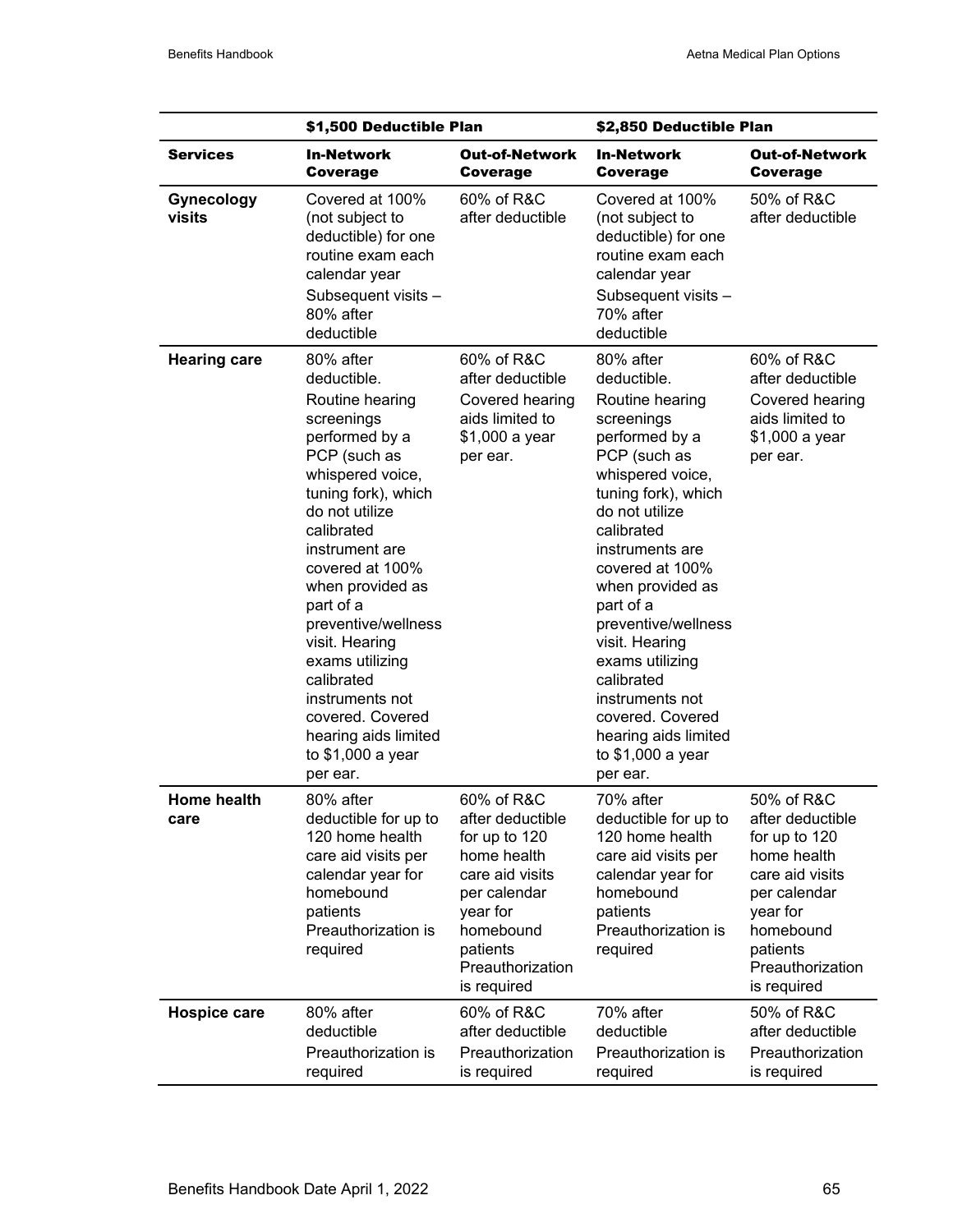|                                                        | \$1,500 Deductible Plan                                                                                                                                                                                                                                                                                                                                                                                                           |                                                                                                                                                                                                                                                                                                                                                                                                                                                         | \$2,850 Deductible Plan                                                                                                                                                                                                                                                                                                                                                                                                           |                                                                                                                                                                                                                                                                                                                                                                                                                                                         |
|--------------------------------------------------------|-----------------------------------------------------------------------------------------------------------------------------------------------------------------------------------------------------------------------------------------------------------------------------------------------------------------------------------------------------------------------------------------------------------------------------------|---------------------------------------------------------------------------------------------------------------------------------------------------------------------------------------------------------------------------------------------------------------------------------------------------------------------------------------------------------------------------------------------------------------------------------------------------------|-----------------------------------------------------------------------------------------------------------------------------------------------------------------------------------------------------------------------------------------------------------------------------------------------------------------------------------------------------------------------------------------------------------------------------------|---------------------------------------------------------------------------------------------------------------------------------------------------------------------------------------------------------------------------------------------------------------------------------------------------------------------------------------------------------------------------------------------------------------------------------------------------------|
| <b>Services</b>                                        | <b>In-Network</b><br><b>Coverage</b>                                                                                                                                                                                                                                                                                                                                                                                              | <b>Out-of-Network</b><br>Coverage                                                                                                                                                                                                                                                                                                                                                                                                                       | <b>In-Network</b><br><b>Coverage</b>                                                                                                                                                                                                                                                                                                                                                                                              | <b>Out-of-Network</b><br>Coverage                                                                                                                                                                                                                                                                                                                                                                                                                       |
| <b>Immunizations</b><br>(routine)                      | Covered at 100%<br>(not subject to<br>deductible)                                                                                                                                                                                                                                                                                                                                                                                 | 60% of R&C<br>after deductible                                                                                                                                                                                                                                                                                                                                                                                                                          | Covered at 100%<br>(not subject to<br>deductible)                                                                                                                                                                                                                                                                                                                                                                                 | 50% of R&C<br>after deductible                                                                                                                                                                                                                                                                                                                                                                                                                          |
| <b>Infertility</b><br><b>Services</b>                  | 80% after<br>deductible<br>Artificial<br>Insemination and<br>Advanced<br>Reproductive<br>Technology are<br>limited to overall<br>infertility maximum<br>of \$15,000 per<br>lifetime maximum<br>(combined in-<br>network/out-of-<br>network)<br>Coverage requires<br>a diagnosis of<br>infertility. Claims<br>prior to 01/01/2015<br>will not apply to the<br>lifetime maximum<br>on new plans.<br>Preauthorization is<br>required | 60% of R&C<br>after deductible<br>Artificial<br>Insemination and<br>Advanced<br>Reproductive<br>Technology are<br>limited to overall<br>infertility<br>maximum of<br>\$15,000 per<br>lifetime<br>maximum<br>(combined in-<br>network/out-of-<br>network)<br>Coverage<br>requires a<br>diagnosis of<br>infertility. Claims<br>prior to<br>01/01/2015 will<br>not apply to the<br>lifetime<br>maximum on<br>new plans.<br>Preauthorization<br>is required | 70% after<br>deductible<br>Artificial<br>Insemination and<br>Advanced<br>Reproductive<br>Technology are<br>limited to overall<br>infertility maximum<br>of \$15,000 per<br>lifetime maximum<br>(combined in-<br>network/out-of-<br>network)<br>Coverage requires<br>a diagnosis of<br>infertility. Claims<br>prior to 01/01/2015<br>will not apply to the<br>lifetime maximum<br>on new plans.<br>Preauthorization is<br>required | 50% of R&C<br>after deductible<br>Artificial<br>Insemination and<br>Advanced<br>Reproductive<br>Technology are<br>limited to overall<br>infertility<br>maximum of<br>\$15,000 per<br>lifetime<br>maximum<br>(combined in-<br>network/out-of-<br>network)<br>Coverage<br>requires a<br>diagnosis of<br>infertility. Claims<br>prior to<br>01/01/2015 will<br>not apply to the<br>lifetime<br>maximum on<br>new plans.<br>Preauthorization<br>is required |
| Inpatient<br>hospital<br>services                      | 80% after<br>deductible<br>Preauthorization is<br>required                                                                                                                                                                                                                                                                                                                                                                        | 60% of R&C<br>after deductible<br>Preauthorization<br>is required                                                                                                                                                                                                                                                                                                                                                                                       | 70% after<br>deductible<br>Preauthorization is<br>required                                                                                                                                                                                                                                                                                                                                                                        | 50% of R&C<br>after deductible<br>Preauthorization<br>is required                                                                                                                                                                                                                                                                                                                                                                                       |
| Laboratory<br>charges                                  | 80% after<br>deductible                                                                                                                                                                                                                                                                                                                                                                                                           | 60% of R&C<br>after deductible                                                                                                                                                                                                                                                                                                                                                                                                                          | 70% after<br>deductible                                                                                                                                                                                                                                                                                                                                                                                                           | 50% of R&C<br>after deductible                                                                                                                                                                                                                                                                                                                                                                                                                          |
| <b>Magnetic</b><br>resonance<br>imaging - MRI          | 80% after<br>deductible<br>Preauthorization is<br>required for MRIs                                                                                                                                                                                                                                                                                                                                                               | 60% of R&C<br>after deductible<br>is required                                                                                                                                                                                                                                                                                                                                                                                                           | 70% after<br>deductible<br>Preauthorization is<br>required for MRIs                                                                                                                                                                                                                                                                                                                                                               | 50% of R&C<br>after deductible<br>is required                                                                                                                                                                                                                                                                                                                                                                                                           |
| Mammograms,<br>including 3D<br>mammograms<br>(Routine) | Covered at 100%<br>(not subject to<br>deductible)                                                                                                                                                                                                                                                                                                                                                                                 | 60% of R&C<br>after deductible                                                                                                                                                                                                                                                                                                                                                                                                                          | Covered at 100%<br>(not subject to<br>deductible)                                                                                                                                                                                                                                                                                                                                                                                 | 50% of R&C<br>after deductible                                                                                                                                                                                                                                                                                                                                                                                                                          |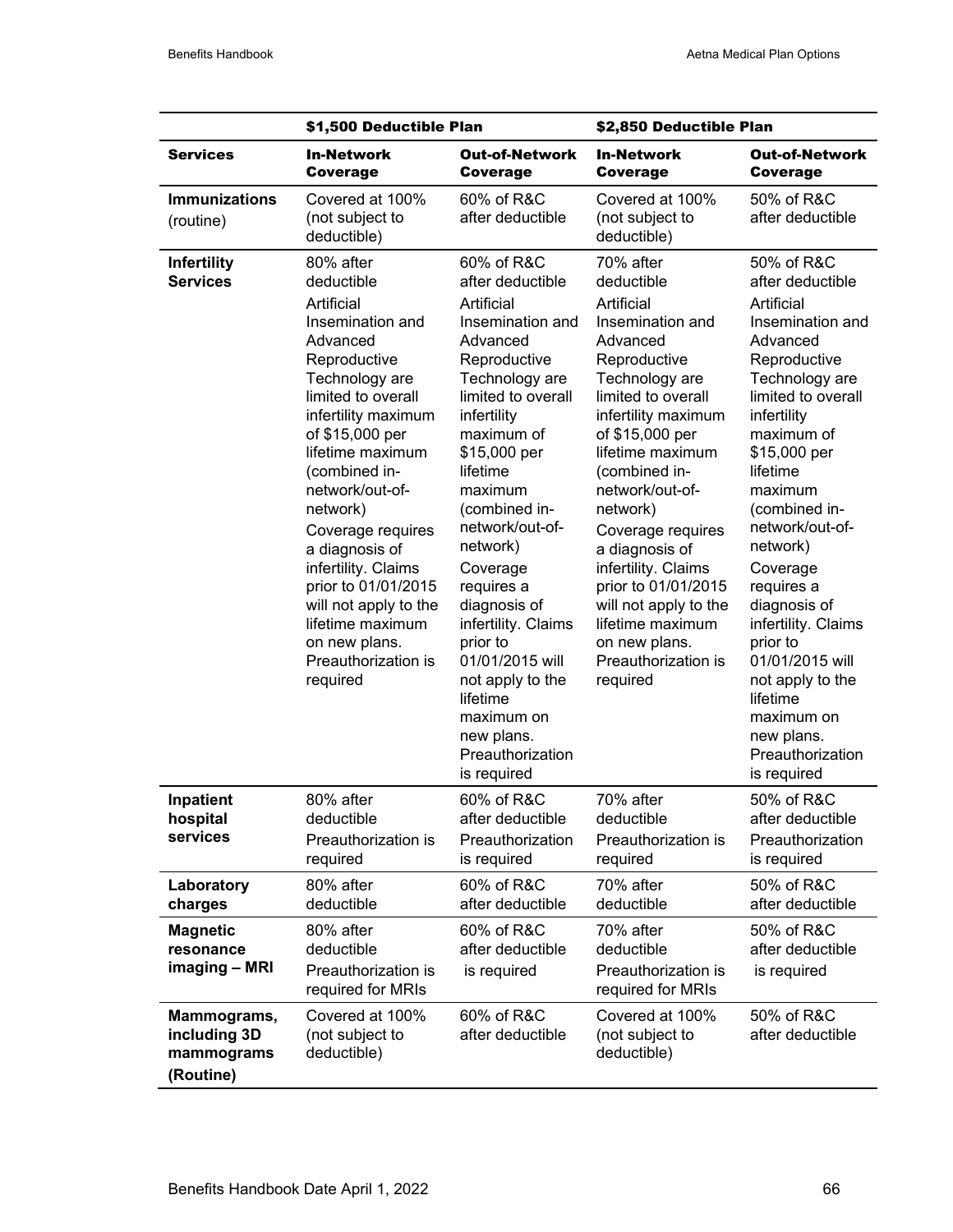|                                          | \$1,500 Deductible Plan                                                                                                                                                                          |                                                                                                                                                                                            | \$2,850 Deductible Plan                                                                                                                                                                          |                                                                                                                                                                                            |
|------------------------------------------|--------------------------------------------------------------------------------------------------------------------------------------------------------------------------------------------------|--------------------------------------------------------------------------------------------------------------------------------------------------------------------------------------------|--------------------------------------------------------------------------------------------------------------------------------------------------------------------------------------------------|--------------------------------------------------------------------------------------------------------------------------------------------------------------------------------------------|
| <b>Services</b>                          | <b>In-Network</b><br>Coverage                                                                                                                                                                    | <b>Out-of-Network</b><br>Coverage                                                                                                                                                          | <b>In-Network</b><br>Coverage                                                                                                                                                                    | Out-of-Network<br>Coverage                                                                                                                                                                 |
| Mastectomy-<br>reconstructive<br>surgery | 80% after<br>deductible                                                                                                                                                                          | 60% of R&C<br>after deductible                                                                                                                                                             | 70% after<br>deductible                                                                                                                                                                          | 50% of R&C<br>after deductible                                                                                                                                                             |
| <b>Maternity</b><br>hospital stay        | 80% after<br>deductible                                                                                                                                                                          | 60% of R&C<br>after deductible                                                                                                                                                             | 70% after<br>deductible                                                                                                                                                                          | 50% of R&C<br>after deductible                                                                                                                                                             |
| <b>Mental health</b>                     | <b>Inpatient and</b><br><b>Residential</b><br><b>Treatment</b><br>80% after<br>deductible<br>Subject to<br>preauthorization<br><b>Outpatient:</b><br>80% after<br>deductible                     | <b>Inpatient and</b><br><b>Residential</b><br><b>Treatment</b><br>60% of R&C<br>after deductible<br>Subject to<br>preauthorization<br><b>Outpatient:</b><br>60% of R&C<br>after deductible | <b>Inpatient and</b><br><b>Residential</b><br><b>Treatment</b><br>70% after<br>deductible<br>Subject to<br>preauthorization<br><b>Outpatient:</b><br>70% after<br>deductible                     | <b>Inpatient and</b><br><b>Residential</b><br><b>Treatment</b><br>50% of R&C<br>after deductible<br>Subject to<br>preauthorization<br><b>Outpatient:</b><br>50% of R&C<br>after deductible |
| <b>Musculoskeletal</b><br>surgery        | 100% after<br>deductible if care is<br>received at a IOQ<br>as determined by<br>the Claims<br>Administrator<br>80% after<br>deductible for Non-<br><b>IOQ</b><br>Preauthorization is<br>required | 60% of R&C<br>after deductible<br>Preauthorization<br>is required                                                                                                                          | 100% after<br>deductible if care is<br>received at a IOQ<br>as determined by<br>the Claims<br>Administrator<br>70% after<br>deductible for Non-<br><b>IOQ</b><br>Preauthorization is<br>required | 50% of R&C<br>after deductible<br>Preauthorization<br>is required                                                                                                                          |
| <b>Obesity Surgery</b>                   | 80% after<br>deductible<br>Once per lifetime<br>All services must<br>be obtained from a<br>recognized in-<br>network<br><b>IOQ</b><br>Preauthorization is<br>required                            | All services must<br>be obtained from<br>a recognized in-<br>network<br><b>IOQ</b>                                                                                                         | 80% after<br>deductible<br>Once per lifetime<br>All services must<br>be obtained from a<br>recognized in-<br>network<br><b>IOQ</b><br>Preauthorization is<br>required                            | All services must<br>be obtained from<br>a recognized in-<br>network<br><b>IOQ</b>                                                                                                         |
| Occupational<br>therapy                  | 80% after<br>deductible. Medical<br>Necessity<br>Required.                                                                                                                                       | 60% of R&C<br>after deductible.<br>Medical<br>Necessity<br>Required.                                                                                                                       | 70% after<br>deductible. Medical<br>Necessity<br>Required.                                                                                                                                       | 50% of R&C<br>after deductible.<br>Medical<br>Necessity<br>Required.                                                                                                                       |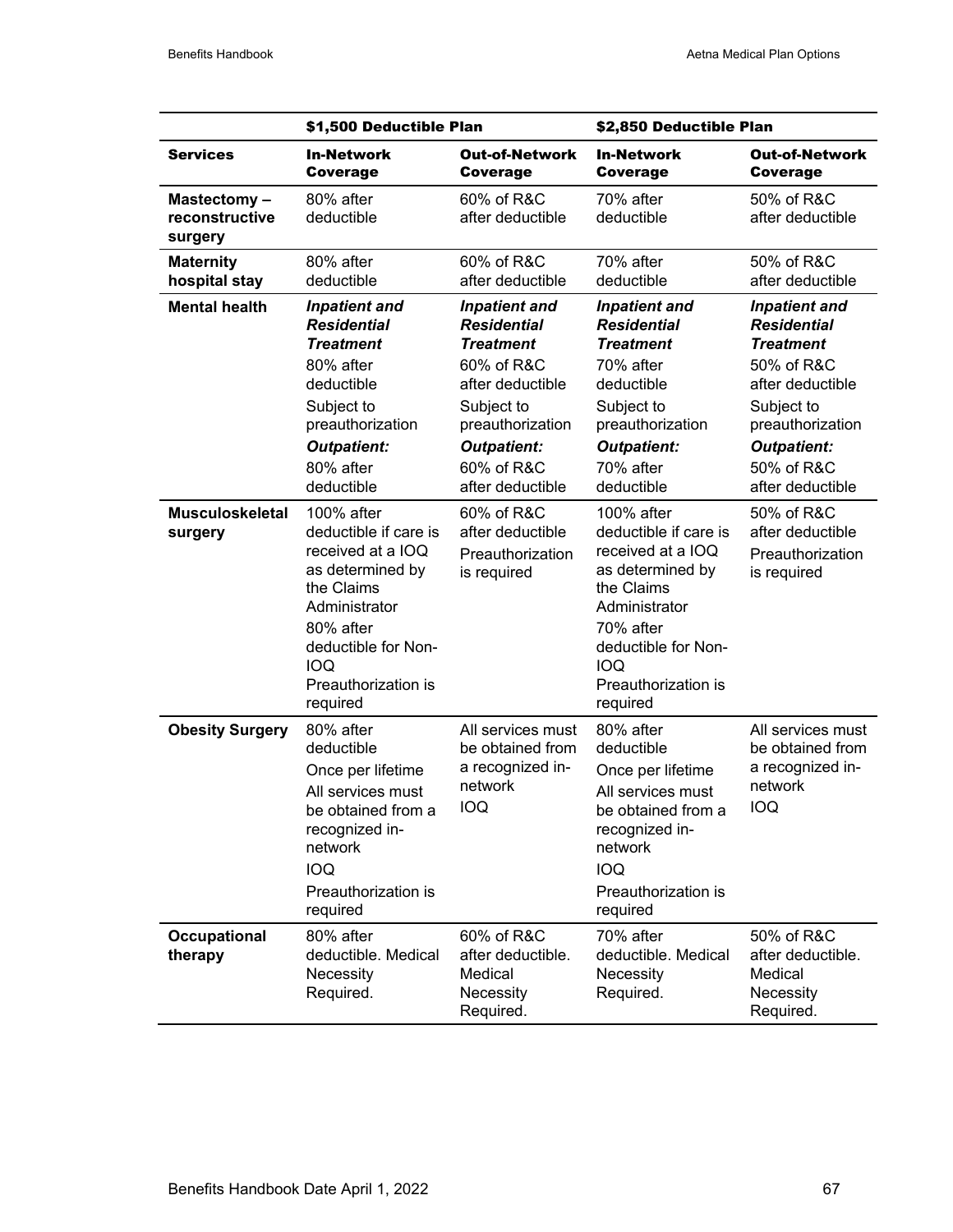| <b>Services</b>                                                | \$1,500 Deductible Plan                                                                                                                                                   |                                                                                  | \$2,850 Deductible Plan                                                                                                                                                |                                                                                  |
|----------------------------------------------------------------|---------------------------------------------------------------------------------------------------------------------------------------------------------------------------|----------------------------------------------------------------------------------|------------------------------------------------------------------------------------------------------------------------------------------------------------------------|----------------------------------------------------------------------------------|
|                                                                | <b>In-Network</b><br><b>Coverage</b>                                                                                                                                      | <b>Out-of-Network</b><br><b>Coverage</b>                                         | <b>In-Network</b><br><b>Coverage</b>                                                                                                                                   | <b>Out-of-Network</b><br><b>Coverage</b>                                         |
| Organ<br>transplant                                            | $100\%$ after<br>deductible in IOQ<br>as determined by<br>the Claims<br>Administrator<br>80% after<br>deductible in Non-<br><b>IOQ</b><br>Preauthorization is<br>required | 60% of R&C<br>after deductible<br>Preauthorization<br>is required                | 100% after<br>deductible in IOQ<br>as determined by<br>the Claims<br>Administrator<br>70% after<br>deductible in Non-<br><b>IOQ</b><br>Preauthorization is<br>required | 50% of R&C<br>after deductible<br>Preauthorization<br>is required                |
| <b>Outpatient</b><br>physician<br>services                     | 80% after<br>deductible                                                                                                                                                   | 60% of R&C<br>after deductible                                                   | 70% after<br>deductible                                                                                                                                                | 50% of R&C<br>after deductible                                                   |
| <b>Physical exams</b><br>for adults<br>(routine)               | Covered at 100%<br>(not subject to<br>deductible) for one<br>physical exam<br>each calendar year                                                                          | 60% of R&C<br>after deductible<br>for one physical<br>exam each<br>calendar year | Covered at 100%<br>(not subject to<br>deductible) for one<br>physical exam<br>each calendar year                                                                       | 50% of R&C<br>after deductible<br>for one physical<br>exam each<br>calendar year |
| <b>Physical exams</b><br>for children<br>(routine)             | Covered at 100%<br>(not subject to<br>deductible)<br>Subject to Plan<br>limits                                                                                            | 60% of R&C<br>after deductible<br>Subject to Plan<br>limits                      | Covered at 100%<br>(not subject to<br>deductible)<br>Subject to Plan<br>limits                                                                                         | 50% of R&C<br>after deductible<br>Subject to Plan<br>limits                      |
| <b>Physical</b><br>therapy                                     | 80% after<br>deductible. Medical<br>Necessity<br>Required.                                                                                                                | 60% of R&C<br>after deductible.<br>Medical<br>Necessity<br>Required.             | 70% after<br>deductible. Medical<br>Necessity<br>Required.                                                                                                             | 50% of R&C<br>after deductible.<br>Medical<br>Necessity<br>Required.             |
| <b>Virtual Physical</b><br><b>Therapy</b><br>(SWORD<br>Health) | Prior to deductible:<br>\$29/month for<br>unlimited sessions<br>per month.                                                                                                | Not covered - all<br>services must be<br>provided by<br><b>SWORD Health</b>      | Prior to deductible:<br>\$29/month for<br>unlimited sessions<br>per month.                                                                                             | Not covered - all<br>services must be<br>provided by<br><b>SWORD Health</b>      |
|                                                                | After meeting<br>deductble: subject<br>to coinsurance on<br>\$29/month for<br>unlimited sessions<br>per month.                                                            |                                                                                  | After meeting<br>deductble: subject<br>to coinsurance on<br>\$29/month for<br>unlimited sessions<br>per month.                                                         |                                                                                  |
| Pregnancy<br>termination                                       | 80% after<br>deductible                                                                                                                                                   | 60% of R&C<br>after deductible                                                   | 70% after<br>deductible                                                                                                                                                | 50% of R&C<br>after deductible                                                   |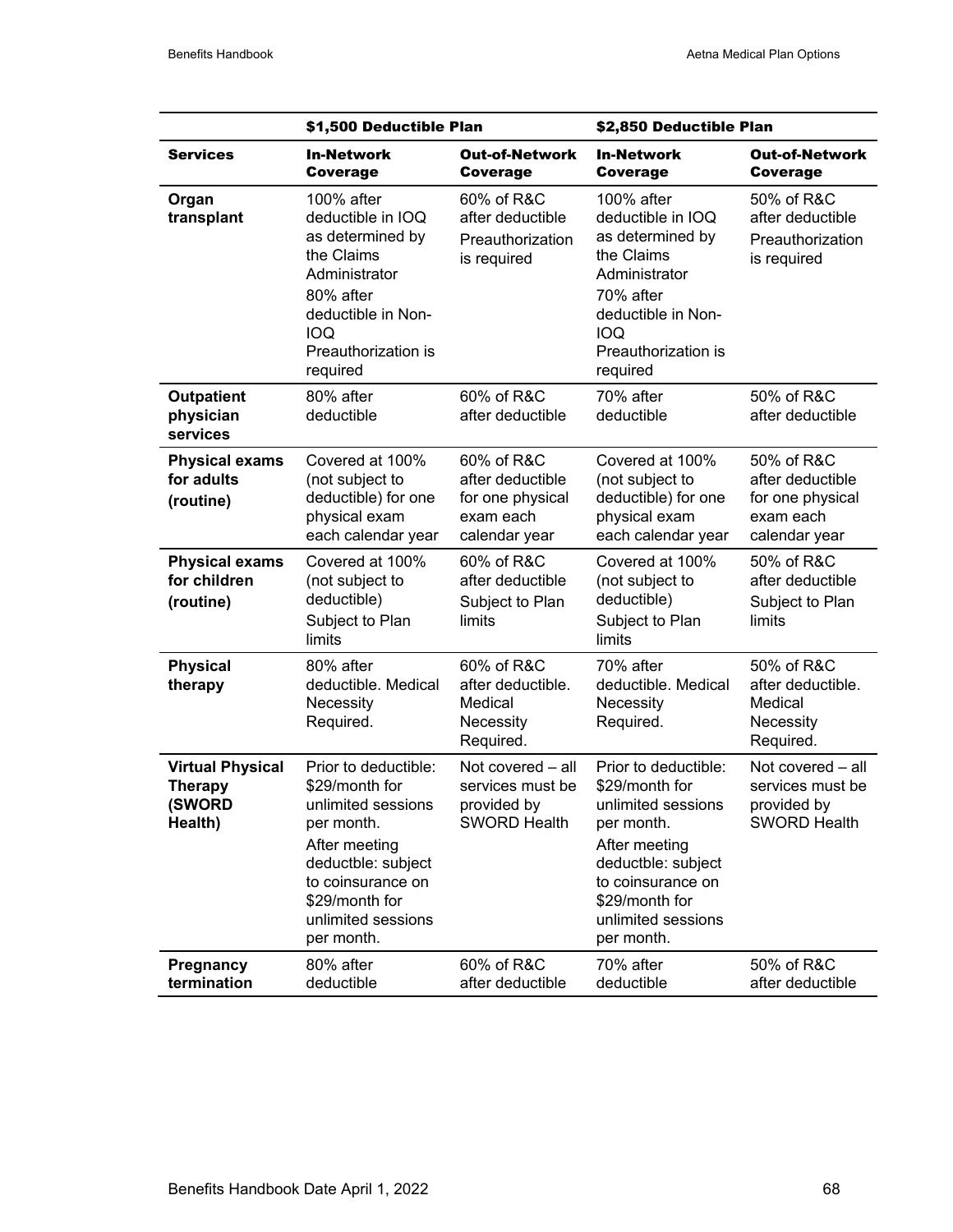|                                                                             | \$1,500 Deductible Plan                                                                                                                                                    |                                                                                                                                                                                      | \$2,850 Deductible Plan                                                                                                                                                    |                                                                                                                                                                                      |
|-----------------------------------------------------------------------------|----------------------------------------------------------------------------------------------------------------------------------------------------------------------------|--------------------------------------------------------------------------------------------------------------------------------------------------------------------------------------|----------------------------------------------------------------------------------------------------------------------------------------------------------------------------|--------------------------------------------------------------------------------------------------------------------------------------------------------------------------------------|
| <b>Services</b>                                                             | <b>In-Network</b><br><b>Coverage</b>                                                                                                                                       | <b>Out-of-Network</b><br><b>Coverage</b>                                                                                                                                             | <b>In-Network</b><br>Coverage                                                                                                                                              | <b>Out-of-Network</b><br>Coverage                                                                                                                                                    |
| <b>Prenatal visits</b>                                                      | 80% after<br>deductible first visit<br>only<br><b>Routine Prenatal</b><br>Care covered at<br>100%                                                                          | 60% of R&C<br>after deductible                                                                                                                                                       | 70% after<br>deductible first visit<br>only<br><b>Routine Prenatal</b><br>Care covered at<br>100%                                                                          | 50% of R&C<br>after deductible                                                                                                                                                       |
| <b>Prescription</b><br>drugs (see<br>"Prescription<br>Drugs" on<br>page 40) | There is a<br>pharmacy network<br>for 30-day and<br>90-day prescription<br>drugs.                                                                                          | There is a<br>pharmacy<br>network for<br>30-day and<br>90-day<br>prescription<br>drugs.                                                                                              | There is a<br>pharmacy network<br>for 30-day and<br>90-day prescription<br>drugs.                                                                                          | There is a<br>pharmacy<br>network for<br>30-day and<br>90-day<br>prescription<br>drugs.                                                                                              |
| <b>Private Duty</b><br><b>Nursing</b>                                       | 80% after<br>deductible<br>Maximum of 60<br>visits (8-hour shifts)<br>per calendar year<br>(Combined in-<br>network/out-of-<br>network)<br>Preauthorization is<br>required | 60% of R&C<br>after deductible<br>Maximum of 60<br>visits (8-hour<br>shifts) per<br>calendar year<br>(Combined in-<br>network/out-of-<br>network)<br>Preauthorization<br>is required | 70% after<br>deductible<br>Maximum of 60<br>visits (8-hour shifts)<br>per calendar year<br>(Combined in-<br>network/out-of-<br>network)<br>Preauthorization is<br>required | 50% of R&C<br>after deductible<br>Maximum of 60<br>visits (8-hour<br>shifts) per<br>calendar year<br>(Combined in-<br>network/out-of-<br>network)<br>Preauthorization<br>is required |
| <b>Prostate</b><br>specific antigen<br>test - PSA<br>(routine)              | Covered at 100%<br>(not subject to<br>deductible)                                                                                                                          | 60% of R&C<br>after deductible                                                                                                                                                       | Covered at 100%<br>(not subject to<br>deductible)                                                                                                                          | 50% of R&C<br>after deductible                                                                                                                                                       |
| <b>Skilled nursing</b><br>facility                                          | 80% after<br>deductible for up to<br>120 days per<br>calendar year<br>(combined in-<br>network/out-of-<br>network)<br>Preauthorization is<br>required.                     | 60% of R&C<br>after deductible<br>for up to 120<br>days per<br>calendar year<br>(combined in-<br>network/out-of-<br>network)<br>Preauthorization<br>is required.                     | 70% after<br>deductible for up to<br>120 days per<br>calendar year<br>(combined in-<br>network/out-of-<br>network)<br>Preauthorization is<br>required.                     | 50% of R&C<br>after deductible<br>for 120 days per<br>calendar year<br>(combined in-<br>network/out-of-<br>network)<br>Preauthorization<br>is required.                              |
| Speech therapy                                                              | 80% after<br>deductible. Medical<br>Necessity<br>Required.                                                                                                                 | 60% of R&C<br>after deductible.<br>Medical<br>Necessity<br>Required.                                                                                                                 | 70% after<br>deductible. Medical<br>Necessity<br>Required.                                                                                                                 | 50% of R&C<br>after deductible.<br>Medical<br>Necessity<br>Required.                                                                                                                 |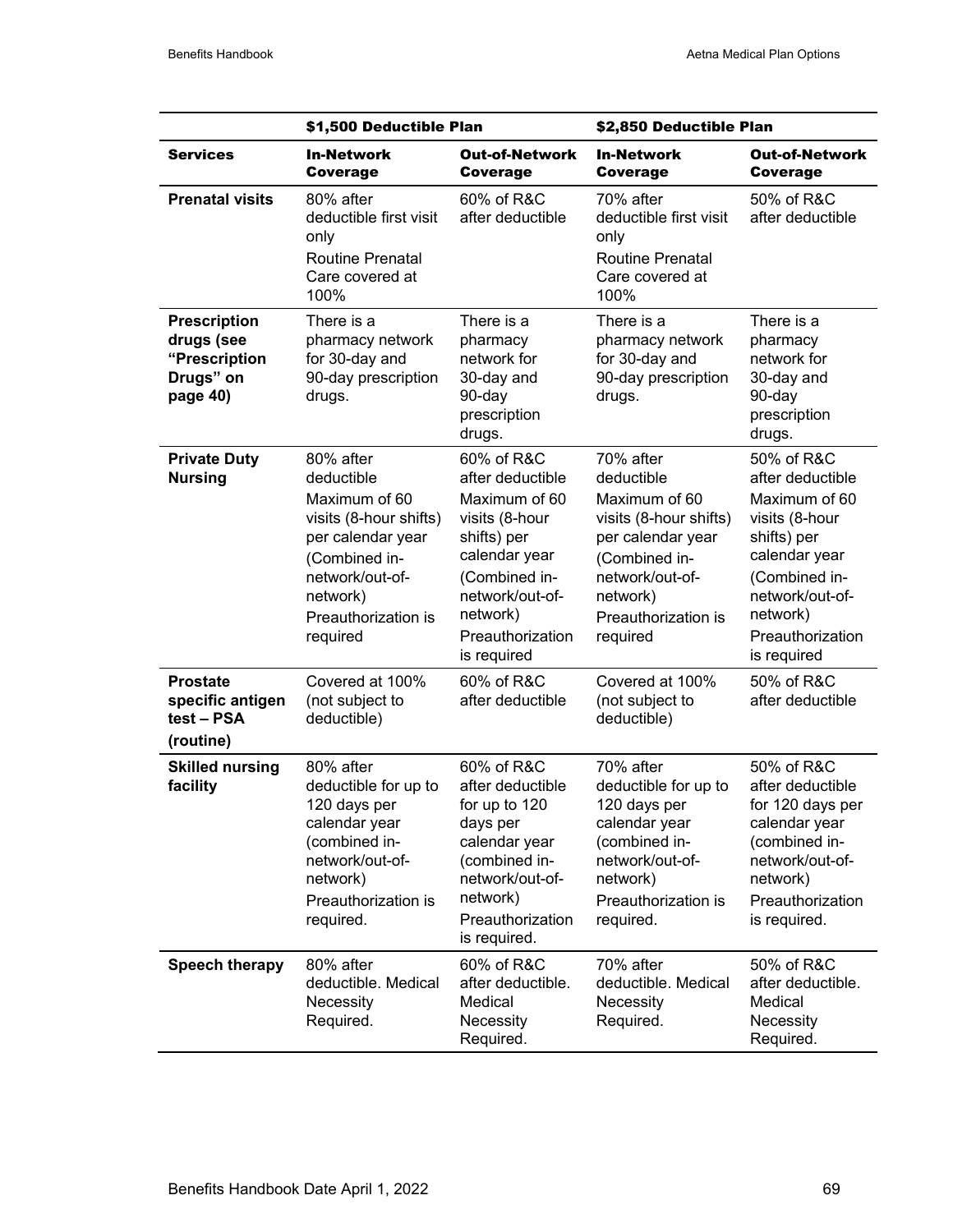|                                             | \$1,500 Deductible Plan                                                                                                                                                  |                                                                                                                                                                                    | \$2,850 Deductible Plan                                                                                                                                                  |                                                                                                                                                                                    |
|---------------------------------------------|--------------------------------------------------------------------------------------------------------------------------------------------------------------------------|------------------------------------------------------------------------------------------------------------------------------------------------------------------------------------|--------------------------------------------------------------------------------------------------------------------------------------------------------------------------|------------------------------------------------------------------------------------------------------------------------------------------------------------------------------------|
| <b>Services</b>                             | <b>In-Network</b><br>Coverage                                                                                                                                            | <b>Out-of-Network</b><br><b>Coverage</b>                                                                                                                                           | <b>In-Network</b><br>Coverage                                                                                                                                            | <b>Out-of-Network</b><br><b>Coverage</b>                                                                                                                                           |
| <b>Surgery</b>                              | 80% after<br>deductible<br>Preauthorization is<br>required if in-<br>patient<br>Predetermination of<br>benefits is<br>recommended for<br>multiple surgical<br>procedures | 60% of R&C<br>after deductible<br>Preauthorization<br>is required if in-<br>patient<br>Predetermination<br>of benefits is<br>recommended<br>for multiple<br>surgical<br>procedures | 70% after<br>deductible<br>Preauthorization is<br>required if in-<br>patient<br>Predetermination of<br>benefits is<br>recommended for<br>multiple surgical<br>procedures | 50% of R&C<br>after deductible<br>Preauthorization<br>is required if in-<br>patient<br>Predetermination<br>of benefits is<br>recommended<br>for multiple<br>surgical<br>procedures |
| <b>Tubal ligation</b>                       | Covered at 100%,<br>deductible does not<br>apply                                                                                                                         | 60% of R&C<br>after deductible                                                                                                                                                     | Covered at 100%,<br>deductible does not<br>apply                                                                                                                         | 50% of R&C<br>after deductible                                                                                                                                                     |
| <b>Urgent Care</b>                          | 80% after<br>deductible                                                                                                                                                  | 60% of R&C<br>after deductible                                                                                                                                                     | 70% after<br>deductible                                                                                                                                                  | 50% of R&C<br>after deductible                                                                                                                                                     |
| <b>Vasectomy</b>                            | 80% after<br>deductible                                                                                                                                                  | 60% of R&C<br>after deductible                                                                                                                                                     | 70% after<br>deductible                                                                                                                                                  | 50% of R&C<br>after deductible                                                                                                                                                     |
| <b>Virtual Medicine</b>                     | 80% after<br>deductible                                                                                                                                                  | Not covered                                                                                                                                                                        | 70% after<br>deductible                                                                                                                                                  | Not covered                                                                                                                                                                        |
| <b>Vision care</b><br>(routine eye<br>care) | Not covered                                                                                                                                                              | Not covered                                                                                                                                                                        | Not covered                                                                                                                                                              | Not covered                                                                                                                                                                        |
| <b>Vision Therapy/</b><br><b>Orthoptics</b> | 80% after<br>deductible<br>(maximum of 12<br>vision therapy visits<br>or sessions<br>medically<br>necessary for<br>treatment of<br>convergence<br>insufficiency)         | 60% of R&C<br>after deductible<br>(maximum of 12<br>vision therapy<br>visits or sessions<br>medically<br>necessary for<br>treatment of<br>convergence<br>insufficiency)            | 70% after<br>deductible<br>(maximum of 12<br>vision therapy visits<br>or sessions<br>medically<br>necessary for<br>treatment of<br>convergence<br>insufficiency)         | 50% of R&C<br>after deductible<br>(maximum of 12<br>vision therapy<br>visits or sessions<br>medically<br>necessary for<br>treatment of<br>convergence<br>insufficiency)            |
| X-rays                                      | 80% after<br>deductible                                                                                                                                                  | 60% of R&C<br>after deductible                                                                                                                                                     | 70% after<br>deductible                                                                                                                                                  | 50% of R&C<br>after deductible                                                                                                                                                     |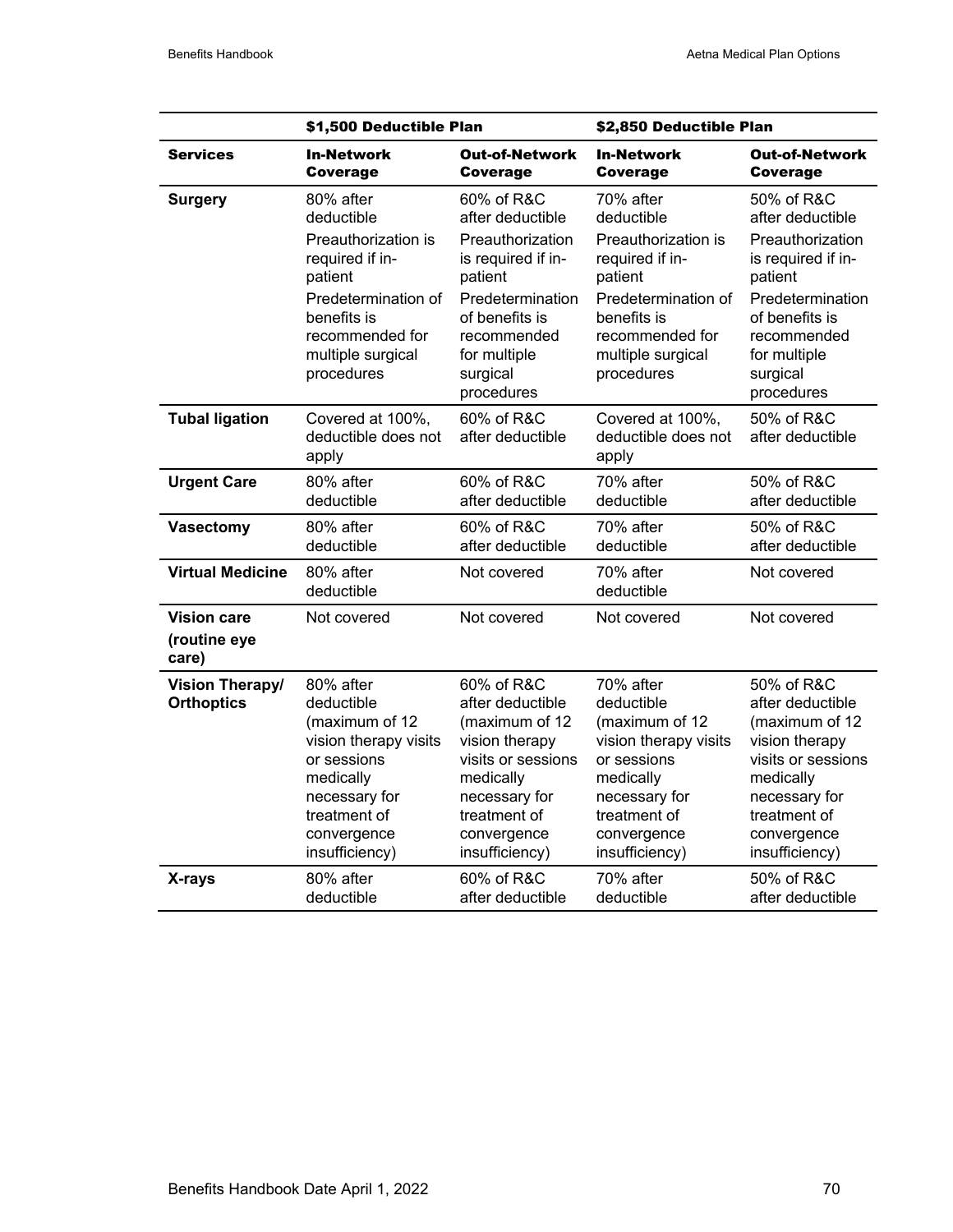# What's Not Covered

The Plan will not pay benefits for any of the services, treatments, items or supplies described in this section, even if either of the following is true:

- It is recommended or prescribed by a physician.
- It is the only available treatment for your condition.

The Claims Administrator may modify this list at their discretion, and you will be notified of any such change.

## Alternative Treatments

- **Acupressure**
- **•** Aroma therapy
- **Hypnotism**
- **Rolfing**
- Other forms of alternative treatment as defined by the Office of Alternative Medicine of the National Institutes of Health.
- Art therapy, music therapy, dance therapy, horseback therapy and other forms of alternative treatment as defined by the National Center for Complementary and Integrative Health (NCCIH) of the National Institutes of Health. This exclusion does not apply to Manipulative Treatment and non-manipulative osteopathic care.
- Adventure-based therapy, wilderness therapy, outdoor therapy, or similar programs.

### Comfort or Convenience

- **Television**
- **Telephone**
- **Beauty/barber service**
- Guest service
- Supplies, equipment and similar incidental services and supplies for personal comfort. Examples include:
	- − Air conditioners
	- − Air purifiers and filters
	- − Batteries and battery chargers
	- − Car seats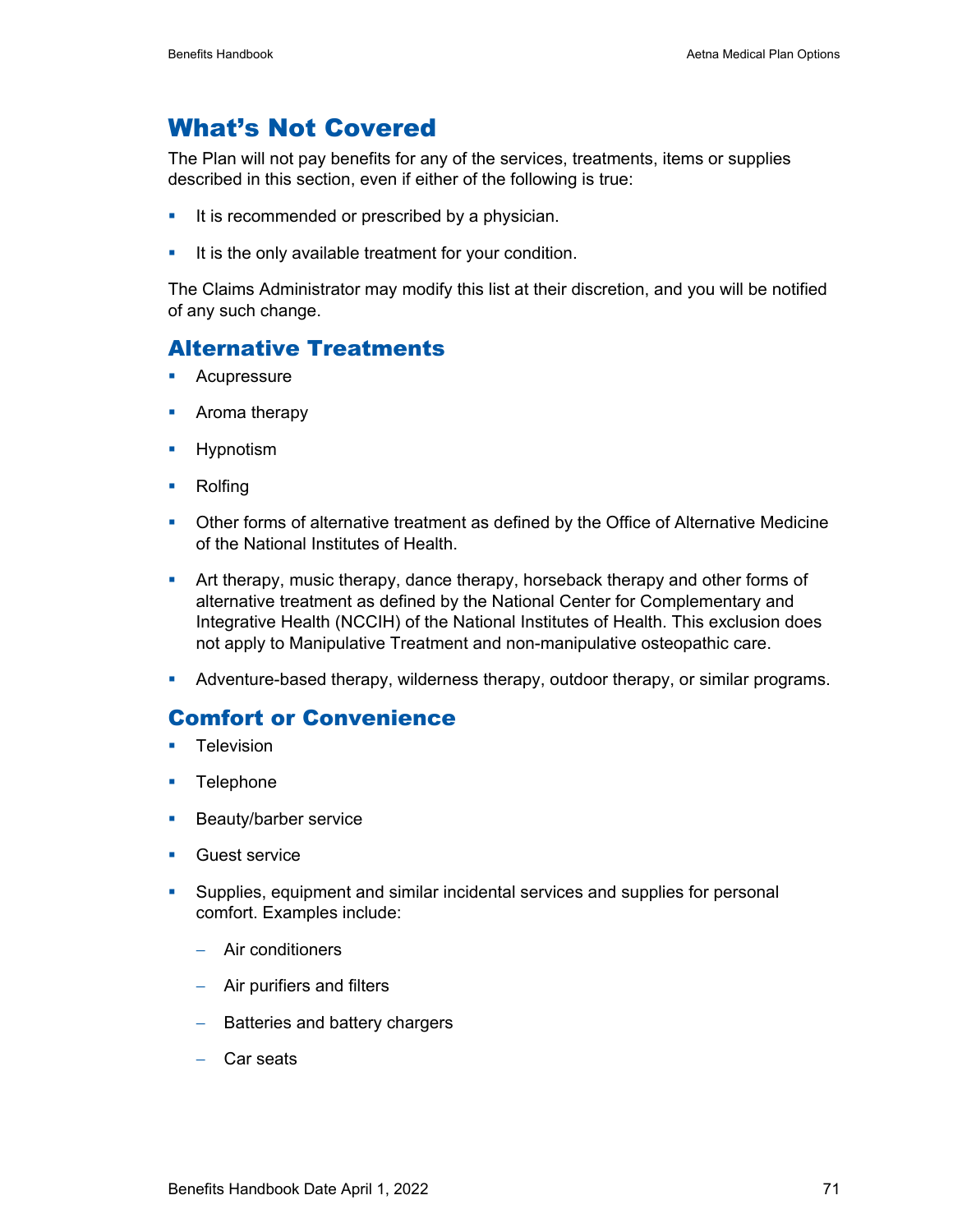- − Chairs, bath chairs, feeding chairs, toddler chairs, ergonomically correct chairs, chair lifts and recliners
- − Dehumidifiers
- − Humidifiers
- − Devices and computers to assist communication and speech
- − Exercise equipment and treadmills.
- − Home remodeling to accommodate a health need (such as, but not limited to, ramps and swimming pools).
- − Hot and cold compresses
- − Hot tubs
- − Jacuzzis
- − Medical alert systems
- − Motorized beds, non-Hospital beds, comfort beds and mattresses
- − Music devices
- − Personal computers
- − Pillows
- − Power-operated vehicles
- − Radios
- − Safety equipment
- − Saunas
- − Stair lifts and stair glides
- − Strollers
- − Treadmills
- − Vehicle modifications such as van lifts
- − Video player
- − Whirlpools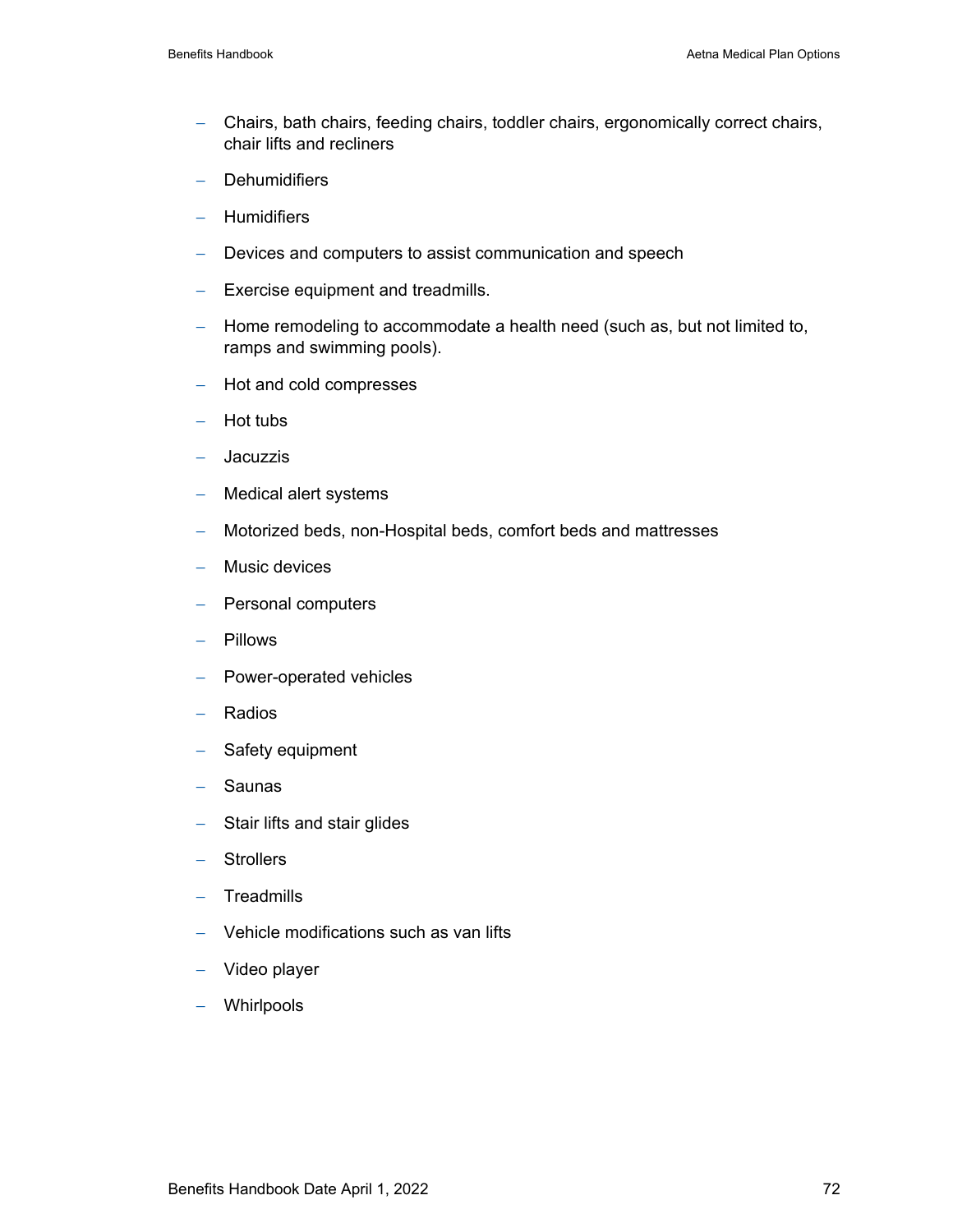### **Dental**

- **Dental care except when necessary because of accidental damage to an unrestored** tooth. Such services must be performed by a Doctor of Dental Surgery (DDS) or Doctor of Medical Dentistry (DMD). Dental services for final treatment to repair the damage must be started within 12 months of the accident and completed in the calendar year or within the following calendar year.
- **Preventive care, diagnosis, treatment of or related to the teeth, jawbones or gums.** Examples include all of the following:
	- − Extraction, restoration and replacement of teeth
	- − Medical or surgical treatments of dental conditions
	- − Services to improve dental clinical outcomes
- **Dental implants, bone grafts, and other implant-related procedures**
- Dental braces (orthodontics)
- **Dental X-rays, supplies and appliances and all associated expenses, including** hospitalization and anesthesia. The only exceptions to this are for any of the following:
	- − Transplant preparation
	- − Initiation of immunosuppressives
	- − The direct treatment of acute traumatic injury, cancer or cleft palate
- **Treatment of congenitally missing, malpositioned or super numerary teeth, even if** part of a congenital anomaly.
- **Endodontics, periodontal surgery and restorative treatment**

### **Drugs**

**•** Over-the-counter drugs and treatments

## Experimental or Investigational Services or Unproven Services

Medical, surgical, diagnostic, psychiatric, substance use or health care services, technologies, supplies, treatments, procedures, drug therapies or devices that, at the time the Claims Administrator makes a determination regarding coverage in a particular case, are determined to be any of the following:

 Not approved by the US Food and Drug Administration (FDA) to be lawfully marketed for the proposed use and not identified in the American Hospital Formulary Service or the United States Pharmacopea Dispensing Information as appropriate for the proposed use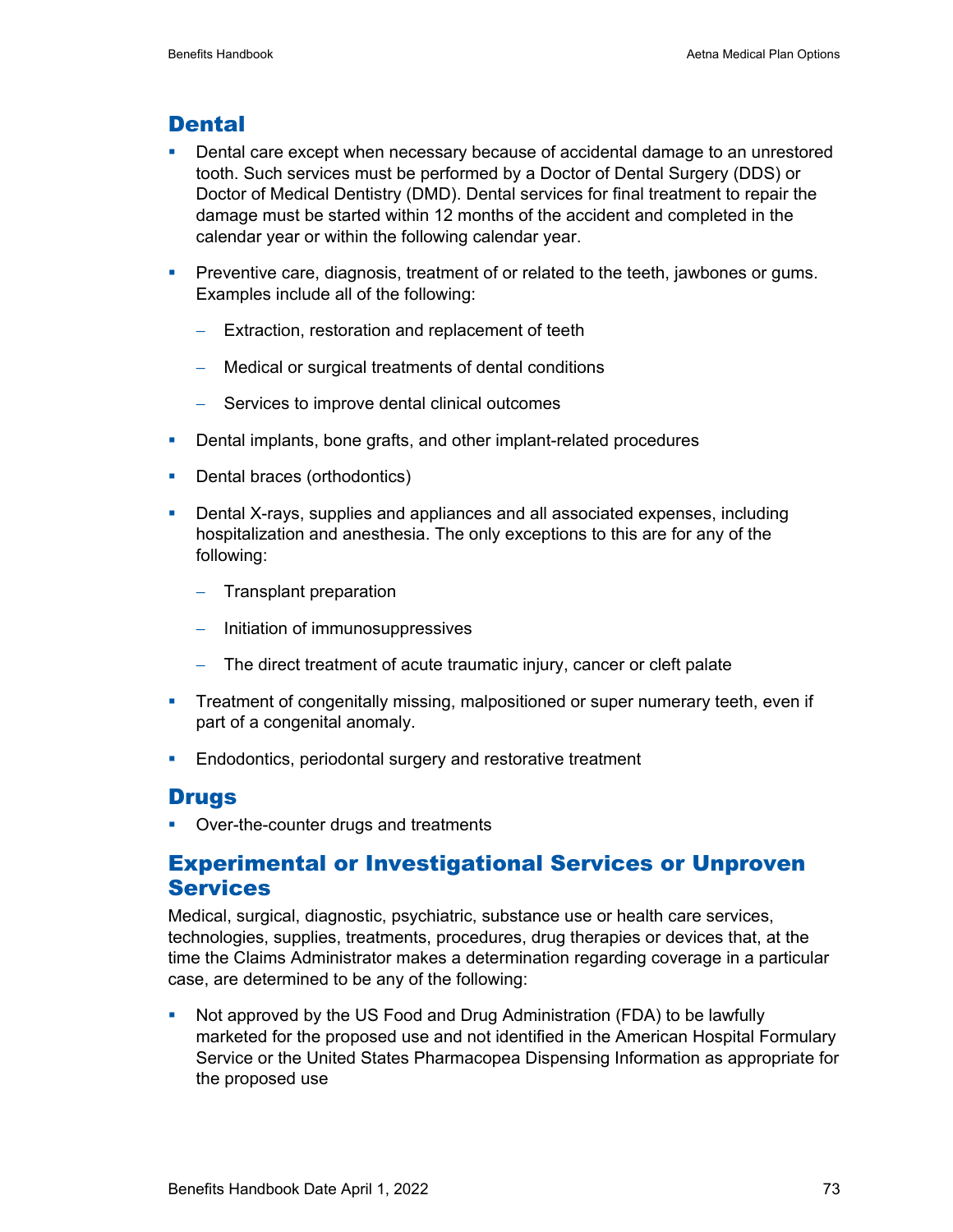- Subject to review and approval by any institutional review board for the proposed use
- The subject of an ongoing clinical trial that meets the definition of a Phase 1, 2 or 3 clinical trial set forth in the FDA regulations, regardless of whether the trial is actually subject to FDA oversight.

### Foot Care

- **Except when needed for severe systemic disease:** 
	- − Routine foot care (including the cutting or removal of corns and calluses)
	- − Nail trimming, cutting, or debriding (surgical removal of tissue)
- **Hygienic and preventive maintenance foot care. Examples include the following:** 
	- − Cleaning and soaking the feet
	- − Applying skin creams in order to maintain skin tone
	- − Other services that are performed when there is not a localized illness, injury or symptom involving the foot
- **Treatment of flat feet**
- **Treatment of subluxation (partial dislocation) of the foot**
- Shoes (including orthopedic shoes), foot orthotics, arch supports, shoe inserts, ankle braces, guards, protectors, creams, ointments and other equipment, devices and supplies, even if required following a covered treatment of an illness or injury

### Medical Supplies and Appliances

- Devices used specifically as safety items or to affect performance in sports-related activities
- **Prescribed or non-prescribed medical supplies and disposable supplies. Examples** include:
	- − Elastic stockings
	- − Ace bandages
	- − Gauze and dressings
	- − Disposable outpatient supplies: Any outpatient disposable supply or device, including sheaths, bags, elastic garments, support hose, bandages, bedpans, syringes, blood or urine testing supplies, and other home test kits; and splints, neck braces, compresses, and other devices not intended for reuse by another patient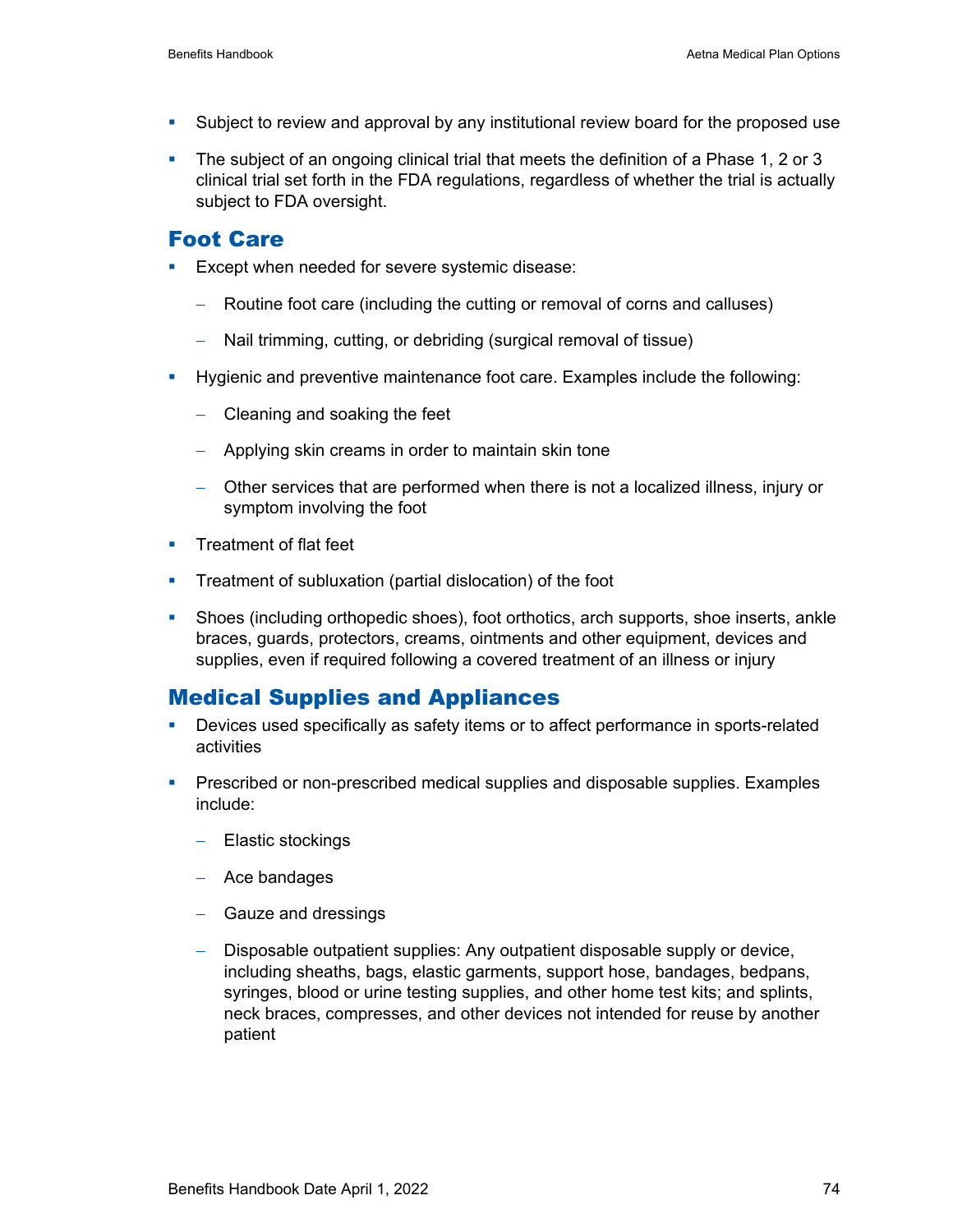- Orthotic Devices (excluding foot orthotics) are described as: A support, brace, or splint used to support, align, prevent, or correct the function of movable parts of the body. Orthotics (excluding foot orthotics) are covered by the Aetna plan when medically necessary
- **Tubings, nasal cannulas, connectors and masks are not covered except when used** with durable medical equipment
- Tubings and masks except when used in association with Durable Medical Equipment
- Repair or replacement of Durable Medical Equipment or orthotics due to misuse, malicious damage or gross neglect or to replace lost or stolen items

## Mental Health/Substance Use

- Services performed in connection with conditions not classified in the current edition of the Diagnostic and Statistical Manual of the American Psychiatric Association
- Services for mental health and substance use that extend beyond the period necessary for short-term evaluation, diagnosis, treatment or crisis intervention
- **Treatment for conduct and impulse control disorders, personality disorders,** paraphilias
- **Treatment provided in connection with or to comply with commitments, police** detentions and other similar arrangements, unless authorized by the Plan's preauthorization review service

The Plan's preauthorization review service may consult with professional clinical consultants, peer review committees or other appropriate sources for recommendations and information regarding whether a service or supply meets criteria:

 Preventive counseling provided in connection with tobacco dependency in excess of 8 visits per 12 months

## Nutrition

- **Megavitamin and nutrition based therapy**
- Nutritional counseling for either individuals or groups, including weight loss programs, health clubs and spa programs, health clubs and spa programs except when necessary in treating chronic disease states in which dietary adjustment has a therapeutic role and is prescribed by a physician and furnished by a provider as preventive care (e.g., a registered dietician, licensed nutritionist or other qualified licensed health provision) recognized under the plan.
- Nutritional and electrolyte supplements, including infant formula, donor breast milk, nutritional supplements, dietary supplements, diets for weight control or treatment of obesity (including liquid diets or food), food of any kind (diabetic, low fat, cholesterol), oral vitamins, and oral minerals except when sole source of nutrition or except when a certain nutritional formula treats a specific inborn error of metabolism.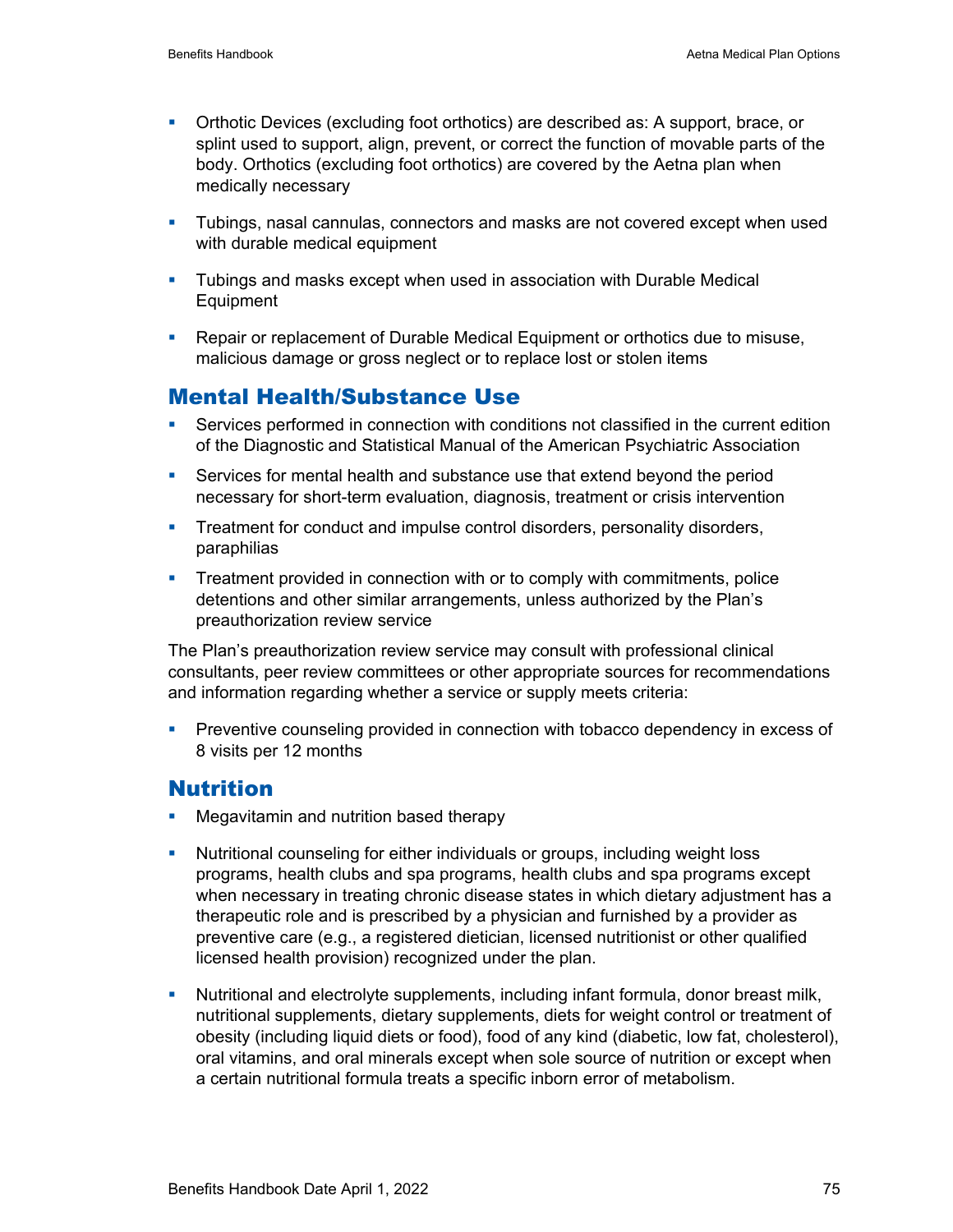## Physical Appearance

- Cosmetic procedures. Examples include:
	- − Pharmacological regimens (e.g., systematic course of drugs), nutritional procedures or treatments
	- − Scar or tattoo removal or revision procedures (such as salabrasion, chemosurgery and other such skin abrasion procedures)
	- − Skin abrasion procedures performed as a treatment for acne
	- − Orthognathic surgery, for cosmetic reasons
- Replacement of an existing breast implant if the earlier breast implant was performed as a cosmetic procedure. Note: Replacement of an existing breast implant is considered reconstructive if the initial breast implant followed mastectomy.
- Physical conditioning programs such as athletic training, body-building, exercise, fitness, flexibility, and diversion or general motivation.
- Weight loss programs whether or not they are under medical supervision. Weight loss programs for medical reasons are also excluded.
- Wigs are generally excluded except in cases of hair loss due a severe medical condition or treatment.
- **Hair removal or replacement by any means**
- **Treatments for skin wrinkles or any treatment to improve the appearance of the skin**
- **Treatment for spider veins**
- Skin abrasion procedures performed as a treatment for acne
- **Treatments for hair loss**
- Varicose vein treatment of the lower extremities, when it is considered cosmetic

### **Providers**

- Services performed by a provider who is a family member by birth or marriage, including spouse, brother, sister, parent or child. This includes any service the provider may perform on himself or herself.
- Services performed by a provider with your same legal residence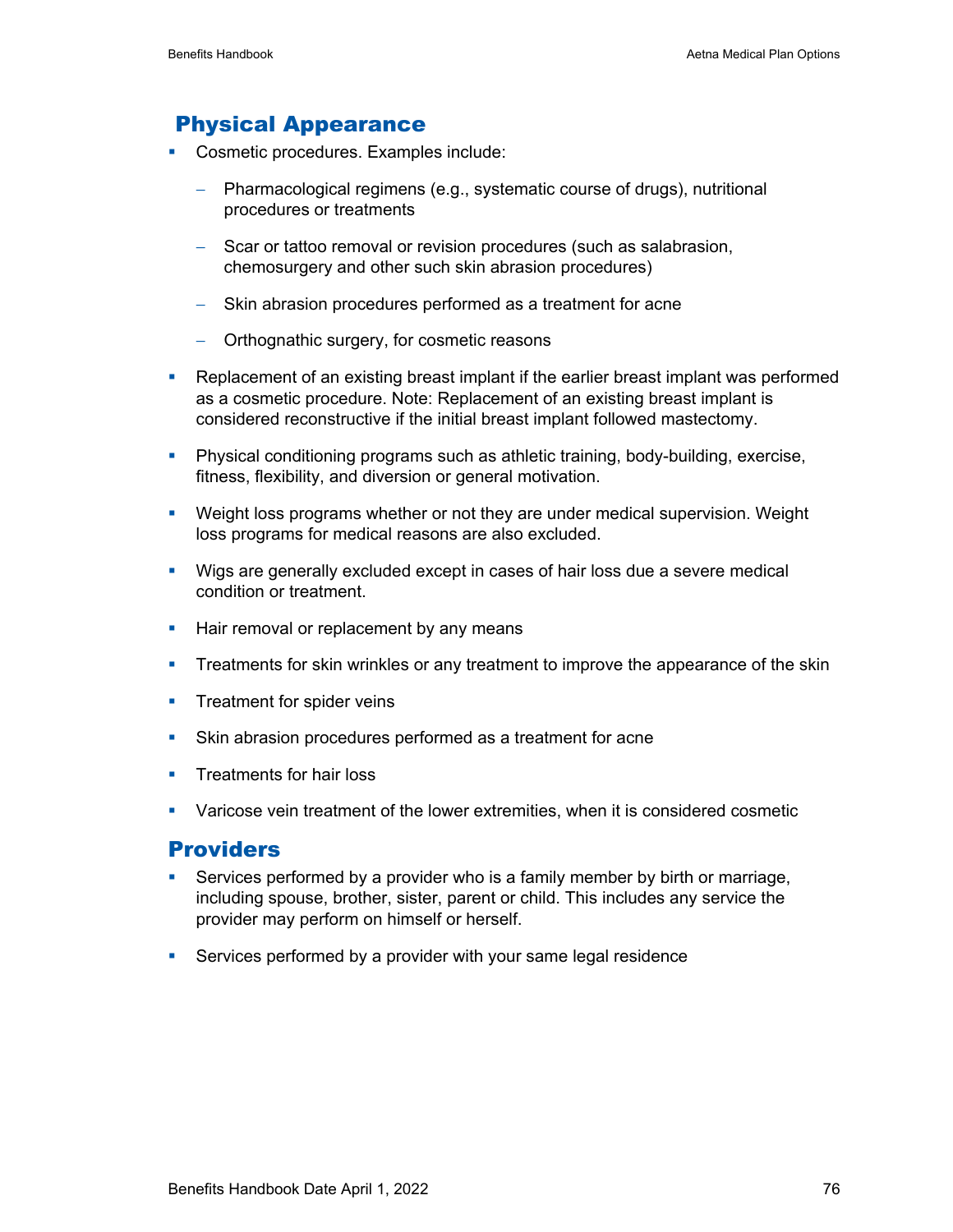- Services provided at a free-standing or hospital-based diagnostic facility without an order written by a physician or other provider. Services that are self-directed to a free-standing or hospital-based diagnostic facility. Services ordered by a physician or other provider who is an employee or representative of a free-standing or hospitalbased diagnostic facility, when that physician or other provider:
	- Has not been actively involved in your medical care prior to ordering the service, or
	- − Is not actively involved in your medical care after the service is received.

This exclusion does not apply to mammography testing.

### Reproduction

- **Health services and associated expenses for infertility treatments (except those** described under Infertility Treatment)
- Charges associated with cryopreservation or storage of cryopreserved eggs and embryos (e.g., office, hospital, ultrasounds, laboratory tests, etc.) are not covered. (This is only covered when it's medically necessary.)
- **Surrogate parenting**
- The reversal of voluntary sterilization
- **Fees or direct payment to a donor for sperm or ovum donations**
- **Monthly fees for maintenance and / or storage of frozen embryos.**

### Services Provided under Another Plan

- **Health services for which other coverage is required by federal, state or local law to** be purchased or provided through other arrangements. This includes, but is not limited to, coverage required by workers' compensation, no-fault auto insurance, or similar legislation. If coverage under workers' compensation or similar legislation is optional for you because you could elect it, or could have it elected for you, benefits will not be paid for any injury, sickness or mental illness that would have been covered under workers' compensation or similar legislation had that coverage been elected
- **Health services for treatment of military service-related disabilities, when you are** legally entitled to other coverage and facilities are reasonably available to you
- **Health services while on active military duty.**

### TMJ

- Surface electromyography
- **Doppler analysis**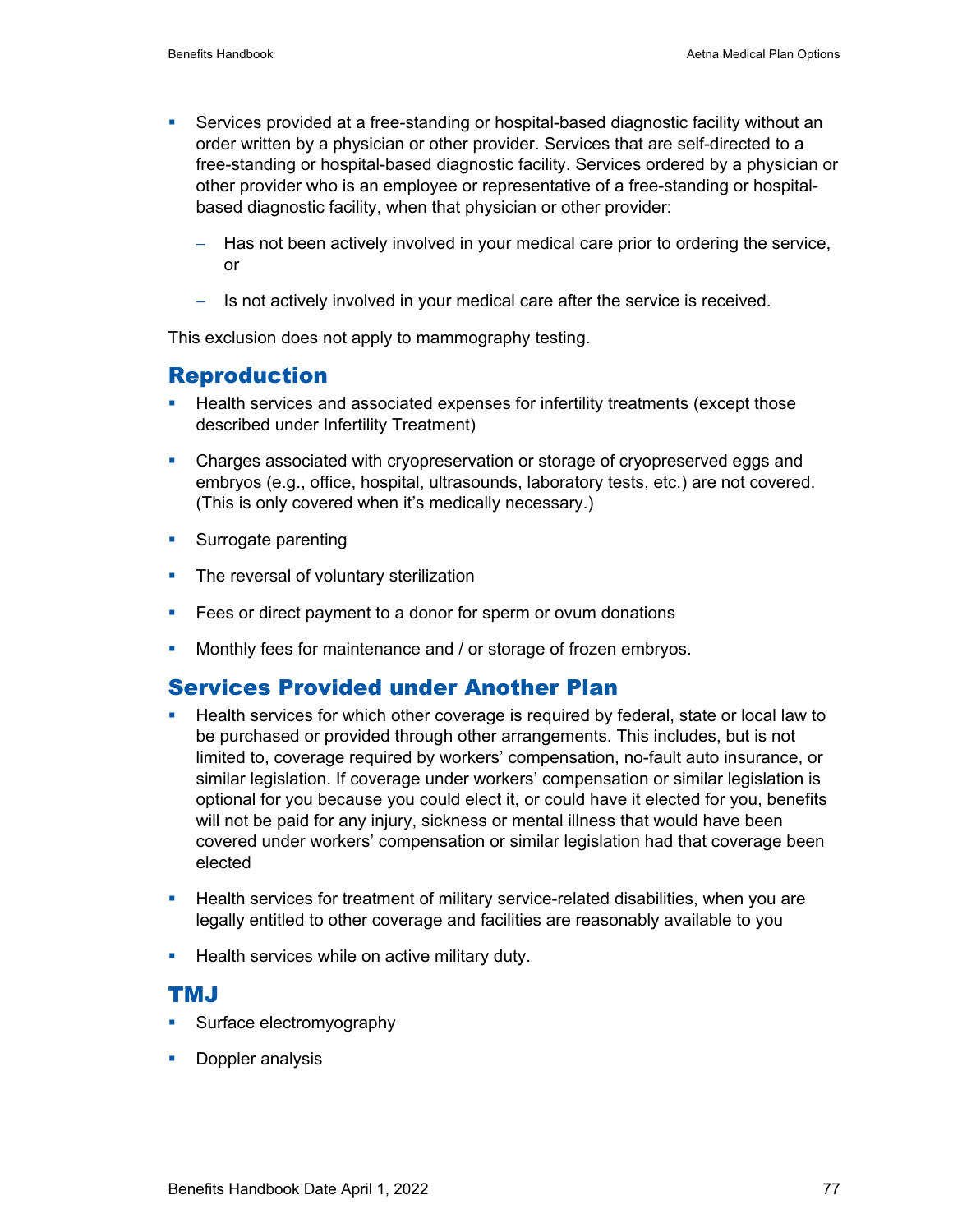- **Vibration analysis**
- Computerized mandibular scan or jaw tracking
- **Craniosacral therapy**
- **•** Orthodontics
- **•** Occlusal adjustment
- **Dental restorations**
- **Any charges for services that are dental in nature.**

### **Transplants**

- **Health services for organ and tissue transplants, except those described under** Organ Transplants
- Health services connected with the removal of an organ or tissue from you for purposes of a transplant to another person (Donor costs for removal are payable for a transplant through the organ recipient's benefits under the Plan)
- **Health services for transplants involving mechanical or animal organs**
- Any solid organ transplant (e.g. heart, lung, etc.; not blood, bone marrow, etc.) that is performed as a treatment for cancer
- **Any multiple organ transplant not listed as a covered service.**

### **Travel**

- **Health services provided in a foreign country, unless required as emergency health** services
- Travel or transportation expenses to and from your home, even though prescribed by a physician.
	- − Some travel expenses related to covered transplantation services may be reimbursed at the Claims Administrator's discretion. For example, travel for solid organ and bone marrow transplants obesity surgery or musculoskeletal surgery in an approved facility more than 100 miles from your home is covered up to \$50 per night for lodging, and up to \$10,000 per episode of care for travel and lodging combined.

### Vision and Hearing

- **Purchase cost of eye glasses, contact lenses, or hearing aids**
- Fitting charge for hearing aids, eye glasses or contact lenses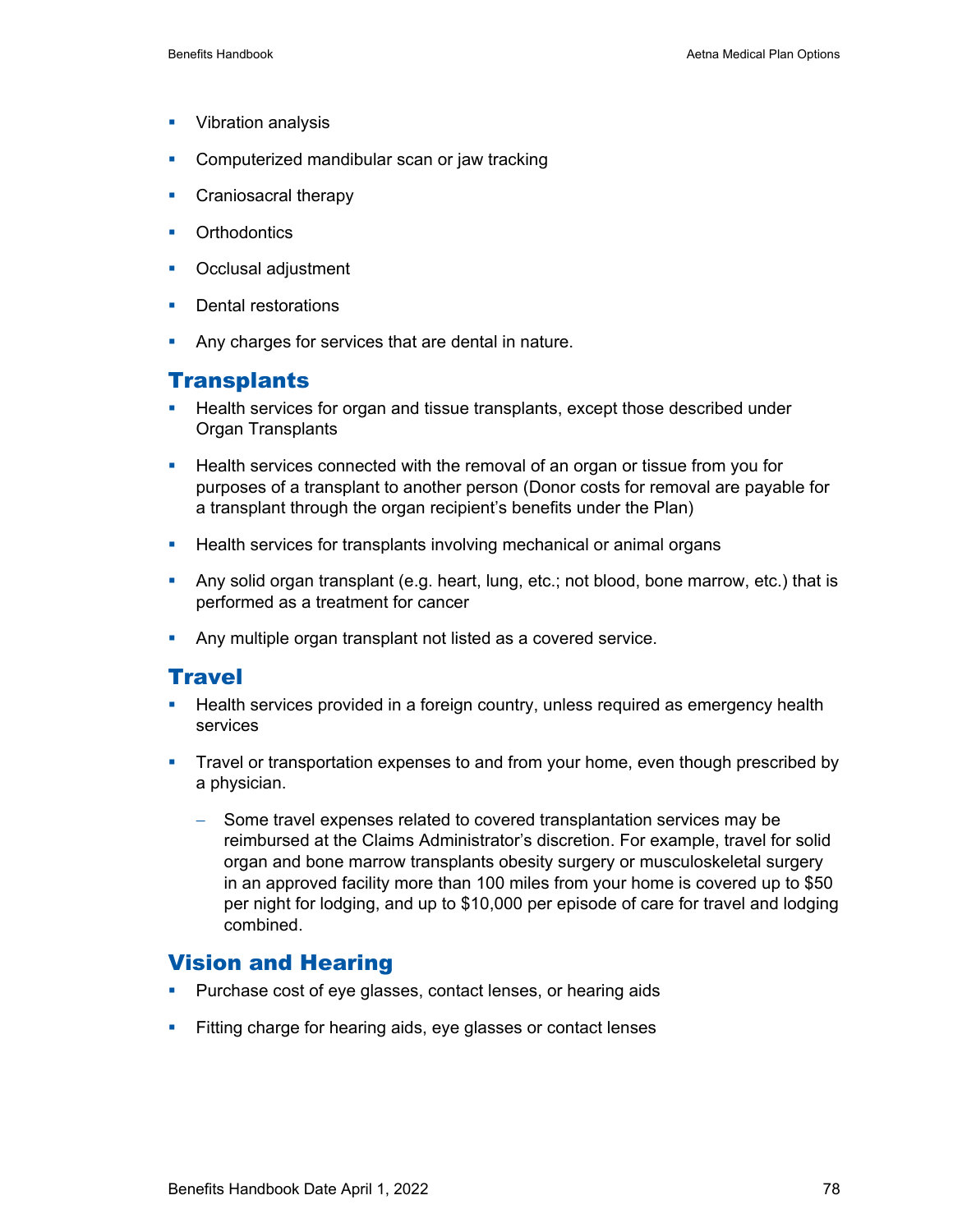- Surgery that is intended to allow you to see better without glasses or other vision correction, including radial keratotomy, laser, and other refractive eye surgery.
- **Implantable lenses used only to correct a refractive error (such as** *Intacs* **corneal** implants)

### Work-Related Accident and Illness

The Plan does not cover work-related accidents or illnesses. Work-related accidents and illnesses should be reported as soon as they occur to your Human Resources representative for consideration under the Worker's Compensation program.

### All Other Exclusions

- **Health services and supplies that do not meet the definition of a Covered Service**
- Physical, psychiatric or psychological exams, testing, vaccinations, immunizations or treatments that are otherwise covered under the Plan when:
	- − Required solely for purposes of career, education, sports or camp, travel, employment, insurance, marriage or adoption
	- − Related to judicial or administrative proceedings or orders
	- − Conducted for purposes of medical research
	- − Required to obtain or maintain a license of any type
- **Treatment for insomnia dementia and neurological disorders and other conditions** without a known basis (e.g., Treatment for insomnia, nightmare or hypersomnolence without medical, mental health or other sleep disorder co-morbidity, unspecified sleep-wake or hypersomnolence disorder, unspecified neurocognitive disorder, factitious disorder)
- **Health services received after the date your coverage under the Plan ends, including** health services for medical conditions arising before the date your coverage under the Plan ends
- **Health services for which you have no legal responsibility to pay, or for which a** charge would not ordinarily be made in the absence of coverage under the Plan
- In the event that a non-network provider waives copayments and/or the annual deductible for a particular health service, no benefits are provided for the health service for which the copayments and/or annual deductible are waived
- Charges in excess of eligible expense or in excess of any specified limitation
- **Custodial care**
- Domiciliary care (e.g., group living arrangements)
- **Private duty nursing while inpatient**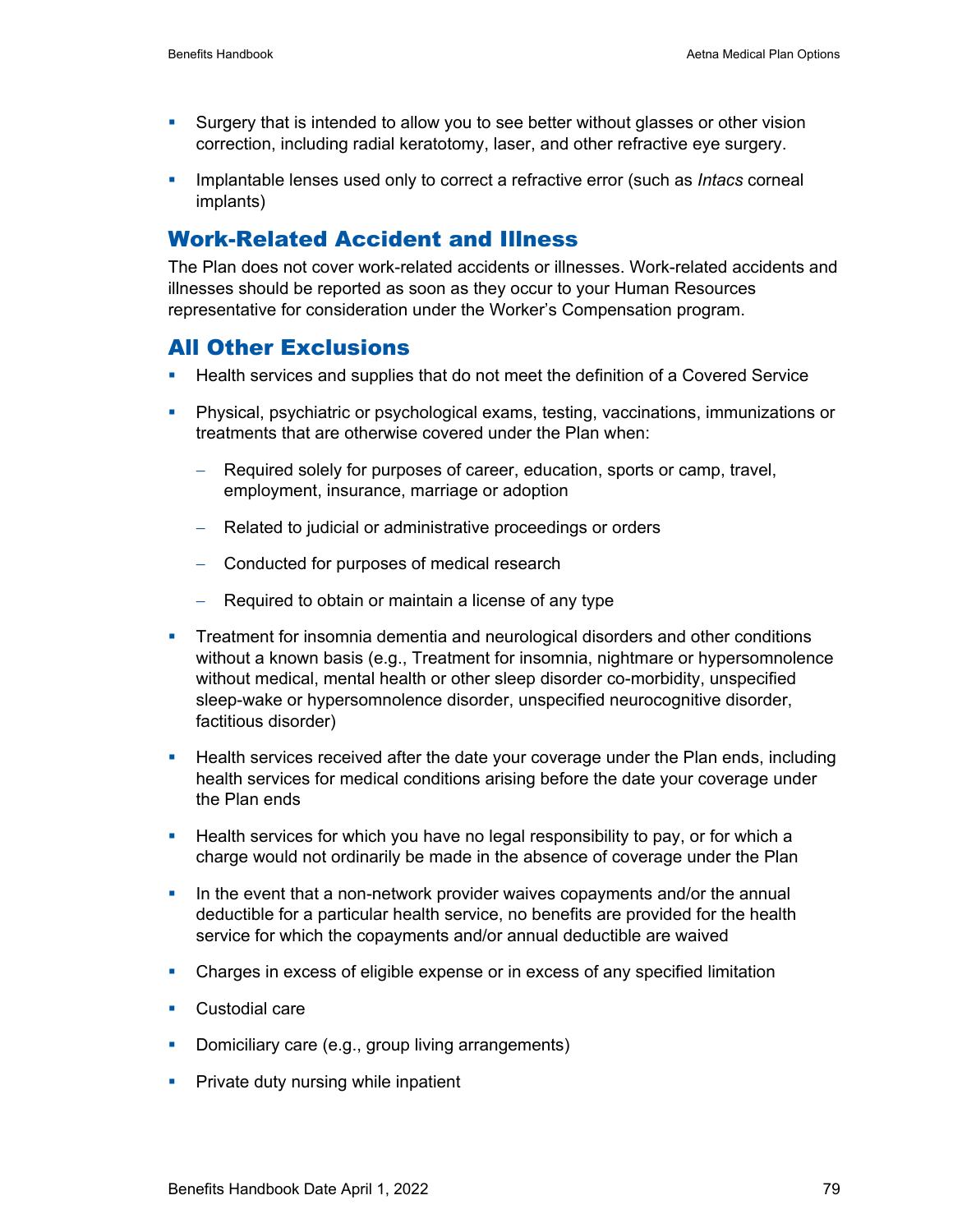- Respite care
- Rest cures
- **Treatment of benign gynecomastia (abnormal breast enlargement in males)**
- Medical and surgical treatment of excessive sweating (hyperhidrosis)
- Medical and surgical treatment for snoring, except when provided as a part of treatment for documented obstructive sleep apnea
- **Appliances for snoring**
- Any charges for missed appointments, room or facility reservations, completion of claim forms or record processing
- Any charges higher than the reasonable and customary charge
- Any charge for services, supplies or equipment advertised by the provider as free
- **Any charges by a provider sanctioned under a federal program for reason of fraud,** abuse or medical competency
- **Any charges prohibited by federal anti-kickback or self-referral statues**
- Any additional charges submitted after payment has been made and your account balance is zero
- Any charges by a resident in a teaching hospital where a faculty physician did not supervise services
- Outpatient rehabilitation services, spinal treatment or supplies including, but not limited to spinal manipulations by a chiropractor or other doctor, for the treatment of a condition which ceases to be therapeutic
- Spinal treatment, including chiropractic and osteopathic manipulative treatment, to treat an illness, such as asthma or allergies
- **Speech therapy to treat stuttering, stammering, or other articulation disorders.**

# Filing a Claim

### *How do I file a claim for medical benefits?*

If you use an in-network provider, in almost all cases, you do not have to file a claim form. The provider will file a claim directly with the Claims Administrator. Once the claim is processed you will be billed for the appropriate coinsurance amount, deductible (and applicable copays.

If you receive services from a provider who does not participate in the network, you need to file a claim form to receive benefits.

You can obtain a Medical Benefits Request Form from the Claims Administrator.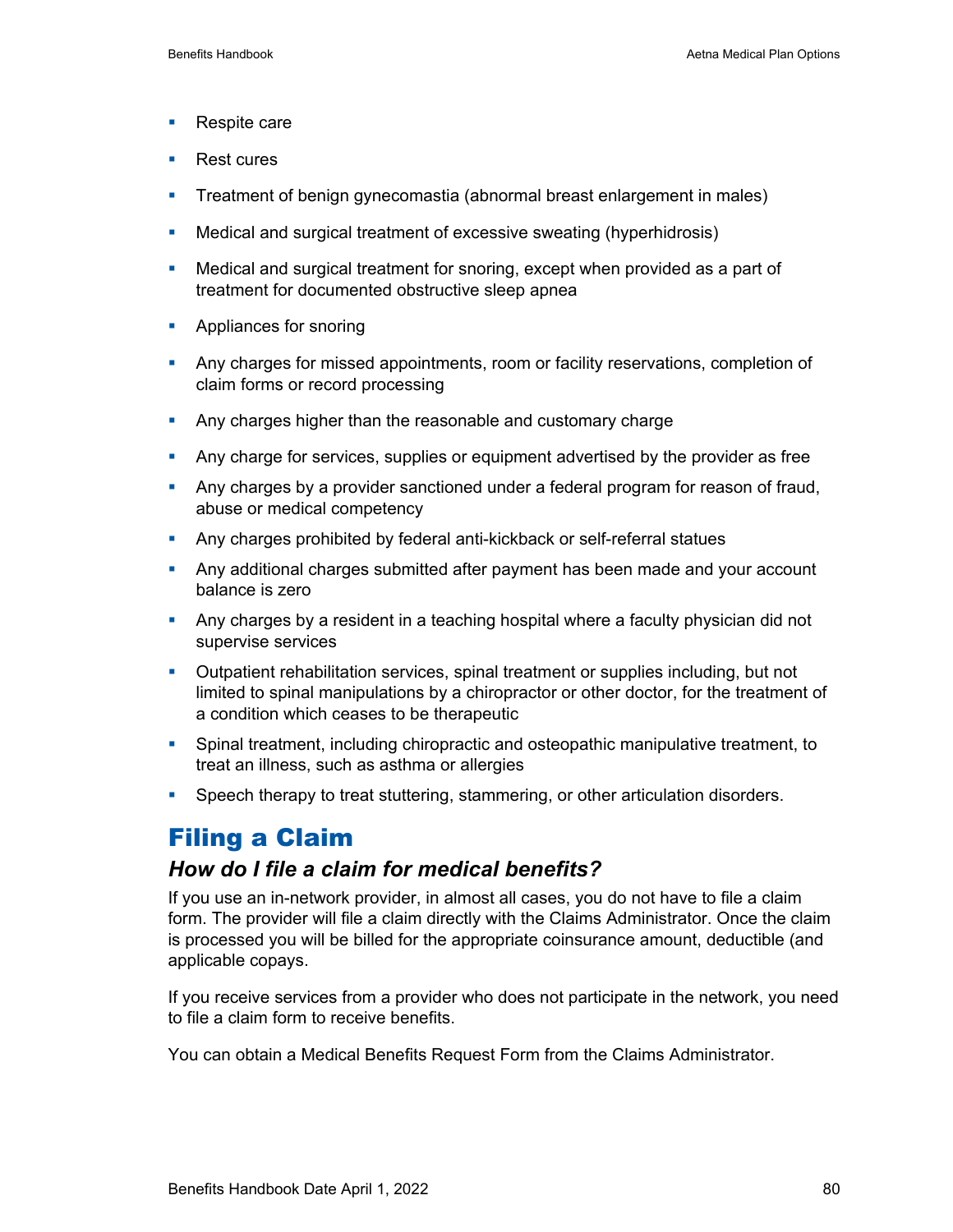Read and follow the form's instructions. Be sure to file a separate claim form for each member of your family. Make copies of all itemized bills, and attach the originals to the claim form. You will also need to indicate whether you want the payment to go to the provider or to you.

Mail the completed claim form and all relevant documentation as the form instructs. You may include more than one bill with a claim, even if the bills are for different medical services.

You have 12 months following the date the expense was incurred to file a medical claim.

## *How long does it normally take to process a claim for medical benefits?*

Most claims are normally processed within 14 business days after the claim is received by the Claims Administrator.

You can find out the status of your claims by visiting the Claims Administrator's website.

## *How do I file a prescription drug claim form?*

All prescriptions filled at a participating retail pharmacy require you to provide an ID card for coverage under the Plan. You are responsible for the applicable deductible COPAYMENT or coinsurance. Rarely will you need to file a claim with the Prescription Drug Benefits Manager (one example may be a prescription filled at retail before you have received your ID card). Should you need to file a claim, contact the Prescription Drug Benefits Manager.

Claim forms are available on the Pharmacy Drug Benefits Manager's website. Should you need to file a claim you are responsible for the contracted rate less copay/coinsurance. You have 12 months from the date the expense was incurred to submit a claim.

If you are eligible for the PrudentRx Program and your specialty medication is on the PrudentRx Drug List, refer to "Prescription Drug Programs" on page 49 for information on how the PrudentRx Program works.

## *How do I file a claim for hospital charges?*

Hospitals will submit a claim from your hospital stay directly to the Claims Administrator. After receiving reimbursement from the Claims Administrator, the hospital will then bill you for any coinsurance or amount not eligible for reimbursement.

Be sure to review the hospital bill and to request an explanation of any charges that you question or do not understand. You should let the Claims Administrator know if you have a concern about the charges on your hospital bill.

You have up to 12 months following the date the expense was incurred to file a claim.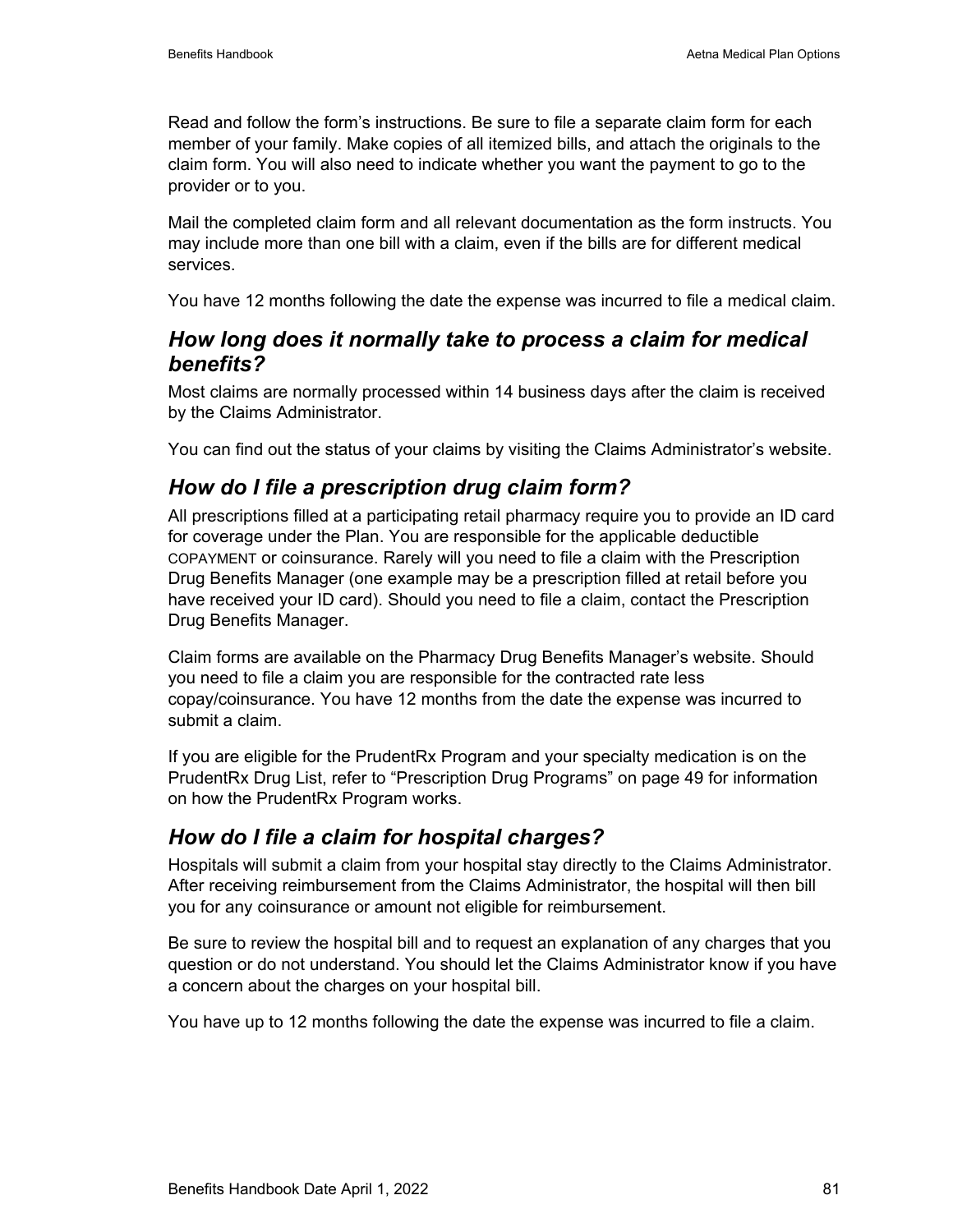## *Can I be reimbursed for claims incurred outside the United States?*

No, you cannot be reimbursed for services incurred outside the US unless they are considered emergency services. If you incur eligible emergency medical or prescription drug expenses while living or traveling outside of the US, your claim's processing will be expedited if the receipts are in English or if the person providing the services gives you a letter in English explaining the treatment. The Claims Administrator will convert the bill to US dollars using an exchange rate on the day the services were performed.

You have 12 months following the date the expense was incurred to file a claim.

# *What is an Explanation of Benefits (EOB)?*

An Explanation of Benefits statement outlines how the amount of benefit, if any, was calculated. The statement also shows your year-to-date deductible and out-of-pocket expenses. If you are due reimbursement, a check will be mailed to you with an explanation of benefits statement, or to the provider if you assigned payment.

An Explanation of Benefits statement lets you verify that the claim was processed correctly. Always read your statement carefully, checking to make sure that you were billed only for:

- Services you received, on the day(s) you received them, only from the provider of care
- **The exact type of services you received (e.g., if you participated in a group therapy** session, make sure that you are not billed for individual treatment)
- The amount you were told the treatment would cost
- **The type of medication you received (e.g., if you receive generic medication, check** that you are not billed for brand name medication).

If your statement lists services you did not receive, please notify the Claims Administrator.

If you authorize that reimbursement be made directly to your provider, both you and the provider will receive an Explanation of Benefits statement, and the provider receives payment.

## *What happens if I am overpaid for a claim?*

If the Plan overpays benefits to you (or a covered family member), you are required to refund any benefit you receive from the Plan that:

- Was for an expense that you (or a covered family member) did not pay or were not legally required to pay;
- **Exceeded the benefit payable under the Plan; or**
- $\blacksquare$  Is not covered by the Plan.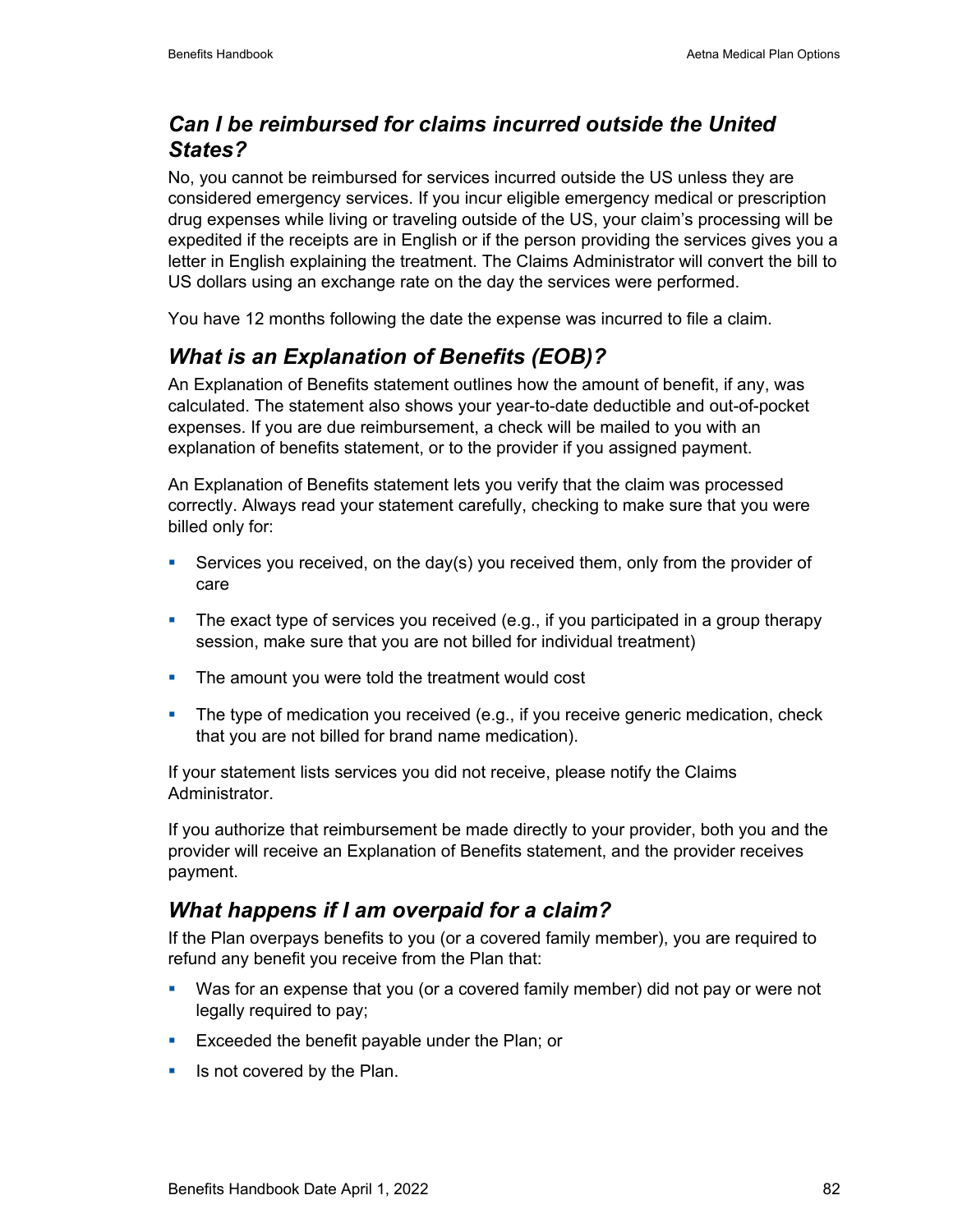If a benefit payment is made to you (or a covered family member), which exceeds the benefit amount, this Plan has the right:

- To require the return of the overpayment on request; or
- To reduce by the amount of the overpayment, any future benefit payment made to or on behalf of you or a covered family member.

## Appealing a Claim

There are special rules, procedures and deadlines that apply to appeals of benefit determinations and denied claims and you have special legal rights under ERISA. Please refer to the *Administrative Information* section for a description of the appeal process.

# **Glossary**

ACTIVELY-AT-WORK

If you are eligible for coverage and enroll as a new hire, you are "Actively-At-Work" on the first day that you begin fulfilling your job responsibilities with the Company at a Company-approved location. If you are absent for any reason on your scheduled first day of work, your coverage will not begin on that date. For example, if you are scheduled to begin work on August 3<sup>rd</sup>, but are unable to begin work on that day (e.g., because of illness, jury duty, bereavement or otherwise), your coverage will not begin on August  $3<sup>rd</sup>$ . Thereafter, if you report for your first day of work on August  $4<sup>th</sup>$ , your coverage will be effective on August  $4<sup>th</sup>$ .

AFTER-TAX (POST-TAX) CONTRIBUTIONS

Contributions taken from your paycheck after taxes are withheld.

BEFORE-TAX (PRE-TAX) CONTRIBUTIONS

Contributions taken from your paycheck generally before Social Security (FICA and Medicare) and federal unemployment insurance (FUTA) taxes and other applicable federal, state, and other income taxes are withheld.

CLAIMS ADMINISTRATOR/PRESCRIPTION DRUG BENEFITS MANAGER

Vendor that administers the Plan and processes claims; the vendor's decisions are final and binding.

**COINSURANCE** 

The percentage of expenses the plan pays after you meet your deductible. For purposes of the charts in this document, the percentages represent the portion of the costs that the Plan pays for covered services. So, for example, if the chart indicates 80%, the portion you will be responsible for is 20%.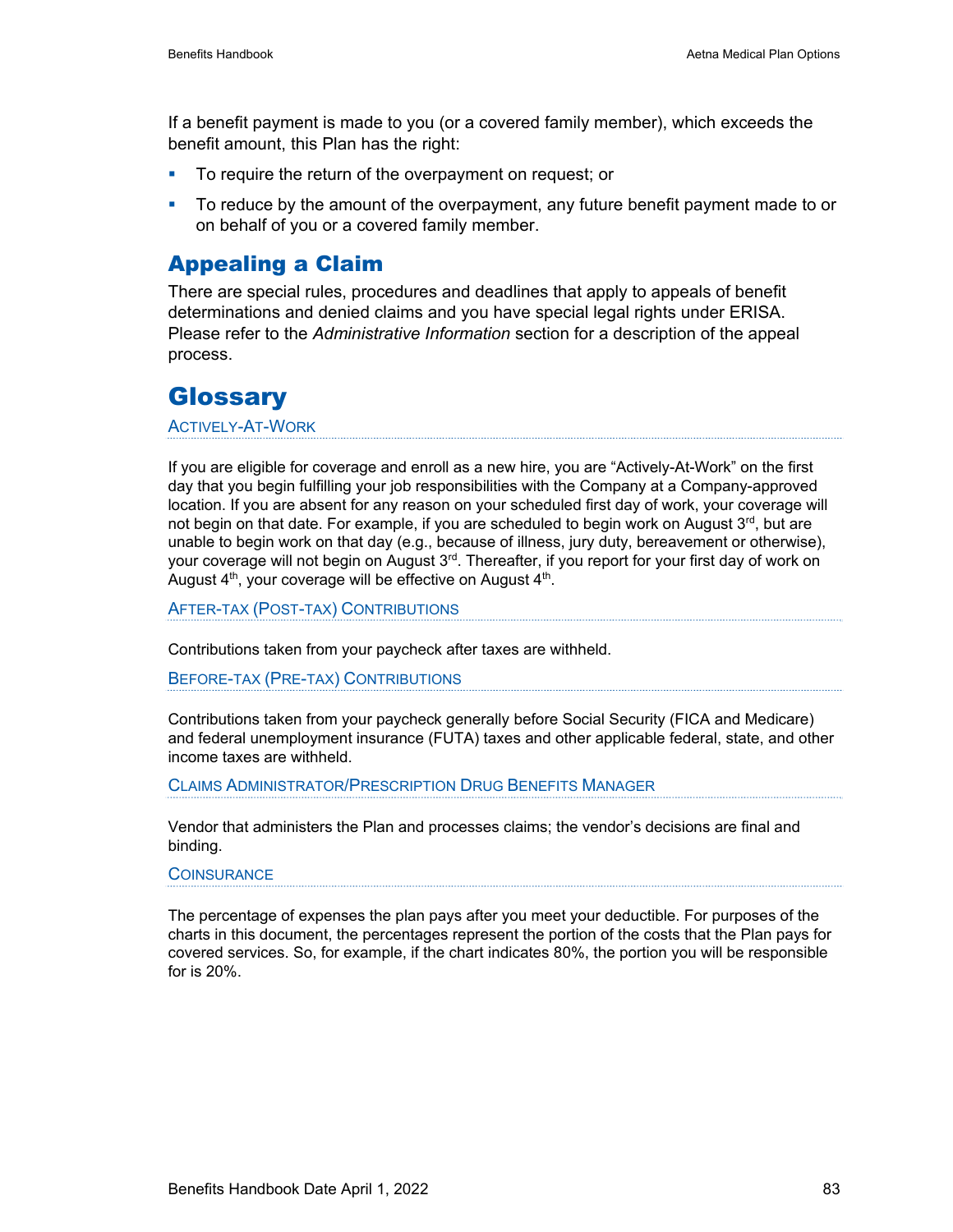#### CONSOLIDATED OMNIBUS BUDGET RECONCILIATION ACT (COBRA)

A federal law that lets you and your eligible family members covered by a group health plan extend group health coverage temporarily, at their own expense, at group rates plus an administrative fee, in certain circumstances when their coverage would otherwise end due to a "qualifying event", as defined under COBRA.

A "qualifying event" under COBRA includes loss of coverage as a result of your leaving the Company (other than for gross misconduct); a reduction in hours, your death, divorce or legal separation; your eligibility for Medicare, or a dependent child's loss of dependent status; or, if you are a retiree, loss of coverage due to the Company filing for bankruptcy.

#### COORDINATION OF BENEFITS

You or a covered family member may be entitled to benefits under another group health plan (such as a plan sponsored by your spouse's employer) that pays part or all of your health treatment costs. If this is the case, benefits from this plan will be "coordinated" with the benefits from the other plan. In addition to having your benefits coordinated with other group health plans, benefits from this plan are coordinated with "no fault" automobile insurance and any payments recoverable under any workers' compensation law, occupational disease law or similar legislation.

#### COPAYMENT

The flat dollar amount you pay for a certain type of health care expense.

COVERED SERVICE(S)

Medically necessary health services provided for the purpose of preventing, diagnosing or treating a sickness, injury, mental illness, substance abuse, or their symptoms.

Covered health services must be provided:

- **When the Plan is in effect,**
- **Prior to the effective date of any of the individual termination conditions set forth in this** Summary Plan Description, and
- **Diangleh in the person who receives services is a covered person and meets all eligibility** requirements specified in the Plan.

Decisions about whether to cover new technologies, procedures and treatments will be consistent with conclusions of prevailing medical research based on well-conducted randomized trials or group studies.

The Claims Administrator determines only the extent to which a service or goods or supplies is covered under the plan and not whether the service or goods or supplies should be rendered. The coverage determination is made using the descriptions of covered charges included in this section and the Claims Administrator's own internal guidelines. The decision to accept a service or obtain a goods or supplies is yours.

#### **DEDUCTIBLE**

The amount of out-of-pocket expenses you must pay for covered services before the plan pays any expenses.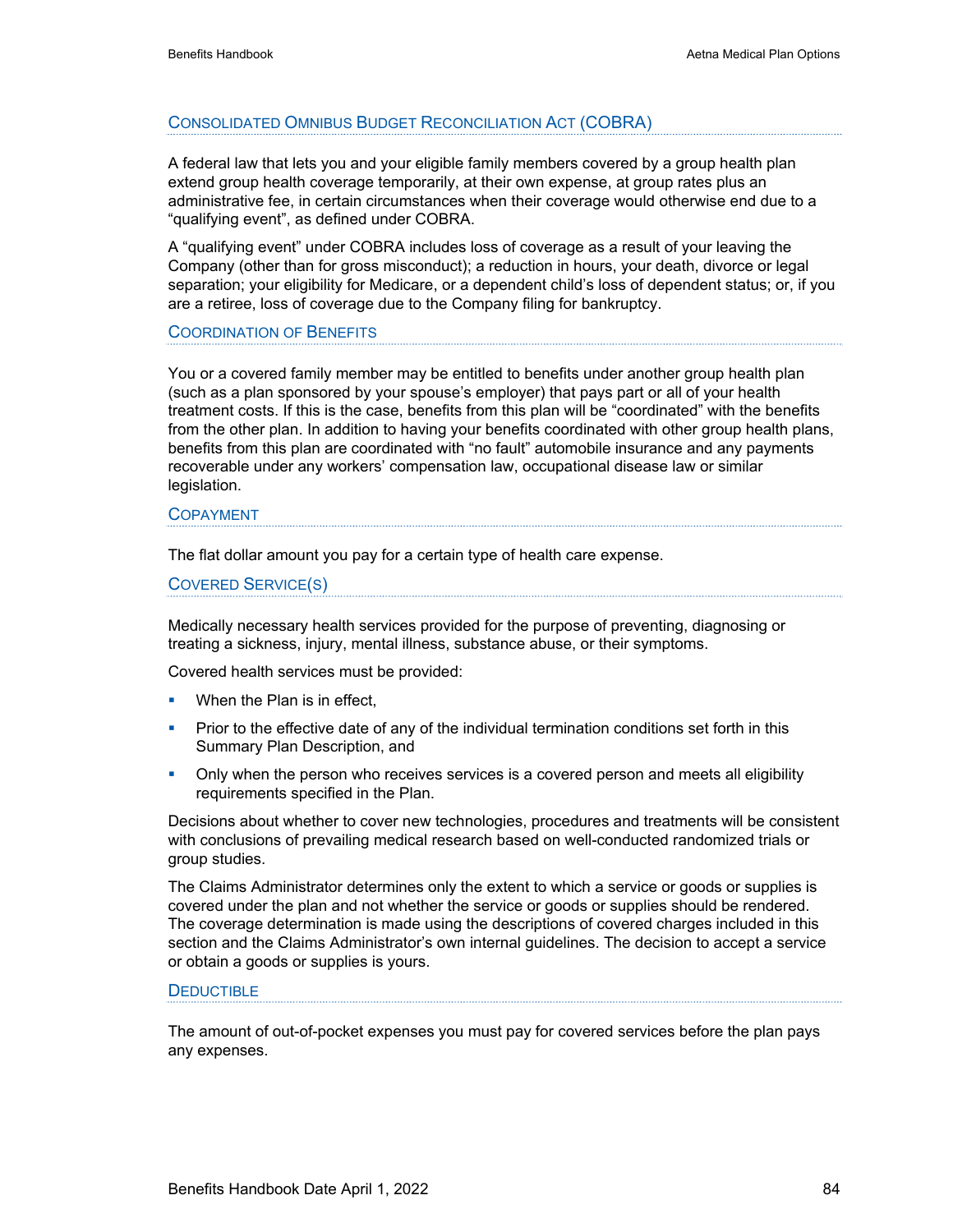#### **DISABILITY**

A physical or mental impairment that substantially limits one or more of an individual's major life activities.

#### ELIGIBLE FAMILY MEMBERS

To cover an eligible family member, you will be required to certify in the Mercer Marketplace Benefits Enrollment Website that your eligible family member meets the eligibility criteria as defined below.

Spouse/Domestic Partner means:

#### *Spouse / Domestic Partner*

 You have already received a marriage license from a US state or local authority, or registered your domestic partnership with a US state or local authority.

#### *Spouse Only*

 Although not registered with a US state or local authority, your relationship constitutes a marriage under US state or local law (e.g. common law marriage or a marriage outside the US that is honored under US state or local law).

#### *Domestic Partner Only*

- Although not registered with a US state or local authority, your relationship constitutes an eligible domestic partnership. To establish that your relationship constitutes an eligible domestic partnership you and your domestic partner must:
	- Be at least 18 years old
	- − Not be legally married, under federal law, to each other or anyone else or part of another domestic partnership during the previous 12 months
	- − Currently be in an exclusive, committed relationship with each other that has existed for at least 12 months and is intended to be permanent
	- − Currently reside together, and have resided together for at least the previous 12 months, and intend to do so permanently
	- − Have agreed to share responsibility for each other's common welfare and basic financial obligations
	- Not be related by blood to a degree of closeness that would prohibit marriage under applicable state law.

Marsh McLennan reserves the right to require documentary proof of your domestic partnership or marriage at any time, for the purpose of determining benefits eligibility. If requested, you must provide documents verifying the registration of your domestic partnership with a state or local authority, your cohabitation and/or mutual commitment, or a marriage license that has been approved by a state or local government authority.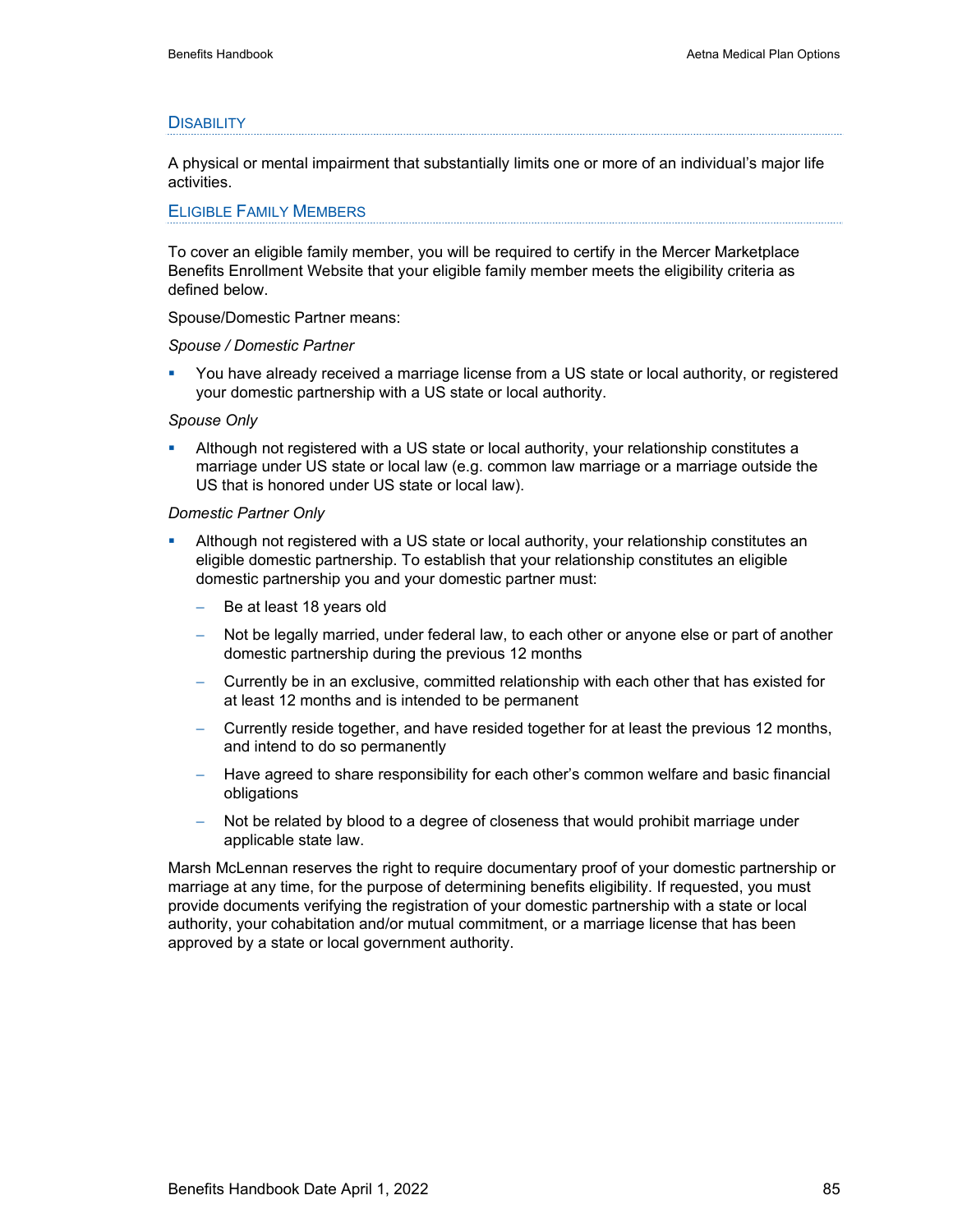Child/Dependent Child means:

- **Your biological child**
- A child for whom you or your spouse are the legally appointed guardian with full financial responsibility
- The child of a domestic partner
- **•** Your stepchild
- Your legally adopted child or a child or child placed with you for adoption.

Note: Any child that meets one of these eligibility requirements and who is incapable of self support by reason of a total physical or mental disability as determined by the Claims Administrator, may be covered beyond the end of the calendar year in which the child attains age 26.

Dependent children are eligible for healthcare coverage until the end of the calendar year in which they attain age 26. This eligibility provision applies even if your child is married, has access to coverage through his or her employer, doesn't attend school full-time or live with you, and is not your tax dependent.

Note: While married children are eligible for healthcare coverage under your plan until the end of the calendar year in which they attain age 26, this provision does not apply to your child's spouse and/or child(ren), unless you or your spouse is the child's legally appointed guardian with full financial responsibility.

The Company has the right to require documentation to verify the relationship (such as a copy of the court order appointing legal guardianship). Company medical coverage does not cover foster children or other children living with you, including your grandchildren, unless you are their legal guardian with full financial responsibility—that is, you or your spouse claims them as a dependent on your annual tax return.

#### ELIGIBLE RETIREE

An employee is eligible for coverage under this plan if he/she is a US regular employee of Marsh & McLennan Companies or any subsidiary or affiliate of Marsh & McLennan Companies (other MMA and any of its subsidiaries) who terminates employment with five or more years of vesting service at age 55 or later, or at age 65 and eligible for active employee medical coverage at retirement or is a current retiree (under or over age 65) enrolled in retiree medical coverage.

When you or a covered family member reach age 65 or is deemed to be eligible for Medicare, the person who is age 65 or is eligible for Medicare is no longer eligible for coverage under the Pre-65 Retiree Medical Plan.

#### EVIDENCE OF INSURABILITY (EOI)

Evidence of Insurability (EOI) is proof of good health and is generally required if you do not enroll for coverage when you first become eligible. If the coverage level you are requesting requires such evidence or if you are increasing coverage. Establishing EOI may require a physical examination at the employee's expense. The EOI must be provided to and approved by the insurer/vendor before coverage can go into effect.

#### EXPLANATION OF BENEFITS (EOB)

A summary of benefits processed by the Claims Administrator.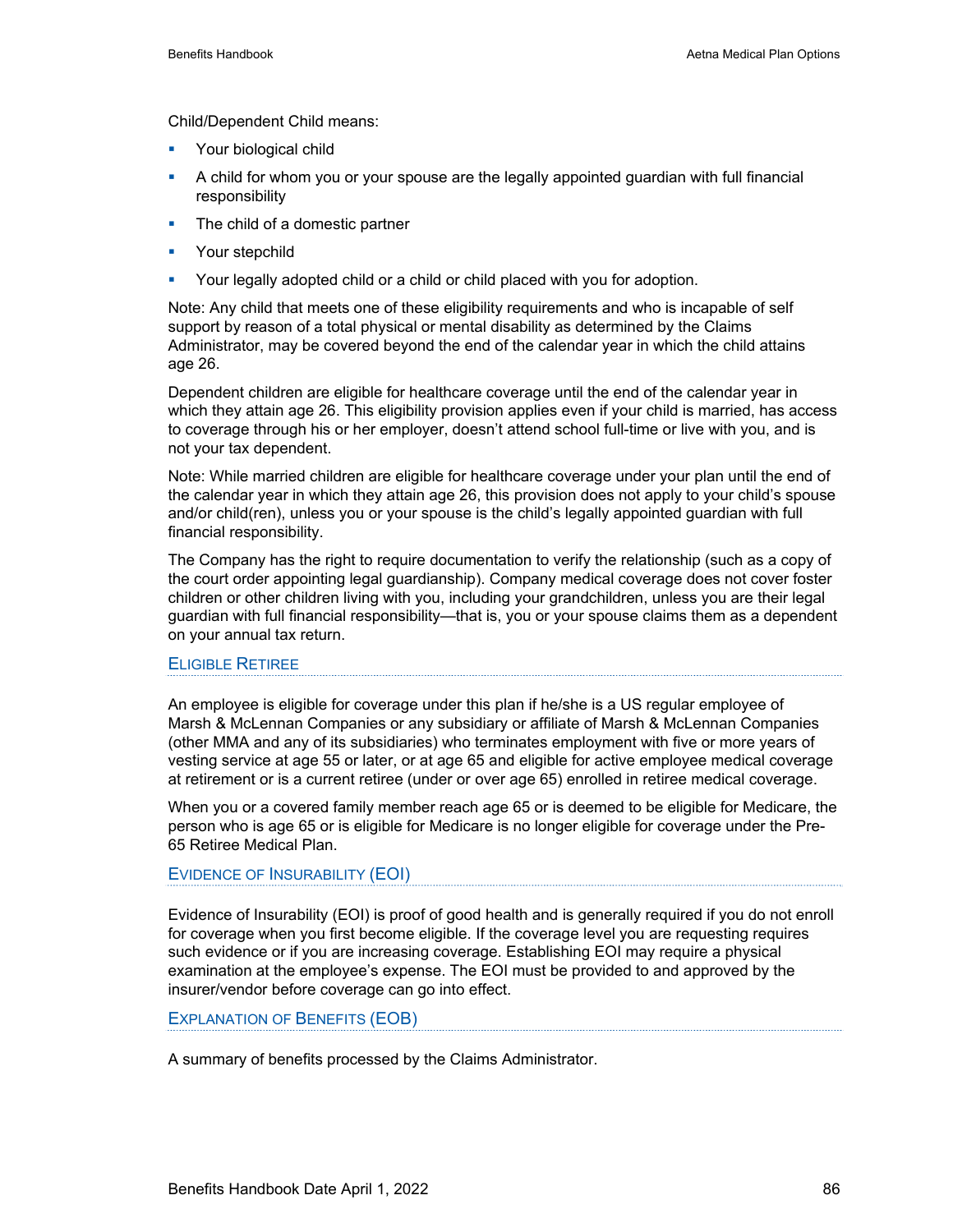#### GLOBAL BENEFITS DEPARTMENT

Refers to the Global Benefits Department, located at 121 River Street, Hoboken, NJ 07030.

HEALTH INSURANCE PORTABILITY AND ACCOUNTABILITY ACT (HIPAA)

A Federal law, HIPAA imposes requirements on employer health plans including concerning the use and disclosure of individual health information.

#### **HOSPICE**

A hospice is an institution that provides counseling and medical services that could include room and board to terminally ill individuals. The hospice must have required state or governmental Certificate of Need approval and must provide 24 hour-a-day service under the direct supervision of a physician. The staff must include a registered nurse, a licensed social service worker and a full-time claims administrator. If state licensing exists, the hospice must be licensed.

#### IN-NETWORK PROVIDERS

Preferred health care providers who have agreed to charge reduced fees to members.

#### INPATIENT

Being treated and admitted at a covered facility for an overnight stay either by a physician or from the emergency room.

#### LIFE THREATENING ILLNESS OR INJURY– EMERGENCY ROOM COVERAGE

An emergency medical condition is a medical condition manifesting itself by acute symptoms of sufficient severity (including severe pain) such that a prudent layperson (including the parent of a minor child or the guardian of a disabled individual), who possesses an average knowledge of health and medicine could reasonably expect the absence of immediate medical attention to result in:

- Placing the health of the individual (or, with respect to a pregnant woman, the health of the woman and her unborn child) in serious jeopardy
- **Serious impairment to bodily functions**
- **Serious dysfunction of any bodily organ or part.**

Some examples of emergencies include:

- **Heart attack, suspected heart attack or stroke**
- **Suspected overdose of medication**
- **•** Poisoning
- **Severe burns**
- Severe shortness of breath
- High fever (103 degrees or higher), especially in infants
- **Uncontrolled or severe bleeding**
- **Loss of consciousness**
- Severe abdominal pain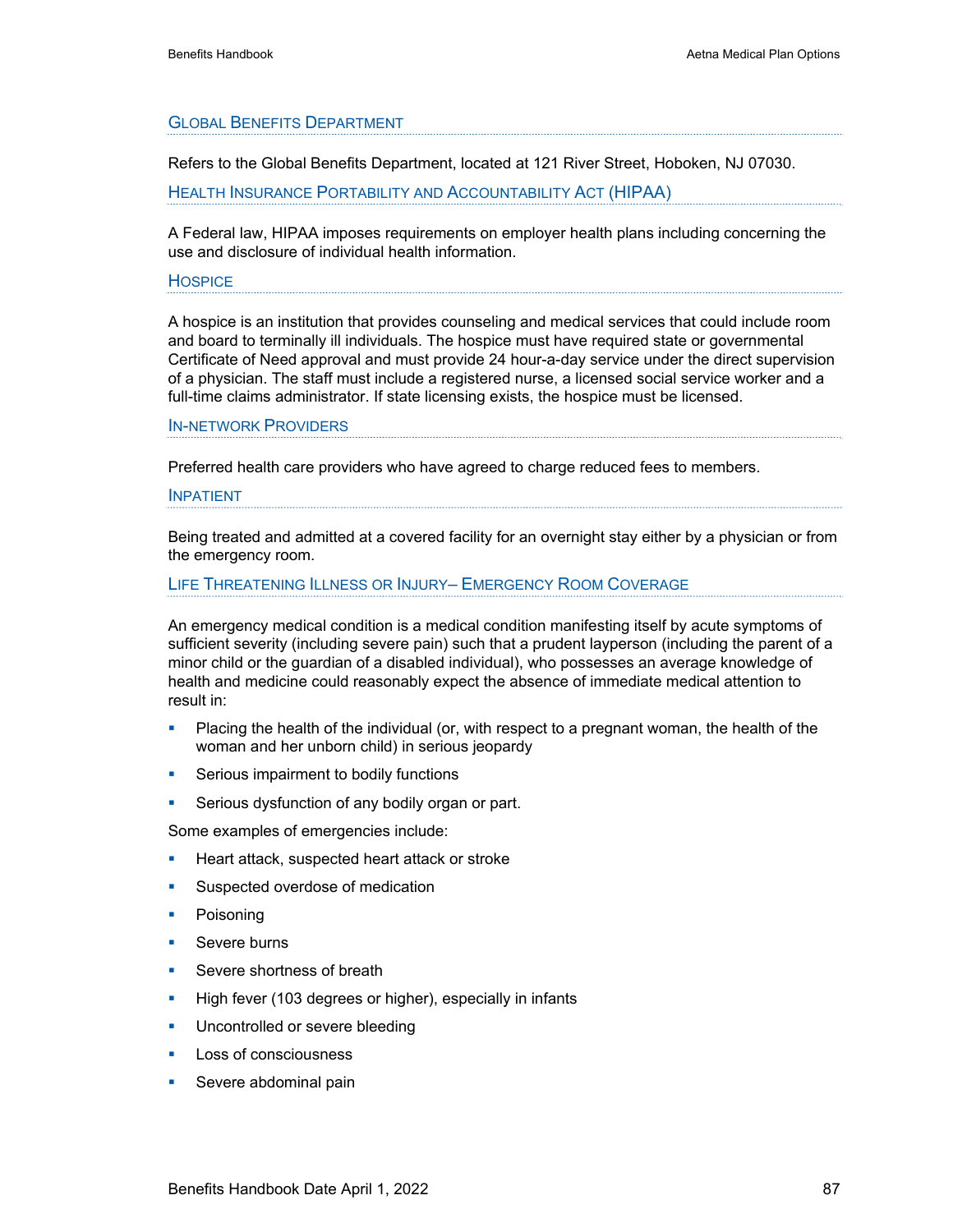- **•** Persistent vomiting
- Severe allergic reactions.

The Plan covers emergency services necessary to screen and stabilize a member when:

- A primary care physician or specialist physician directs the member to the emergency room
- A plan representative (employee or contractor) directs the member to the emergency room
- The member acting as a prudent layperson and a reasonable person would reasonably have believed that an emergency condition existed.

MARSH MCLENNAN MEDICAL PLANS AND MEDICARE PRESCRIPTION DRUG COVERAGE FOR DISABLED EMPLOYEES

Marsh McLennan newsletter that provides an overview of how Medicare Part D could affect your Marsh McLennan Companies prescription drug coverage. It highlights issues you'll want to think about as you consider your prescription drug options.

The US Federal government's health insurance program, administered by the Social Security Administration, that pays certain hospital and medical expenses for those who qualify, primarily those who are over age 65 or under age 65 and are totally and permanently disabled. Medicare coverage is available regardless of income level. The program is government subsidized and operated.

#### MEDICALLY NECESSARY

Healthcare services provided for the purpose of preventing, evaluating, diagnosing or treating a sickness, injury, mental Illness, substance use disorder, condition, disease or its symptoms, that are all of the following as determined by the Claims Administrator or its designee, within the Claims Administrator's sole discretion. The services must be:

- **•** in accordance with Generally Accepted Standards of Medical Practice;
- clinically appropriate, in terms of type, frequency, extent, site and duration, and considered effective for your sickness, injury, mental illness, substance use disorder disease or its symptoms;
- **•** not mainly for your convenience or that of your doctor or other health care provider; and
- **•** not more costly than an alternative drug, service(s) or supply that is at least as likely to produce equivalent therapeutic or diagnostic results as to the diagnosis or treatment of your Sickness, Injury, disease or symptoms.

Generally Accepted Standards of Medical Practice are standards that are based on credible scientific evidence published in peer-reviewed medical literature generally recognized by the relevant medical community, relying primarily on controlled clinical trials, or, if not available, observational studies from more than one institution that suggest a causal relationship between the service or treatment and health outcomes.

If no credible scientific evidence is available, then standards that are based on Physician specialty society recommendations or professional standards of care may be considered. The Claims Administrator reserves the right to consult expert opinion in determining whether health care services are Medically Necessary. The decision to apply Physician specialty society recommendations, the choice of expert and the determination of when to use any such expert opinion, shall be within the Claims Administrator's sole discretion.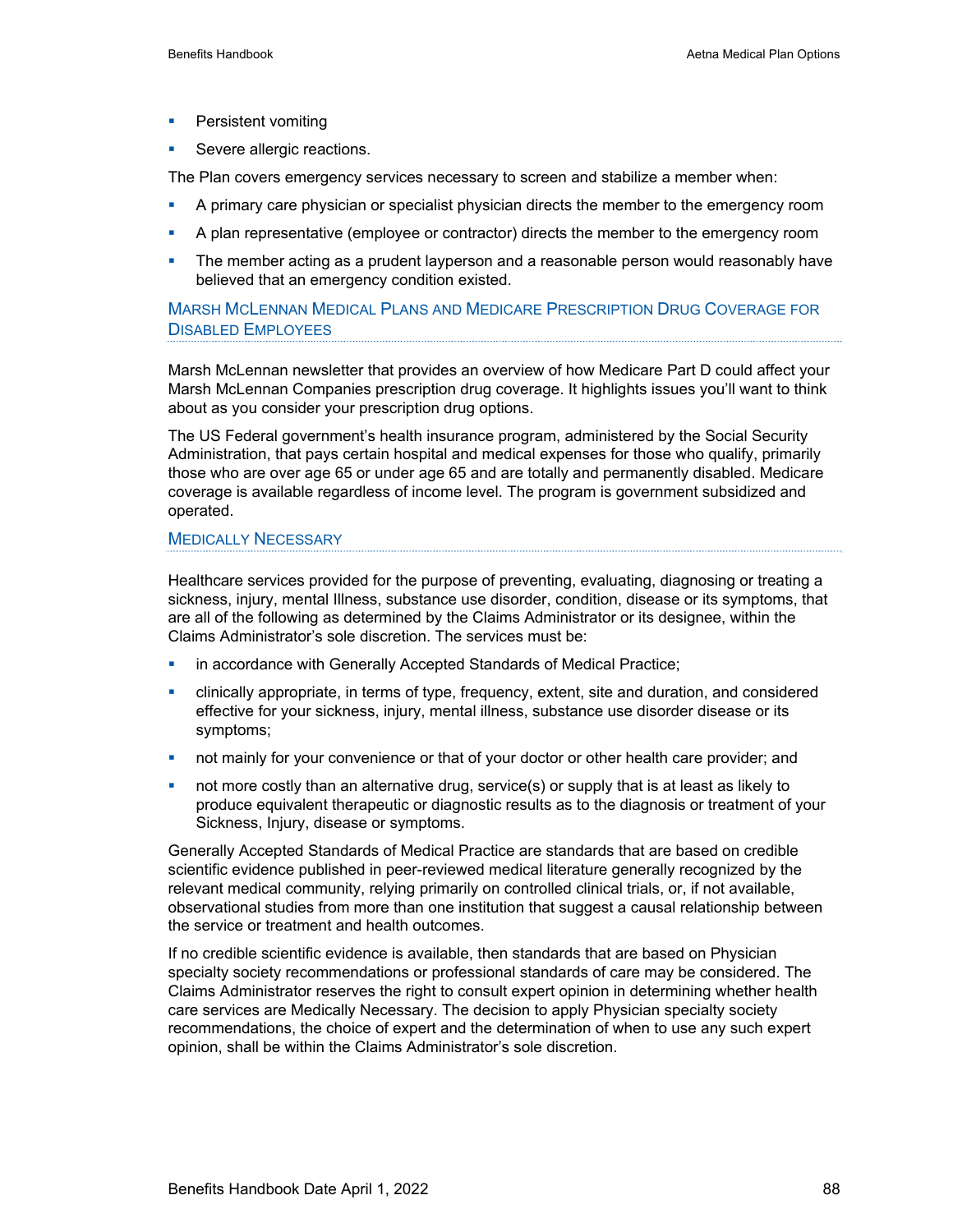Services or supplies for the diagnosis or treatment of mental illness, alcoholism or substance disorders that, in reasonable judgment of the Plan's preauthorization review service, are any of the following:

- **Not consistent with prevailing national standards of clinical practice for the treatment of such** conditions
- **Not consistent with prevailing professional research demonstrating that the services or** supplies will have a measurable and beneficial health outcome
- **Typically, do not result in outcomes demonstrably better than other available treatment** alternatives that are less intensive or more cost effective
- Not consistent with the Plan's preauthorization review service's guidelines or best practices as modified from time to time.

The Claims Administrator develops and maintains clinical policies that describe the Generally Accepted Standards of Medical Practice scientific evidence, prevailing medical standards and clinical guidelines supporting its determinations regarding specific services. These clinical policies (as developed by the Claims Administrator and revised from time to time), are available to Covered Persons on https://www.aetna.com/health-care-professionals/clinical-policybulletins.html or by calling the number on your ID card.

#### **MEDICARE**

The US Federal government's health insurance program, administered by the Social Security Administration, that pays certain hospital and medical expenses for those who qualify, primarily those who are over age 65 or under age 65 and are totally and permanently disabled. Medicare coverage is available regardless of income level. The program is government subsidized and operated.

#### NOTICE OF CREDITABLE COVERAGE

The Medicare Modernization Act requires all group health plan sponsors that offer prescription drug coverage to provide notices to covered employees, retirees, and their dependents who are eligible for Medicare's new prescription drug benefit (Part D).

#### OUT-OF-NETWORK PROVIDERS

Non-preferred health care providers who do not charge reduced fees to members.

#### OUT-OF-POCKET EXPENSES

Subject to the following, the maximum amount you have to pay (excluding your contributions to participate in the plan) toward the cost of your medical care in the course of one year. There are some services and charges that do not count towards the out-of-pocket maximum, such as amounts exceeding plan limits, amounts exceeding the network negotiated price for prescription drugs, amounts your physician or health care provider may charge above the reasonable and customary charge.

#### **OUTPATIENT**

Treatment/care received at a clinic, emergency room or health facility without being admitted as an overnight patient.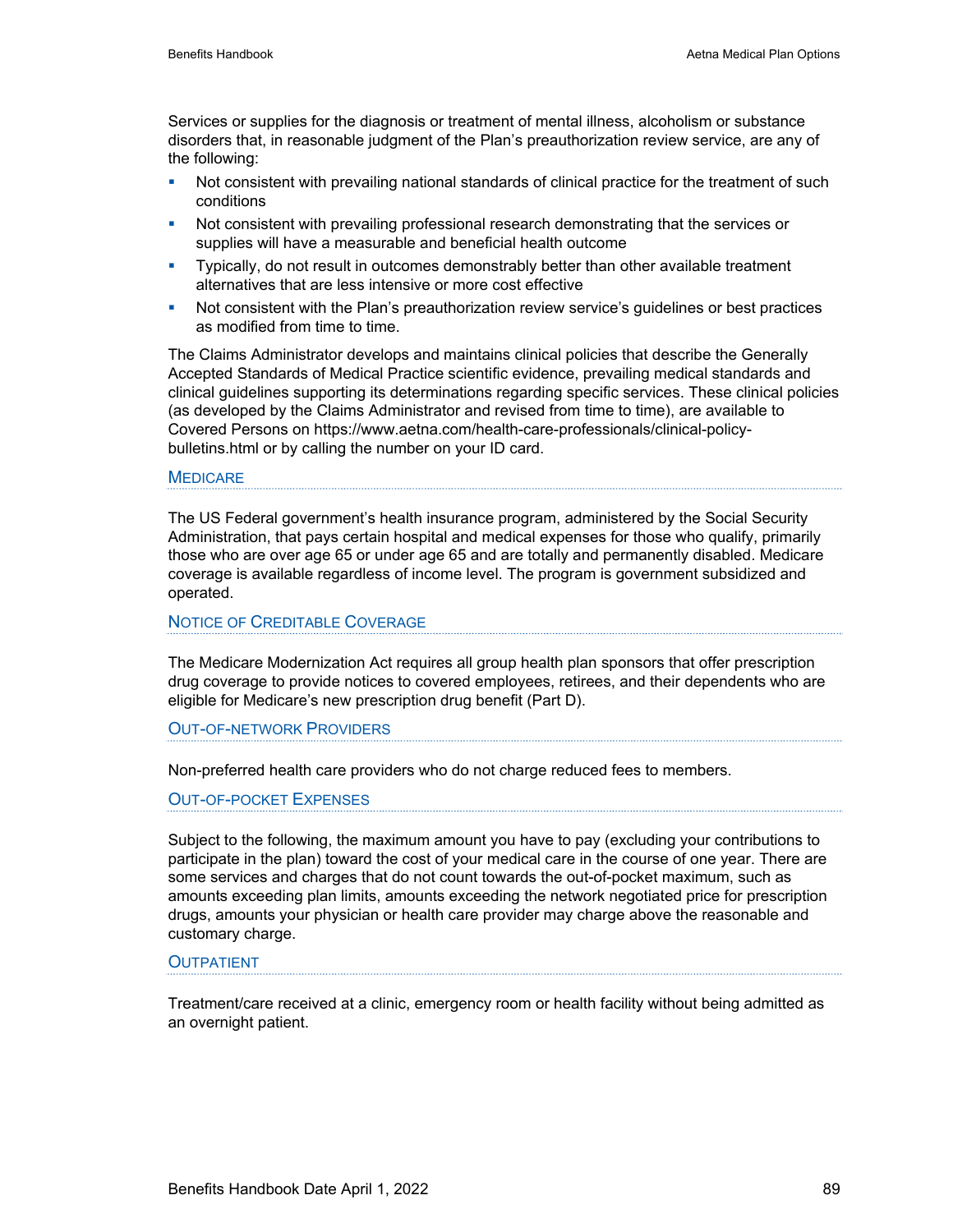#### PREDETERMINATION OF BENEFITS

This feature helps you estimate how much the Plan may pay (subject to your deductible and Plan maximum at the time the estimate is provided) before you begin treatment. It is intended to avoid any misunderstanding about coverage or reimbursement, and it is not intended to interfere with your course of treatment.

A review service that helps ensure you receive proper treatment and services and that these services are provided in the appropriate setting.

Preauthorization/Precertification/Utilization Review

You are responsible for preauthorizing out-of-network services only. Your in-network provider will preauthorize all other services.

The following website can be used to view a list of services that require precertification. This https://www.aetna.com/health-care-professionals/precertification/precertification-lists.html

#### PRE-EXISTING CONDITION

A health problem you had and received treatment for before your current benefit elections took effect.

#### PRESCRIPTION DRUGS

- Formulary/Brand Name (Preferred) Prescription Drugs. A comprehensive list of preferred brand-name drug products that are covered under the plan. Preferred drugs are selected based on safety, effectiveness, and cost.
- Generic Prescription Drugs. Prescription drugs, whether identified by chemicals, proprietary or non-proprietary name, that are accepted by the FDA as therapeutically effective and interchangeable with drugs having an identical amount of the same active ingredient as its brand name equivalent.
- **Non-Formulary (Non-Preferred) Prescription Drugs. Prescription drugs that do not appear on** the formulary list are considered non-formulary or non-preferred; these drugs may either be excluded from coverage or may cost more.

PREVENTIVE/WELLNESS CARE

Annual examinations or routine care covered under the plan; care that prevents or slows the course of an illness or disease or care that maintains good health.

QUALIFIED FAMILY STATUS CHANGE (STATUS CHANGE, QUALIFIED CHANGE IN FAMILY STATUS, LIFE OR FAMILY CHANGE)

An event that changes your benefit eligibility. For example, getting married and having a child or your spouse or dependent lose other coverage. You can make certain changes to your before-tax benefit elections that are due to and consistent with the change in family status.